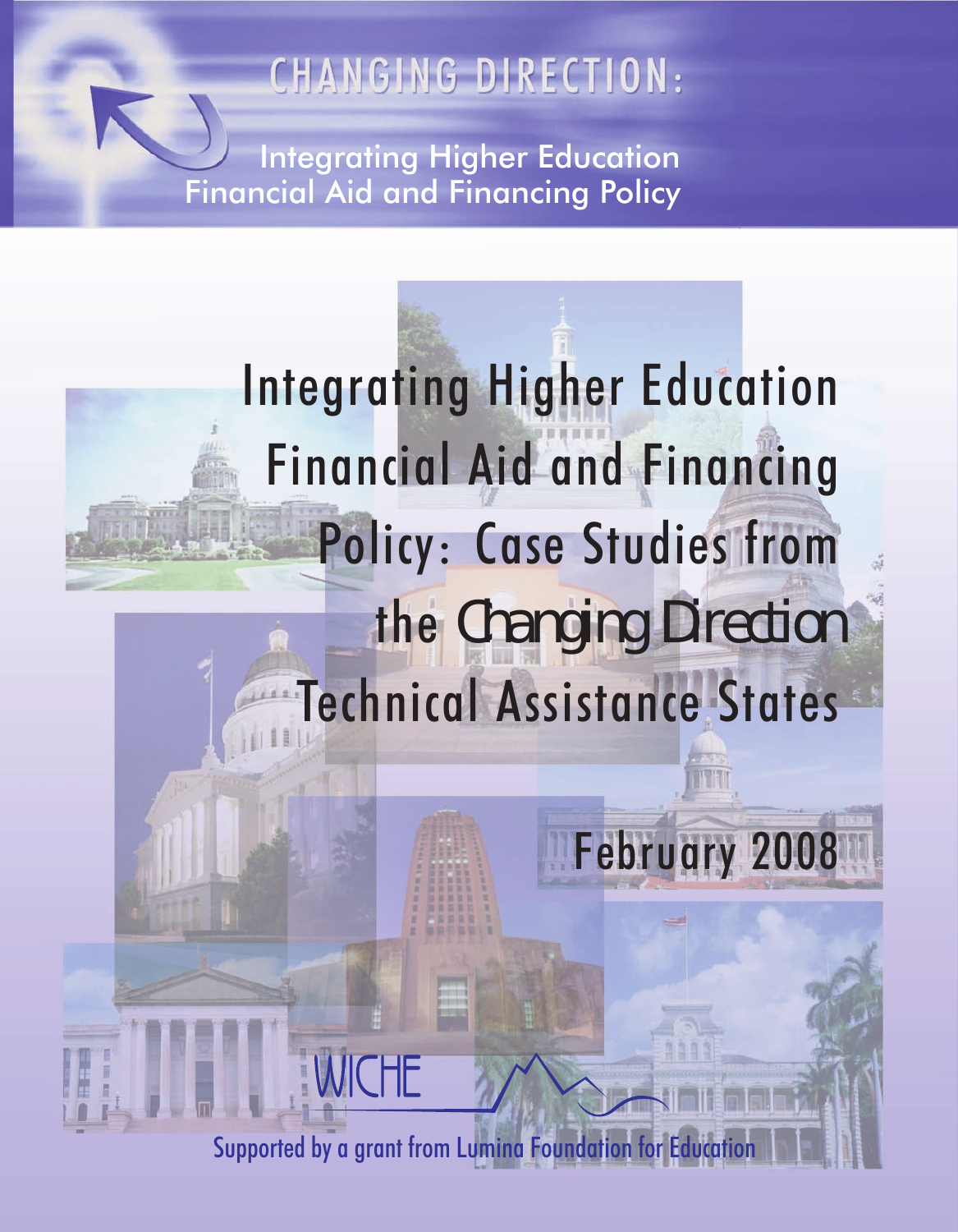# Integrating Higher Education Financial Aid and Financing Policy: Case Studies from the *Changing Direction*  Technical Assistance States

February 2008

*Julie Davis Bell Cheryl D. Blanco Sharmila Basu Conger Paul E. Lingenfelter Demarée K. Michelau David L. Wright*

WICHE

Supported by a grant from Lumina Foundation for Education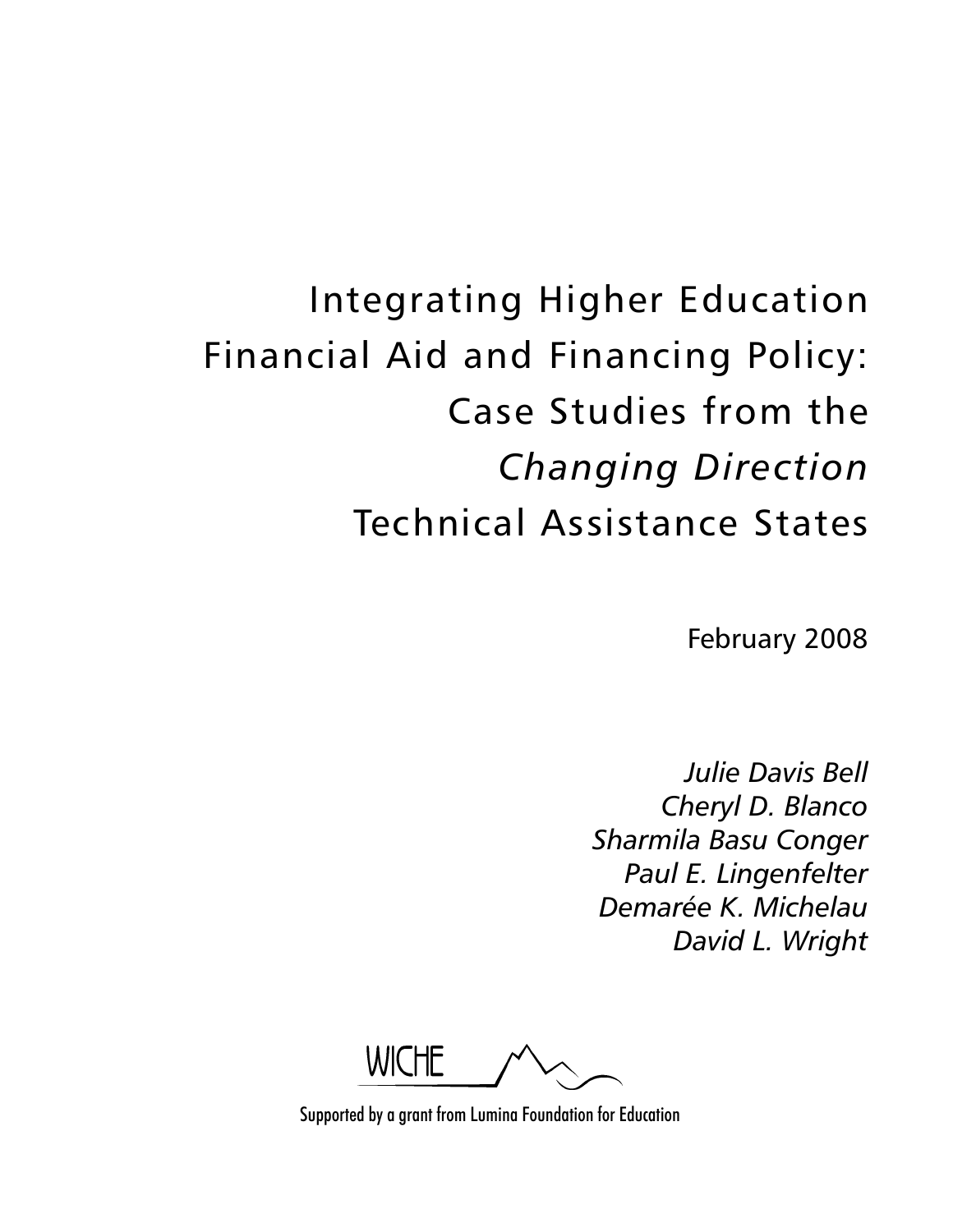

The Western Interstate Commission for Higher Education (WICHE) is an interstate compact created by formal legislative action of the states and the U.S. Congress. Its mission is to work collaboratively to expand educational access and excellence for all citizens of the West. Member states are:

| Alaska     | Idaho             | Oregon       |
|------------|-------------------|--------------|
| Arizona    | Montana           | South Dakota |
| California | Nevada            | Utah         |
| Colorado   | <b>New Mexico</b> | Washington   |
| Hawaii     | North Dakota      | Wyoming      |

WICHE's broad objectives are to:

- Strengthen educational opportunities for students through expanded access to programs.
- Assist policymakers in dealing with higher education and human resource issues through research and analysis.
- Foster cooperative planning, especially that which targets the sharing of resources.

This publication was prepared by the Public Policy and Research unit, which is involved in the research, analysis, and reporting of information on public policy issues of concern in the WICHE states.

This report is available free of charge online at http://www.wiche.edu/Policy/Changing\_Direction/ Pubs.asp or through the WICHE Publications Office at publications@wiche.edu.

For additional inquiries, please contact the Public Policy and Research unit at (303) 541-0248 or policy@wiche.edu.

> Copyright © February 2008 by the Western Interstate Commission for Higher Education 3035 Center Green Drive, Suite 200 Boulder, Colorado 80301-2204 Telephone: (303) 541-0200 An Affirmative Action/Equal Opportunity Employer Printed in the United States of America Publication Number 2A357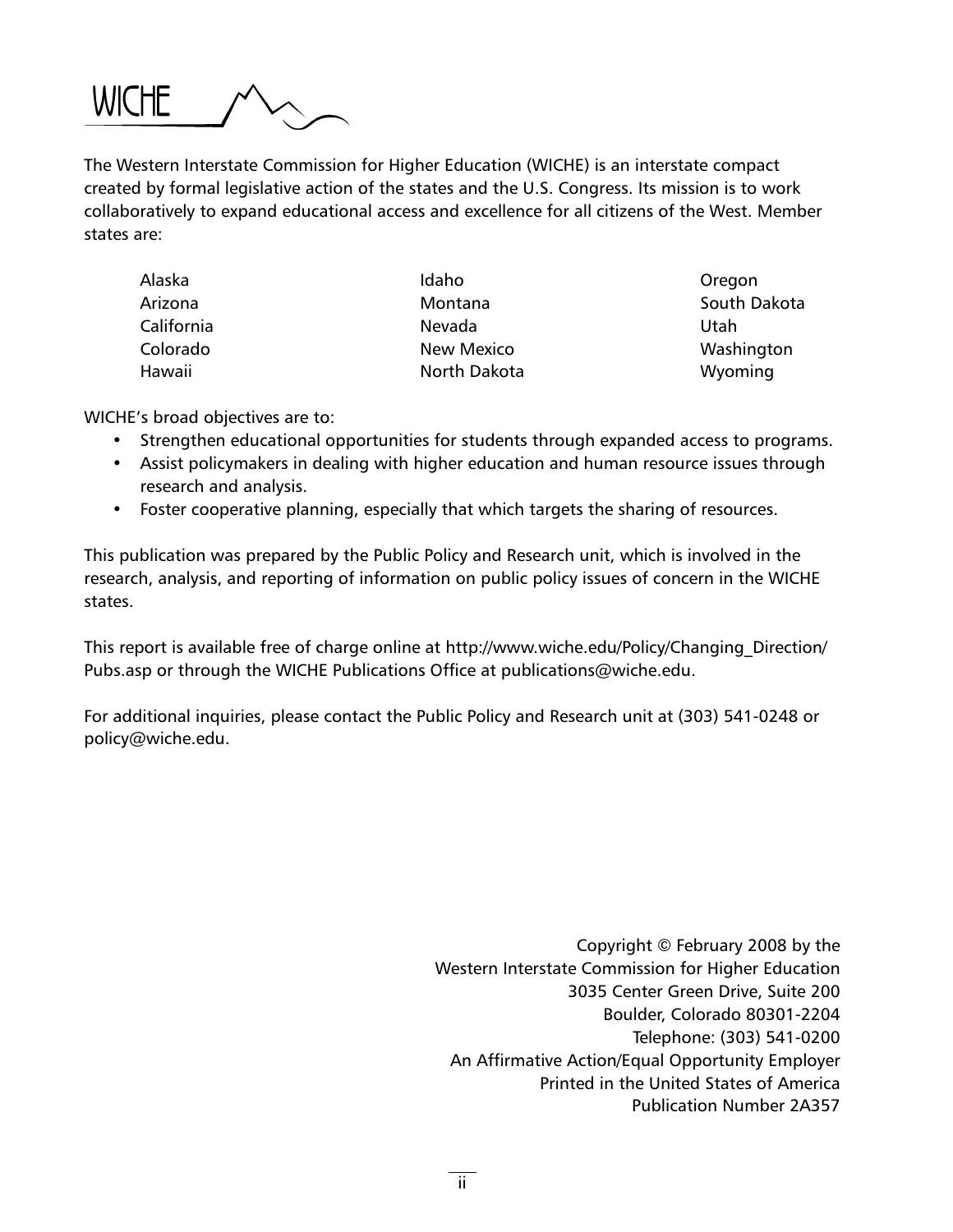# Contents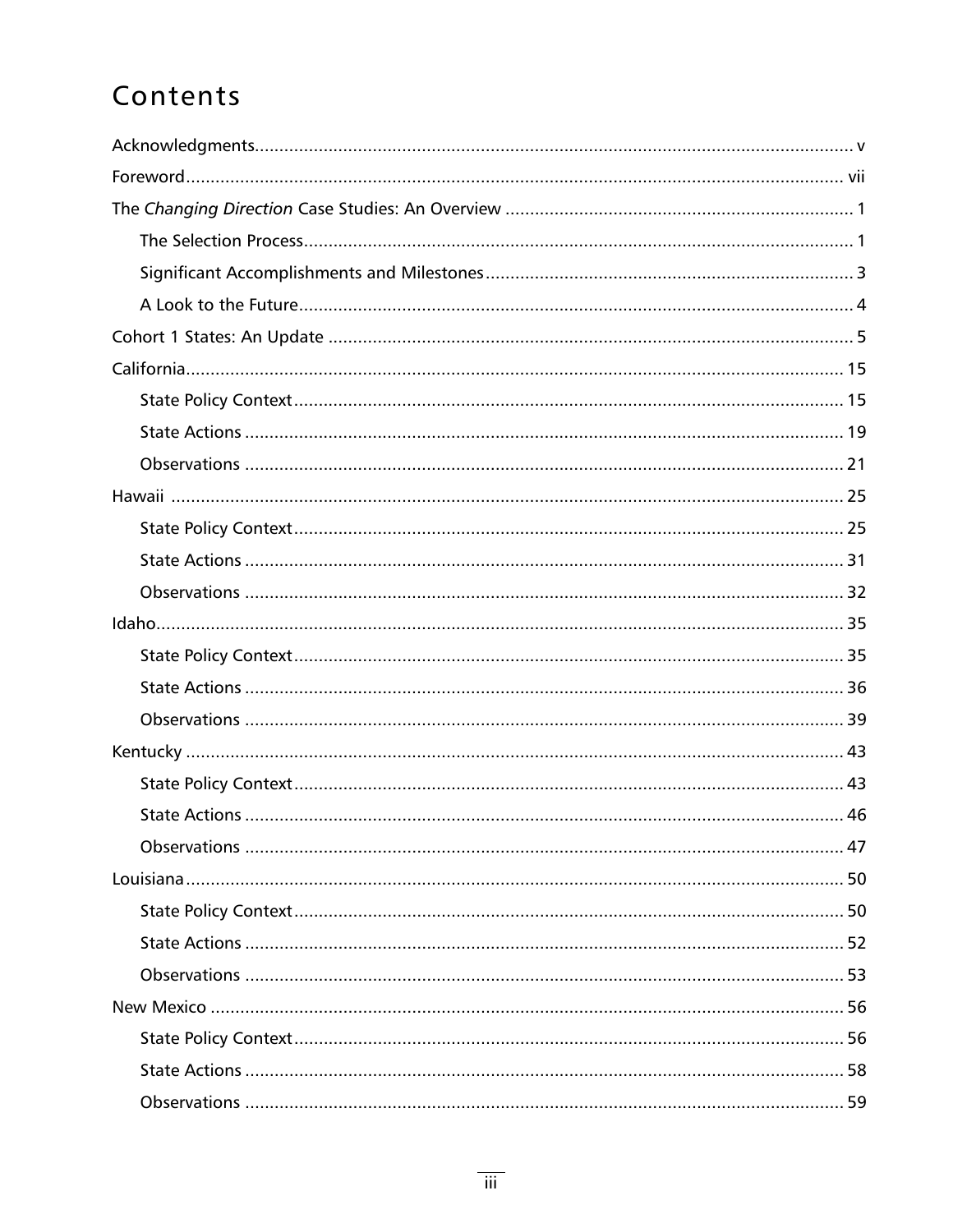| Appendices                                                                                                                                                       |  |
|------------------------------------------------------------------------------------------------------------------------------------------------------------------|--|
| A - Changing Direction: Hawaii Roundtable Participants (September 29, 2004)  84                                                                                  |  |
| B - Summary of Recommendations from the Noel-Levitz Analysis of Scholarship<br>and Financial Aid Programs for the Oklahoma State Regents for Higher Education 85 |  |
| C - Tennessee Higher Education Commission Master Plan Taskforce:                                                                                                 |  |
| D - Tennessee Higher Education Commission Performance Funding Taskforce:                                                                                         |  |
| E - Tennessee Higher Education Commission Funding Formula Taskforce (Formula                                                                                     |  |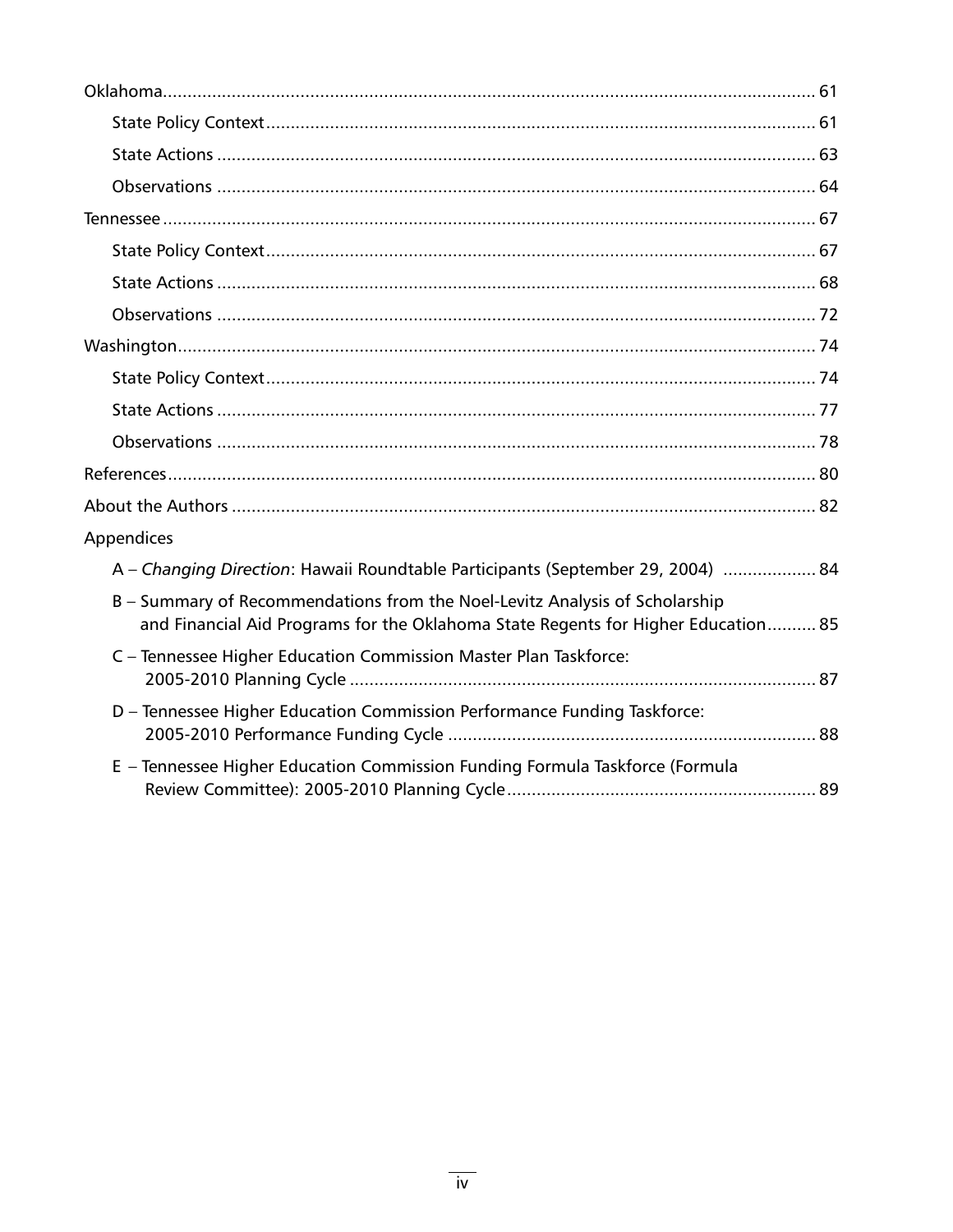# **LAcknowledgments**

The case study authors and the state coordinators deserve special recognition for the many days they dedicated to the *Changing Direction* project. Their special efforts and cooperation made these case studies possible, and we gratefully acknowledge their assistance.

# *California*

**Author**: Sharmila Basu Conger, Policy Analyst, State Higher Education Executive Officers, and Paul E. Lingenfelter, President, State Higher Education Executive Officers **Coordinator**: Nancy Shulock, Director, Institute for Higher Education Leadership & Policy, California State University, Sacramento

## *Hawaii*

**Author**: Demarée K. Michelau, Senior Policy Analyst and Director of Special Projects, Public Policy and Research, Western Interstate Commission for Higher Education **Coordinator**: Linda Johnsrud, Vice President for Academic Planning and Policy, University of Hawaii

## *Idaho*

**Author**: Cheryl D. Blanco, Former Senior Program Director, Policy Analysis and Research, Western Interstate Commission for Higher Education

**Coordinator**: Nancy Szofran, Former Chief Technology Officer, Idaho State Board of Education

# *Kentucky*

**Author**: Julie Davis Bell, Education Group Director, National Conference of State Legislatures **Coordinator**: Sandra Woodley, Former Vice President, Finance, Kentucky Council on Postsecondary Education

## *Louisiana*

**Author**: Julie Davis Bell, Education Group Director, National Conference of State Legislatures **Coordinator**: Donnie Vandal, Deputy Commissioner for Administration, Louisiana Board of Regents

## *New Mexico*

**Author**: Demarée K. Michelau, Senior Policy Analyst and Director of Special Projects, Public Policy and Research, Western Interstate Commission for Higher Education **Coordinator**: Jozi De Leon, Former Deputy Secretary of Academic Affairs, Research and Planning, New Mexico Higher Education Department

# *Oklahoma*

**Author**: Paul E. Lingenfelter, President, State Higher Education Executive Officers, and David L. Wright, Associate Executive Director of Policy, Planning, and Research, Tennessee Higher Education Commission **Coordinator**: Dolores Mize, Former Associate Vice Chancellor, Oklahoma State Regents for Higher Education, and Vice President, Public Policy and Research, Western Interstate Commission for Higher Education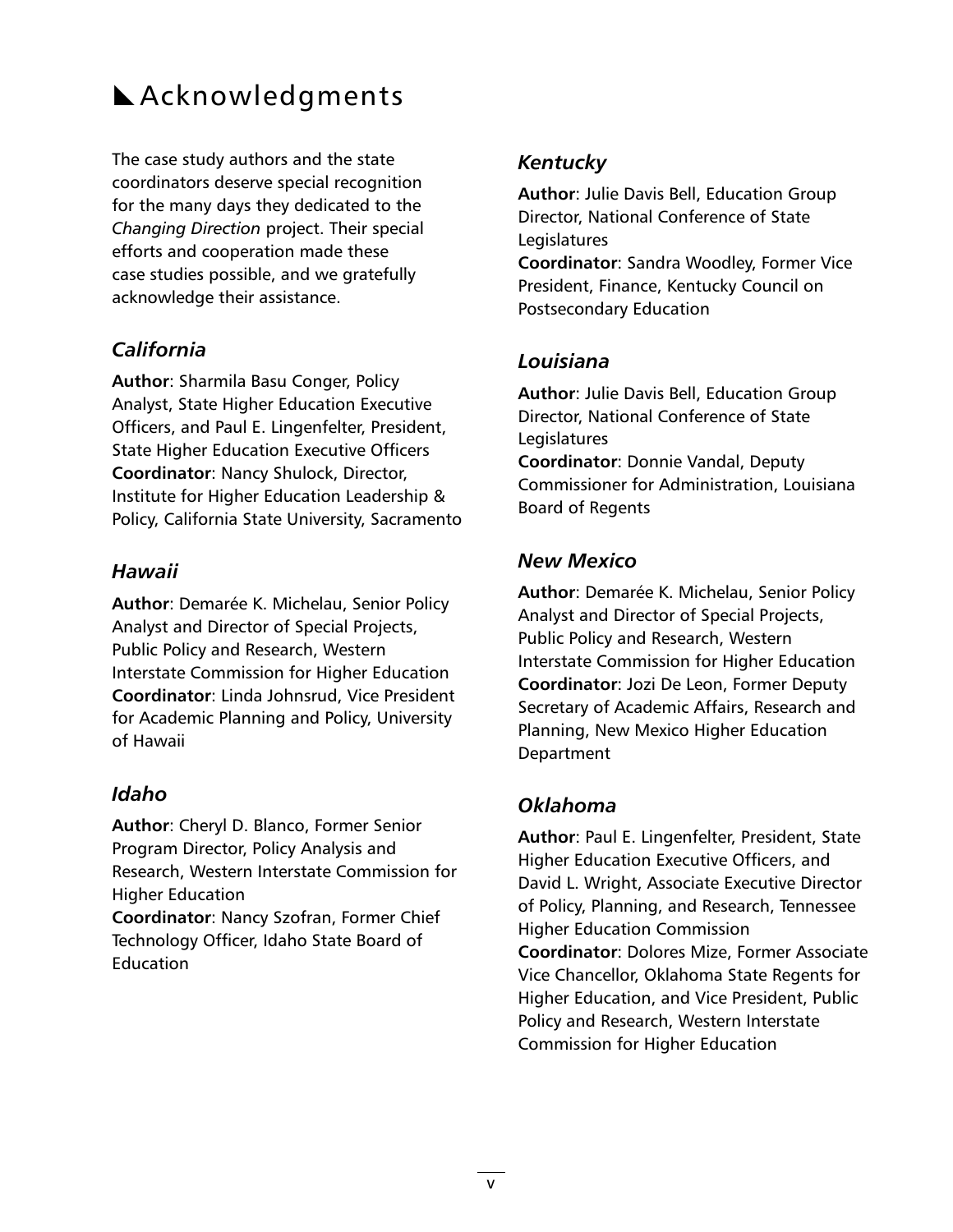# *Tennessee*

**Author**: Demarée K. Michelau, Senior Policy Analyst and Director of Special Projects, Public Policy and Research, Western Interstate Commission for Higher Education **Coordinator**: Brian Noland, Former Associate Executive Director for Policy, Planning, and Research, Tennessee Higher Education Commission

# *Washington*

**Author**: Demarée K. Michelau, Senior Policy Analyst and Director of Special Projects, Public Policy and Research, Western Interstate Commission for Higher Education **Coordinator**: Joann E. Wiszmann, Former Deputy Director, Washington Higher Education Coordinating Board

We also thank the following members of the WICHE staff – Candy Allen and Annie Finnigan – for their valuable contributions, including guidance, editing, and the formatting of this report.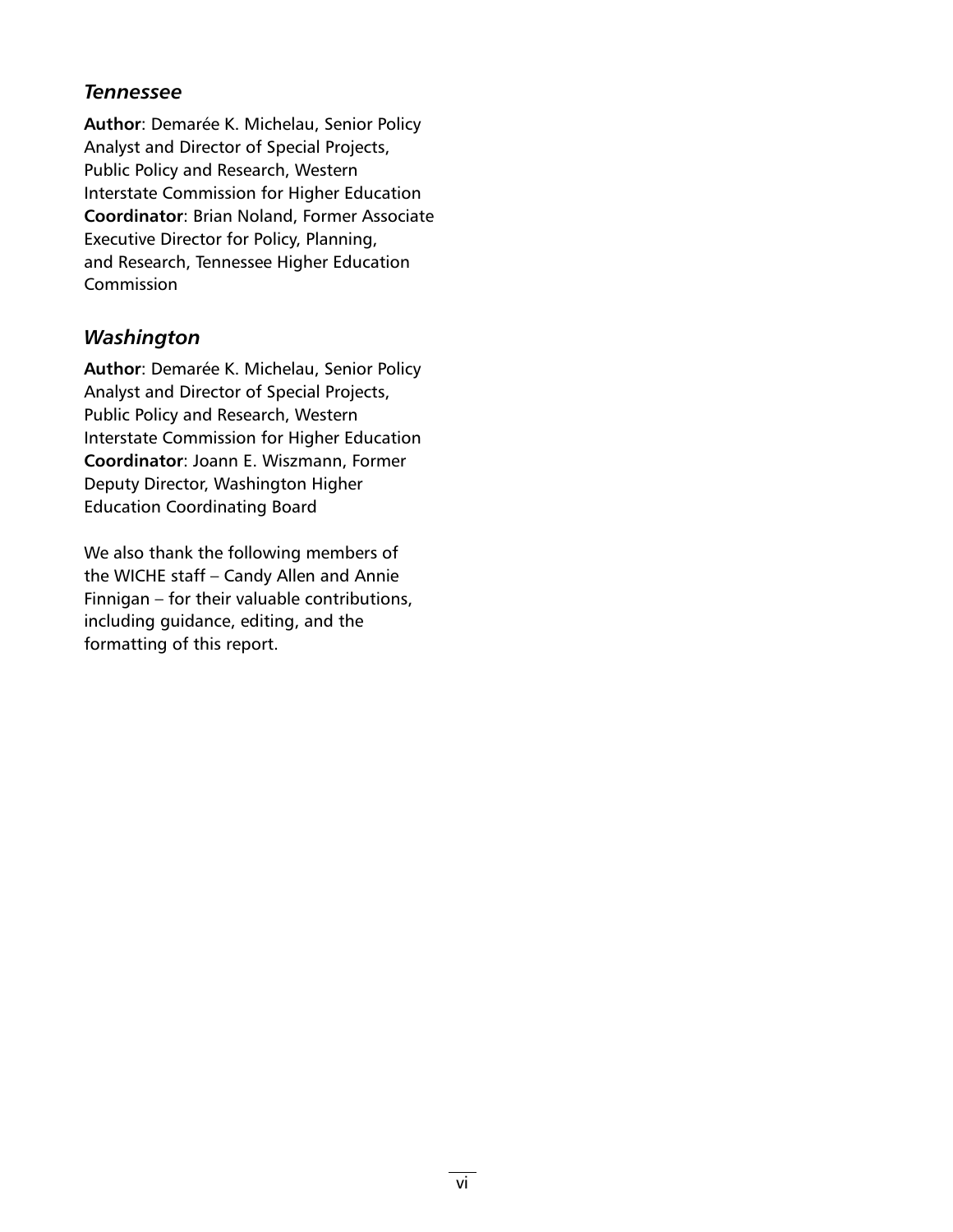# **L** Foreword

Throughout the end of the 1990s and the early years of the current decade, states experienced severe downturns in their economies. As has happened during other recessions, higher education – which is often viewed as discretionary spending, compared to other budget demands, such as those of Medicaid, K-12 education, and corrections – was hit particularly hard. During these years of severe fiscal constraints, however, a growing recognition of the interrelated nature of appropriations, financial aid, and tuition policy emerged. Decision makers also recognized that policy related to these issues was rarely aligned. In fact, policy decisions on these matters have historically been made by different decision makers (i.e., state legislatures, institutions, governing/ coordinating boards) at different times and with different agendas and perspectives in mind. And, too often, the resulting decisions have not been in the best interest of students. Although the extreme revenue shortfalls of recent years have subsided, most states still face tough budgetary challenges in the near future – meaning that fiscal policy alignment is more important than ever.

In 2001 Lumina Foundation for Education awarded the Western Interstate Commission for Higher Education (WICHE) a grant to work with state policymakers to integrate higher education appropriations, tuition, and financial aid policy. *Changing Direction: Integrating Higher Education Financial Aid and Financing Policy* works to foster better, more informed decision making on issues related to higher education financial aid and financing in order to increase access and success for all students.

As part of *Changing Direction*, WICHE and its partner organizations – the American Council on Education's Center for Policy Analysis, National Conference of State Legislatures, and State Higher Education Executive Officers – worked with cohorts of states to provide technical assistance related to these issues. To document the progress in the states, *Changing Direction* staff assigned a case study author to observe each state's work and to write a case study report and analysis. This publication is a compilation of the case study reports of the second and third cohorts of states – including California, Hawaii, Idaho, Kentucky, Louisiana, New Mexico, Oklahoma, Tennessee, and Washington. It also includes an update on the first cohort, which included Arizona, Connecticut, Florida, Missouri, and Oregon. In an effort to share lessons learned and progress made, each case study includes a description of the policy context, state actions, and observations. We hope that you find this publication to be a useful resource as you explore the new ways of integrating higher education appropriations, tuition, and financial aid policy in an effort to increase access and success for all students.

/ Vis*lifywch*eg

David A. Longanecker President *Western Interstate Commission for Higher Education (WICHE)*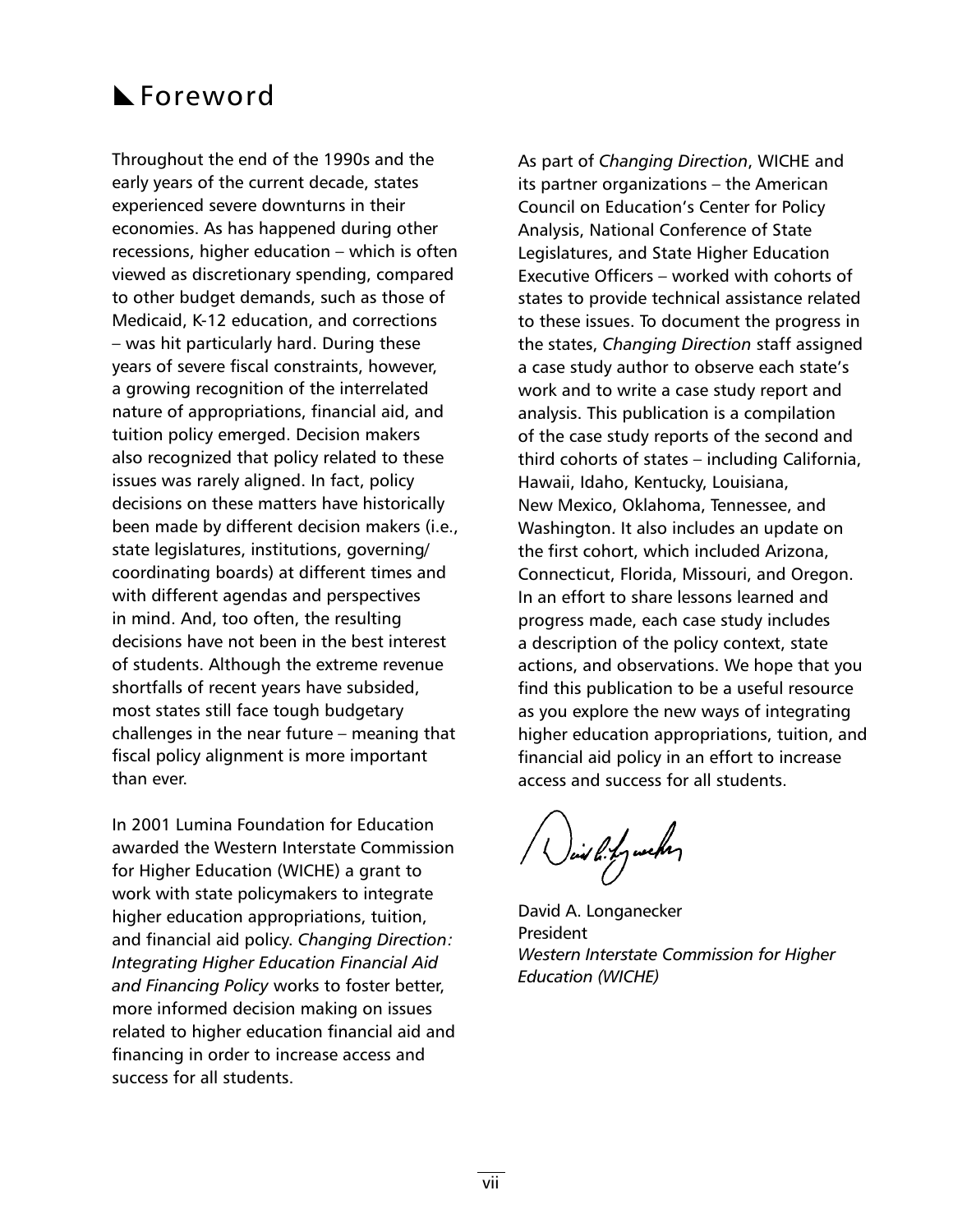# $\blacktriangle$  The *Changing Direction* Case Studies: An Overview

#### *Demarée K. Michelau*

In 2001 Lumina Foundation for Education awarded the Western Interstate Commission for Higher Education (WICHE) a multiyear grant for a project titled *Changing Direction: Integrating Higher Education Financial Aid and Financing Policy*. The overarching goal of this project was to foster better, more informed decision making on issues related to financial aid and financing in higher education in order to increase access and success for all students. The project encompassed many activities, including: commissioned papers; national and regional policy forums; and leadership institutes for members of governing boards, state legislators, governors' education policy advisors, and legislative staff.

One of WICHE's primary activities was to provide direct technical assistance to states that were serious about thinking about higher education financing issues in new ways and that were in a position to move forward with the *Changing Direction* agenda. WICHE chose 14 states for the project and worked closely with each for a two-year period to develop a more comprehensive state policymaking framework and process so that policies related to appropriations, tuition, and financial aid were better aligned, occurred in an environment of collaboration, and supported state goals for higher education. WICHE carefully documented the progress made in each of these states. In an effort to chronicle the developments in the states as well as to share the lessons learned, this publication offers a compilation of case

studies written about the *Changing Direction* technical assistance states.

# *The Selection Process*

WICHE provided technical assistance to three cohorts of states, all of which were selected through a competitive process, initiated by a call for participation. The first call was distributed to the 50 state higher education executive officers (SHEEOs) in the winter of 2002. The second call was issued in December 2003, and the third in November 2004. Through these calls for participation, WICHE outlined an agreement by which selected states would convene key leadership as frequently as needed to conceptualize their projects and develop action plans. Activities during the technical assistance period were to include:

- $\blacktriangleright$  Identifying desired state outcomes and outputs.
- $\blacktriangleright$  Describing the status of decision making related to appropriations, tuition, and financial aid at the initiation of the project, including state trends and challenges in those three areas.
- $\blacktriangleright$  Reviewing other methods of integrated decision making to identify an appropriate strategy.
- $\blacktriangleright$  Revising existing policies and processes for making decisions concerning appropriations, tuition, and financial aid to move toward an integrated approach.
- $\blacktriangle$  Appointing an individual to provide leadership at the state level to coordinate meetings and other activities; most often, this was the state higher education executive officer.
- $\blacktriangle$  Appointing a staff person to serve as the local coordinator and provide assistance to WICHE project staff in scheduling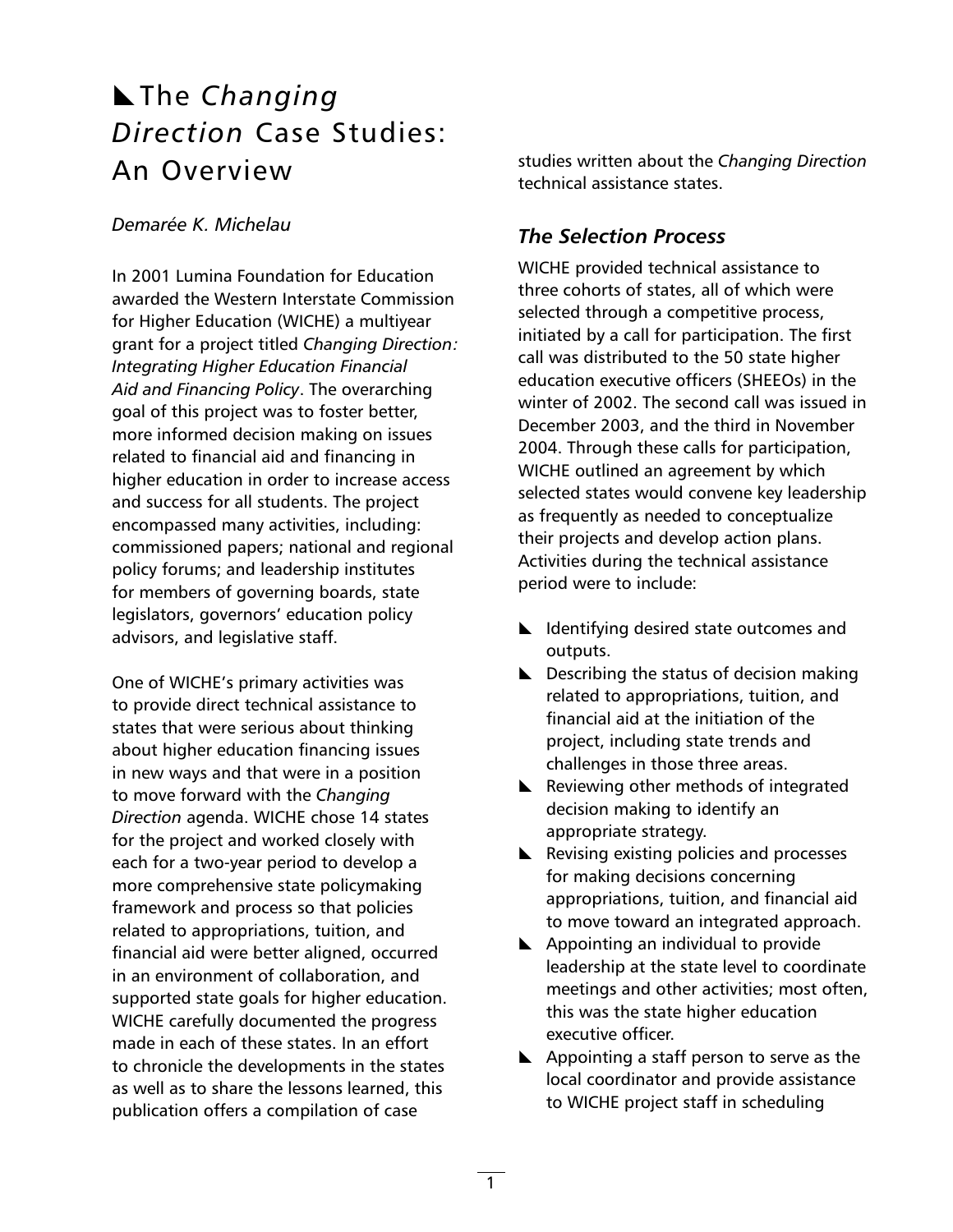meetings, coordinating logistics, developing and disseminating materials, and assisting with other work as needed.

 $\blacktriangleright$  Securing buy-in and commitment from key constituents, including the two-year sector when possible.

Because the *Changing Direction* project was not able to meet all the costs of most action plans, states were required to commit some additional fiscal resources, depending on their objectives, strategies, and outcomes.

In exchange, WICHE worked with state leaders and coordinators to assist in project conceptualization and development. WICHE also provided technical support, advice, and staff, and employed a variety of activities to meet the individual state's needs. These activities included providing: facilitators and experts during state planning meetings; limited research and analysis funding; limited travel and meeting support; and support for other activities as needed by the state (contingent on the fiscal resources of the project). To help defray expenses incurred during the technical assistance period, the *Changing Direction* project reimbursed each state up to \$6,500 during their first year and \$3,000 during their second year to support key activities.

At the outset of the *Changing Direction* project, WICHE partnered with three other organizations – the Center for Policy Analysis at the American Council on Education, the National Conference of State Legislatures, and the State Higher Education Executive Officers – that were integral to the project, providing guidance, important contacts, and expertise. WICHE selected key staff from these organizations to serve on the technical assistance selection committee, which based its decisions on the following criteria:

- $\blacktriangleright$  Whether the outcomes proposed were reasonable and consistent with the *Changing Direction* goals and objectives.
- $\blacktriangleright$  Whether the decision-making process that related to how appropriations, tuition, and financial aid decisions were made in the state lent itself to the *Changing Direction* policy alignment approach.
- $\blacktriangleright$  Whether the challenges that the state faced in integrating financial aid and financing policy were significant yet addressable; and whether the state presented a reasonable response to the question of how participation in the project could help it overcome challenges.
- $\blacktriangleright$  The state's perceived commitment to the *Changing Direction* agenda.
- $\blacktriangle$  Cooperation from key stakeholders in the state.
- $\blacktriangleright$  Whether the state had a comprehensive and realistic plan for incorporating efforts to enhance student retention.
- [ The likelihood that the *Changing Direction* project would help the state accomplish its objectives and that the project would add value.

In total, WICHE and its partner organizations selected 14 states from around the nation to participate in the technical assistance portion of the *Changing Direction* project. Each state participated in the project for a two-year period. WICHE asked them to submit action plans at the outset and progress reports along the way. Table 1 identifies the states and their cohorts.

WICHE assigned an individual from each of the partner organizations to observe and analyze each of the 14 technical assistance states' activities and to publish a case study chronicling their goals and objectives, as well as the progress made toward them. The case studies outlining the progress of the first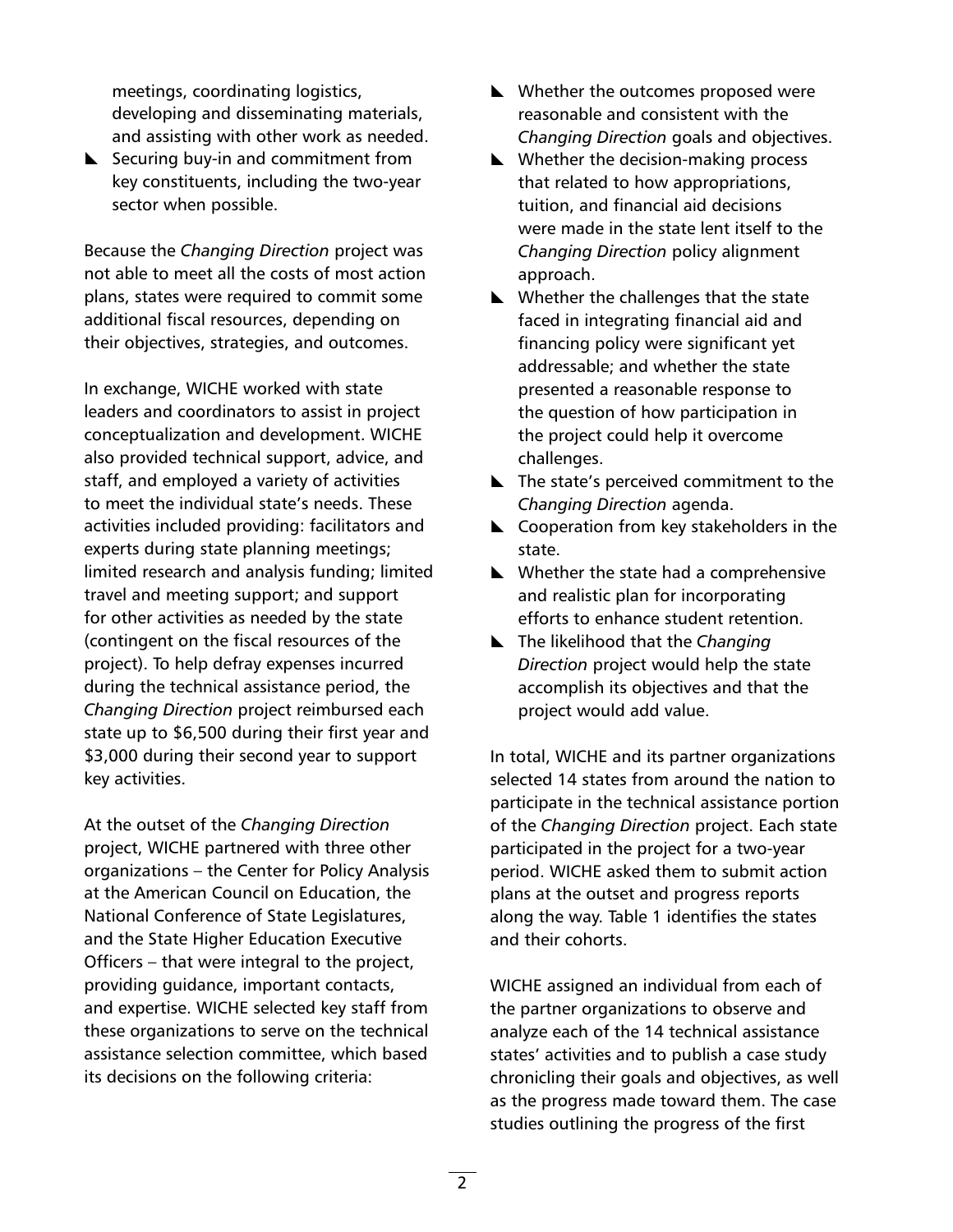| Table 1. Changing Direction Technical<br><b>Assistance States</b> |                            |            |  |  |
|-------------------------------------------------------------------|----------------------------|------------|--|--|
| <b>First Cohort</b>                                               | Second Cohort Third Cohort |            |  |  |
| Arizona                                                           | Hawaii                     | California |  |  |
| Connecticut                                                       | Idaho                      | Kentucky   |  |  |
| Florida                                                           | Louisiana                  | New Mexico |  |  |
| Missouri                                                          | Oklahoma                   | Washington |  |  |
| Oregon                                                            | Tennessee                  |            |  |  |

cohort of the technical assistance states were published in August 2003; an update on these states is included in this publication. This compilation, which is also the final publication of the *Changing Direction* project, includes case studies highlighting the efforts of the second and third cohorts.

# *Significant Accomplishments and Milestones*

Changing state policy is never an easy task, especially in the comprehensive way that the *Changing Direction* project attempted to do it. States start in different places and certainly end in different places, and their success is measured differently, depending on their unique context. Political environments can shift without warning, changing a course that previously seemed destined for success. Yet despite the challenges associated with thinking big, the *Changing Direction* project experienced some significant successes, as is evidenced in the case studies presented in the following pages. With these successes also came some very important lessons learned from the technical assistance states.

## *Policy moves according to its own timeline.*

Each state was selected to be, and funded as, a technical assistance state for a twoyear period. While this fits nicely with the project timeline, each state's policy process moved according to its own schedule. An example, explained in more detail later, is

the policy change that took place in Oregon. Although project support to Oregon ended with the first cohort, the state continued efforts that began with *Changing Direction*. In December 2005 Oregon's Access and Affordability Working Group (AAWG) invited David Longanecker, WICHE's president, and Brian Prescott, WICHE's senior research analyst, to advise them on restructuring Oregon's need-based grant program, the Oregon Opportunity Grant (OOG). This work resulted in an important shift in how the state distributes financial aid. While the modifications occurred after the project technically ended, the *Changing Direction*  agenda and spirit survived and helped facilitate this significant policy change.

# *Policy change requires consistent leadership over time.*

Several states learned that without consistent leadership over time, adopting a comprehensive *Changing Direction* agenda was difficult at best. While Oregon eventually experienced success, turmoil at the Oregon University System stalled the state's progress for months. In a later cohort, Washington's plans were halted after a largely successful start because of a change in leadership and focus at the executive level. Another example is New Mexico, where in April 2005, Governor Bill Richardson and the New Mexico Legislature elevated the New Mexico Commission on Higher Education to a cabinet-level department and renamed it the New Mexico Department of Higher Education. The significant governance changes that followed stalled the *Changing Direction* efforts, which had been led by the previous executive director of the commission. Yet in the end, as will be described in New Mexico's case study, the state was able to convene a higher education summit with *Changing Direction* support in an effort to engage some key policymakers in a discussion about financing and financial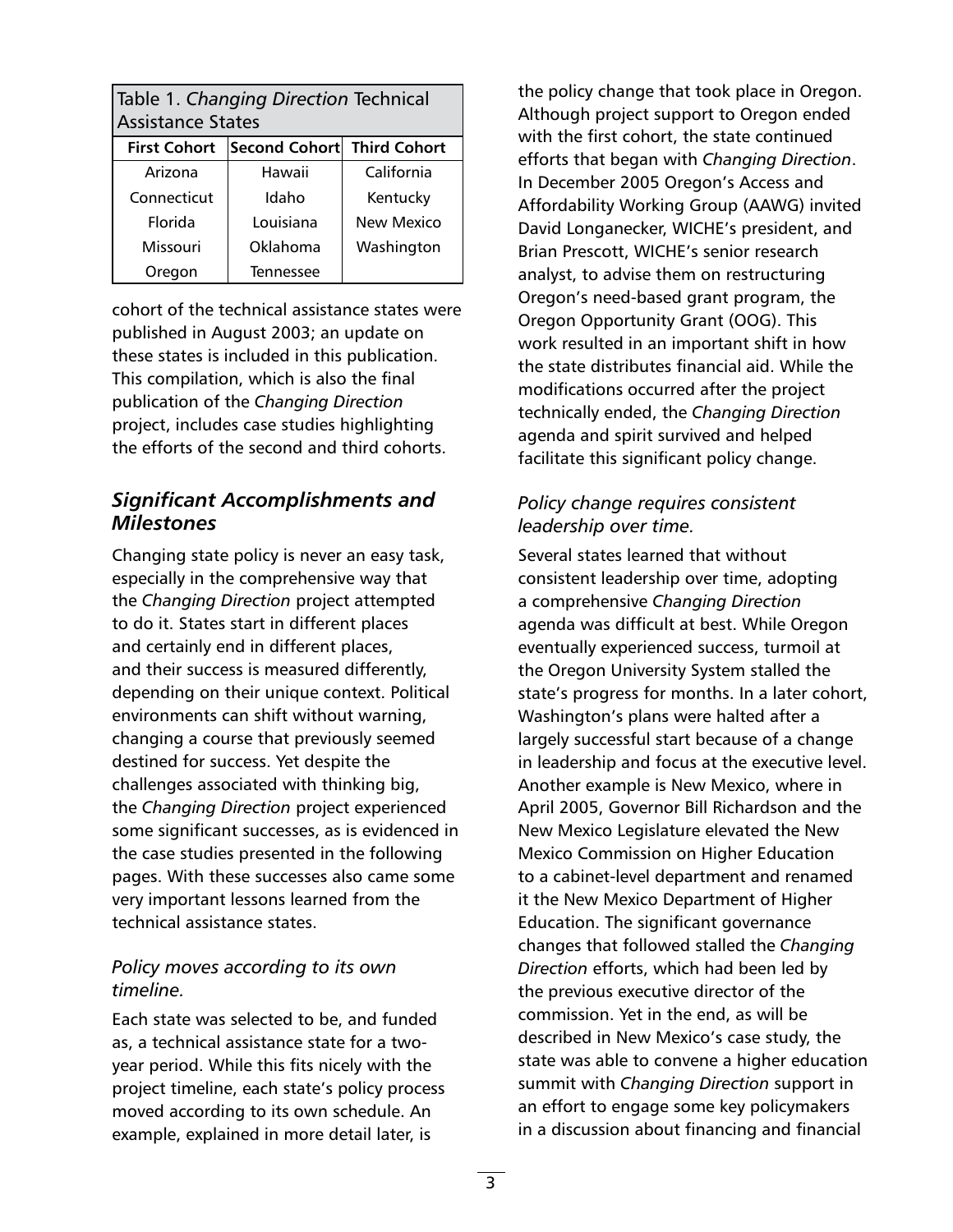aid issues. Situations like these were out of state project leaders' control but directly affected their work. The states that could claim the most success generally experienced few, if any, changes in leadership, which may have just been a result of fortuitous political timing.

#### *What defines success in one state does not necessarily define it in another.*

States developed action plans that varied in terms of goals and methods: their results differed as well. For example, Hawaii established a fairly ambitious agenda, in which the state radically changed its mechanism for providing financial aid. Historically, the state did not have a significant, statewide need-based financial aid program and had relied on a system of tuition waivers as a mechanism for providing student financial assistance. State leaders recognized that for a variety of reasons this system was no longer adequate to meet Hawaii's needs, and through *Changing Direction*, they were successful in changing policy. On the other hand, New Mexico's major outcome – while not creating a radical change, as in Hawaii – was still a sign of progress. The state had experienced significant turmoil due to major governance shifts, but despite this, it was able to convene a higher education summit – an important step toward success, even though this was very different from what the state leaders originally intended to accomplish.

# *A Look to the Future*

While *Changing Direction* has come to an end in the formal sense, the effects of the project in the technical assistance states continue. In many of these states, leaders still continue to consider policy in a more integrated way, and this is often directly attributed to the project's success in changing how those leaders viewed higher education financing and financial aid policy. Tennessee, for example, created a statewide master plan, restructured its funding formula, and introduced a new financial aid package all at the same time with the assistance of the *Changing Direction* project. These three initiatives are now linked together in a way that makes it unlikely that anyone will tinker with one without considering the others. Similarly, Arizona and Idaho both have adopted the phrase "changing direction" to refer to the idea of an integrated approach to higher education financing and financial aid policy and their work in this area. This institutionalization of the term in these states and others will help ensure that the *Changing Direction* spirit is sustained.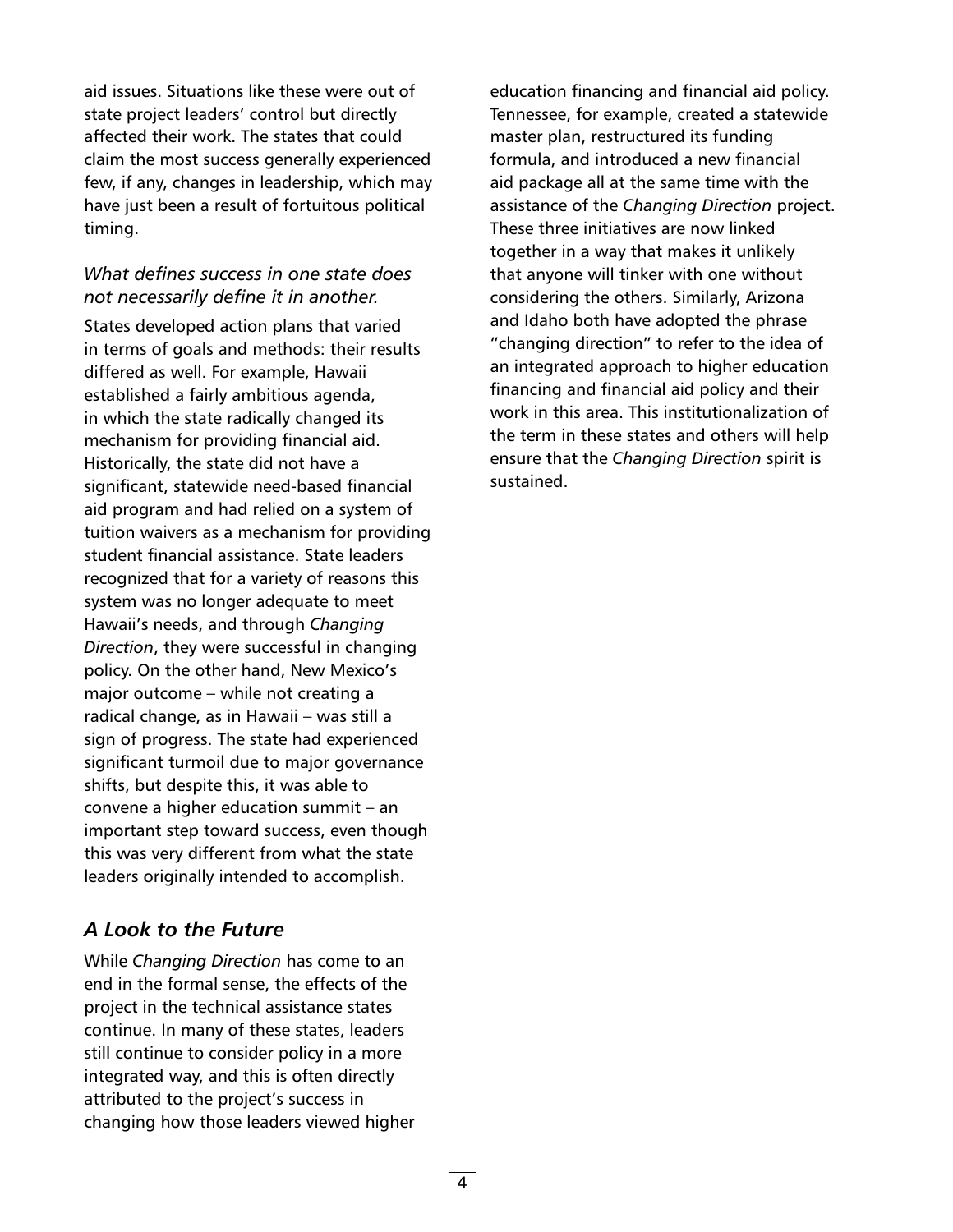# Cohort 1 States: An Update

### *Cheryl D. Blanco*

In winter 2002 project staff issued *Changing Direction*'s first call for participation, inviting state higher education executive officers from around the country to participate by applying for technical assistance. From the 17 applications submitted by the deadline that year, staff and project partners selected five states: Arizona, Connecticut, Florida, Missouri, and Oregon. This first cohort of technical assistance states submitted work plans with goals, objectives, and anticipated outcomes and initiated their activities a few months later, with the expectation that they would participate in the project for two years.

A case study author from *Changing Direction*'s four partner organizations – the Western Interstate Commission for Higher Education (WICHE), American Council for Education's Center for Policy Analysis (ACE), National Conference of State Legislatures (NCSL), and State Higher Education Executive Officers (SHEEO) – was assigned to each state. In August 2003 the first-year case studies were published. This section revisits the initial five technical assistance states and provides an overview of the states' original goals for their projects, a summary of second-year accomplishments, and other developments relevant to the project.

# *Arizona*

In the spring of 2002, the timing for the *Changing Direction* project in Arizona was propitious: the state faced a significant projected increase in the demand for higher education, and much of this demand would come from populations that Arizona had not traditionally served well – the economically disadvantaged, communities of color, and nontraditional populations. Additionally, it was highly unlikely that the state would be able or willing to provide funding equivalent to past levels on a per-student basis.

In fiscal year 2003, funding for higher education was essentially frozen, following a 2.8 percent cut in funding the previous year. The Arizona Board of Regents had just gone through a contentious series of meetings on setting tuition for the 2002-03 academic year, rejecting the tuition increase proposed by its staff. The incoming board chair was intent on "changing direction" and developing a better strategy to coordinate all parts of the finance package. As a result, the Arizona Board of Regents applied to be part of the *Changing Direction* project, intending to create a draft strategic plan for coordinating policies and decision-making processes related to the integration of state appropriations, tuition, and financial aid policies in ways that would help increase the affordability of, participation in, and completion of higher education.

*Integrating Financial Aid and Financial Policies: Case Studies from Five States* **is available for download at www.wiche.edu/Policy/Changing\_Direction/documents/CaseStudies.pdf.**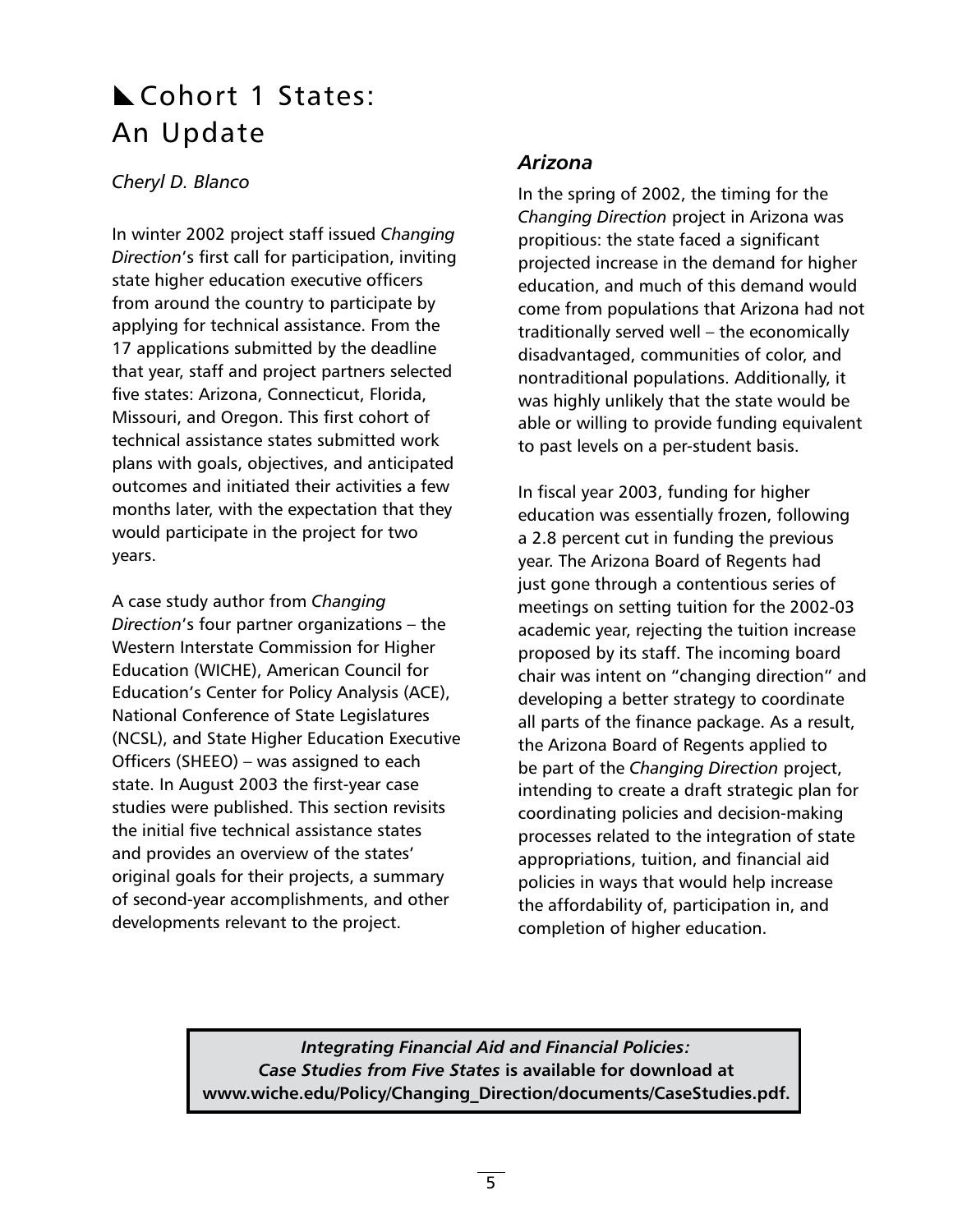Under the leadership of the board chair and the state higher education executive officer, Linda Blessing, the regents developed both a vision for future funding of higher education in Arizona and a process for gaining broad acceptance and ownership of this vision among other critical stakeholders in Arizona higher education. By the end of the initial year, the regents had gained a new sense of financing policies as a whole and a better understanding that quality and access could best be maximized when state appropriations, tuition, and financial aid were aligned.

In addition to this achievement, other important voices in the state – the governor, presidents of the universities, and the press – were supportive of the bold changes proposed by the regents. While tuition increased during this year, it was a necessary action to move the state toward its goal of having its universities be at the top end of the lower third of senior public universities in the 50 states in terms of tuition cost. Tuition at Arizona universities had historically been in the lower quartile and was insufficient to provide adequate instructional support.

Accompanying this decision was a commitment by the regents, the institutions, and key policymakers to establish a stronger need-based financial aid program to support increased access for economically disadvantaged students. The state coordinator, Tom Wickenden, the associate executive director of academic and student affairs within the Arizona Board of Regents, summarized the first-year achievements in a progress report to WICHE: "We created a radically different statewide policy environment for the setting of tuition and awarding of need-based financial aid. In this new environment, undergraduate resident tuition for next year was increased by 40 percent and need-based financial

aid funded through a set-aside of tuition revenue was increased 140 percent. Tuition payment plans will be offered by each of the universities, and differential tuition rates (in the form of fees) for professional programs and for graduate and nonresident students have been approved. This increased tuition revenue has been retained by the institutions and is not subject to direct state appropriation."

With tuition and institutional financial aid addressed in the first year, Arizona looked to the second year as an opportunity to make progress on the state need-based financial aid program. In collaboration with the Arizona Commission for Postsecondary Education and other groups, board of regents' staff worked on the Need-Based Financial Aid Task Force, seeking solutions to financial barriers to access and success for low-income students. A number of meetings were held, and the task force released a report called "Investing in Arizona's Future," which documents the benefits to the state and its citizens from investing in student aid for higher education.<sup>1</sup>

Arizona was particularly successful in utilizing the *Changing Direction* project to stimulate major changes in the university system. A significant reason for the state's success is the leadership of the board chair and the SHEEO in 2002 in recognizing the potential of this national project and capitalizing on its visibility to engage a wide range of stakeholders in very difficult discussions. David Longanecker, president of WICHE and the case study author for Arizona's first year, noted, "An outside observer might not see Arizona's *Changing Direction* project as all that radical. After all, it will remain a modestly funded system, with still relatively modest tuition, without a robust state financial aid program. From the Arizona perspective, however, they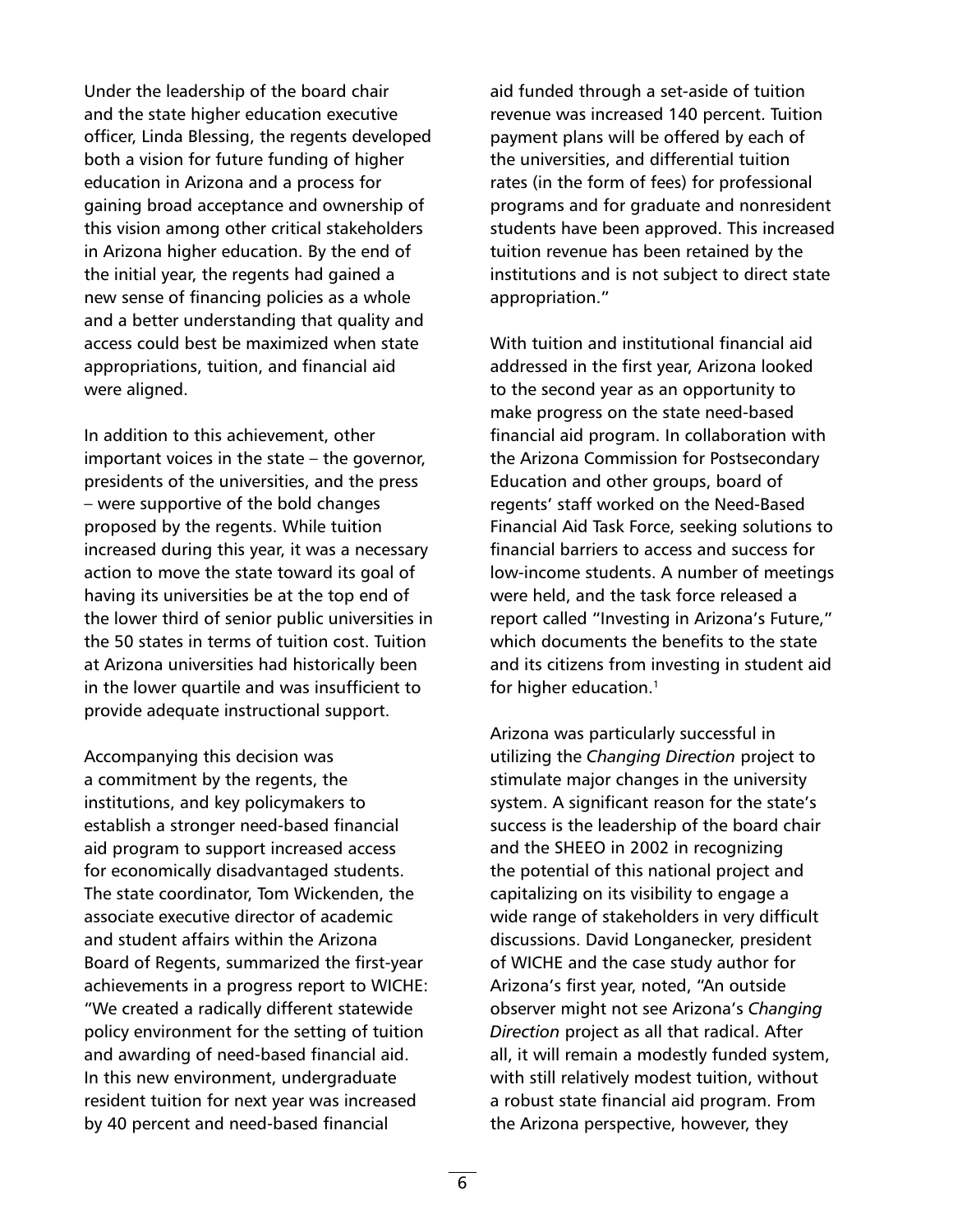are *changing direction* substantially. More importantly, though, they are doing so *appropriately* and *intentionally*."

Arizona's commitment to *changing direction*  has continued. In 2005 the Arizona Board of Regents adopted an aggressive plan, reflected in a document titled *A Redesigned Public University System*, to revise the delivery system and funding mechanisms for the state's universities to respond to the exceptional increase in demand expected in Arizona. Furthermore, the board of regents is currently working with the state legislature and governor through the newly established P-20 Council to examine ways in which incentives to enhance both student access and success can be imbedded within the state's funding policies and formula.

# *Connecticut*

The Connecticut Board of Governors is the state's coordinating agency for higher education, and the Connecticut Department of Higher Education carries out the board's administrative responsibilities. The department housed the *Changing Direction* project and proposed appointing a task force to hold discussion sessions on the following issues: policies and the major drivers of rising costs at Connecticut public institutions; reviewing, modifying, or affirming the principles underlying the state's tuition, fee, and student aid policies; and developing interim recommendations on modifications to policies for fiscal year 2003-05 budget development purposes. This was an ambitious undertaking, given that public institutions in Connecticut operate with considerable autonomy and the department has little direct authority over them. Institutions establish their own tuition rates and retain tuition revenue; the board of governors reviews the rates and recommends them to the Connecticut Legislature but does not have authority to actually approve the

rates. Additionally, the governor was leaving office and the legislature, while concerned with rising tuition, faced budget shortfalls and few options.

The board of governors and the commissioner for higher education, Valerie Lewis, who was also the state higher education executive officer, wanted to raise awareness among state policymakers about the "cost spiral" at public institutions and the importance of strong financial aid policies. Meetings of the Tuition Policy Review Committee (TPRC) were strained in some instances, as the institutions became concerned that the board was endeavoring to assume greater control of higher education finance policy. Jacqueline King, Connecticut's case study author and the director of the Center for Policy Analysis at the American Council on Education, summarized the first year's efforts: "The Connecticut Department of Higher Education has achieved the first several goals that it set for Phase 1: the committee exists and has been engaged in a review of tuition and fee policies, as well as cost drivers at institutions…. However, it seems reasonable to assert that the Connecticut Department of Higher Education, the board of governors, and the TPRC will face stiff opposition from the constituent units if any of their recommendations impinge on the independence these institutions now enjoy. A key factor may be the extent to which other key policy actors, including the governor, buy into the committee's work and adopt its agenda."

During the second year of the project, the department planned to continue its work on strengthening statewide tuition and fee policies while assessing the adequacy of existing student financial aid programs in light of budget restraints and rising tuition and fees. Two areas were of particular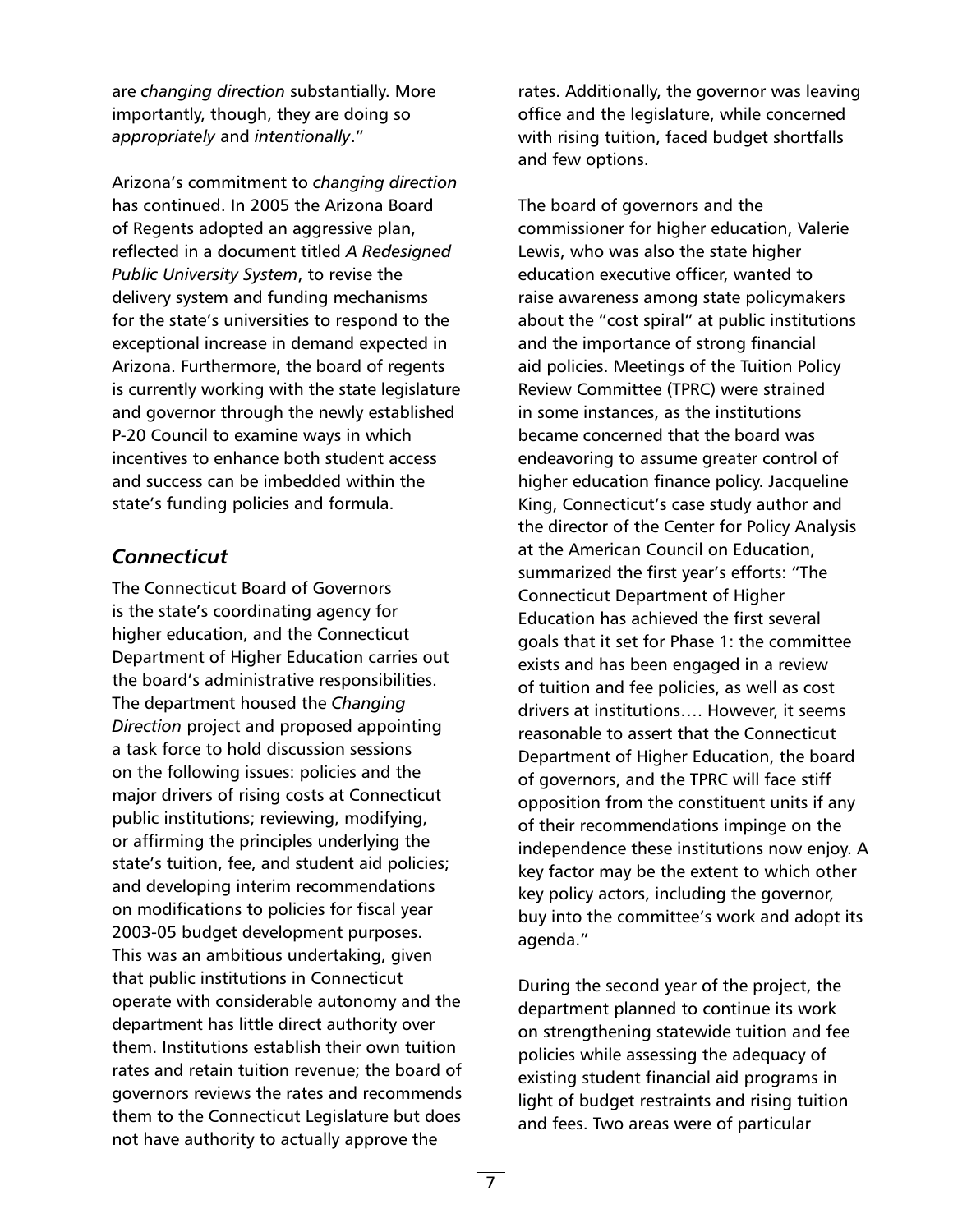importance: reviewing and potentially revising the distribution formula for the state's grant program; and developing a more reliable and comprehensive student financial aid database to enable state policymakers to assess and model net price by income band and other socioeconomic factors.

One year later, the board of governors had addressed tuition and fee policy by retaining a 15 percent cap, clarifying policy on tuition differentiation at the undergraduate level, and affirming the need and importance of a 15 percent set-aside for need-based aid. The board also worked with the institutions to review technical changes to policy, revise the cost-per-student calculation, and address definitions and treatments of tuition and fees for policy purposes. While many additional achievements resulted from the dialogues between the board and the institutions, the discussion of a prototype for a student financial aid database was put on hold due to a lack of staff time and resources.

More recently, as part of *Changing Direction*, the state explored further the creation of a state financial aid database. Project leaders worked to focus attention on affordability and informed the board and other decision makers about the importance of data in crafting effective financial aid policies and programs. Specifically, they held a retreat for the Connecticut Board of Governors for Higher Education, where they identified their priorities. Two of the highest priorities for the fiscal year 2008-09 were: increasing Connecticut's commitment to student financial aid and the development of a statewide student financial aid database. The retreat resulted in the formulation of budget requests to the governor and student-unitrecord data requests to Connecticut higher education institutions for recipients of stateprovided financial aid.

The Connecticut experience underscores the challenges and the payoffs to be had when sensitive issues are tackled. The department reports that although the project began with acrimony between the board of governors and the major institutions, it led to improved cooperation and better working relationships. For example, the *Changing Direction* coordinator, Mary Johnson, associate commissioner of finance and administration at the Connecticut Department of Higher Education, reported that there was greater understanding, at least at one institution, of the important relationships between appropriations, tuition, and financial aid. When the state provided additional funds to cover increased expenses from a collective-bargaining agreement, the institution rolled back part of its expected tuition increase.

It is clear that the *Changing Direction* project served as a catalyst for better alignment of appropriations, tuition, and financial aid policies in Connecticut. According to Johnson, probably the greatest accomplishment of this project was the fact that the issues of tuition and fee policy and the role of public higher education in ensuring access and affordability were raised at a state level. She commented in a progress report to WICHE that "the TPRC meetings have provided an opportunity for state leaders to raise their concerns and to learn more about current financing and student financial aid practices. Legislative leaders, in particular, have been troubled by the lack of knowledge about how state funds are used, given the significant financial flexibility afforded Connecticut public institutions…. The committee has had a unique opportunity to learn more about higher education financing and how Connecticut compares to other states and similar institutions." Up until the launching of this project, it had been extremely difficult for the board of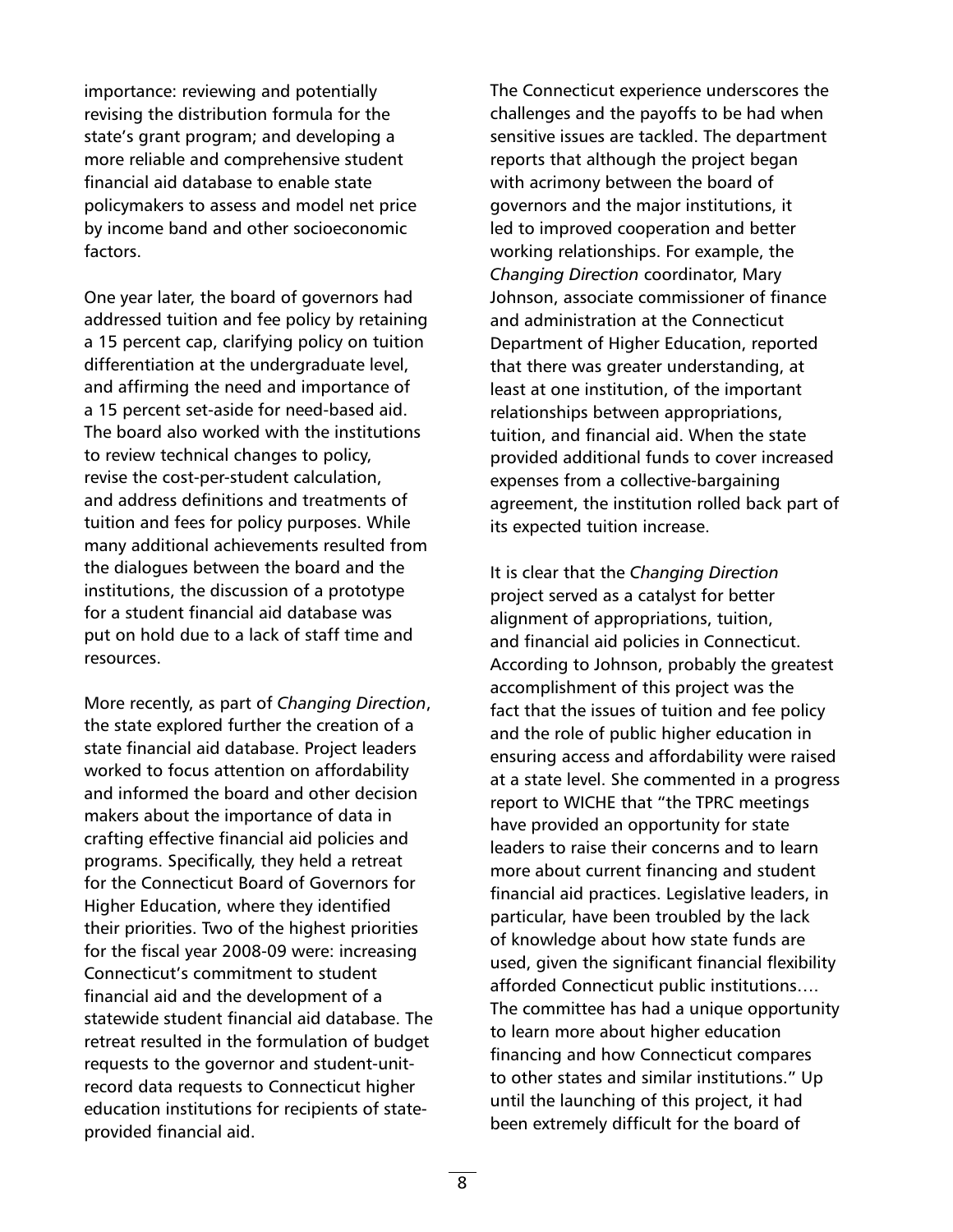governors to get anyone to focus on these issues because of the severity of state budget problems and other pressing state policy concerns.

# *Florida*

Florida's decision to participate in the *Changing Direction* project came on the heels of a massive governance reorganization that altered the way education policy is developed and implemented in the state. In 1998 a successful constitutional amendment resulted in the elimination of the previous state board of education and the implementation of a K-20 governing/ coordinating structure. In place of the board of regents and the state board of community colleges, boards of trustees were created for each of the public colleges and universities, and the new Florida Board of Education was established to oversee education from kindergarten through graduate school. The previous state higher education executive office, the Postsecondary Education Planning Commission, was abolished and the Council for Education Policy, Research, and Improvement (CEPRI) was established. The council was the lead agency for the *Changing Direction* initiative; the agency's first-year plan was to develop policy recommendations related to the integration of state appropriations, tuition policies, and financial aid policies for inclusion in the state's long-range master plan.

The *Changing Direction* project focused largely on elements of the Florida's Master Plan for K-20 Education – its first master plan – and on identifying critical factors and issues to consider in the design of an overall framework for finance policy. As part of the finance emphasis, the council engaged a consulting firm to assist in the completion of a financial aid leveraging analysis to assess the progressiveness and efficiency of the

state's three major financial aid programs: Bright Futures (merit), Florida Student Assistance Grant (need), and Florida Resident Access Grant (choice). In a related financial aid effort, the agency completed *Florida Trends in Student Aid and College Pricing, 1997-98 to 2001-02*, the most complete accounting to date in Florida of the amounts and types of financial aid that were made available to students from 1997-98 to 2001- 02 from all funding sources and at all levels and sectors of postsecondary education. The report was very effective in clarifying the relative contributions made by various parties that share responsibility for providing affordable and accessible postsecondary education. In November 2003 the council put out another report, *The Benefits of Multi-Year Contracts Between the State and Public Universities: Linking Performance, Funding, and Mission*. This report addresses several of the priorities identified in *Changing Direction* and has been presented to both the board of governors of the state universities and the Florida Legislature, as well as at national meetings.

At the end of the first year, case study author Paul Lingenfelter, president of the State Higher Education Executive Officers, observed that "Florida is well-positioned to move ahead in a process of formulating and implementing strategies for pursuing its goals for postsecondary education. In some respects the process used in the past two years has been ideal for engaging these difficult issues. At the same time, it would be difficult to overestimate the challenges still ahead. The gap between its aspirations and its resources is significant, and the internal conflicts among policy values and opportunities are substantial."

As Florida moved into the second year of its *Changing Direction* initiative, the council continued its focus on using data to shed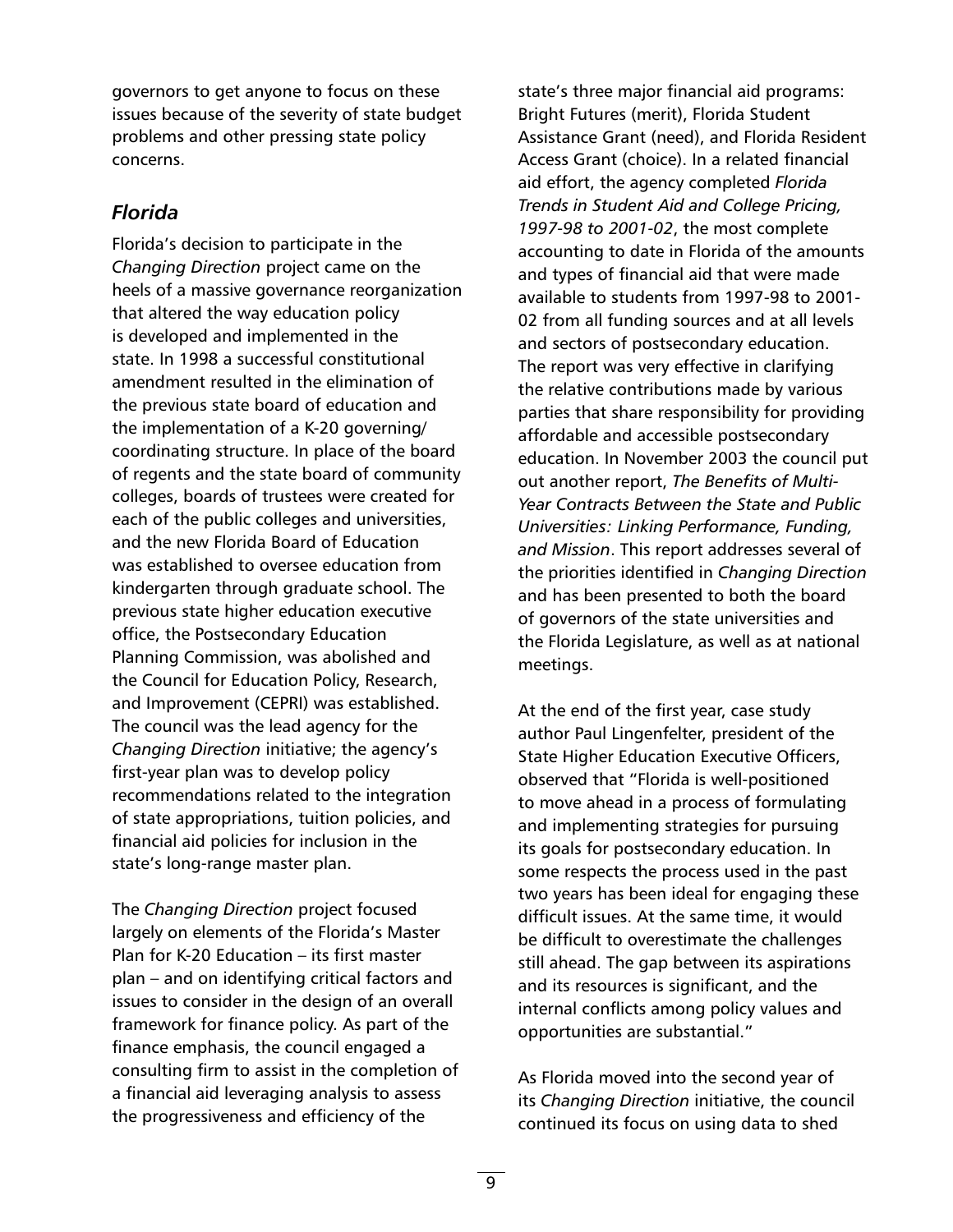light on financing issues and to work on the funding and policy components of the Master Plan for K-20 Education. Building compatible and comprehensive educational data systems to inform public policy has been a long-standing commitment in Florida. One aspect of this has been the council's analysis of progression toward the bachelor's degree, using a cohort of Florida public high school graduates. As part of the *Changing Direction* project, data were analyzed using a continuum of financial need (as measured by receipt and amounts of need-based federal and state financial aid) and academic preparedness (based on state university admission requirements and high school grade point average). During the second year of the project, the analysis was revised and updated to include a new cohort of ninth graders from 1997-98, when the Bright Futures financial aid program was implemented, and also to include a focus on financial aid (type and amount) and its impact on student progression.

In addition, a third cohort, involving 2000-01 high school graduates, was analyzed for bachelor's degree completion. Financial aid characteristics and postsecondary enrollment of the new cohorts was to be compared to the earlier cohort of high school graduates.

**Data and analyses can be found on CEPRI's web analysis tool page: www.cepri.state.fl.us/bacompletion.**

CEPRI developed a web-based tool that permits consideration of the impact of various academic and related factors on the likelihood of baccalaureate attainment. Financial aid was also to be included in the menu of factors considered.

In early May 2005, the legislature and governor's office decided to eliminate the council, effective June 30, 2005. The future of the web-analysis tool and the master plan, both part of the *Changing Direction* project, remain somewhat in limbo, but currently the web-analysis tool is still available for use.

# *Missouri*

The Missouri Coordinating Board for Higher Education was the state's *Changing Direction* partner. The goal of the coordinating board's initiative was to more closely align thinking and policymaking regarding funding and student aid, and to involve legislators and the governor in conversations on these issues. The coordinating board wanted to create a public policy that emphasized a relationship of "shared responsibility" among the state, parents, and institutions. For the *Changing Direction* project, the emphasis was on building opportunities for strategic development of state policy to serve two goals: sustaining access and affordability and enhancing student outcomes. A legislative strategy was central to the project because term limits and redistricting had created a situation in the legislature where over one-half of the House and one-third of the Senate turned over in the November 2002 elections. Case study author Julie Davis Bell, education group director at the National Conference of State Legislatures, underscored the reality of the political considerations: "It was clear in spring of 2002 that the Missouri Coordinating Board of Higher Education would have significant work to do to inform and educate legislators on basic higher education issues, as well as on the big picture connections." The board was also interested in several financial aid issues, including the consolidation of aid programs, increased funding for the needbased programs, and revisiting the goals and outcomes of the state's merit-based program, Bright Flight.

Once the board's *Changing Direction* work was underway, four major events occurred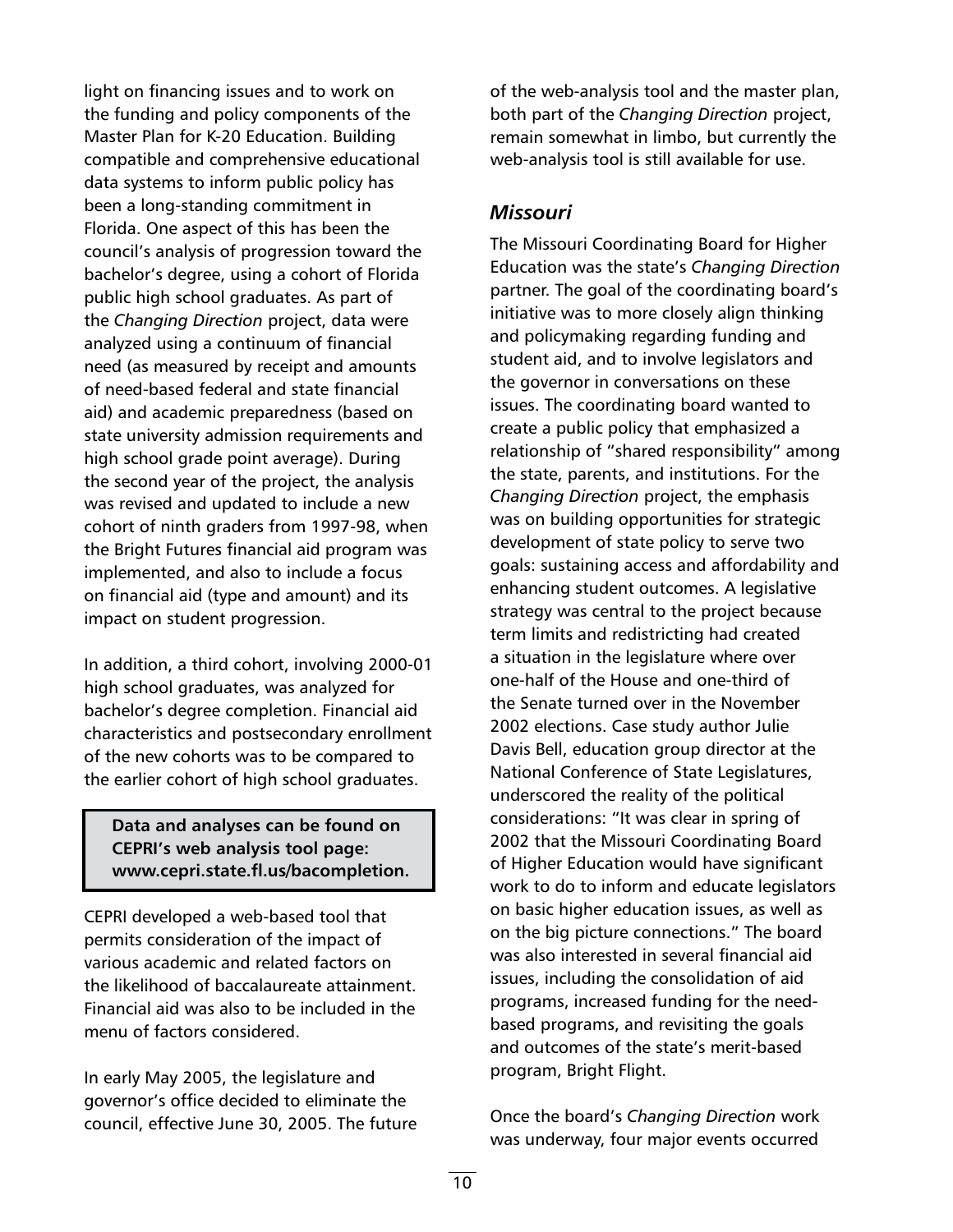that significantly impacted both the focus and the implementation of the project. First, the board's chief executive officer resigned, requiring a transitional period as new leadership at the board was identified. For several months, the uncertainty regarding who would fill the commissioner's position created additional reservations for the board staff about leadership, direction, and how to move the *Changing Direction* project forward. Second, the November elections resulted in an unanticipated shift in the legislature, as control of the House changed for the first time in 40 years, when a new cadre of legislators and legislative leaders with little history and experience took office. Third, toward the end of that year, Governor Bob Holden established the Missouri Commission on the Future of Higher Education, a statewide advisory commission, to address the challenges facing higher education and to improve the link between higher education and economic growth. Subsequently, the *Changing Direction* project was aligned with the commission. Finally, the state joined a new initiative, the National Collaborative for Postsecondary Education Policy, whose objectives were similar to those of *Changing Direction*. At that point it was not clear how the *Changing Direction* project would evolve, given the presence of the statewide commission and the national initiative.

Although the board and its *Changing Direction* initiative had been through a rough initial year, the state coordinator, John Wittstruck, deputy commissioner of higher education at the Missouri Coordinating Board for Higher Education, believed that the project could recover and focus on a smaller agenda in the second year. State teams composed of board members and staff attended all of the *Changing Direction* projectwide activities and were active participants in the state's technical

assistance work overall. Nonetheless, Wittstruck continued to have difficulty gaining sufficient visibility and attention for the project. In addition, the secondyear objectives of examining the impact of revenue constraints on the future viability of higher education and studying the impact of financing and financial aid policies on student access, retention, and graduation were largely sidelined by other priorities.

Wittstruck reflected on this at the end of the second year: "While no one in Missouri disputes the importance of developing integrated funding policies for appropriations for institutional operations, tuition and fee rates, and state student financial aid, other circumstances have dominated the state's discussions regarding higher education over the last several months. These circumstances will undoubtedly lead to a new agenda and the development of a new blueprint for the future of higher education in Missouri. The possibility also exists that these circumstances might result in a different form of governance and coordination of Missouri higher education. Our project has been successful in getting the necessity of revamping the state's need-based student financial aid programs and funding for those programs on the state's agenda. We did learn that there are other circumstances that can affect the success of *[Changing] Direction*-type projects within a state over which boards and agencies may have little control."

#### *Oregon*

The Oregon University System (OUS) used the first year of its *Changing Direction* project to develop consensus on a vision for Oregon and provide policy guidance and the resources needed to redesign the decision structures around higher education.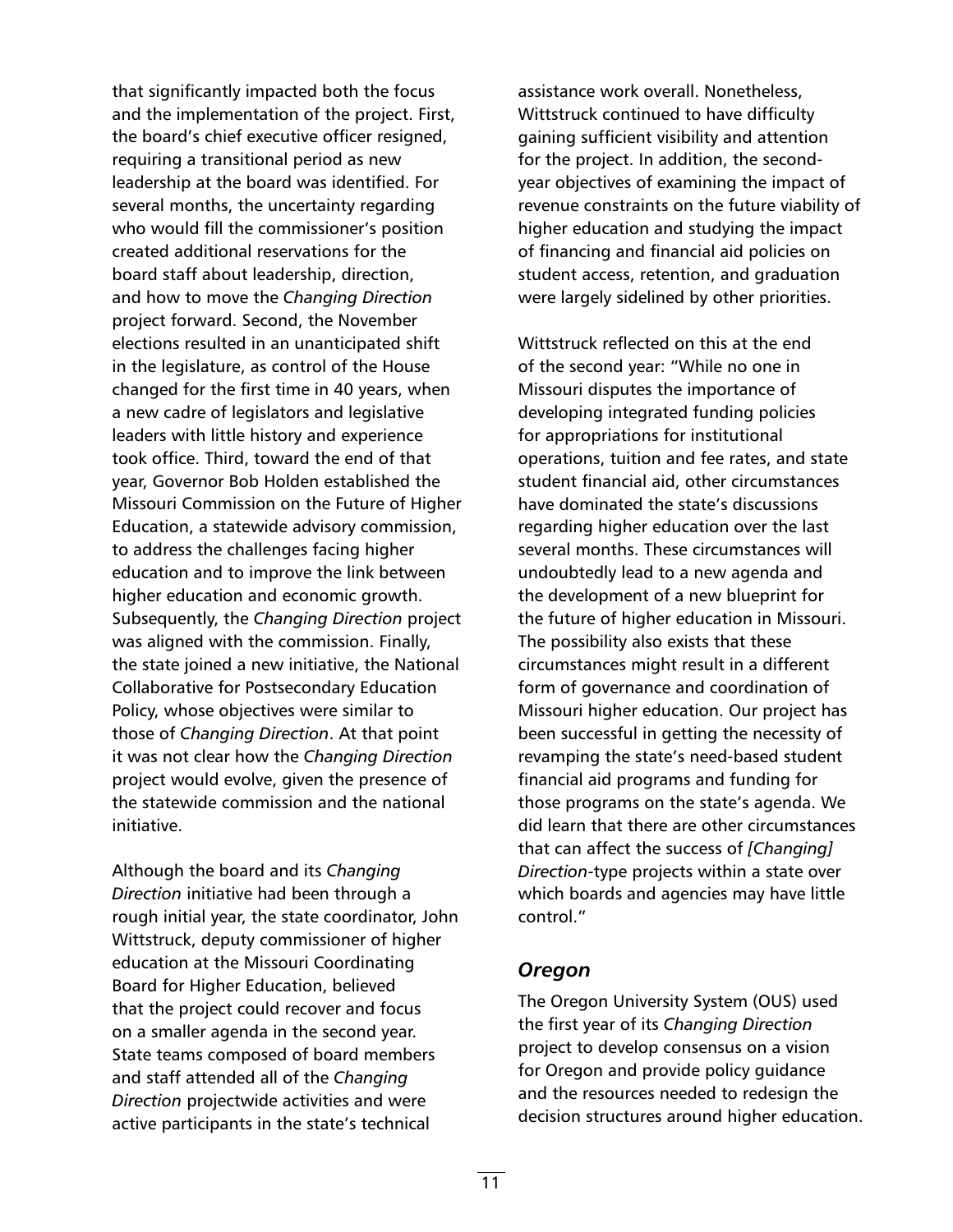A series of high-level, face-to-face meetings were held, involving the new chancellor, Richard Jarvis, and his staff, as well as representatives from community colleges, public and independent four-year colleges, the Oregon Student Assistance Commission, business-community leaders, and legislators. The group reached agreement on the existence of a problem, but there was less agreement about the solution. Toward the end of the first year, certain political events unfolding in the Oregon State Board of Higher Education began to overwhelm the project; the *Changing Direction* discussions were held in a highly charged atmosphere. In this strained environment, Jarvis and his staff continued to push the state's *Changing Direction* agenda. Cheryl Blanco, case study author for Oregon (as well as the author of this chapter) and the former director of policy analysis and research at WICHE, optimistically observed, "During its first year, the project has gained significant traction in the state and developed momentum that should sustain it through the very difficult months (perhaps years) needed to bring about the kind of change envisioned."

As the state entered the second year of the project, the political atmosphere was dominated by several changes in leadership at the higher education board and the chancellor's office, making it difficult to get traction on the project in the way that the project coordinator, Nancy Goldschmidt, associate vice chancellor of performance and planning at the Oregon University System, and the chancellor had anticipated. When Jarvis resigned at the end of the fiscal year, the project was put on hold while the state sorted out other issues at OUS and the state board.

Nonetheless, working behind the scenes, the project coordinator and other OUS staff made significant progress to enhance statewide understanding of and support for increased college affordability. An important part of the affordability discussion in Oregon was linked to the overall economic condition of the state and the perceived "disinvestment" in higher education by state policymakers. In the 2001-03 biennium, state support for universities was cut by 11 percent because of the economic downturn and high unemployment rate. Voters consistently rejected income tax increases, which forced a midyear tuition surcharge to provide replacement revenue for the institutions. Tuition and fee increases over the five-year period between 1999-2000 and 2004-05 were nearly 34 percent at the state universities (still well below the 45 percent average increase in undergraduate tuition and fees among public four-year institutions in the WICHE region during that period). $2$ 

With the emphasis on raising the affordability discussion, staff incorporated the *Changing Direction* project in the system's initiative to identify a "dynamic affordability model." Working with an external consultant, staff developed a model which was designed to enhance the capacity of the system to project enrollment, tuition, state and federal grant aid, and the cost of state grant programs under different scenarios. In addition to using this model, users can alter baseline assumptions and analyze the effects of those changes. A workgroup that included key policymakers, including the governor and his staff and legislators, developed the model over a period of several months. The workgroup was instrumental in providing the framework for a proposed \$50 million increase to the Oregon Opportunity Grant, a doubling of state funding. It also proposed revisions to award levels and patterns, which were approved.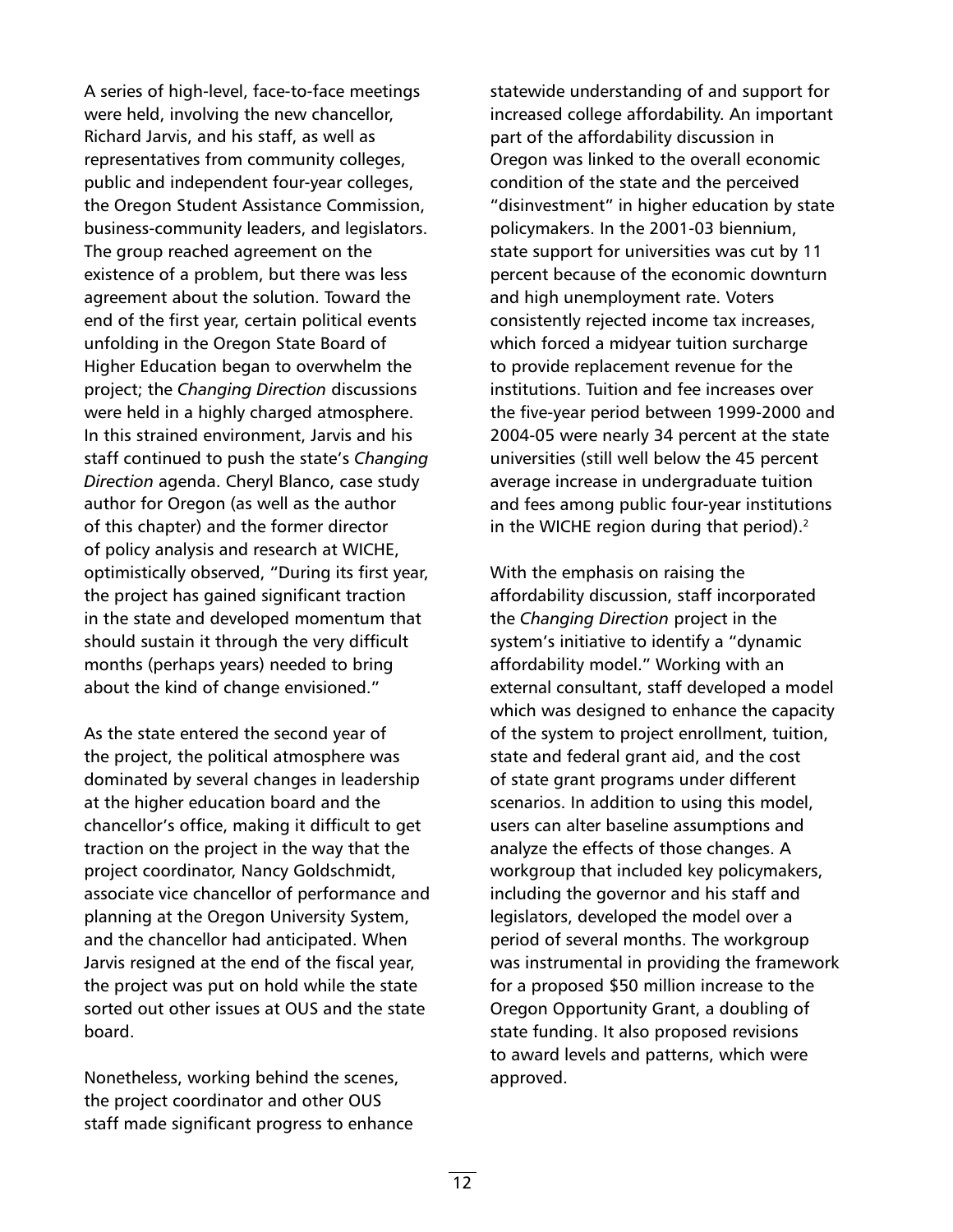In sum, Oregon entered the second year of its *Changing Direction* project with new leadership, after recovering from an unsettling first year. The workplan was recentered to explore the ways in which valid and reliable information on affordability for public postsecondary education students could be obtained on a regular, institutionalized basis. The objective was to achieve a clear understanding of the information needed to monitor affordability policies and their impacts on Oregon public postsecondary enrollment, as well as an institutional commitment to a realistic level of data or database development and a plan to implement a program of ongoing accountability for affordability at the state, board, and institution levels.

Although the political environment made the second year another very challenging time, with great uncertainty and major changes in leadership both at OUS and at the state board, the project coordinator was able to achieve the overall goal of increasing the visibility of affordability issues and the second-year objective of developing an affordability projection model. Among the many lessons learned, the state's *Changing Direction* coordinator pinpointed the following as critical: focus on the students and their needs; meet in public to build trust and awareness of a common message; obtain verifiable and meaningful data; and stay in contact with policymakers to avoid any surprises.

Although project support to Oregon has ended, the state has continued efforts that began with *Changing Direction*. In December 2005 the Access and Affordability Working Group (AAWG) invited David Longanecker, WICHE's president, and Brian Prescott, WICHE's senior research analyst, to advise them on restructuring Oregon's need-based grant program, the Oregon Opportunity

Grant (OOG). AAWG's intent was to determine how to best distribute additional funding dollars to students, in order to increase the number of Oregon residents able to go to college and to improve the affordability of college.

In response to these goals, AAWG proposed making substantial changes to the way OOG awards were determined. Under this proposal, OOG awards would be determined according to a "shared responsibility model" (SRM). This approach divides the total cost of attendance among four main partners: the student, his or her parents/family, the federal government, and the state of Oregon.

First, the student is expected to contribute as much as is reasonably possible to his or her own education. This expectation is the same for all students, whether rich or poor. Students would have four main sources of money to use to meet their expectation: earnings from work, savings, borrowed money, or scholarships. The SRM is built on the concept that any student who accepts the responsibility to meet this expectation will be able to afford to attend college and that it is possible for a student to be able to earn his or her way through college.

The second partner is the student's family. Families are expected to provide for the cost of educating their children and other family members, and they will be expected to contribute as much as is reasonably possible. The family's contribution is established by the federal methodology. The third partner is the federal government, which provides substantial aid through Pell Grants and tuition tax credits. The SRM includes funds from both aid programs. Finally, what remains of a student's cost of attendance (if the full cost has not been met) is funded by the state of Oregon through OOG awards.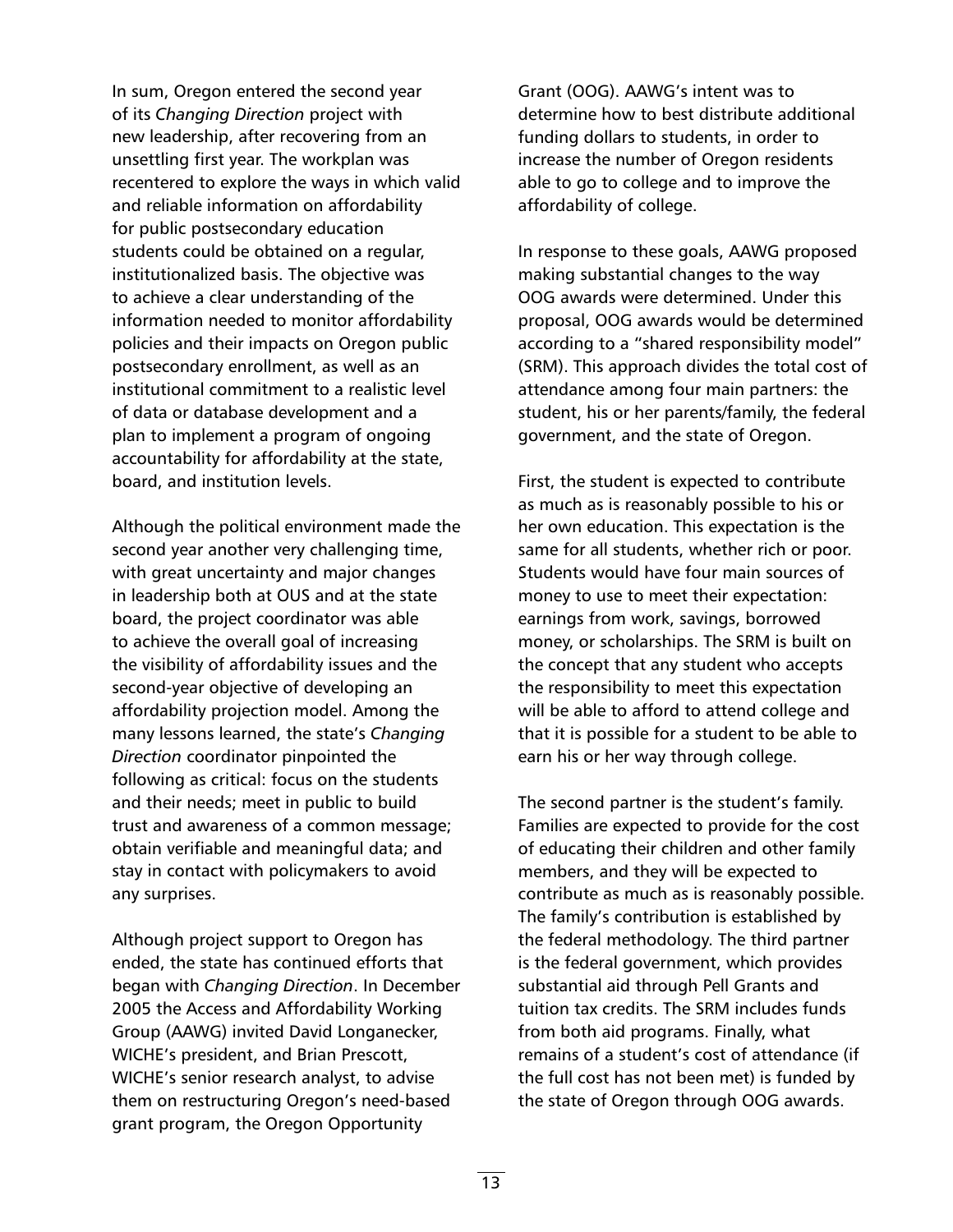With the concepts behind shared responsibility in place, Prescott gathered data from Oregon and the federal government to model estimates for the total annual costs to the state, the total number of recipients, and awards and recipients at different income levels. Longanecker and Prescott made numerous trips to Oregon to meet with AAWG, financial aid officers (an important stakeholder group), and key legislators to address their concerns and to make refinements in the cost-estimating model. AAWG recommended the adoption and implementation of the model to the governor and legislature of Oregon, and the program was adopted and fully funded in the 2007 legislative session. To date, the state has enlisted Longanecker and Prescott to pursue adoption of the SRM and to conduct training and improve the functionality of the cost-estimating model, while Oregon continues to move forward with the development of software for implementing the approach within financial aid offices.

# **L** Endnotes

<sup>1</sup> Institute for Higher Education Policy and Latina/o Policy Research Initiative, "Investing in Arizona's Future: College Access, Affordability, and the Impact of Investment in Need-Based Financial Aid" (Phoenix, AZ: Arizona Commission for Postsecondary Education, 2005).

2 Western Interstate Commission for Higher Education, *Tuition and Fees in Public Higher Education in the West, 2004-2005 Detailed Tuition and Fees Tables* (Boulder, CO: WICHE, 2004), table 5.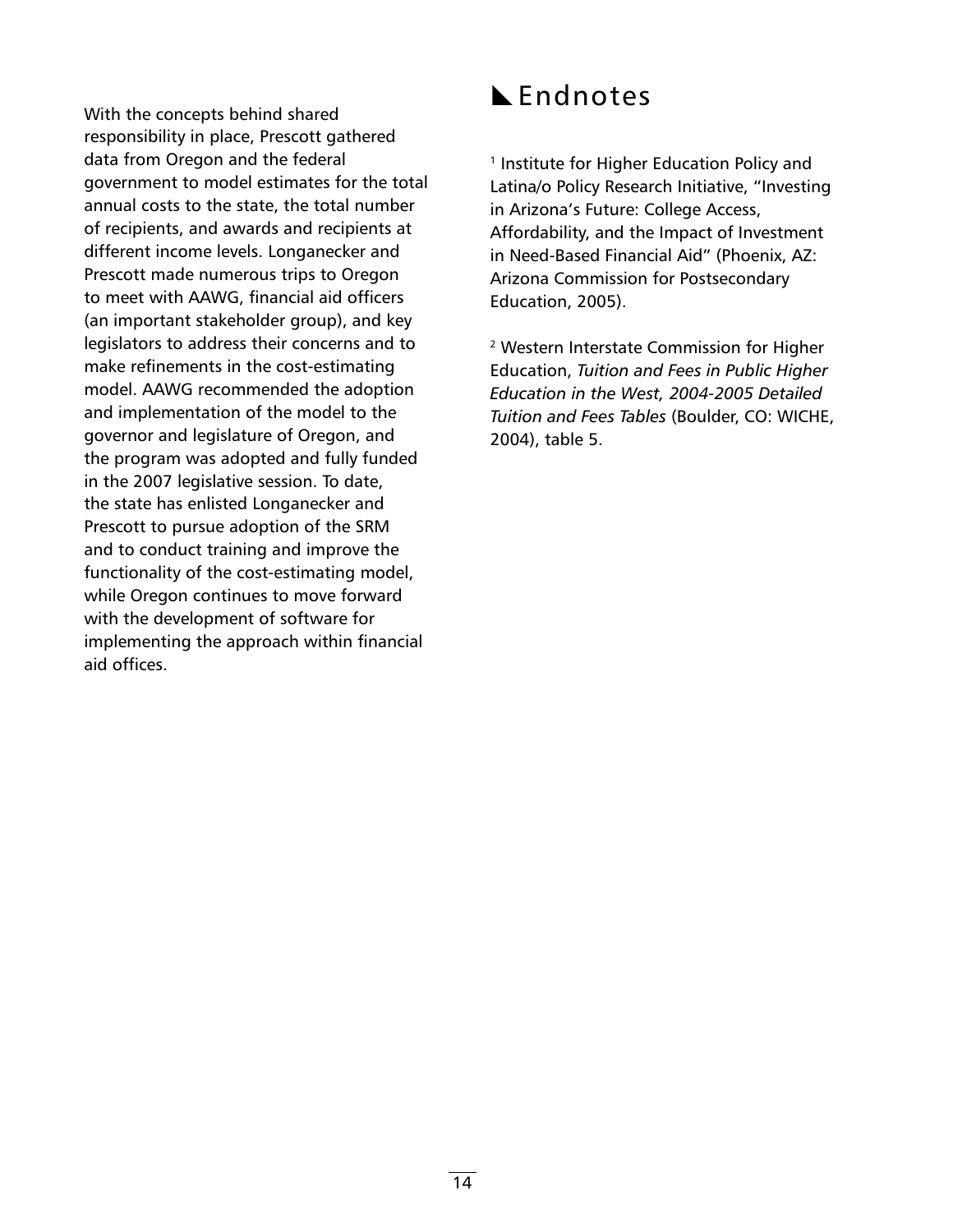# $\blacktriangle$  California

*Sharmila Basu Conger Paul E. Lingenfelter*

# *State Policy Context*

Increasing successful completion of postsecondary education is a critical issue in California, more so than in almost any other state. California's population is younger than most, growing faster than most, and more diverse than most. California will need to expand the scale of postsecondary education and materially improve rates of degree completion in order to maintain the economic competitiveness of its workforce and the quality of life in the state. To do the job, institutions will need more resources, and they will need to increase degree completion rates. And the state will need appropriations, tuition, and financial aid policies lined up to provide the necessary resources and to encourage and enable lowincome students to enroll and graduate.

#### *Systems, Governance, and Finance*

Public higher education in California includes three sectors: the University of California (UC) system, which comprises the state's research institutions; the California State University (CSU) system, composed of the state's bachelor's and master's institutions; and the California Community Colleges (CCC) system, composed of the state's two-year institutions. Each system is governed by its own independent board: the UC system by its board of regents; the CSU system by its board of trustees; and the CCC system by its board of governors. In addition to the state board of governors, there are 72 locally elected community college governing boards. The statewide planning and coordinating board for higher education, the California Postsecondary Education Commission (CPEC), serves as an advisory

body to the governor and legislature on higher education issues. It has limited authority over policy decisions for individual institutions, which generally are made by the system boards.

In California, decision making for the fundamental components of higher education finance policy (tuition, financial aid, and state appropriations) has been loosely coordinated but not effectively integrated to promote access and student success. Appropriations decisions for all three of California's higher education systems are made jointly by the governor and the legislature through the annual appropriations act. Tuition decisions for the UC and the CSU systems are made by the statewide board for each segment, while similar decisions for the community colleges are made by the governor and the legislature through the appropriations act. The legislature also influences tuition levels annually by adjusting the general fund budget appropriation. The connection has been a very direct one; in recent years the governor and legislature have agreed to "buy out" proposed fee increases by the regents and trustees with an augmentation in state revenues equal to the tuition revenue that would have been raised by the proposed tuition increase.

Most student financial aid in California is supplied through three sources: federal financial aid in the form of the Pell Grant; California state aid through the Cal Grant Program; and fee waivers from the California Community Colleges Board of Governors. The California Student Aid Commission awards Cal Grants to eligible low-income students at the public and independent community colleges and universities, guided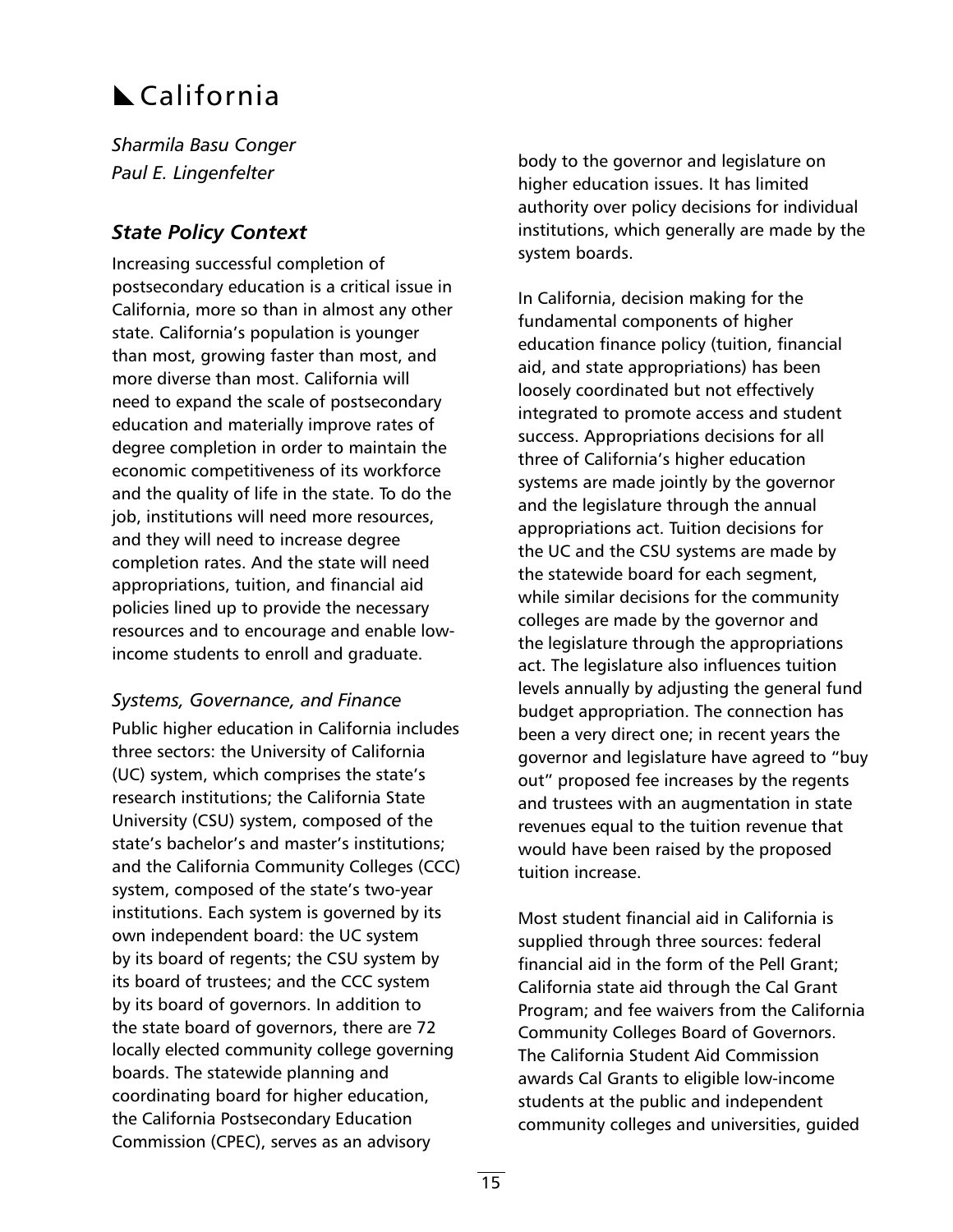by statutory policy. UC and CSU also direct institutional resources for financial aid for some of their students. Fees for low-income community college students are waived through a statewide California Community Colleges Board of Governors policy, but there is no institutional aid program at community colleges to cover costs beyond fees.

California has historically kept tuition and fees low, reflecting a commitment to universal access. Most student charges are called "fees," reflecting (if slightly disingenuously) a core philosophy of "zero tuition," which in various times of fiscal crisis has been incrementally abandoned. As "fees" grew over the years, the state's commitment to affordability led to a relatively strong financial aid system to assist low-income students. As a result, the state has shouldered the majority of the fiscal burden for educating California's citizens.

State appropriations to institutions are also designed to promote access. Institutions in all three of California's postsecondary systems are funded at least partially on student enrollments, providing incentives to increase participation. In times of fiscal difficulty, when state dollars are scarce, UC and CSU system institutions have balanced their budgets through increased fees, easing the student burden to some extent by supplementing aid packages with institutional funds. The CCC system has not increased fees to the same extent, in part because current state policy reduces state appropriations to system institutions dollar for dollar when student fees are increased. Hence, community colleges focus primarily on increasing enrollments as a means of increasing revenues.

When state revenues and student fees together have been inadequate to support quality programs, institutions have reduced admissions or course offerings in an effort to safeguard quality. Enrollment limitations in times of fiscal stringency (to avoid student fee or tax increases) have been a trade-off and contrary to the state's core commitment to access.

#### *The California Master Plan*

In 1960, as the baby boomer generation approached college age, California responded to the demand to educate an unprecedented number of students with its Master Plan for Higher Education. The plan created, for the first time anywhere, a system that combined exceptional quality with universal access and low cost ("zero tuition"). The California plan became a widely admired model for higher education in other states and around the world, even though, to date, no other state has adopted it in all the most important details.

The California master plan transformed a collection of uncoordinated and competing colleges and universities into a coherent system. In addition to establishing the statewide coordinating council, CPEC, and governance structures for each of the three major sectors of state higher education (UC, CSU, CCC), it established a sharp mission differentiation among the sectors:

- $\blacktriangleright$  UC is designated the state's primary academic research institution and provides undergraduate, graduate, and professional education.
- $\blacktriangle$  CSU's primary mission is undergraduate education and graduate education through the master's degree, including professional and teacher education, with recently obtained authority to offer just the educational doctorate.
- $\blacktriangleright$  The California Community Colleges system's primary mission is providing academic and vocational instruction for older and younger students through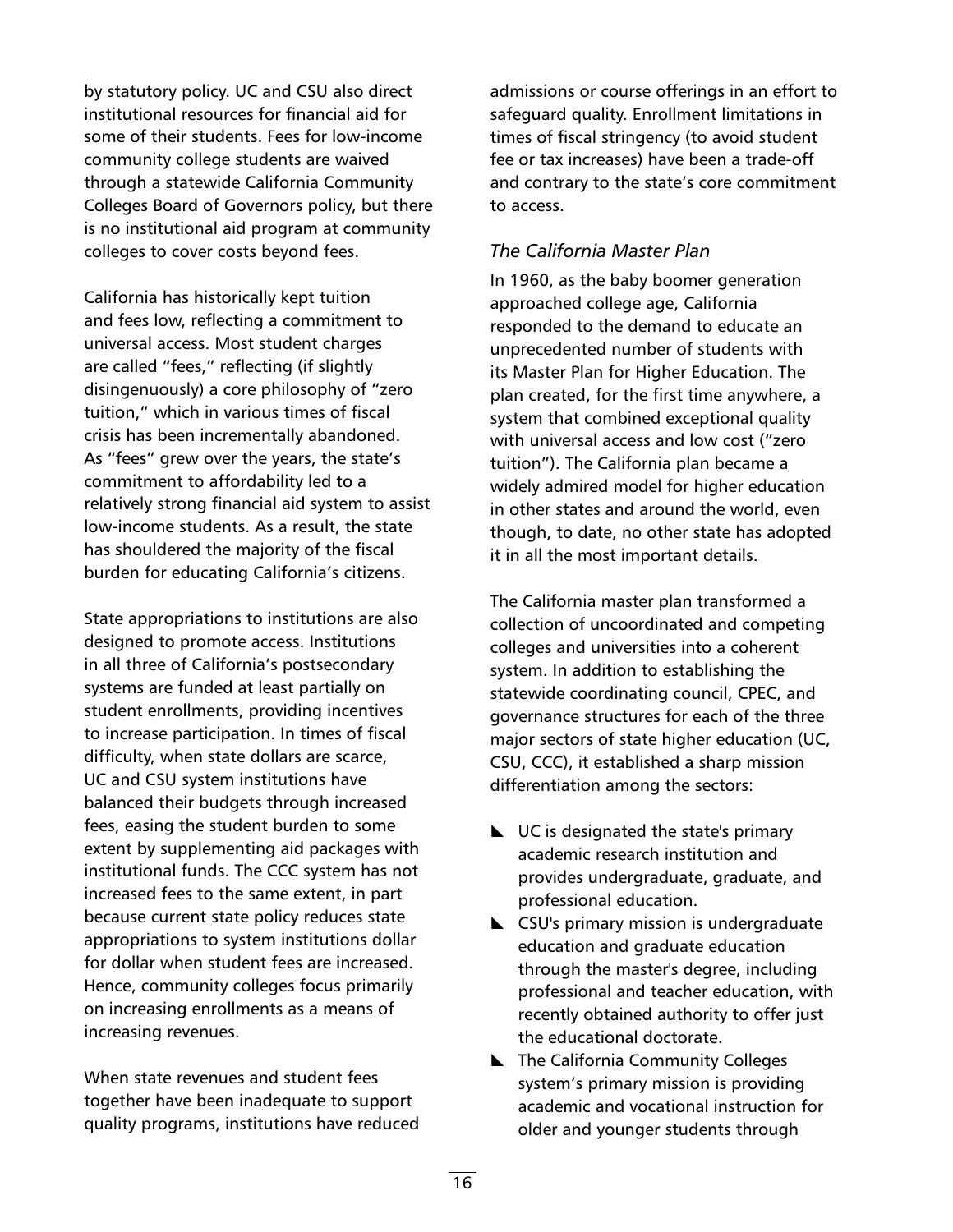the first two years of undergraduate education (lower division).

The master plan also established different admissions pools for the segments: UC selects from among the top eighth (12.5 percent) of the state's high school graduating class; CSU selects from among the top third (33.3 percent); and the CCC system admits any student capable of benefiting from instruction.

### *The Master Plan in the Context of Current Challenges*

The California master plan, designed to graduate approximately 30 percent of the state's population with some form of postsecondary credential, was a good fit for the latter part of the  $20<sup>th</sup>$  century. Enrollments and graduations increased, and a greater fraction of the population was served by higher education. California's participation rate and the quality of its graduate education initially led that of nearly every other state.

When the master plan was written, a state would have been considered to have an extraordinarily capable workforce if 25 to 30 percent of its adults held a four-year degree. Today, adult four-year degree attainment is above 25 percent, on average, in the U.S., and the top states have 35 percent or more of their adults with four-year degrees. Further, this is just the beginning of a trend. Student aspirations and external economic forces are converging to necessitate fouryear degree rates approaching or exceeding 50 percent in the coming decades. The demand for associate's degrees is growing at a similar pace.

What is driving this growth? Low-skill manufacturing jobs have been migrating overseas for decades. Information technology, efficient transportation, and

inexpensive shipping enable employers to place many moderate and high-skill jobs anywhere in the world. Consequently, workers in the U.S. without a postsecondary credential have watched their real incomes decrease steadily over the past 20 years.

The current level of achievement in the United States will not allow the nation and its people to remain competitive in the knowledge economy. In a 2003 study, the Organisation for Economic Co-operation and Development (OECD) compared the educational attainment rates of three age cohorts (25 to 34, 35 to 44, and 45 to 54) across all OECD nations. In Canada, the leader among OECD nations, each age cohort showed increases in attainment rates for bachelor's and associate's degrees by about 6 percentage points over the next oldest age cohort, with younger citizens better educated than older citizens. For example, the youngest cohort (25- to 34-year-olds) in Canada demonstrated a 53 percent degree attainment level, compared to 46 percent for the next age group (35 to 44-year-olds). In contrast, U.S. degree attainment held steady at about 40 percent for all age cohorts in the study. In California the trend was even more disturbing: the state had fallen backward in degree attainment over the generations. While its 45- to 54-year-olds were at the U.S. average of 40 percent in 2003, its 25- to 34-year-olds exhibited only a 33 percent attainment rate.<sup>1</sup>

California's changing demographics exacerbate this situation. The U.S. Census Bureau estimates that the Latino share of the 18- to 24-year-old age group will increase from 43 to 49 percent between 2005 and 2020, while the White ("White" means "White, non-Hispanic," here and elsewhere in this study) share of the same age group will decrease from 35 percent to 26 percent. Meanwhile, the college participation rate of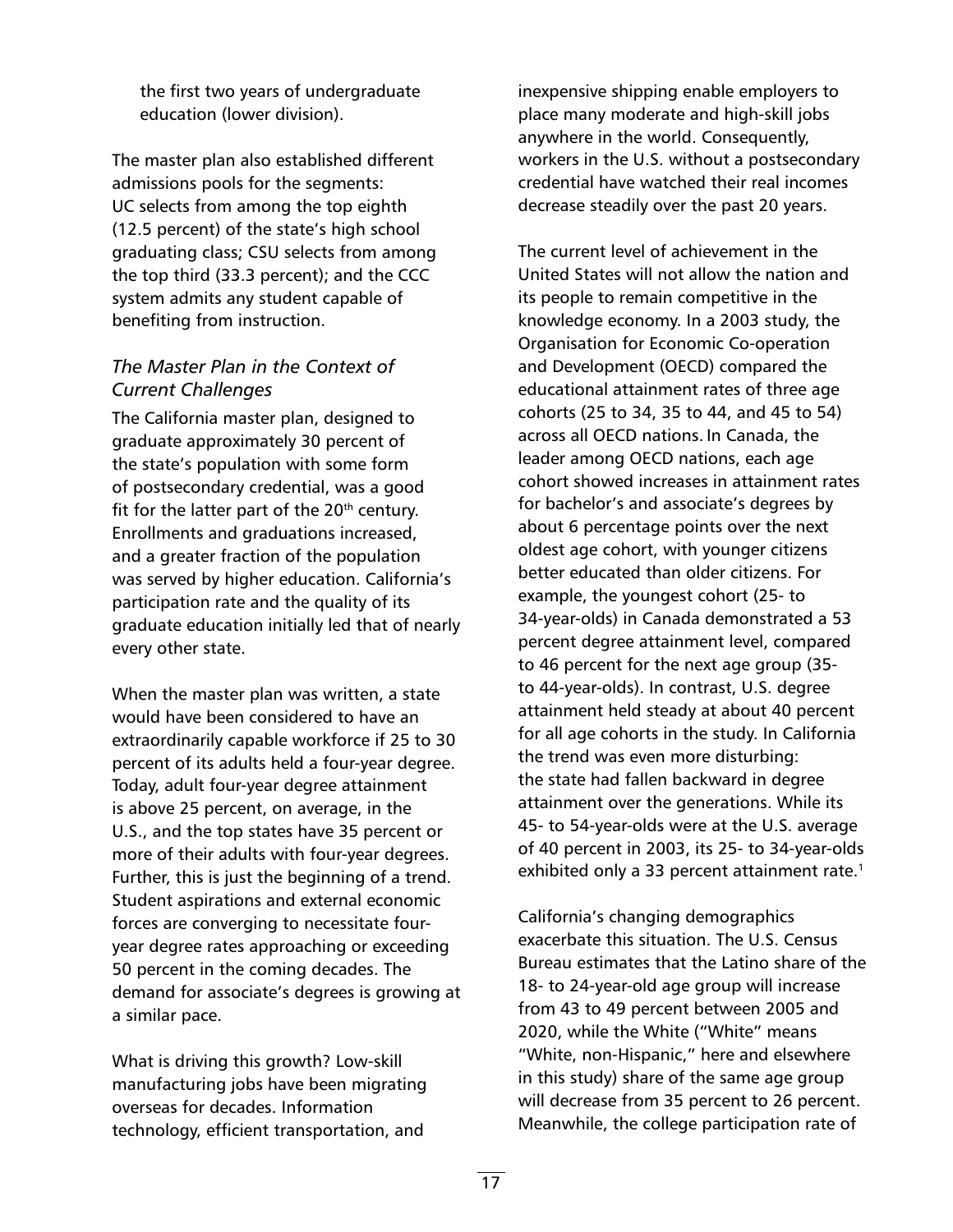Latinos is currently more than 15 percentage points lower than that of Whites (and the participation rate for California White students in this age group was a dismal 35 percent in 2002).<sup>2</sup> Based on current trends, the National Center for Higher Education Management Systems (NCHEMS) projects that Latinos will account for 80 percent of the growth in the college-aged population in California between 2000 and 2020 but only 40 percent of the growth in the collegegoing population.<sup>3</sup>

These trends are particularly alarming given the projected need for educational attainment in the future California workforce. In its "California 2025" report, the Public Policy Institute of California estimates that by 2020, the new knowledge economy will drive the share of jobs requiring an undergraduate degree to about 40 percent in the state, while concurrently driving the share of jobs requiring at least "some college" to over 35 percent. $4$  The mix of decreasing college-going and completion rates, a growing underserved population, and over 75 percent of jobs requiring college-level educational attainment portends social and economic turmoil.

## *Meeting California's Policy Challenge*

California does an excellent job of providing its citizens with widespread access to postsecondary education. It also has a strong history of attracting talent from other states, adding to its talent pool. The UC and the CSU systems enroll talented California residents and graduate them at above average rates. But the degree and certificate attainment rate for California's community college system, which serves the greatest fraction of its college-going population, is well below the national average for community colleges.

The CCC system carries much more of the public higher education load than the other higher education sectors in the state. Of total public enrollments in California, 74 percent of students enrolled in the CCC system in 2004, compared to just 16 percent in the CSU system and 10 percent in UC. Yet on average only 48 percent of first-time CCC students return for even a second *term*; and only 15 percent earn a certificate or associate's degree or transfer to a four-year institution within six years of entrance.<sup>5</sup> Achievement rates for Latino and African American students lag even farther behind.

To sustain its strong, competitive economy, California must broadly improve the educational attainment of its citizens. Younger people must become more successful in higher education, the state must increase the production of baccalaureate and associate's degrees, and it must reduce performance gaps between racial groups. California community colleges are a critical and indispensable resource for meeting these needs, due to their historical commitment to educational opportunity, the access they provide across the state, and their enormous enrollment base. Hence, the CCC system was a natural focus for California's *Changing Direction* project.

#### *An Impetus for Change*

As part of a national movement for education reform, California convened the Joint Committee to Develop a Master Plan for Education, Kindergarten through University, in 1999. The joint committee appointed working groups with a broad range of experts to examine issues in seven areas: governance; student learning; school readiness; professional personnel development; finance and facilities; emerging modes of delivery, certification, and planning; and workforce preparation. The working groups submitted reports to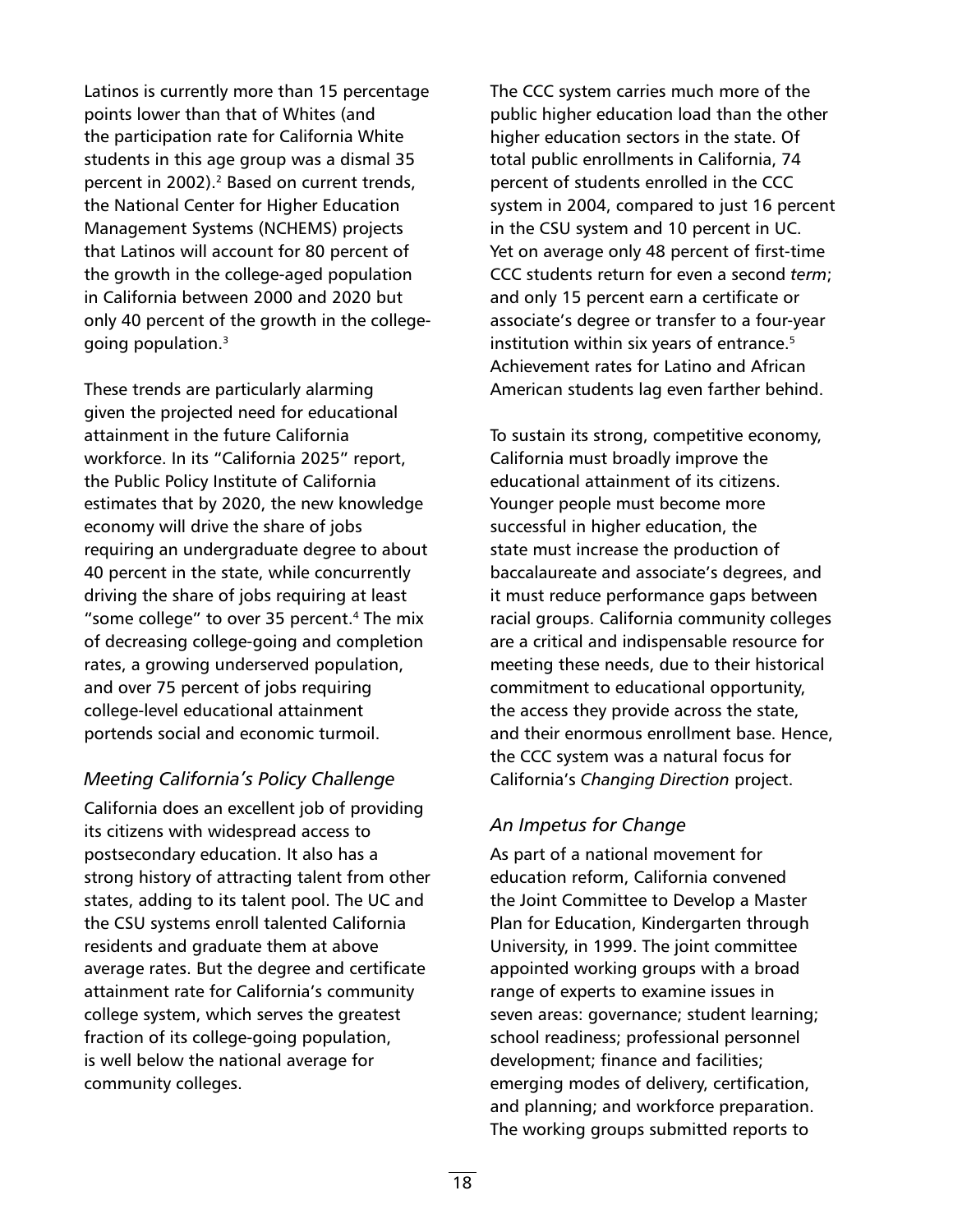the legislature in February and March 2002, and the committee issued its final report with recommendations for a new California Master Plan for Education in September of the same year. While none of the report's recommendations were enacted through legislation and the original 1960 master plan remains in force, the comprehensive review did bring numerous issues to the attention of educators and policymakers.

As a subsequent step, the California Legislature created and passed a comprehensive higher education accountability bill based on this new master plan in 2004. However, this accountability legislation was vetoed by the governor. Later the same year, the National Center for Public Policy and Higher Education (NCPPHE) published a major report, "Ensuring Access with Quality to California's Community Colleges," which brought some of the CCC system challenges to light.<sup>6</sup> Claiming the current finance mechanisms for California's community colleges "serve to provide barriers to progress rather than promoting it," the report recommended a comprehensive audit of the system's finance policies as an essential first step to redesigning funding incentives such that they promote state goals.

The Public Policy Institute of California's report "California 2025" predicted a shortfall of educated workers if the state continued on its path of financially rewarding institutions for enrollments instead of completions.<sup>7</sup> "California 2025" also stressed both the public and private benefits of educational attainment. Taken together, "Ensuring Access" and "California 2025" make it clear that while California's postsecondary fiscal policy encourages increasing enrollments over improving completion rates, what the state really needs is for a greater proportion of its workforce

to have some postsecondary attainment. Thus, the current fiscal policy environment is resulting in a low return on investment of public funds in California, both for the state and for its citizens.

#### *State Actions*

Following the recommendations of NCPPHE's "Ensuring Access" report, the California Assembly Higher Education Committee took the initiative to apply to WICHE's *Changing Direction* effort.

The legislative committee's ultimate goal for the state was to foster the integration of higher education fiscal policy to support increased educational attainment. The logical first step, and the major initiative of the state's *Changing Direction* project, was a thorough audit of California's disparate fiscal policies on appropriations, tuition, and financial aid. The project was housed in the California Assembly Higher Education Committee, which contracted with the Institute for Higher Education Leadership & Policy (IHELP) at California State University, Sacramento, to conduct the policy audit. IHELP staff conducted the audit and analysis and generated the final report for the project, while the legislative committee provided project leadership and engaged all integral parties, including CPEC, the CCC system office and institutions, and the governor's office.

California's *Changing Direction* project focused on the community college sector because it serves the largest proportion of public postsecondary students in the state and is the most critical to maintaining an educated workforce. The purpose of the policy audit was to systematically examine appropriations, tuition, and financial aid policies for the CCC system to determine whether the constraints and incentives of these policies advance state goals. IHELP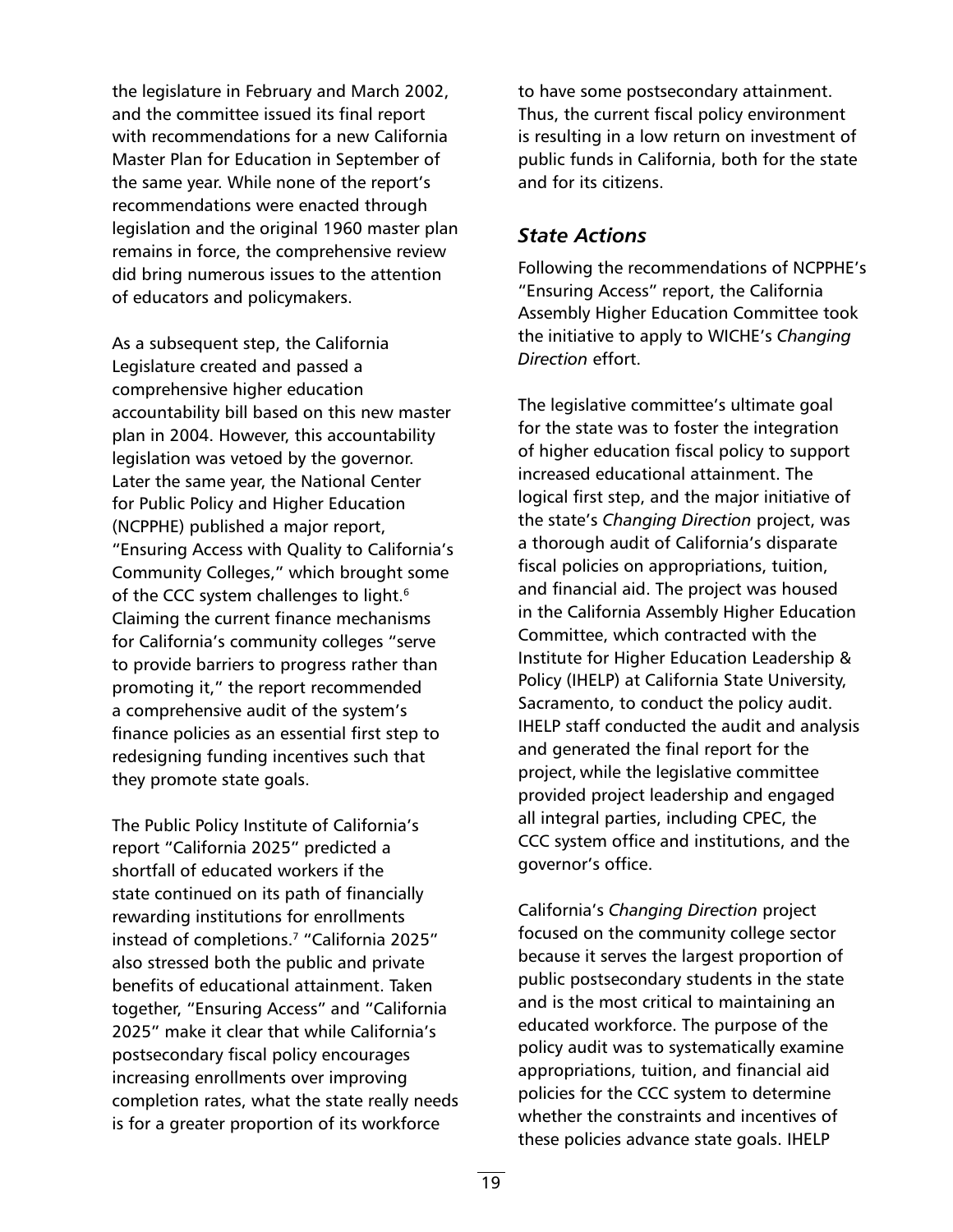assessed the impact of these fiscal policies in terms of four overarching goals of higher education, related to the 2004 accountability legislation as it applies to the community college sector. They are:

- $\blacktriangleright$  To provide broad access across all population sectors.
- $\blacktriangleright$  To increase completion (degrees, certificates) and transfer rates of participants.
- $\blacktriangleright$  To meet the workforce needs of a knowledge-based economy.
- $\blacktriangleright$  To ensure the efficient use of public funds.

At the start of the audit process, IHELP already had some idea of where California needed to go to increase educational attainment. It needed policies that rewarded completions at least as much as enrollments, if not more so. It needed to do a better job of preparing its growing Latino population for higher education and, once Latino students enrolled in a college or university, it needed to provide better supports to allow them to complete degrees or certificates and to transfer at a stronger rate.

IHELP argued for priorities among the missions of community colleges. In an environment of limited resources and urgent needs, it makes sense to focus public dollars on critical priorities. And the primary issue for the state is increasing the rate at which first-time degree seekers enroll in college and complete their postsecondary credential.

#### *General Findings*

California's *Changing Direction* project team – with representation from the state legislative analyst's office, the Assembly Higher Education Committee, a nonprofit group called the Campaign for College Opportunity, and IHELP – participated in

a WICHE technical assistance workshop in Santa Fe, NM, in June 2005. Their participation in the workshop convinced team members that the state was in need of a more coherent higher education financing strategy, focused on public needs. Immediately following the workshop, the project team was contacted by the Hewlett Foundation, which was interested in providing grant funds to integrate and improve financing policies in the state's community colleges. Foundation funding allowed the state team to move ahead quickly with their policy audit. The National Center for Higher Education Management Systems assisted the team with the overall design of the project and reviewed report drafts.

IHELP produced an audit report for the project in August 2006 (finalized in February 2007).<sup>8</sup> Its thorough analysis of the fiscal policies governing appropriations, tuition, and financial aid for California's community colleges revealed strong incentives to institutions for increasing enrollments without similar incentives for increasing completions. Fiscal policy drives institutional behavior, and the results are clear: the community college system as a whole exhibits a dismal 24 percent sixyear completion rate (including degrees, certificates, and transfers to four-year institutions) among the 60 percent of students who were most likely to be seeking a credential. Completion rates for older students, Latinos, and African Americans were even lower.

The California team presented their findings to leaders from the state legislature, the governor's office, and the higher education systems in October 2006 at a one-day conference entitled "Policy Challenges Facing California Higher Education." Team members – with assistance from NCHEMS,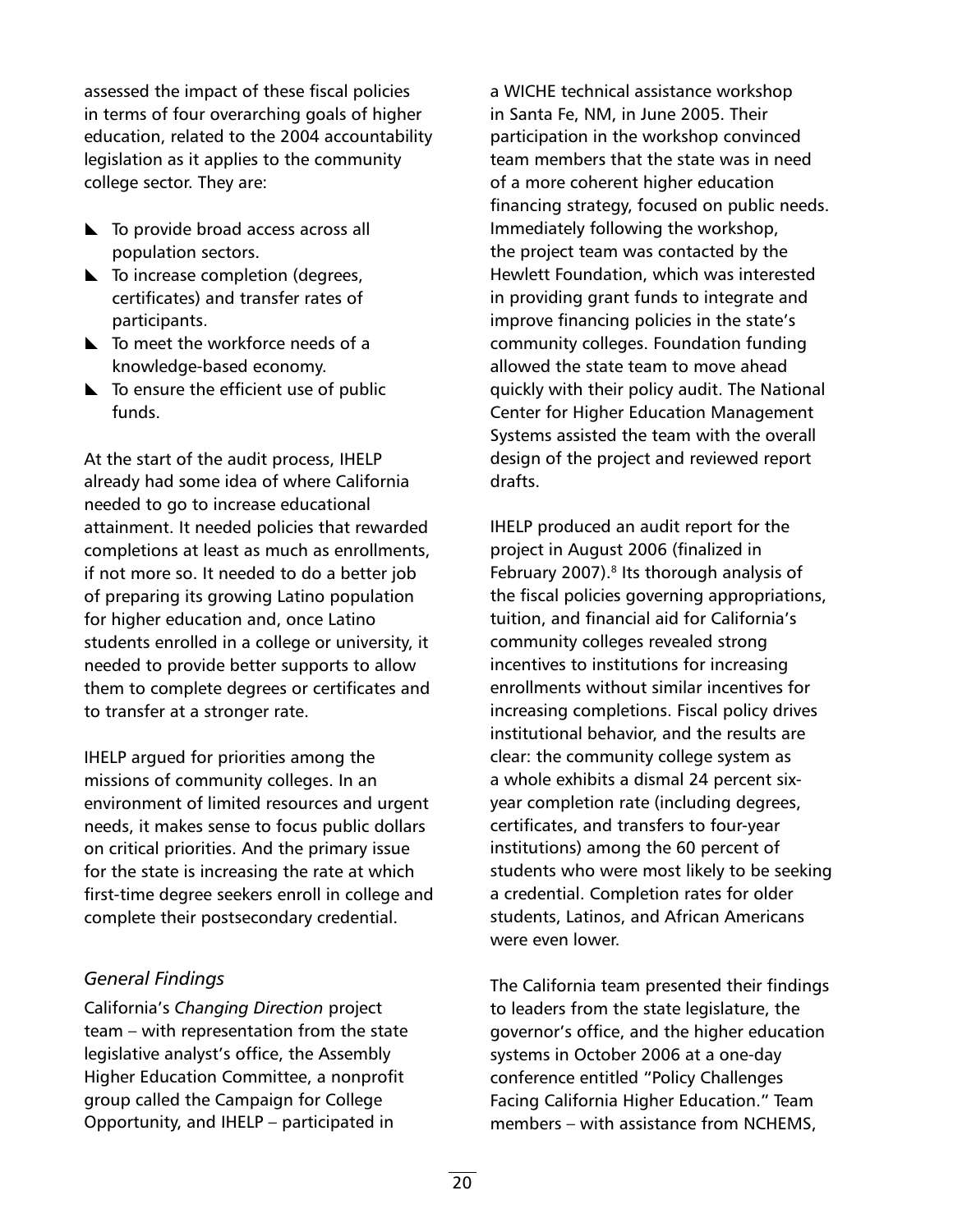WICHE, NCPPHE, and the State Higher Education Executive Officers – presented data on performance trends. The goal of the conference was to foster a conversation in the state about the effectiveness of the current California higher education financing system in promoting student success.

# *Observations*

California's policy audit revealed both general and policy-specific barriers to fostering completions in the state's community college system. California's community college finance system:

- $\blacktriangleright$  Places maximal value on increasing student enrollments, without regard to student success or to the composition of enrollments (i.e., there is no priority on degree-seekers).
- $\blacktriangleright$  Focuses on the equity of institutional inputs regardless of the cost of a program, the quality of student outcomes, or the value of those outcomes to the student or to the state.
- $\blacktriangleright$  Provides a highly regulated systemic structure with little opportunity for local control.

Each of these factors contributes to inefficiencies in the use of public funds and militates against higher levels of student attainment.

California's policy framework for community colleges favors providing access "to all who could benefit from instruction," but the system does not appropriately distinguish between such students and those unlikely to benefit, nor does it do all it might to assure that admitted students do benefit from instruction. Because dollars are allocated on undifferentiated FTE (fulltime equivalent) enrollments, fiscal policy implicitly encourages institutions to define

the potential "benefit" as broadly as possible without rewarding (or adequately funding) the colleges for actually assuring that students benefit. As a result, efforts towards fostering student success or meeting workforce needs appear to be overshadowed by the need to achieve enrollment growth in order to generate state revenues.

Current fiscal policy essentially requires community colleges to enroll as many students as possible every semester. With few exceptions the policy does not distinguish among new or continuing students, students enrolled to acquire basic skills, students seeking to transfer, students preparing for work in high-demand fields, or students enrolling for personal enjoyment and life enrichment.

Under this set of circumstances, community colleges receive no additional revenues to finance the cost of serving disadvantaged students, who require more service and attention to succeed, nor to finance the education of well-prepared students in costly but vitally important courses of study, such as nursing. The system's fiscal incentives do not support its priorities.

Obviously, many students receive an excellent education in California community colleges, and a good many also transfer and obtain four-year degrees. But the needs of students and the state to increase educational attainment are not well-served by policies that equally finance short-term, unsuccessful enrollment and longer-term, successful enrollment in priority areas.

The evidence of policy failure is in the results. Over half of degree-seeking community college students drop out before their second year; 75 percent fail to complete a degree or certificate or to transfer within six years of their first enrollment. $9$  By investing in enrollments without regard to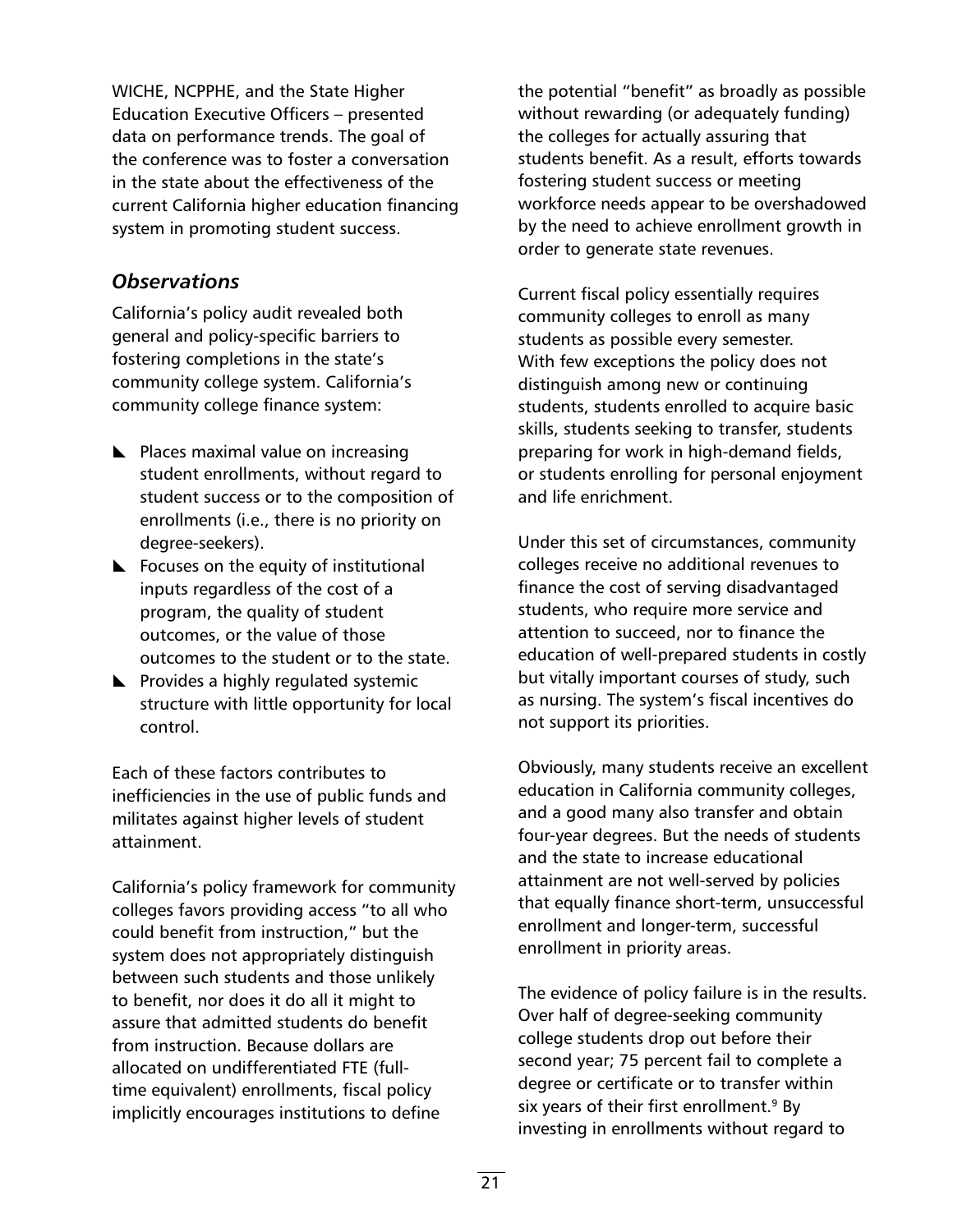completions, the state diminishes the return on its investment.

In addition, the financing of community colleges in California is heavily regulated at the system level, leaving little flexibility at the district or local level to allocate funds in a way that would improve performance, permit experimentation, or enable the achievement of diverse missions across the state. Top-down financial controls build resentment in the colleges and districts, and retard the development of local capacity, initiative, and leadership to meet student and public priorities. Yet at the same time there is support, even at the local level, among various stakeholders for many of the regulations, leading to a certain systemwide ambivalence about the meaning of local governance.

### *Individual Policy Findings*

To elaborate on the general themes outlined above, the following section presents a few of the specific fiscal constraints identified by the audit.

- **E** Proposition 98. This legislation specifies that the state fund K-14 education out of a single pot of money. State resources are scarce; Proposition 98 leaves K-12 and the CCC system fighting for shares of the same limited pie. Moreover, the state tends to allocate funds to community colleges only after K-12 has had its share; this has led to consistent charges that the community colleges are not getting a fair share – especially now that K-12 enrollment growth is projected to decline. This situation tends to amplify the perverse effects of community college financing policy.
- [ **Apportionments***.* Policies governing state apportionments to community college districts are heavily enrollmentdriven. Funding formulas stress

inputs and "fairness" to districts over attainment and student or state needs. This encourages institutions to generate enrollments in the easiest ways possible, rather than taking on tough educational challenges or expensive but high-priority programs.

- **Enrollment growth**. Community colleges are given fiscal incentives to grow their enrollments up to a preset "cap." However, they are provided no incentive to discover or respond to the "true" demand in the state or local market or to foster completions. An institution that experiences a drop in enrollments because it chooses to allocate funds to foster completions will be fiscally "punished" by the current funding formulas.
- **EXEC** Fees. California has a long history of "zero" tuition and low fees. While low fees encourage enrollment and increase access to some degree, students and the system might benefit more if fees were raised and revenues were invested in the improvement of instructional programs, while also providing more need-based financial aid. Such a change in policy might lead to some decrease in enrollment for upper-income adult students, but only if their motivation for enrolling is marginal. The lowest-income students would not experience a change in price, since their fees are waived or covered by financial aid.
- **L** Categoricals. Categorical allocations in the funding formula may address legitimate concerns, but their potential benefit often is more than offset by additional bureaucracy and rigidity in the system. It is appropriate to offer funding aligned with broad state priorities, but local districts are far more likely to be effective if they have freedom of movement in balancing state and local needs – especially freedom to determine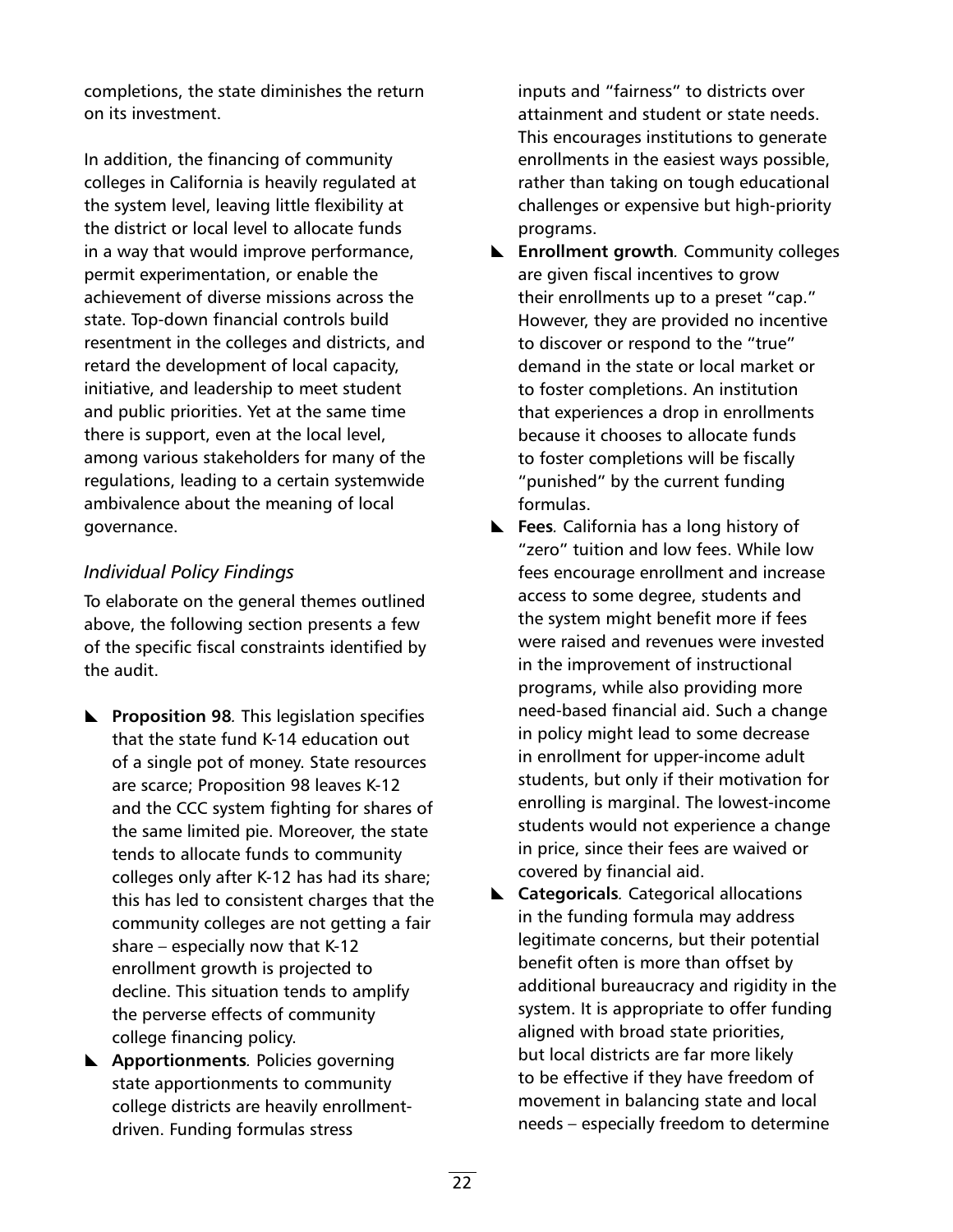how to organize and implement instruction.

- **Restrictions on use** Districts face a multitude of system-level constraints and regulations on the use of appropriations, further reducing local control. These restrictions primarily insure that the lion's share of funds are used to provide instructor salaries and benefits, whether or not this is the best course of action for a particular district. Student needs might, for example, justify a college investing more in counseling services or in developing innovative curricular materials.
- [ **Financial aid***.* California's affordability policy for community colleges is onedimensional: keep fees as low as possible. Consequently, the community college system demonstrates an absence of the kind of institutional aid programs that UC and CSU have established to cover other costs of college-going. Current policy also reduces pressure to increase the "access" (nonfee costs) component of the Cal Grant state aid available to CCC students. Furthermore, California's community college students are underutilizing federal aid. The state's low-income community college students underutilize Pell Grants, and its moderate-income students underutilize federal tuition tax credits. These sources of assistance could help students reduce working hours, devote more time to their academic programs, and obtain a degree or certificate more quickly. In addition, the revenues from higher student fees (financed in part or wholly from federal sources) could help finance instructional improvements.

#### *Recommendations*

The findings of the policy audit outlined above describe an accumulation of policies that were well intended in their origin and

functional in their time but which now work at cross-purposes with the most urgent needs of California's students and the state's economic well-being. The web of policies and their interrelationships (as well as their connections to K-12 and university issues) are complex. The stakeholders in the system – students, faculty, institutional leaders, elected leaders, and the general public – are familiar with the status quo and unlikely to embrace change, especially dramatic change.

But the results now being produced by California's community college finance policies cannot be acceptable to any of its stakeholders. There is no question that the system contains the human talent required to produce better results; it just needs to be better supported and focused on the highest-priority objectives of the system.

The path to a better place will be found only by continuing the dialogues already begun within the state. What direction should those dialogues take? Based on our review of the *Changing Direction* work, we believe California should explore policy initiatives which will:

1. Reduce the extent to which FTE enrollment, especially undifferentiated FTE enrollment, controls the resources available to a campus. For example: campuses could be "held harmless" if FTE enrollment decreases occurred without concomitant decreases in course completion or degree attainment; campuses could be provided additional resources when they achieve increases in course completion or degree attainment; or a fixed amount of funding per campus (perhaps equivalent to the local property tax contribution at community colleges in other states) could be "guaranteed" to cover fixed costs, regardless of enrollment shifts.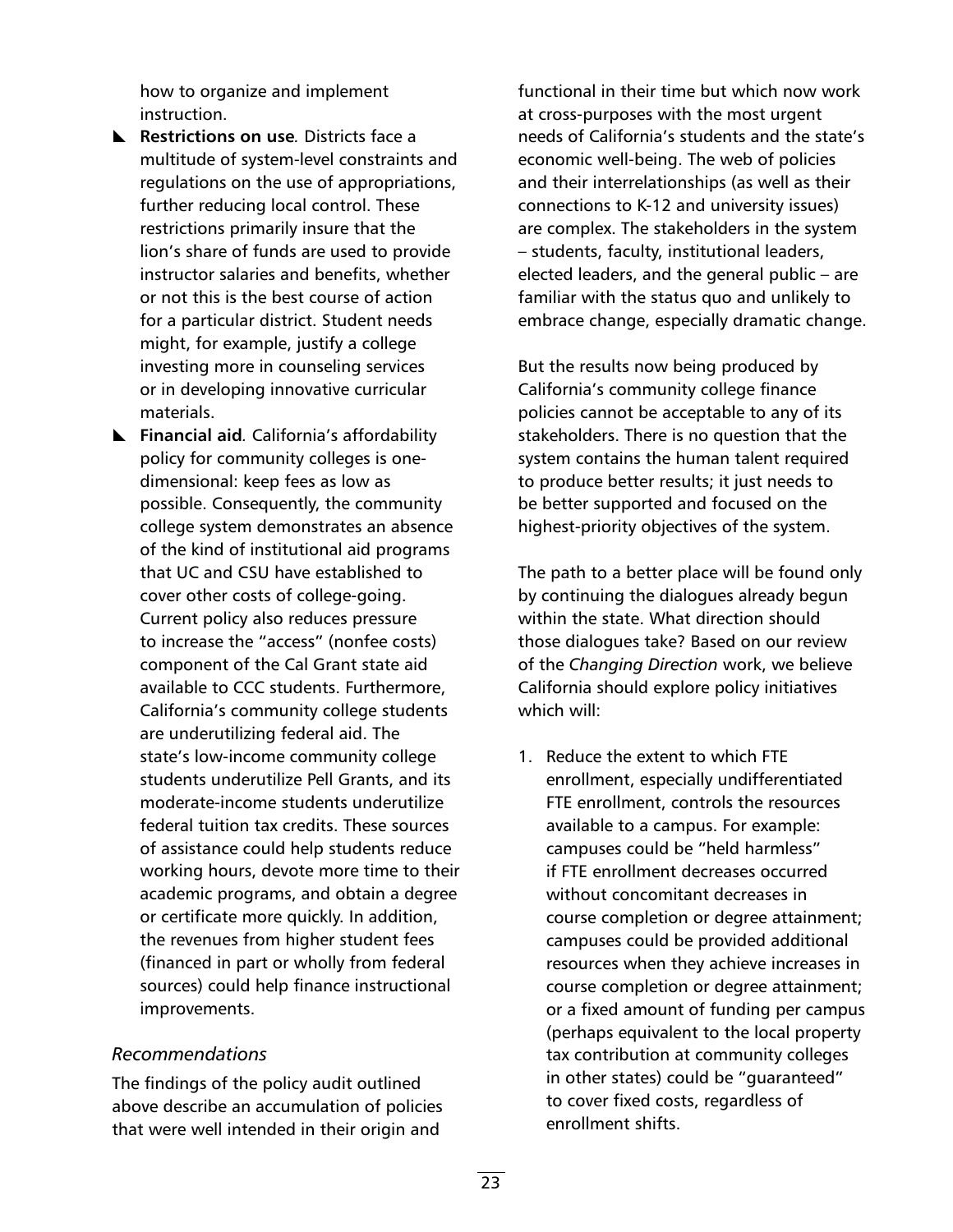- 2. Increase the resources available for courses and programs meeting high-priority needs, including more expensive vocational programs and remedial instruction. Increased support for remedial instruction should be allocated to programs committed to student success and willing to be held accountable for enabling students to achieve progress.
- 3. Increase the flexibility of local colleges to set priorities, manage their resources, and improve their performance.
- 4. Increase the focus on student success in the system by monitoring and publicizing results and by supporting and expanding successful programs.
- 5. Create flexibility for local districts to design different funding models, including higher or varied student fees and more extensive utilization of state and federal financial aid programs, as the means of generating adequate resources and fairly sharing the burden of cost between upper-income students and the state. If districts have the ability to increase revenue (within the context of state and federal programs which assure access to low- and moderate-income students), they will be able to make more appropriate decisions about educational priorities and pricing.

# **L** Endnotes

<sup>1</sup> Organisation for Economic Co-operation and Development, "Education at a Glance 2003: OECD Indicators" (Paris: Organisation for Economic Co-operation and Development, 2003).

<sup>2</sup> Dennis Jones and Paul Lingenfelter, "The Relative Effectiveness of California's System of Higher Education," presentation to the Conference on Policy Challenges Facing California Higher Education on October 17, 2006.

<sup>3</sup> See the National Center for Higher Education Management Systems' Information Center for State Higher Education Policymaking and Analysis at www.higheredinfo.org.

<sup>4</sup> Mark Baldassare and Ellen Hanak, "CA 2025: It's Your Choice" (San Francisco, CA: Public Policy Institute of California, 2005).

<sup>5</sup> Nancy Shulock and Colleen Moore, "Rules of the Game: How State Policy Creates Barriers to Degree Completion and Impedes Student Success in the California Community Colleges" (Sacramento: Institute for Higher Education Leadership & Policy, 2007).

<sup>6</sup> Gerald C. Hayward, Dennis P. Jones, Aims C. McGuinness, Jr., and Allene Timar, "Ensuring Access with Quality to California's Community Colleges" (San Jose, CA: The National Center for Public Policy and Higher Education, 2004).

- <sup>7</sup> Baldassare and Hanak, "CA 2025."
- <sup>8</sup> Shulock and Moore, "Rules of the Game."
- $9$  Ibid., 8.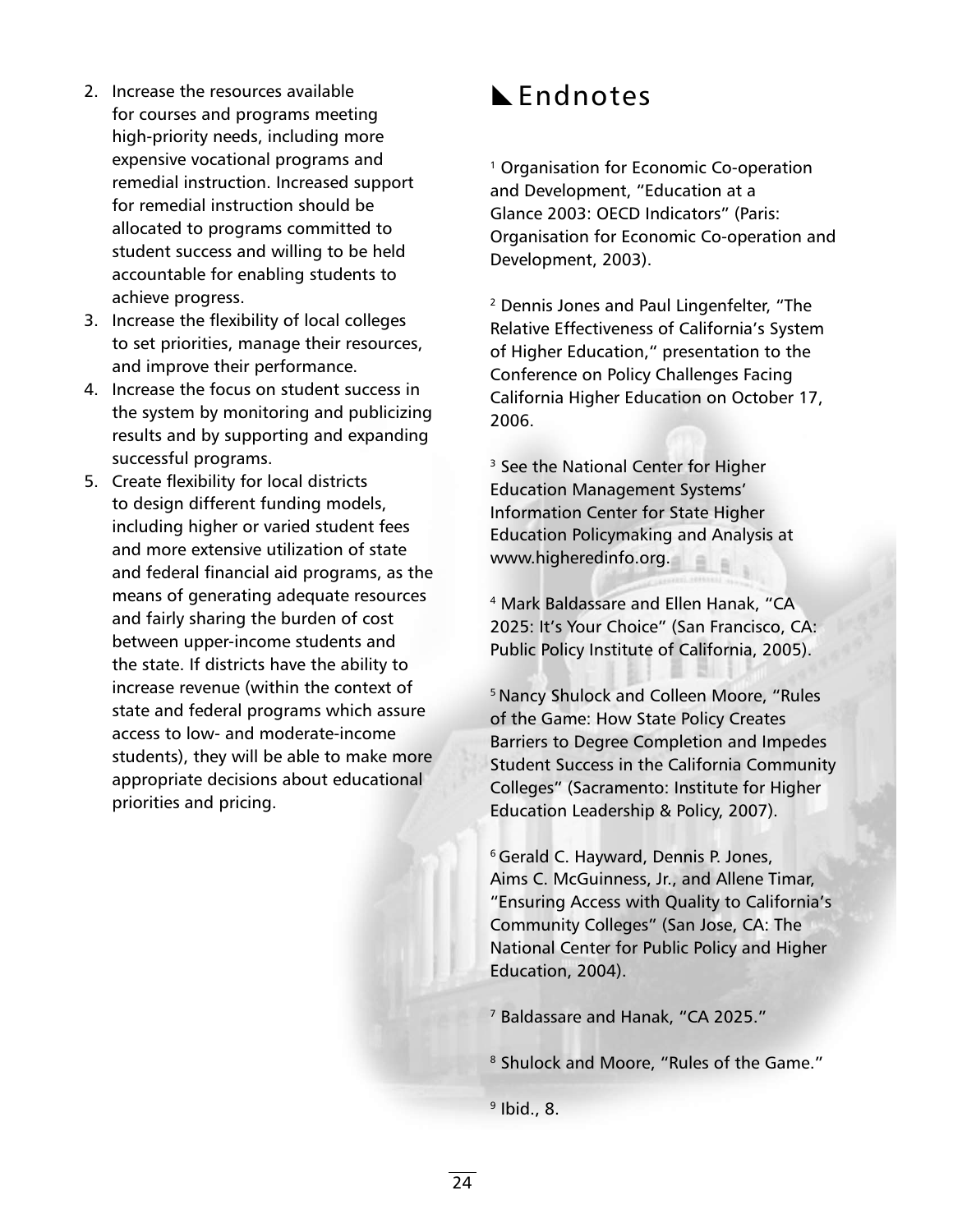# $\blacktriangle$  Hawaii

### *Demarée K. Michelau*

Hawaii was chosen as a technical assistance state in the *Changing Direction* project in 2004 during the Western Interstate Commission for Higher Education's second call for participation. Led by the University of Hawaii (UH) System, the state established four goals as part of the project. Specifically, Hawaii intended to:

- $\blacktriangle$  Conduct a series of meetings and associated activities to develop a shared understanding and working knowledge of the issues surrounding state appropriations, tuition setting, and financial aid as they related to access and retention.
- $\blacktriangle$  Create a set of shared principles as guidelines for long-term planning and budgeting for the university system.
- $\blacktriangle$  Construct a draft of the next five-year tuition schedule, including a plan for increases in need-based financial aid.
- $\blacktriangle$  Generate support in the legislature for a state-supported financial aid program that benefits residents attending public postsecondary institutions.

Hawaii's state policy context lent itself particularly well to *Changing Direction*'s approach to the alignment of higher education finance policy. Despite a fairly ambitious agenda, the state was able to accomplish much of what it set out to do.

# *State Policy Context*

Hawaii's state policy context is unique – defined by its stakeholders, its tuition policy, and its mechanisms for providing financial aid. These three components together created an environment that was ripe for significant and important change at the

time of Hawaii's application to the *Changing Direction* project.

### *Stakeholders*

Several key entities drive Hawaii's higher education policy: the state legislature, the governor, and the UH System.

**State Legislature**. The Hawaii State Legislature comprises 51 members of the House of Representatives and 25 members of the Senate, with the Democrats consistently in the majority. Representatives serve twoyear terms, and senators serve four-year terms. Hawaii has not adopted term limits.

**Governor**. The governor is the chief executive of Hawaii and is in charge of most state agencies, establishes the goals of the state, and outlines ways to reach those goals. Hawaii's governor is limited to two four-year terms. Governor Linda Lingle, the first female to be elected governor and the first Republican in over 40 years, took office in 2002 and was reelected in 2006.

**UH System**. The University of Hawaii was founded in 1907 as a land-grant, sea-grant, and space-grant institution, under the auspices of the Morrill Act. Hawaii's sole state public university system, it is governed by a single board of regents and composed of graduate/research, baccalaureate, and community college campuses. University of Hawaii Manoa is a research university with selective admissions; University of Hawaii Hilo is a comprehensive, primarily baccalaureate institution with professional programs and selected graduate degrees; and University of Hawaii West Oahu was formerly an upper-division institution but began admitting freshmen in fall 2007. In addition, there are seven community colleges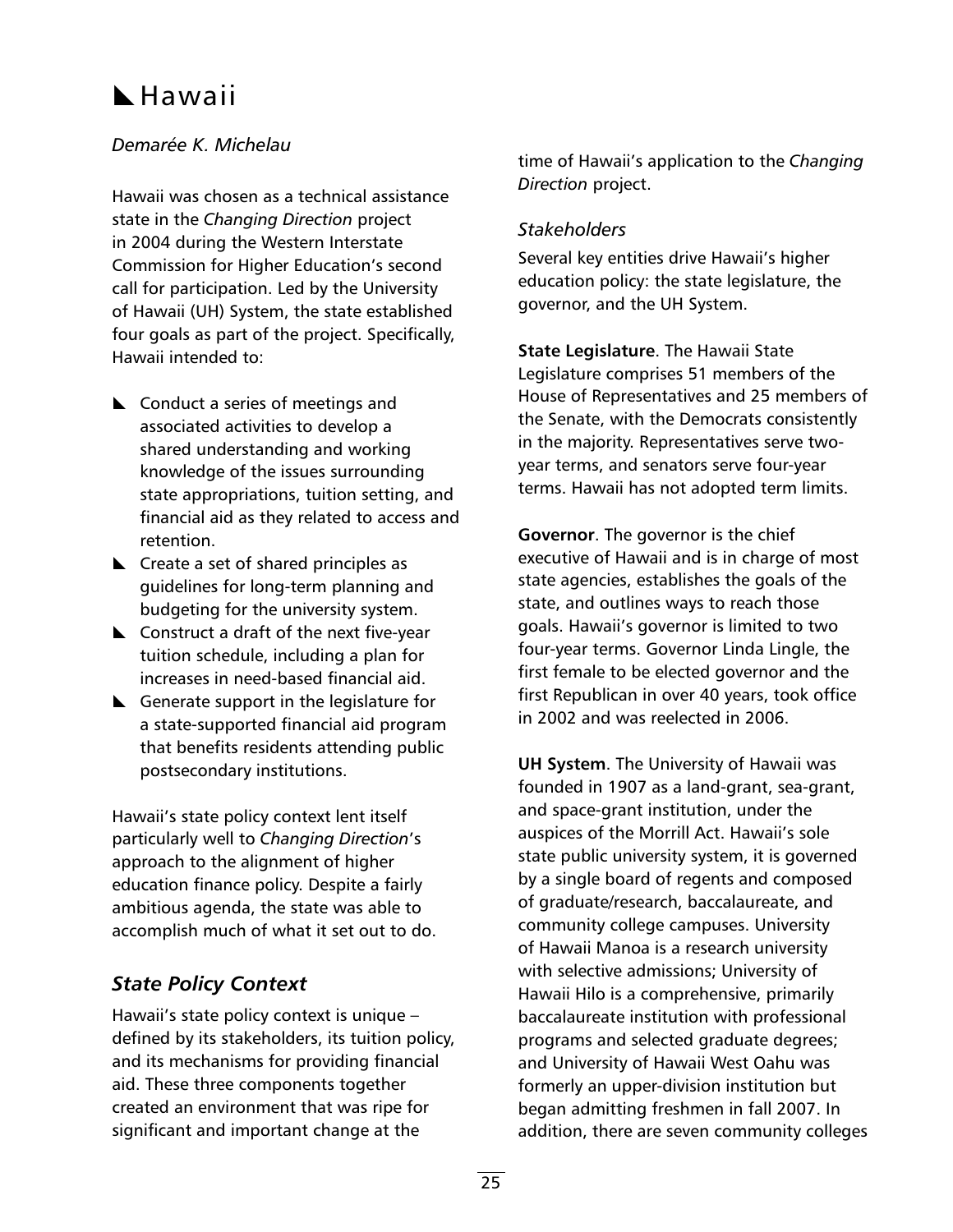that are open-door, low-tuition institutions offering associate's degrees and certificate programs in academic, technical, and occupational subjects.

The system's special distinction is its Hawaiian, Asian, and Pacific orientation, and UH highly regards its position as a leading multicultural center for global and indigenous studies. Functioning as a system, the University of Hawaii works to:

- $\blacktriangleright$  Provide all qualified people in Hawaii with equal opportunity for high-quality college and university education and training.
- $\blacktriangleright$  Provide a variety of entry points into a comprehensive set of postsecondary educational offerings, allowing flexibility for students to move within the system to meet individual educational and professional goals.
- $\blacktriangle$  Advance missions that promote distinctive pathways to excellence, differentially emphasizing instruction, research, and service while fostering a cohesive response to state needs and participation in the global community.<sup>1</sup>

In the years leading up to Hawaii's participation in the *Changing Direction* project, the UH System experienced major leadership changes. Evan Dobelle became president of the UH System in July 2001. In June 2004, however, the board of regents voted unanimously to fire Dobelle "for cause." Questions arose about cronyism and spending on travel and entertainment, which resulted in two state audits and a universitycommissioned financial review. Although the UH System eventually agreed to a mediated settlement, this upheaval caused some distress within the system.

The UH System stabilized with the selection of David McClain as its interim president in

June 2004. Despite having been appointed amidst scandal, he was viewed as a popular, effective president and maintained a solid working relationship with the state legislature. In June 2005 the board of regents rated McClain highly in a formal review and assessment. In March 2006 his appointment was made permanent.

## *Tuition Policy*

Tuition policy in Hawaii changed considerably in the mid-1990s, and the effects linger today. At that time Hawaii was in the middle of a deep recession, resulting in major appropriations cuts to the university. To ease the effects of these funding reductions, the state legislature adopted Act 161, which fundamentally changed the financing structure of the UH System. Specifically, the legislature granted UH more autonomy and the authority to retain and manage its own tuition. In response, the board of regents increased tuition approximately 50 percent for most students in 1996-97 and 20 to 23 percent in 1997-98. Subsequently, the board of regents established a five-year tuition schedule for 2001-02 through 2005-06, with modest increases of approximately 3 percent annually.

Currently, the board of regents sets tuition for all the UH campuses. Five factors must be taken into account when setting tuition:

- $\blacktriangleright$  Student access and the mix of students.
- $\blacktriangleright$  Financial aid availability and use.
- $\blacktriangleright$  The cost of education and cost sharing between students and the public.
- $\blacktriangleright$  Differential rates by unit mission, by student level (undergraduate, graduate, law, and medicine), and by resident and nonresident status.
- $\blacktriangleright$  The relative standing of tuition charges when compared with tuition at similar mainland institutions.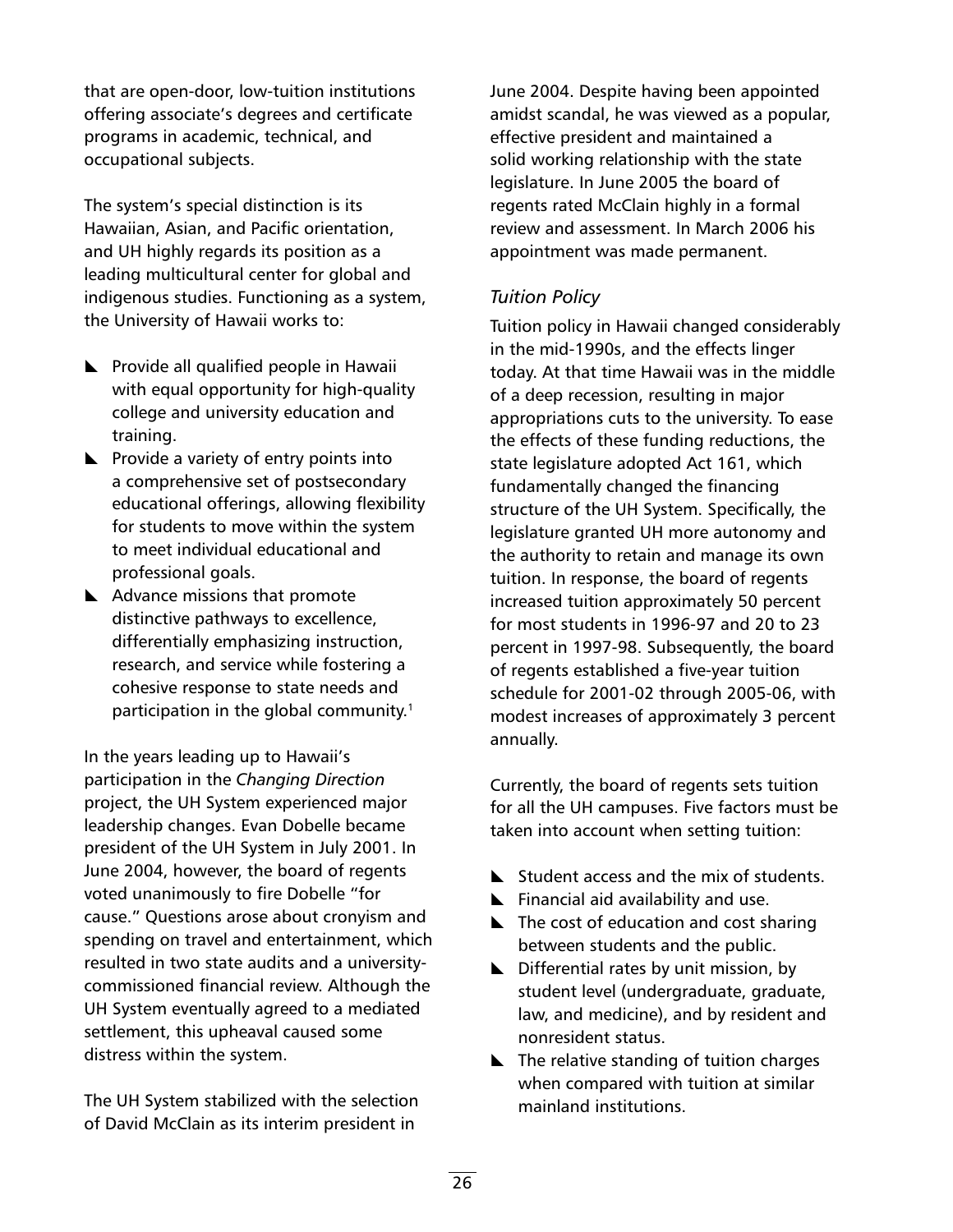Resident and nonresident tuition rates are established at open, public board of regents meetings, according to the following rules:

- 1. The open public meeting is held during or prior to the semester preceding the semester to which the tuition applies; and:
	- a. A copy of the schedule of resident tuition and the nonresident differential is filed in the Office of the Lieutenant Governor prior to taking effect.
	- b. The board's approval of any increase or decrease in tuition for regular credit courses must be preceded by an open public meeting held during or prior to the semester preceding the semester to which the tuition applies.
	- c. The board sets student activity fees as well as fees and charges that are required to be adopted by the board.
- 2. The board delegates authority to set other fees and charges to the president, subject to the establishment of the fees along with appropriate guidelines by the board.
- 3. The president establishes the schedule of refunds of tuition and fees.<sup>2</sup>

# *Financial Aid*

The passage of Act 161 resulted in the board of regents gaining power over tuition waivers, which historically had been the primary source of financial aid for Hawaii's students. Hawaii's Revised Statute 304-16.5 stated, "The board of regents, or its designated representative, is authorized to grant, modify, or suspend tuition waivers." To implement this law, the board of regents adopted Chapter 6-7 of their policy, which described the Tuition Assistance Plan and, specifically, the intent of the tuition waivers, eligibility requirements, length of awards, amount of awards, number of units available, and program administration guidelines.

Designed to expand access to postsecondary education by providing financial assistance to students, the tuition waiver program was intended to:

- $\blacktriangleright$  Support equal access by Hawaii residents to university programs by making tuition assistance available to students with demonstrated financial need.
- $\blacktriangleright$  Promote high-quality educational programs by attracting and retaining academically superior students to UH campuses.
- $\blacktriangleright$  Foster the development and maintenance of a highly diversified and stimulating campus environment.<sup>3</sup>

In March 1997 the board of regents approved the Tuition Assistance Plan, which provided the following tuition waivers:

- **E** General waivers. The purpose of general waivers was to provide access to higher education to Hawaii residents; to attract and retain academically superior Hawaii students; and to develop student diversity. A maximum of 13 percent of the previous fall semester's full-time equivalent enrollment at each campus was allowed to have been awarded in general tuition waivers.
	- [ *Need-based*. A minimum of 70 percent of the general tuition waivers had to be awarded on the basis of financial need: 250 need-based tuition waivers were reserved for needy Hawaiian students. Hawaiians were eligible for and received assistance through all tuition waiver categories.
	- **Merit- or service-based. Up to 30** percent of the general tuition waivers could have been awarded based on merit or service criteria.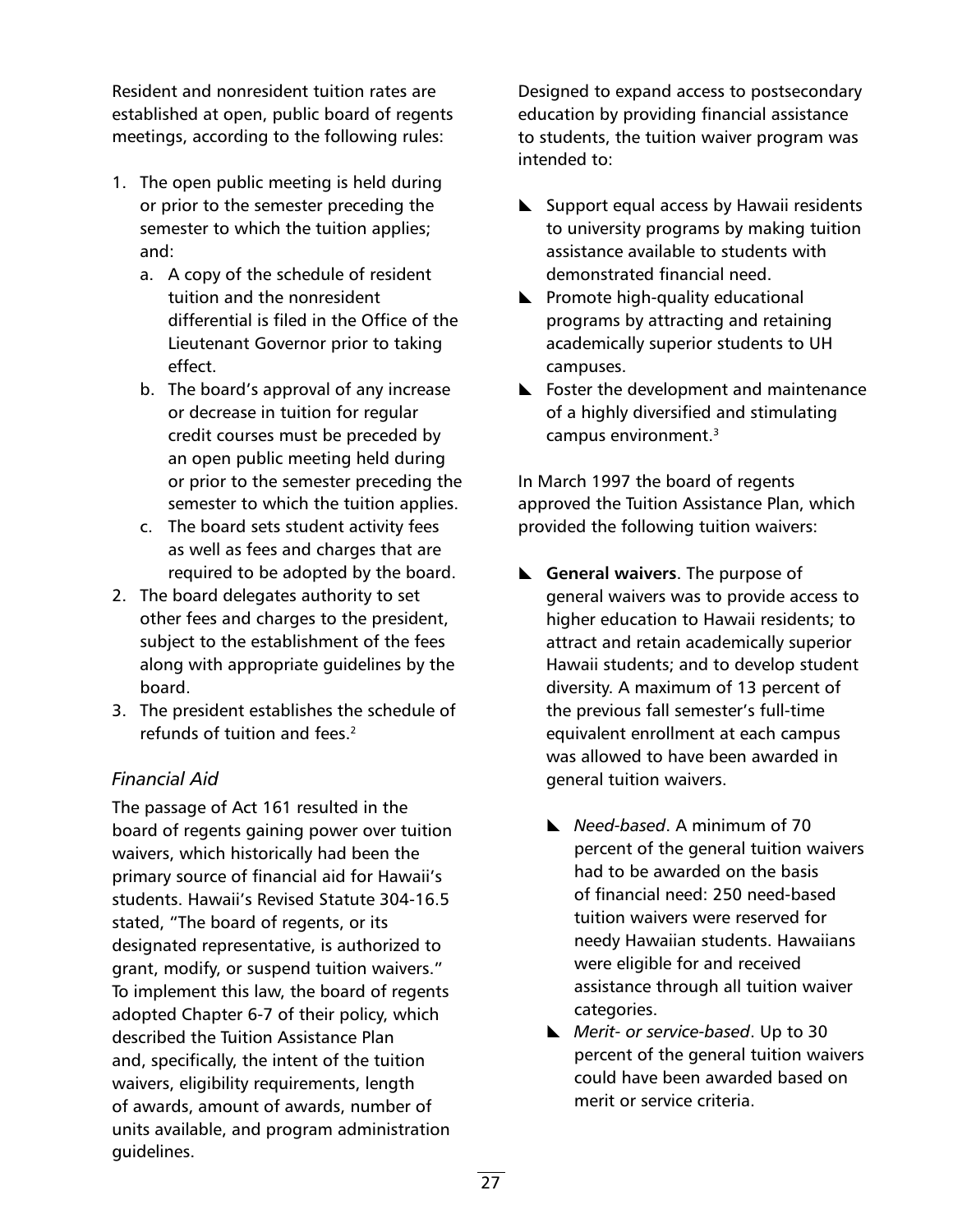- **E** Pacific/Asian Scholarships (PAS). The purpose of the PAS was to attract and retain well-qualified students from the Pacific/Asian region or students pursuing studies important to the Pacific/Asian region. Up to 2 percent of the previous fall semester's FTE enrollment could have been awarded as Pacific/Asian Scholarships.
- **L** Categorical waivers. These waivers were granted to UH employees and graduate assistants.
- **L** Other. A limited number of tuition waivers were available for Regents and Presidential Scholars, intercollegiate athletes, and band members. Others were set aside to fulfill agreements made with other institutions.
- [ **9-11 waivers**. In October 2001 the board of regents approved a temporary special tuition waiver program in response to the layoffs resulting from the September 11, 2001, terrorist attacks in New York, Washington, D.C., and Pennsylvania. Tuition waivers were offered to students who had been completely laid off or to the spouse or child of workers who were laid off as a result of the aftermath of the September 11th tragedy. The 9-11 tuition waivers were in effect for the spring and fall 2003 semesters and are now terminated.

According to board policy, the authority for tuition waiver program administration was delegated to the president of the UH System, who could further delegate responsibilities as appropriate. The president generally provided a great deal of autonomy to the campuses in distributing the waivers, with the main requirement being an annual report regarding usage.

Without a significant statewide need-based financial aid program, Hawaii had historically depended on the use of these tuition waivers as its primary mechanism for increasing

access to postsecondary education. It became apparent to the state, however, that this approach was no longer adequate to meet its needs.

#### *An Environment Ready for Change*

One of the drivers behind the state's *Changing Direction* action plan was the National Center for Public Policy and Higher Education's report card on higher education. *Measuring Up: The State Report Card on Higher Education*, published every two years, is designed to provide the public and policymakers with information to assess and improve postsecondary education in each state. It evaluates higher education from a state perspective, not an institutional one, and focuses on six main areas: preparation, participation, affordability, completion, benefits, and learning.

Many states use the report card to gauge the effectiveness of their higher education policies. In *Measuring Up 2004*, Hawaii received a "D" in affordability, primarily because it had made no investment in needbased financial aid.4 This grade affected the way many viewed the state's approach to affordability. Even though the UH System offered low tuition and tuition waivers, this report helped spur policymakers to begin thinking about how to increase college affordability and access within the state.

Although UH provided significant financial aid to students (about 40 percent of all students received a full or partial tuition waiver each year), the system's data called into question whether the financial aid dollars were being distributed in a way that made higher education in Hawaii as accessible as possible for students and efficient for the state. Table 1 shows the distribution of tuition assistance and the number of recipients between 2001 and 2006.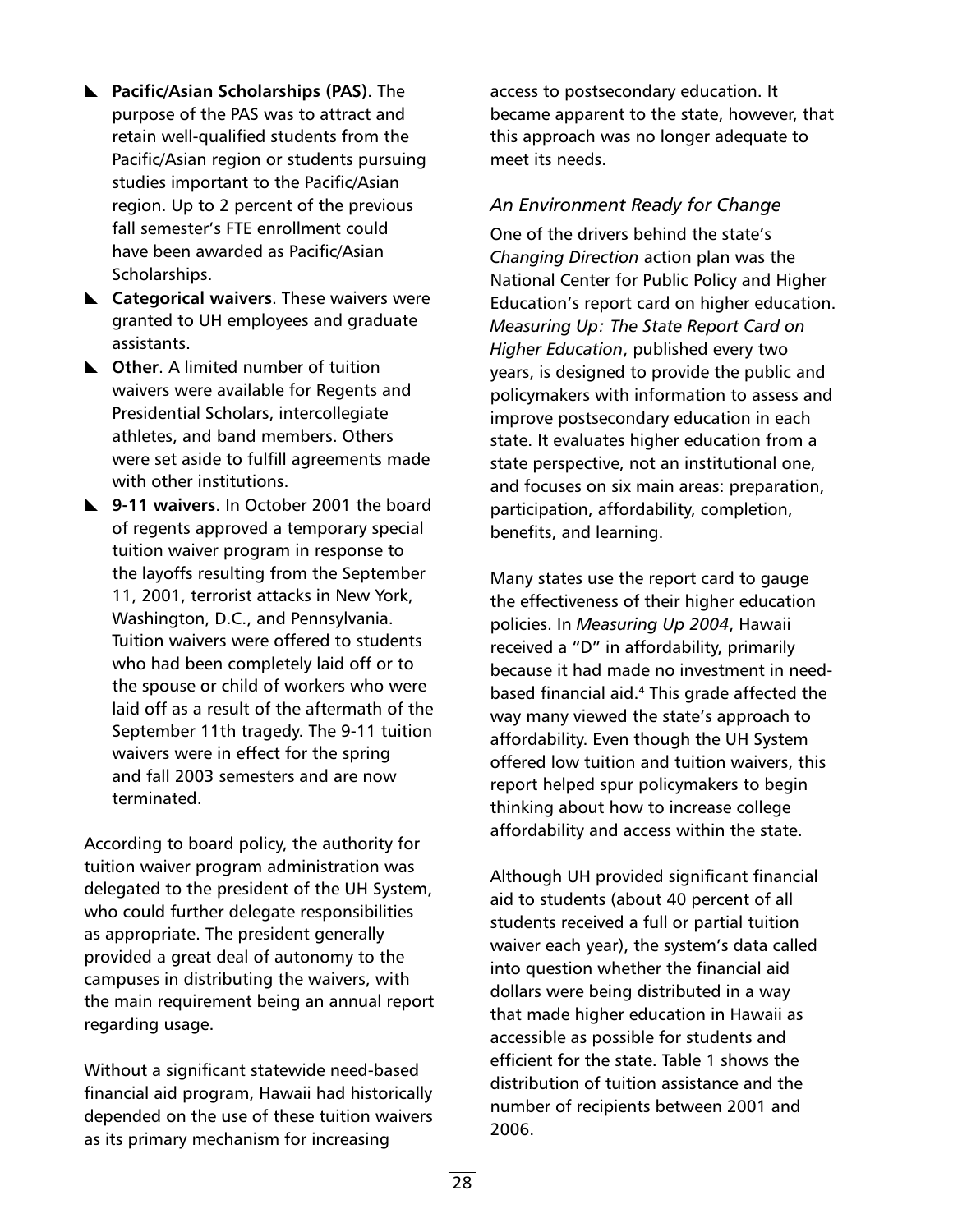As shown, although the UH System spent more money each year, it did not always assist more students. For instance, between the 2001-02 and 2002-03 academic years,

| Table 1. Tuition Assistance and                                                                         |                       |                                                                  |  |  |  |  |
|---------------------------------------------------------------------------------------------------------|-----------------------|------------------------------------------------------------------|--|--|--|--|
| <b>Recipients, 2001-2006</b>                                                                            |                       |                                                                  |  |  |  |  |
|                                                                                                         | Tuition<br>Assistance | Number of<br>Students who<br>Received Full or<br>Partial Tuition |  |  |  |  |
| Academic Year                                                                                           | Distributed           | <b>Waivers</b>                                                   |  |  |  |  |
| 2001-02                                                                                                 | \$17,030,652          | 7,630                                                            |  |  |  |  |
| 2002-03                                                                                                 | \$17,474,588          | 7,257                                                            |  |  |  |  |
| 2003-04                                                                                                 | \$18,456,568          | 8,426                                                            |  |  |  |  |
| 2004-05                                                                                                 | \$20,356,119          | 8,840                                                            |  |  |  |  |
| 2005-06                                                                                                 | \$20,063,642          | 8,679                                                            |  |  |  |  |
| Source: University of Hawaii System annual reports<br>to the legislature, 2003, 2004, 2005, 2006, 2007. |                       |                                                                  |  |  |  |  |

the number of students who received full or partial tuition waivers actually decreased, despite an increase in dollars spent. This was in part due to increased tuition during that time, but the numbers suggest that despite significant additional investment each year, the state may not have been receiving the most benefit for its dollars.

A breakdown of the types of waivers (needbased versus non-need-based) reveals that perhaps the goal of access was not being achieved through tuition waivers alone. Figure 1 shows the number of tuition waiver recipients (both need- and non-need-based) in academic years 2001-02 and 2002-03. UH data show that in 2001-02, there were more non-need-based tuition waiver recipients (4,125) than need-based (3,505). Likewise, in 2002-03, there were 4,072 students who received non-need-based awards, compared to 3,185 need-based. Although almost as many students received needbased awards as non-need-based awards, the dollar amounts going to these students were disproportionate. Of the \$17,474,588

in tuition waivers awarded in 2002-03, only \$4,986,850 (approximately 28 percent) of the waivers were need-based.

On the surface, the requirement that 70 percent of the general tuition waivers be awarded to students who demonstrated financial need seemed to have ensured that there was sufficient aid for financially needy students. However, this requirement only applied to the general tuition waivers, and there were enough other categories of waivers that were not based on need to tip the scale overwhelmingly to non-need-based aid.

In addition, the campuses varied widely in how much money they devoted to tuition waivers. For instance, Table 2 shows the dollar amount for both need- and nonneed-based tuition waivers awarded to students by campus in 2002-03. In Hawaii poorer students tend to attend the low-cost community colleges, and the middle- and high-income students attend the other campuses, particularly UH Manoa. The

Figure 1. Number of Tuition Waiver

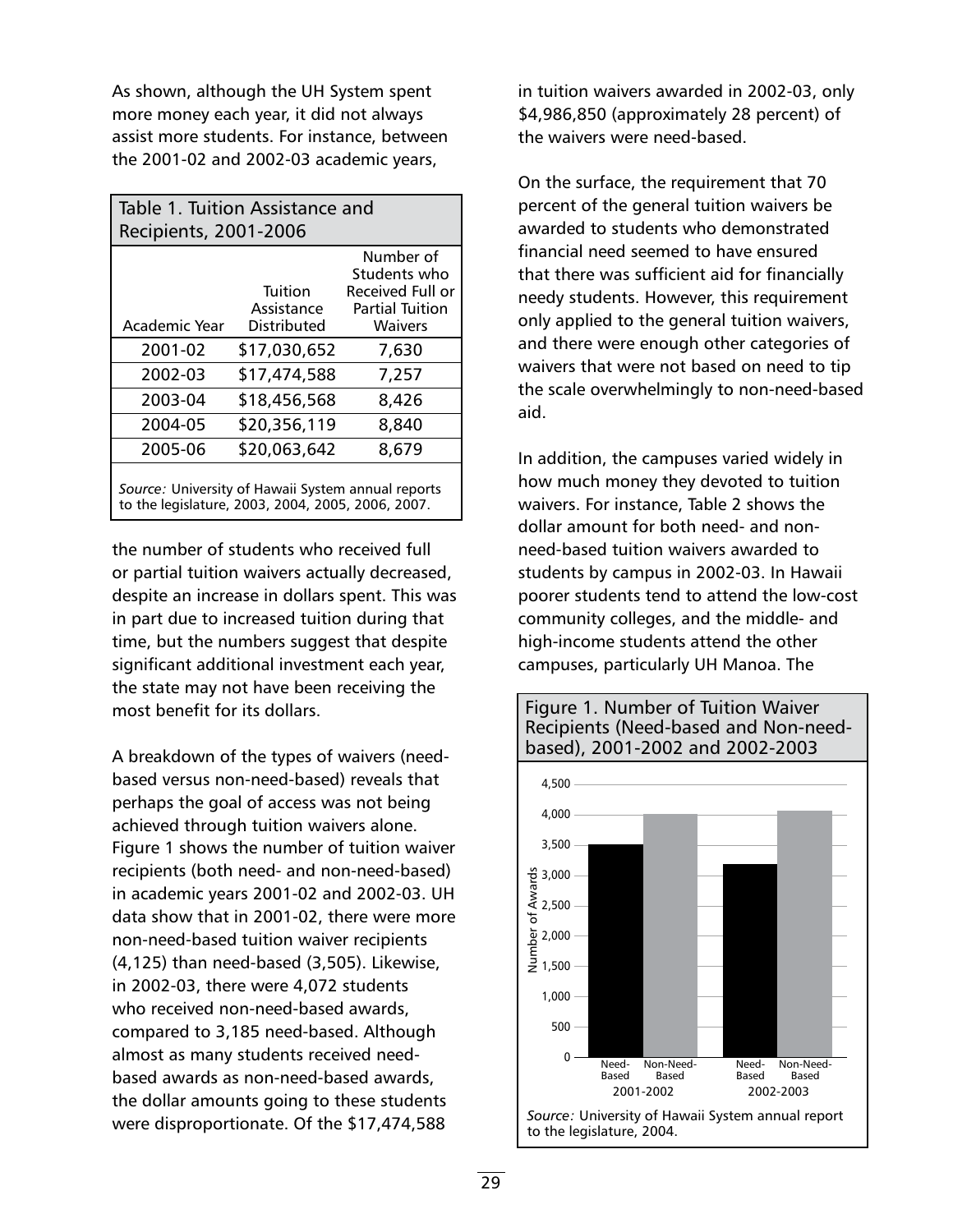| Campus                            | Need-based<br>Aid | Non-need-<br>based Aid | Total        | Percentage to<br>Need-based<br>Aid |
|-----------------------------------|-------------------|------------------------|--------------|------------------------------------|
| <b>UH Manoa</b>                   | \$3,421,624       | \$11,372,254           | \$14,793,878 | 23%                                |
| UH Hilo                           | \$405,848         | \$649,091              | \$1,054,939  | 38%                                |
| UH West Oahu                      | \$107,346         | \$23,562               | \$130,908    | 82%                                |
| Hawaii Community College          | \$69,833          | \$26,307               | \$96,140     | 73%                                |
| Honolulu Community College        | \$197,511         | \$96,116               | \$293,627    | 67%                                |
| Kapiolani Community College       | \$213,972         | \$152,753              | \$366,725    | 58%                                |
| Kauai Community College           | \$70,335          | \$33,854               | \$104,189    | 68%                                |
| <b>Leeward Community College</b>  | \$190,326         | \$92,236               | \$282,562    | 67%                                |
| <b>Maui Community College</b>     | \$174,537         | \$14,499               | \$189,036    | 92%                                |
| <b>Windward Community College</b> | \$135,519         | \$27,064               | \$162,583    | 83%                                |
| Total                             | \$4,986,851       | \$12,487,736           | \$17,474,587 | 29%                                |
|                                   |                   |                        |              |                                    |

#### Table 2. Dollar Amount Awarded in Tuition Waivers by Campus, 2002-03

*Source:* University of Hawaii System annual report to the legislature, 2004.

president typically provided a great deal of autonomy to the campuses in distributing the waivers, and since the number of tuition waivers granted was based on FTE, a significant portion of them were awarded to Manoa students. In 2002-03, \$14,793,878 in tuition waivers was distributed to Manoa students, with only \$3,421,624 (23 percent) of that being designated as need-based aid. As shown, the majority of the need-based aid was being distributed at the community colleges rather than the four-year campuses.

The policy context at the time of the state's application to the *Changing Direction* project was unique and rather complex. This was further exacerbated by Hawaii's economic situation: the state had not emerged from the recession that began in the 1990s, and as a result, it was unable to provide higher education appropriations at historic levels.

This situation forced the UH System to consider raising tuition in 2005. Compared to other states, Hawaii had been considered a relatively low-tuition state and could therefore increase its tuition rates fairly significantly without seriously eroding

affordability for middle- and high-income families. However, the effects on low-income families would likely have been more serious without a statewide, need-based financial aid system. The UH System's dilemma was how to generate the necessary revenue to sustain services while maintaining and increasing access to higher education, particularly for low-income students.

UH administrators believed that to a certain extent the tuition waivers accomplished the goal of increasing access to higher education, but the system was going to be impossible to sustain due to decreased appropriations. In addition, UH was concerned that the state was leaving federal money on the table by relying on tuition waivers. Under the federal Hope Tuition Tax Credit, students who receive tuition remission and also come from families in which they or their parents pay federal taxes may actually be losing out on a \$1,500 tax benefit. Thus, tuition waivers were in essence using state dollars to replace federal dollars and were an inefficient way of doing business.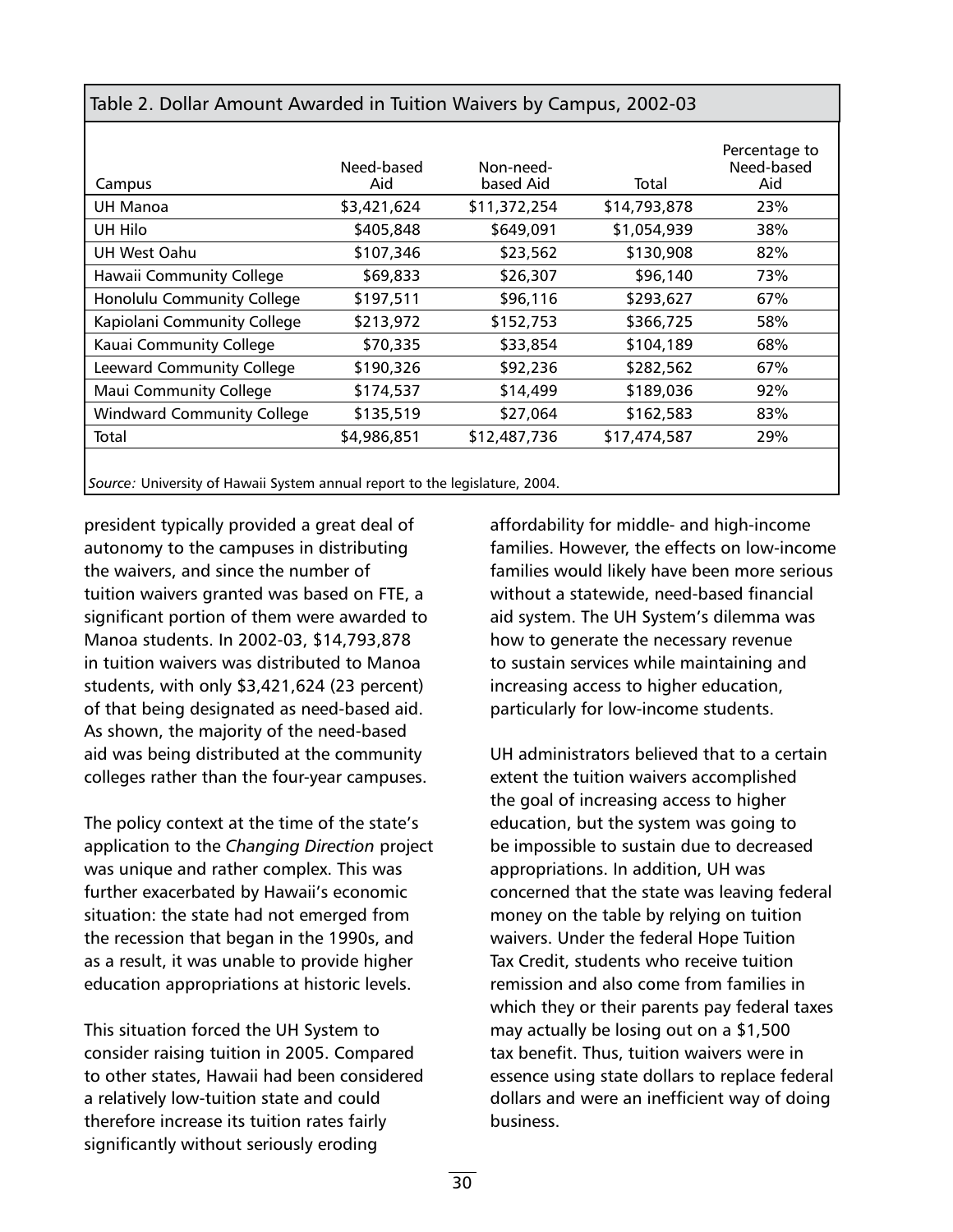The state policy context in Hawaii provided a solid basis from which the *Changing Direction* project could begin moving in new directions aimed at increasing efficiency at the state level while also promoting access and success for all of Hawaii's students.

### *State Actions*

Despite a fairly ambitious agenda, Hawaii demonstrated tremendous progress in reaching its project goals. To achieve its first and second goals, Hawaii held a roundtable on September 29, 2004. The purpose was to focus the attention of members of the Hawaii Legislature, UH Board of Regents, and governor's office, as well as UH senior administrators on the need to integrate multiple financing and financial aid decisions to ensure that the outcomes serve the state and its citizens (see Appendix A for a list of participants). Dennis Jones, president of the National Center for Higher Education Management Systems (NCHEMS), facilitated the roundtable and provided a perspective on Hawaii's current funding mechanisms, compared to those of other states.

In addition, while in Honolulu, Jones met with members of the board of regents to familiarize them with the issues surrounding integrated financing. He also met with the Biennium Budget Committee (a systemwide committee of administrators, faculty, and students), which advised the board on the biennium budget proposal, as well as on the new tuition schedule and the commitment of financial aid.

Further, Jones met with a cross-section of UH personnel involved in financial aid, including system administrators, UH Manoa financial aid representatives, and the staff from the UH Foundation. The focus of that discussion was on the need to convert the tuition waiver process into a scholarship program,

and it began what became a three-pronged effort to increase need-based financial aid. The effort consisted of:

- $\blacktriangleright$  Securing \$20 million to convert waivers to scholarships.
- $\blacktriangleright$  Establishing a state scholarship program.
- $\blacktriangleright$  Increasing the institutional commitment for need-based financial aid.

Hawaii also moved forward on its third goal of constructing a draft of the next five-year tuition schedule, which included a plan for increases in need-based financial aid. In January 2004 UH administrators presented to the board of regents a tuition proposal for a five-year schedule that increased tuition at UH Manoa to projected national averages and at other campuses in the system to projected WICHE state averages. They coupled this schedule with the commitment to increase need-based financial aid to maintain access for lowincome students. After extensive campus and public consultation, the administration presented to the board a revised tuition schedule (expanded to six years). The board approved the schedule a full year prior to its implementation to give students and their families time to prepare.

Hawaii's fourth goal in the *Changing Direction* project was to generate support in the legislature for a state-funded financial aid program that would benefit residents attending public postsecondary institutions. In 2004 UH System administrators and others worked to incrementally move from tuition waivers to the more common form of scholarships. At that time the UH auditors informed staff that it was necessary to have the cash on hand in order to make the conversion. In other words UH could not simply change the nomenclature from "waivers" to "scholarships." Instead, UH needed a pool of scholarship dollars to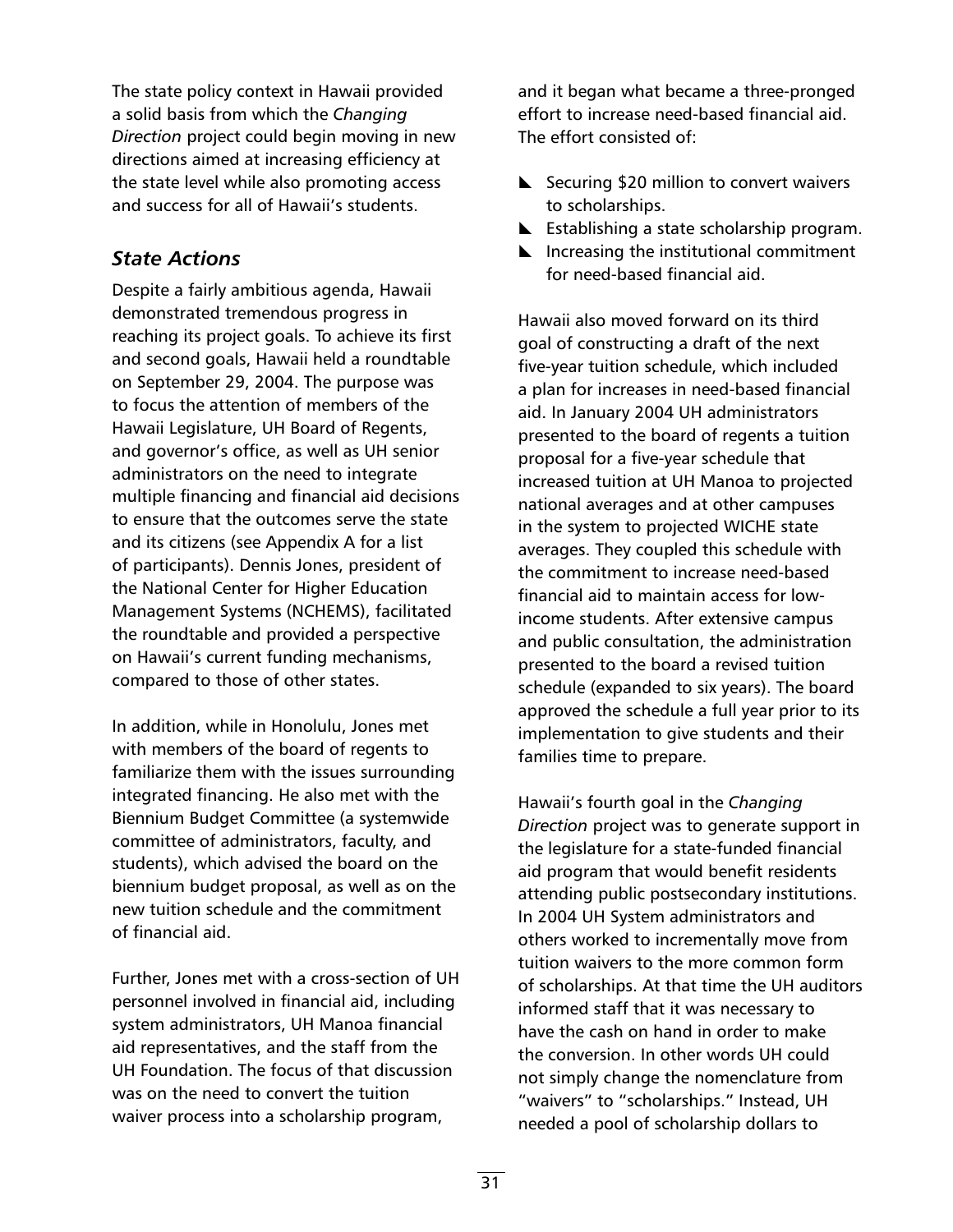award to students. Consequently, the governor included in her budget for the university for the upcoming biennium a one-time infusion of \$20 million to underwrite the conversion. The infusion was to serve as "seed" money that would then be replenished each year by the university through its tuition revenues. During the 2004 legislative session, the Student Scholarship and Assistance Fund was created through Act 138, with the intent of creating a mechanism for providing financial assistance to qualified students enrolled at any campus of the University of Hawaii. However, the legislature did not appropriate the \$20 million.

While the actions outlined above were being undertaken, the project coordinator, Linda Johnsrud, currently the vice president for academic planning and policy at the UH System, worked with Terrence Aratani, staff attorney for Senator Brian Taniguchi, chair of the Senate Ways and Means Committee, on a bill to establish a state scholarship fund. In February 2005 Johnsrud testified before the Senate Committee on Higher Education in support of SB 1753. Unfortunately, the bill was not heard by the Senate Committee on Higher Education, but Senator Clayton Hee, chair of that committee, indicated interest in including funding for a state scholarship as a proviso in the UH budget bill.

As a result Act 178, Section 57, of the 2005 Session Laws of Hawaii relating to the state budget provided that \$500,000 of the general fund appropriation to the UH System for fiscal year 2006 and \$1 million for fiscal year 2007 were to fund the B Plus Scholarship Program. Any Hawaii resident who graduates from a Hawaii public high school with a GPA of 3.0 or better, qualifies for the free/reduced-price lunch program, and enrolls at a UH campus is eligible for the scholarship. The first B Plus Scholarships were awarded to students in the fall 2006 semester.

A new chief financial officer, Howard Todo, was appointed in October 2005 and determined that the \$20 million infusion of funds was not needed to convert waivers to scholarships. The administration immediately finalized a new financial aid policy that had been long in the making and began the consultative process. In June 2006 the UH Board of Regents approved a financial assistance initiative that converted most of the tuition waiver program into a comprehensive, systemwide financial aid program.

This program uses tuition revenues to provide financial assistance in four forms: Opportunity Grants (need-based assistance); Achievement Scholarships (merit, service, and other non-need-based assistance); International Student Scholarships; and Pacific Islander Scholarships. The amounts of revenue earmarked for financial aid vary by campus mission, as do the proportions delineated for need- and non-need-based aid. For the 2006-07 academic year, UH awarded more than \$16 million in need- and non-need-based financial aid, and the new program is projected to quadruple needbased financial assistance to Hawaii residents by fiscal year 2013.

Finally, Act 257 of the 2006 Session Laws of Hawaii established two additional state scholarships: the Workforce Development Scholarship and the Hawaii State Scholarship Program. These scholarships have yet to be funded.

#### *Observations*

At the outset of Hawaii's participation in the *Changing Direction* project, the state established an ambitious agenda. The policy context was ideal for this project, and WICHE had high expectations for the anticipated outcomes in Hawaii. The state exceeded those expectations and continues to be an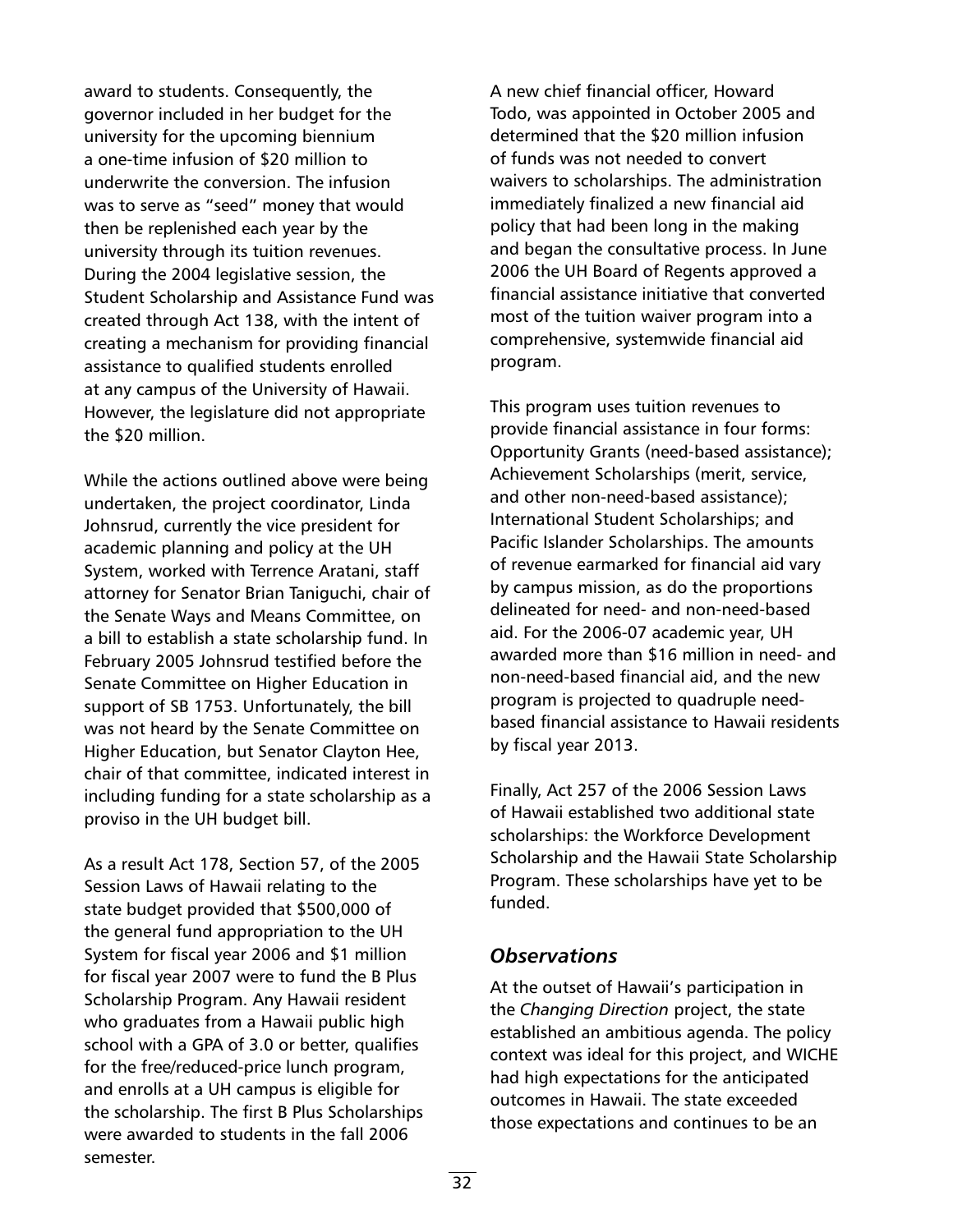example of how the alignment of higher education finance policy can be achieved.

Of course, all of the states that were selected to participate in the project were expected to meet the objectives they outlined – but not all of them did. What made Hawaii so successful? The purpose of this section is to discuss the unique factors that led to the state's ultimate success. These include a consistent commitment from the board of regents, the UH System, and the campuses to address the issue; the wise use of external consultants; and the dedication of a strong project coordinator, who was diligent about moving the state forward.

#### *Commitment*

The key to the state's success was the consistent commitment of the board of regents, the UH System, and the campuses to come to agreement on the tuition schedule and the revised financial aid policy. This consistency and dedication to what needed to be accomplished provided a solid basis from which to work over an extended period of time.

In addition, while the governor and the Hawaii Legislature were not primary players in these policy changes, they were supportive and did not impede progress. In fact, overall the governor and the legislature supported the proposed changes and worked toward the same goals as the UH System. For instance, when the UH staff learned that they could not simply change the nomenclature from "waivers" to "scholarships" in their effort to avoid leaving federal money on the table, the governor included in her budget for the university for the upcoming biennium a one-time infusion of \$20 million to underwrite the conversion. While this eventually was determined to be unnecessary, the governor was supportive when she was needed.

Further, the legislature created Hawaii's first state scholarship program. While this may not be on par with other states' commitment to need-based financial aid, it is an example of the legislature supporting the general goals of the *Changing Direction* work. Also promising is the fact that the UH System continues to work on these issues with the legislature. They have now reoriented their biennium budget proposal around a well-defined set of state needs and are supporting House and Senate resolutions that call for a reexamination of the state funding model for higher education and the policies in place that may need to be changed.

### *Consultants*

The consistent commitment of those involved was critical to Hawaii's success – but by itself was not necessarily enough to achieve success. Hawaii also wisely utilized external consultants available through the *Changing Direction* project. In addition, Hawaii invested additional dollars, beyond what the project could provide, to help bring this expertise into the state. As someone who is nationally known and respected, Dennis Jones was able to serve as an outside voice and explain to a variety of stakeholders why the proposed changes would benefit the state and students. His message perhaps would not have been accepted so readily had the voice delivering it been someone within the state. As an external expert, he provided the unbiased, apolitical message that the state needed to hear in order to make some tough choices that in the long term were the right ones.

### *Coordinator*

Finally, the *Changing Direction* states that were most successful in achieving their goals all had one thing in common: a strong project coordinator. Hawaii was no exception. Linda Johnsrud led the charge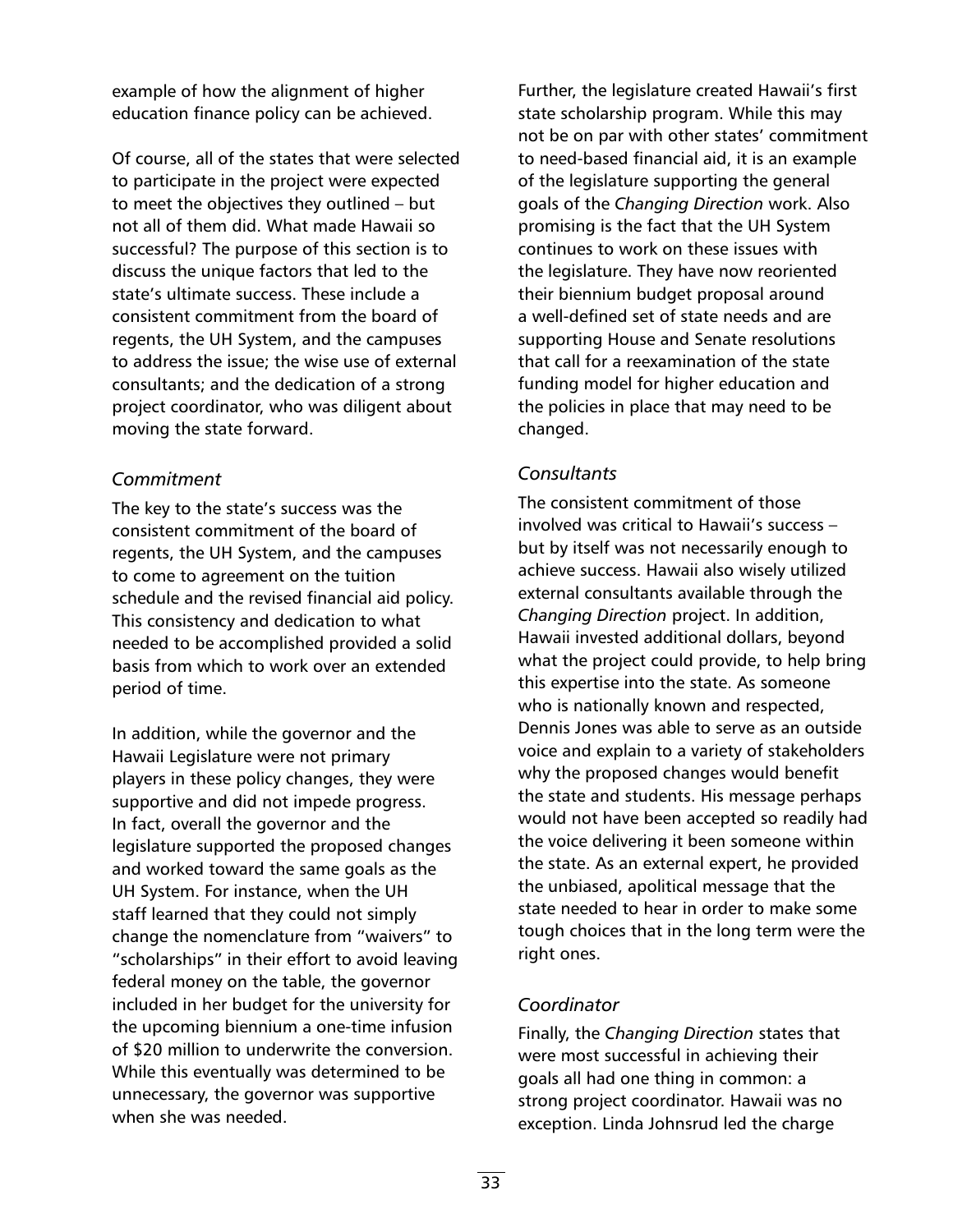with energy, integrity, and dedication. Hawaii's success was in large part due to her efforts. With the full support of UH President David McClain, Johnsrud consistently kept the message in front of other UH administrators, the governor, and key state legislators, who were critical to the success of the project. She organized meetings, made the necessary phone calls to ensure that the important voices participated in the ongoing discussions, testified to the legislature, and drafted memos and documents to describe the project's progress.

She also ensured that the external consultants were used wisely, scheduling them to speak at meetings on other projects and causes. She always participated in the *Changing Direction* forums, in which the technical assistance states were brought together to share experiences and lessons learned, and she took those lessons home, sharing them with others in the state. In addition, her voice benefitted other states tremendously. Without Johnsrud, the outcome of Hawaii's *Changing Direction* experience might have looked very different.

Despite a very ambitious agenda, Hawaii was successful in reaching its *Changing Direction* goals. The state policy context provided a solid base from which to work. But most importantly, through a consistent commitment, the wise use of external consultants, and the dedication of a strong project coordinator, the state was able to move the access and success agenda forward.

# **L** Endnotes

1 Hawaii Board of Regents and Office of the President, *University of Hawaii System Strategic Plan: Entering the University's Second Century, 2002-2010* (Honolulu: University of Hawaii Board of Regents, 2002), 4.

<sup>2</sup> Hawaii Board of Regents Policy, chapter 6, section 6-1.

<sup>3</sup> Hawaii Board of Regents Policy, formerly chapter 6, section 6-7.

<sup>4</sup> National Center for Public Policy and Higher Education, *Measuring Up 2004: The State Report Card on Higher Education* (San Jose, CA: National Center for Public Policy and Higher Education, 2004).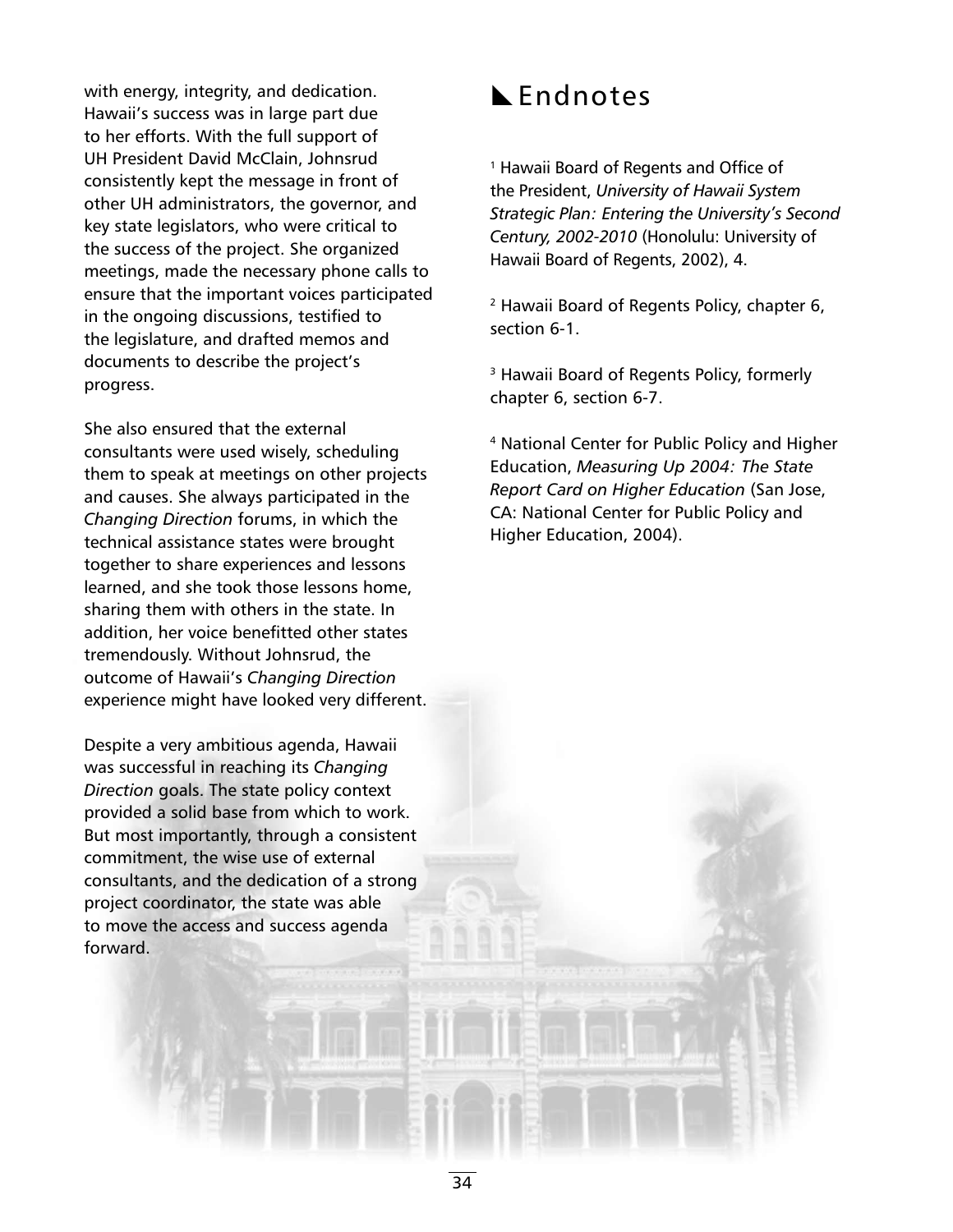# $\blacksquare$ Idaho

### *Cheryl D. Blanco*

The *Changing Direction* project in Idaho was housed in the Idaho State Board of Education under Gary Stivers, former executive director for the board and state higher education executive officer (SHEEO). During the first year of the project, the Idaho State Board of Education planned to build consensus among key policy and educational leaders, businesses, philanthropies, and students and their families on the factors involved in financial support for a college education; complete a review and inventory of finance policies; and improve collaboration in aligning tuition and financial aid policies in state appropriations decisions. This case study report describes Idaho's activities between March 2004 and February 2005, and provides more recent information about progress made since the state's participation in the project ended.

## *State Policy Context*

Idaho is unique in ways that bear directly on the state's *Changing Direction* project. One important variation from other states is in the governance structure. Idaho has a singleboard system: higher education is under the same governance structure as elementary/ secondary education and other entities. The Idaho State Board of Education is responsible for the general supervision of the State Department of Education, the Idaho Educational Public Broadcasting System, the School for the Deaf and the Blind, the Division of Professional-Technical Education, and the Division of Vocational Rehabilitation. The higher education institutions under the board include Boise State University, Idaho State University, Lewis-Clark State College, the University of Idaho, and Eastern Idaho

Technical College. The respective boards of trustees of the two-year institutions – North Idaho College and the College of Southern Idaho – establish policies for those institutions, except for state appropriations requests, course/program approval, and other matters governed by the Idaho State Board of Education.

The Office of the State Board of Education is an executive agency of the Idaho State Board of Education, as established in Idaho code. The board appoints an executive director, who also serves as the state higher education executive officer. The executive director's office oversees elementary, secondary, and postsecondary education in the following ways:

- $\blacktriangleright$  Provides information, analysis, and recommendations associated with the board's decision-making processes.
- $\blacktriangle$  Coordinates the functions and activities of the agencies, institutions, and schools governed by or funded through the board.
- $\blacktriangleright$  Initiates, in cooperation with these agencies, institutions, and schools, long-term planning that is responsive to emerging legal, social, and fiscal events in the state, region, and nation.
- $\blacktriangleright$  Interacts, as directed by the board, with other branches and representatives of state government.
- $\blacktriangleright$  Provides public information with respect to the board, its policies, and its institutions, agencies, and schools.
- $\blacktriangleright$  Establishes and coordinates the board's plan for postsecondary education.
- $\blacktriangle$  Administers all programs and services assigned to the board by statute, regulation, or appropriation.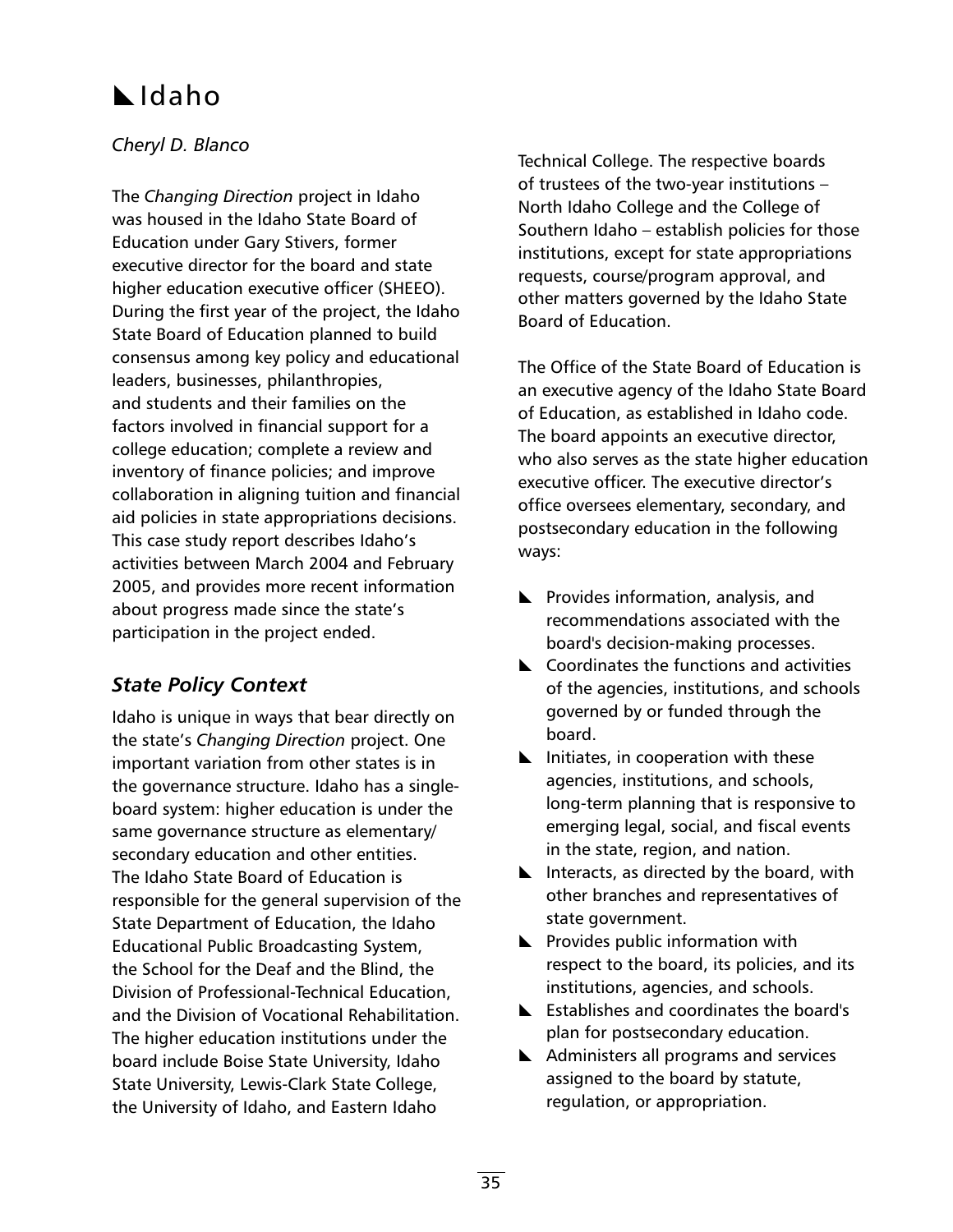In addition to the board's executive director, Idaho has an elected state superintendent of public instruction, who serves as an ex officio voting member of the board.

Idaho was also unusual in aspects of its financing structure for higher education. Individual institutions make recommendations for the state board of education's approval on matriculation fee rates, and the legislature approves the expenditure of funds collected through fees. Prior to 2005, state law, however, permitted universities and colleges to charge only matriculation fees, not tuition (historically, tuition has been covered by state appropriations), and Idaho was unique among the states in prohibiting the use of this revenue for costs related to instruction. Idaho law clearly distinguished (and still does) between *tuition* and *student fees*; tuition is defined as the payment for the cost of instruction.<sup>1</sup>

During the 2005 legislative session, this restriction came under scrutiny by many, including the Idaho State Board of Education, which endorsed a bill to make two major shifts in policy. The legislation would allow Boise State University, Idaho State University, and Lewis-Clark State College to charge tuition fees instead of matriculation fees and to use this revenue for instructional costs. The legislation passed the bill, allowing these institutions to charge tuition fees.<sup>2</sup>

The restriction on how instructional costs are paid is important in light of the recent pattern of state appropriations to higher education, since appropriations are the primary source for covering instructional costs. Higher education in Idaho lost ground in the past decade. In 1994 Idaho higher education received 13.5 percent of state general fund appropriations; the percentage declined steadily after that year, bottoming out at 10.7 percent in 2005. During the same time frame, matriculation fees at the state's universities were consistently below the WICHE regional average.<sup>3</sup> Thus, state support declined at a time when matriculation levels were also low, compared to neighboring states. In Idaho higher education competes for funds with K-12 and the Health and Welfare and Corrections departments. Between fiscal years 2003 and 2004, the percent change in general fund appropriations to the other three agencies all exceeded the percent change for higher education.<sup>4</sup> Recent appropriations trends, however, suggest that the state may be recovering from the losses during this time.

### *State Actions*

Because Idaho's processes related to financing and financial aid were autonomous and not integrated, the state saw the *Changing Direction* project as a judicious opportunity to better align public policy as a strategy supporting access and efficiency. On the basis of other participating states' experiences, Idaho's former state higher education executive officer, Gary Stivers, and his staff were convinced that the knowledge and experience gained by participation in this project could be used to implement improvements to the existing policymaking framework. They anticipated that by bringing policymakers, educators, and business leaders together to educate one another, exchange information, and discuss major issues, they would be able to develop tuition, financial aid, and appropriation policies that were aligned. Additionally, the *Changing Direction* project supported two of the five goals of the board's 2000-05 strategic plan, which emphasize:

 $\blacktriangle$  Access to education, training, rehabilitation, and information and research services for individuals of all ages and abilities.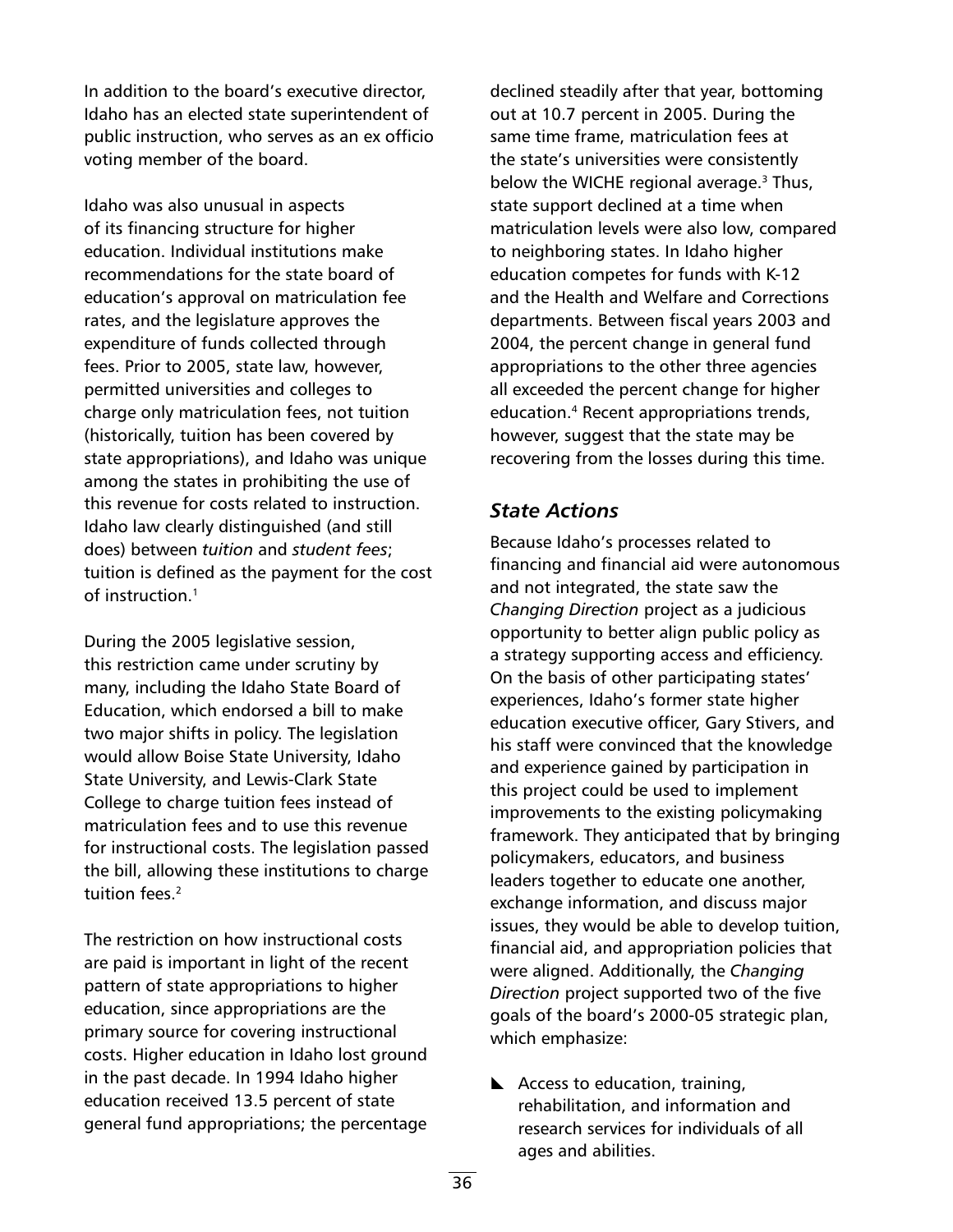$\blacktriangleright$  Efficient operations and management of the education system to ensure maximum benefit from educational resources.

Gary Stivers and his staff identified five goals for the first year:

- $\blacktriangleright$  Broaden participation in policymaking efforts.
- $\blacktriangleright$  Build consensus among key policy and educational leaders, businesses, philanthropies, students, and students' families regarding the factors involved in and financial support necessary for paying the cost of a college education.
- $\blacktriangle$  Complete a thorough review and inventory of finance policies.
- $\blacktriangleright$  Improve collaboration in aligning tuition and financial aid policies and state appropriation decisions.
- $\blacktriangle$  Communicate results, processes, and efforts through multiple venues, such as the American Council on Education, National Conference of State Legislatures, and National Governors Association, as well as regional and multistate forums.

Another key component of Idaho's plan was an assessment of state financial aid programs and the potential for increasing funding for selected programs. Economic conditions had limited the availability of funds for scholarship programs (need-based and merit-based). Notwithstanding these obstacles, the project staff expressed the conviction that the majority of policymakers at all levels valued Idaho's children as the state's greatest natural resource and were committed to all programs and plans that would keep Idaho's students in Idaho.

The state board and staff envisioned several groups as key to a successful project. Legislators and the governor were preeminent among those groups. Presidents of the public institutions were also important players,

since recommendations on matriculation fee levels and most financial aid decisions are made at the institutional level. Project staff in Idaho drew on several strategies to address their goals, and involving legislators and other key policymakers was paramount.

Staff organized two meetings to bring them all together (described in detail below). To support those meetings and follow-up discussions with key legislators and staff from the governor's office, project staff pulled together information to frame the conversations and to inform legislators and policymakers about the issues. For example, board staff held focus groups and surveyed budget officers and financial aid directors in the fall of 2004, early in the project year. Similar survey questions were used with both groups to collect information on financial aid goals at the institution level; sources and kinds of institutional aid; the awarding of need- and non-need-based aid; and institutional aid policies.

The focus group of financial aid officers revealed deep and widespread concerns on the subject of access to higher education and the gap between college costs and financial aid for low-income students. One participant mentioned that among the 50 states, only Mississippi has more Pell-qualified students than does Idaho. The group was also concerned with how the *Changing Direction* project might impact institutional policies and practices. Budget officers reported that an informal relationship exists between tuition and fee rates and funding for institutional aid programs; only one participant indicated that future institutional aid funding would be increased in direct proportion to increases in tuition and fee rates. Another information-gathering activity was an inventory to identify board policies related to appropriations, fees, and financial aid.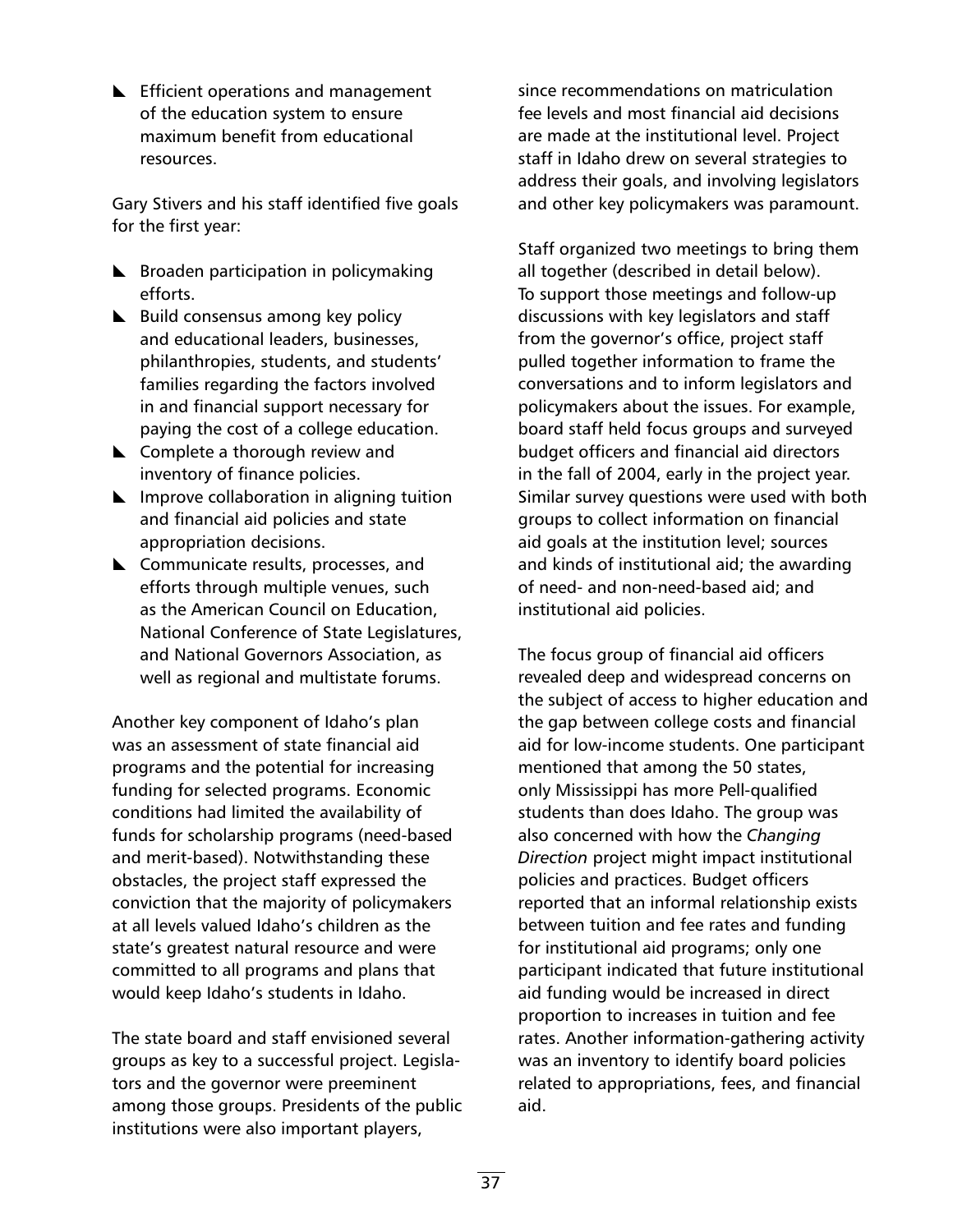The Idaho roundtable that convened on January 6, 2005 – just four days before the opening of the legislative session – was a pivotal event in Idaho's overall strategy for its *Changing Direction* goals. Approximately 70 people attended the roundtable, with nearly half of them coming from the legislature. Of the 105 Idaho legislators in the 2005 session, 81 percent were Republicans and 19 percent were Democrats. Among the 30 legislators who attended the roundtable, the same proportional distribution was seen: 20 percent were Democrats and 80 percent were Republicans. Eighteen of the legislators at the roundtable were experienced, while 12 were sitting for their first term. This was a healthy distribution, indicating high interest across both parties and among new as well as returning policymakers in higher education issues. Also participating in the forum were presidents of colleges and universities; members of the state board of education; the superintendent of public instruction and members of her staff; and representatives from the governor's office.

The SHEEO office structured the roundtable as an opportunity to draw attention to overall demographic, fiscal, political, and economic trends in the state. External presenters on these areas provided a balanced and neutral tone to the discussion, while focusing on a number of issues that directly impacted higher education in the state. Once this contextual groundwork was laid, participants were assigned to role-alike groups, each led by a facilitator, for discussion and identification of major issues. In the legislative group, discussion centered on a number of concerns: funding and financial aid, accountability, retention to graduation, information management, efficiencies in the delivery system, the limitation on the use of fee revenues, and K-12 expectations. In the group of

institutional presidents and members of the Idaho State Board of Education and the group of other campus representatives, many of the same topics were discussed. In all three group discussions and in the subsequent general discussion, it was clear that consensus building, including collaboration to develop and implement a shared vision for the state, was one of the top priorities. The outcome of the roundtable was critical in that it not only verified the importance of the project's goals but also provided that important strong first step in consensus building and commitment to collaboration.

Building on the momentum of the roundtable, the SHEEO staff followed up with a luncheon for legislators less than a month later, with the goal of developing a unified legislative action plan. Once again, the turnout was very impressive, with 35 legislators attending the lunch. This event targeted members of the two education committees and the Joint Finance and Appropriations Committee. Significantly, 22 legislators who had not been at the roundtable attended the luncheon. Between the two activities, the project staff had involved nearly one-half of the 2005 session's legislators.

An important supplemental strategy with the roundtable and luncheon was the focus on the preparation and sharing of solid information. Presentations during both events by outside speakers and SHEEO staff juxtaposed Idaho data against data from Western states and the nation. Showing Idaho's performance over time and in comparison with other states gave staff and legislators baseline information and a common ground for discussion. Because the board staff provided a report that included institution-specific data prior to the two meetings, this was discussed, as well.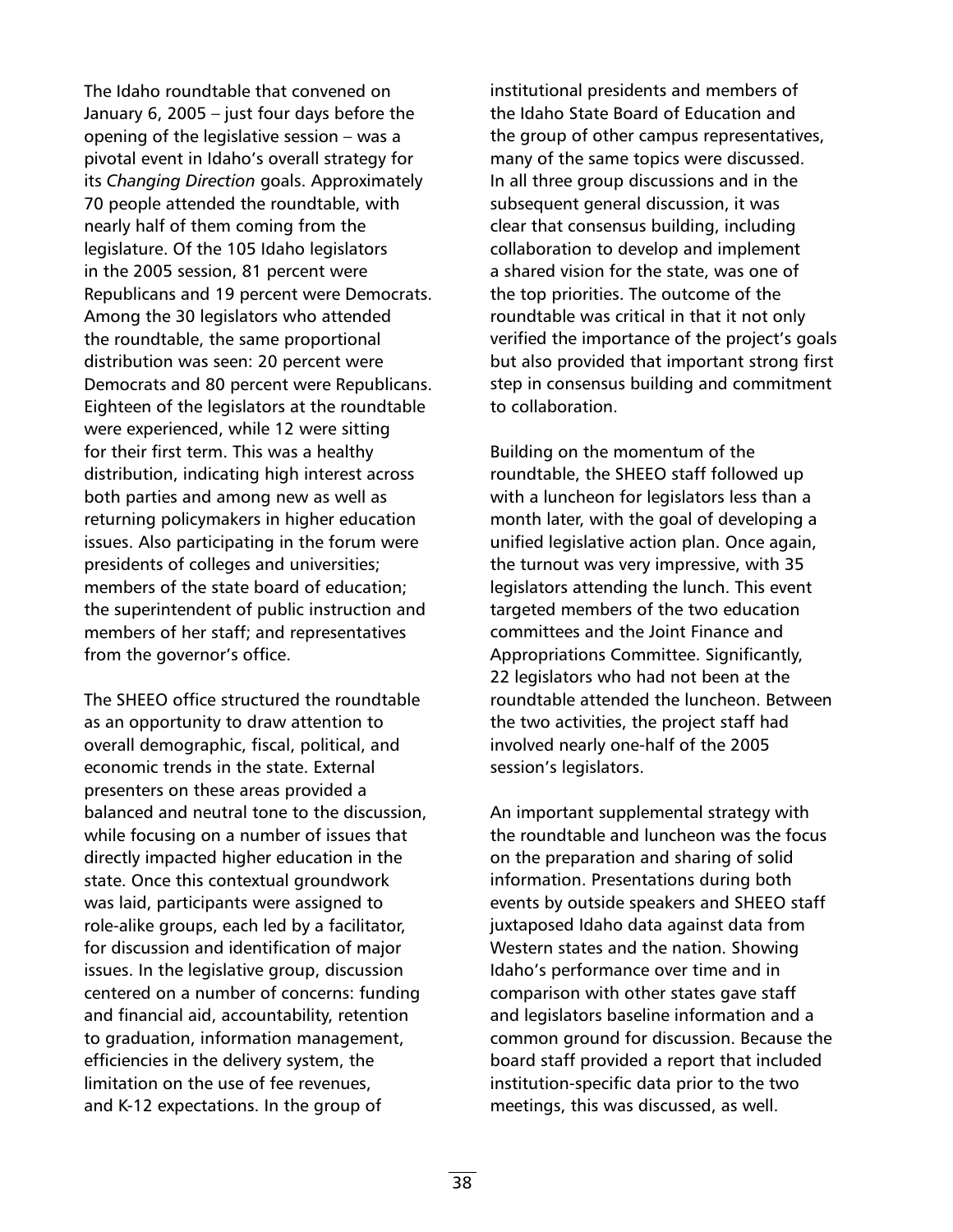Additionally, project staff worked to keep the visibility of the project high. Early in the project time frame, staff made a presentation on the project to the Idaho State Board of Education and mentioned the project in a newspaper interview. Web pages were created, material was posted from key events, and links were made to the national *Changing Direction* project and all of its publications. Prior to the roundtable, a press release about the meeting was issued. Presentations were also made by staff to financial aid and budget officers; the Presidents Council; and the Council on Academic Affairs and Programs. The president of the Idaho State Board of Education drew on roundtable discussions in his presentation to the Joint Finance and Appropriations Committee.

### *Observations*

Idaho's accomplishments during the project's initial year were significant. The *Changing Direction* project enabled the executive director and his staff to raise awareness of higher education issues around tuition, financing, and financial aid. It also helped staff focus on the financial aid issues that needed attention. For example, the state coordinator reported that staff members involved with scholarships and student services were involved at a much earlier stage in legislation development than had previously been the case, and they credited the project, in part, for this. The timing of the very important January 6 roundtable and presentations by national experts from outside the state seemed to play a critical role in escalating a discussion related to allowing most of the state's public fouryear institutions to charge tuition fees and use the revenues generated to help cover instructional costs. As noted above, an

important bill passed that paved the way for this policy shift. Holding the roundtable four days before the beginning of the 2005 legislative session was instrumental in gaining wide participation from legislators, the governor's office, college and university presidents, members of the state board of education, and the superintendent of public instruction.

The Idaho roundtable not only increased awareness of the tuition issue but also helped focus conversation around the state's financial aid programs and how well they did, or did not, support access and success for all students. After presentations by Dennis Jones, president of the National Center for Higher Education Management Systems (NCHEMS), and David Longanecker, president of WICHE, participants broke out into three discussion groups, as mentioned above. One of the key concerns identified by the group of legislators was financial aid and the efficacy and viability of the state's financial aid programs.

An important element in the state's ability to raise awareness was the value it placed on providing information and making it accessible. Using a new design that incorporated the *Changing Direction* logo, Idaho personalized and raised the visibility of the project and the state's key issues. A website provided timely information concerning the project and its activities, as well as links to all of the *Changing Direction*  publications. The state has also posted meeting materials from the highly successful January 6, 2005, roundtable, including the meeting agenda, speaker biographies, the *State Board of Education Fact Book*, an issue brief on "Financial Planning and Aid," and the Idaho report card from *Measuring Up 2004*.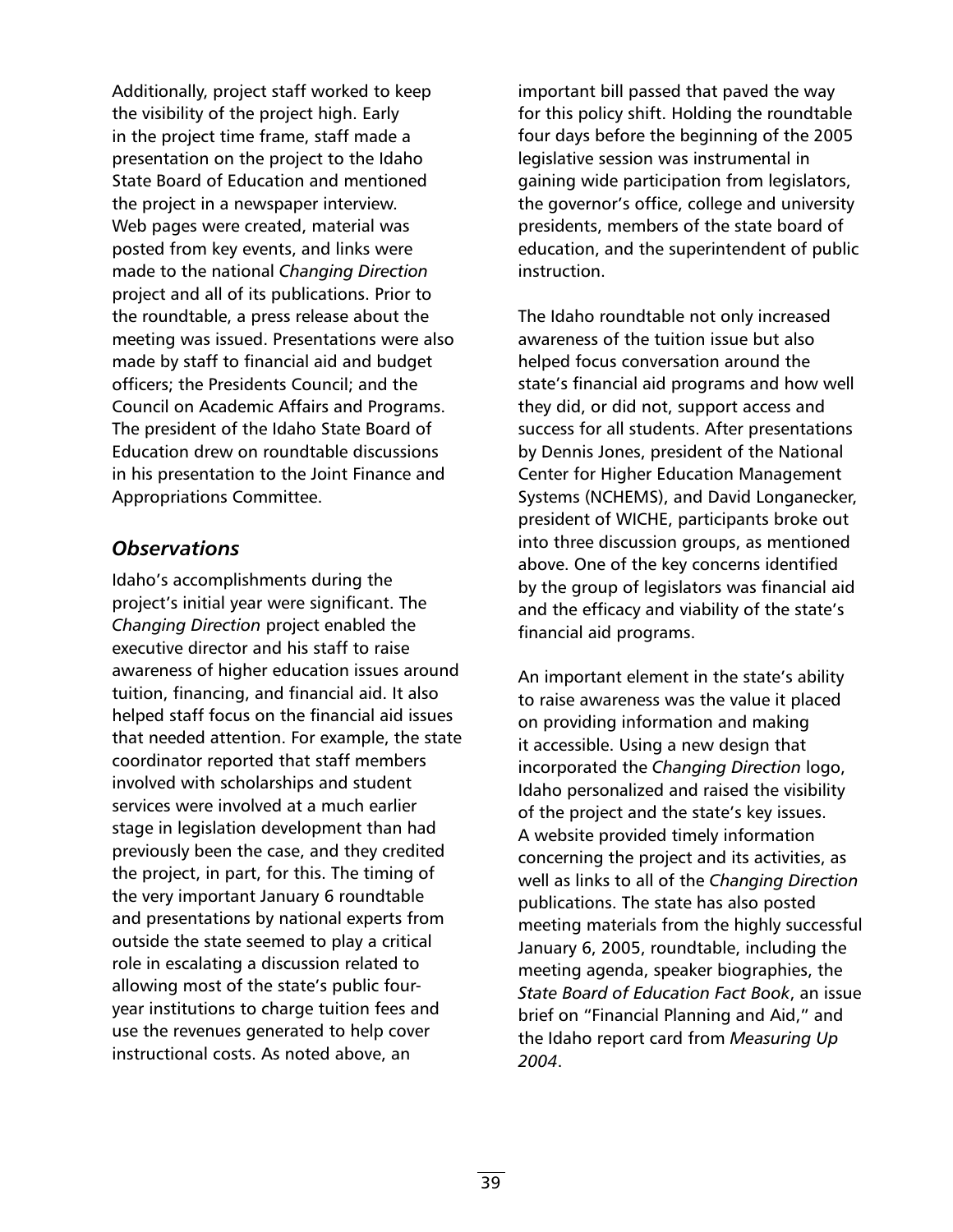Changing Direction



By the end of the first year of the Idaho *Changing Direction*  project, the state had demonstrated remarkable success in achieving some objectives and was making considerable progress on others. Project staff clearly broadened

participation in policymaking efforts and made significant progress in building consensus among key stakeholders. The inventory of finance policies was completed, and this document should help inform future discussions on aligning financing and financial aid policies, particularly discussions of the gap between these two areas. Independently and in conjunction with the national project staff, board staff members are exploring opportunities to share their experiences with other major policymaking groups, such as the National Conference of State Legislatures, National Governors Association, and the American Council on Education.

As in most Western states, Idaho's resident undergraduate matriculation fees (or tuition fees at the three designated institutions) have increased in recent years. At the state's universities, fees for 2006-07 averaged \$4,181, somewhat lower than the WICHE regional average of \$4,319. The 2006-07 rates represented a 5.9 percent increase from the previous year. The 10-year change in matriculation fees in Idaho, however, was just over 137 percent, the highest among the WICHE states, which saw a 69 percent increase over the past decade.<sup>5</sup>

The picture is further complicated by demographics and projected trends over the next several years. Idaho is one of the fastest-growing states in the West, with a projected increase in the number of high school graduates of 17 percent, or nearly 3,000 students, in the class of 2018, compared to the class of 2002. In addition to access and capacity, affordability is becoming an acute issue, as close to 60 percent of the state's high school graduates in the near future are projected to come from families with annual earnings under \$50,000.<sup>6</sup>

A decisive issue that was examined more fully during this past year was financial aid, which historically in Idaho has been characterized by a near absence of state programs to support needy students. Financial aid decisions are largely campusbased, and preliminary findings from the surveys of financial aid officers and budget officers suggest that institutional aid is not filling the gap in protecting access for low-income students. State financial aid programs are very limited. In 2004-05 the state awarded less than \$1 million in needbased aid, while non-need-based awards amounted to just over \$4.5 million.7

The Idaho Governor's Challenge Scholarship provides a small number of \$3,000 awards – 12 or so, depending on the availability of funds – to Idaho high school seniors planning to attend a state college or university. The Robert R. Lee Promise Category A Scholarship provides approximately 25 new \$3,000 scholarships each year. Both scholarships are available for academic and professional-technical education and are renewable for up to four years for academic scholars and for the term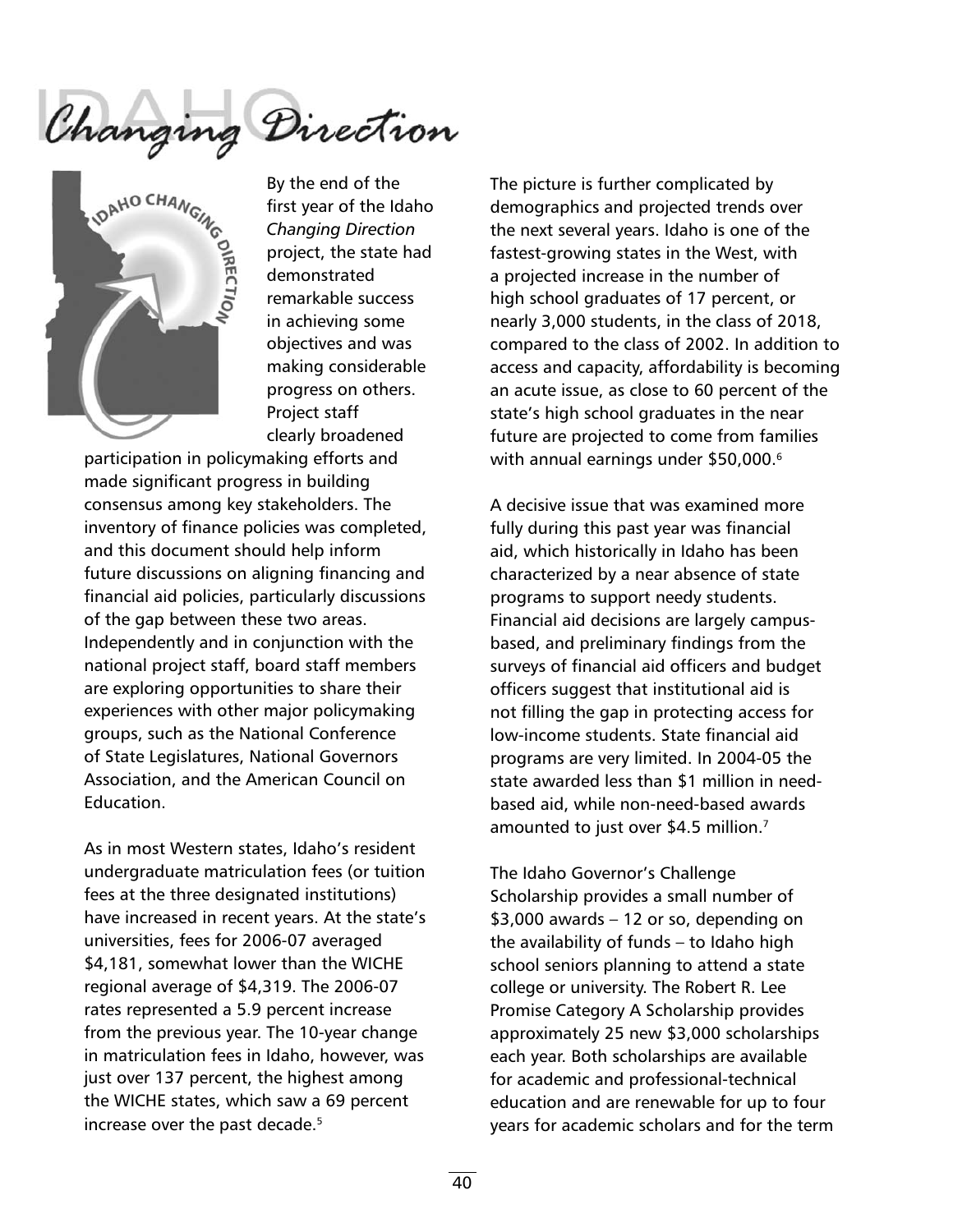of the chosen program – up to three years – for professional-technical students.

In late 2006 the state board of education unanimously endorsed a plan to help the neediest Idaho students receive more financial aid. The new program is modeled after successful programs in Oklahoma and Oregon and will focus on student responsibility and an early commitment. Developed by financial aid directors from Idaho's colleges and universities, as well as by students, parents, state board members, legislators, business representatives, and public school administrators, the plan will require students to:

- $\blacktriangleright$  Receive a 2.0 high school grade point average.
- $\blacktriangle$  Commit to being drug free.
- $\blacktriangle$  Apply for federal financial aid.
- $\blacktriangleright$  Maintain satisfactory academic standards in college.

An intentional component of the board's plan has been to work directly with Governor Butch Otter and the state legislature to develop the details. In Governor Otter's "State of the State Address" in January 2008, he announced a proposal to provide \$50 million to establish a trust fund to provide need-based financial aid, making it possible for all Idaho residents to achieve the highest level of education possible.

As fees and other college costs continue to account for an increasing share of family income, the state has serious challenges ahead, related to the role of financial aid programs in supporting access and success for its citizens. The board's work and accomplishments during the first year of the project positioned Idaho to move more effectively and more rapidly on its *Changing Direction* agenda in the second year. Most legislators are now familiar with components of the project, easing the way for future work on issues raised during the state's initial year of the project.

**To view Idaho's** *Changing Direction* **website, please visit www.boardofed.idaho.gov/ChangingDirection/index.asp**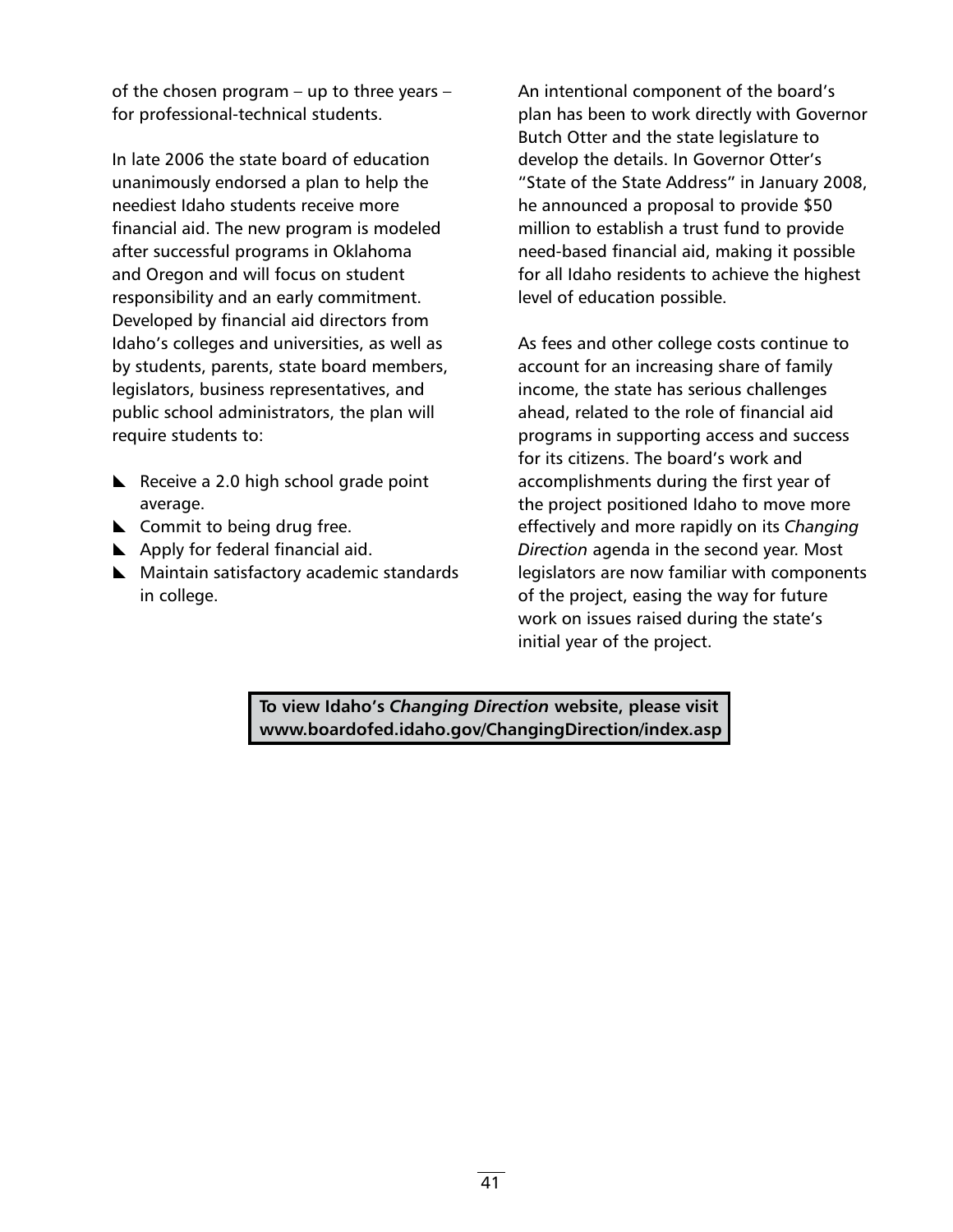# **L** Endnotes

<sup>1</sup> Idaho Code §33-3717.

<sup>2</sup> The University of Idaho has not sought a change, which would require a constitutional amendment.

<sup>3</sup> Western Interstate Commission for Higher Education, *Tuition and Fees in Public Higher Education in the West, 2004-2005 Detailed Tuition and Fees Tables* (Boulder, CO: Western Interstate Commission for Higher Education, 2004), table 5.

<sup>4</sup> Western Interstate Commission for Higher Education, *Regional Fact Book for Higher Education in the West* (Boulder, CO: Western Interstate Commission for Higher Education, 2005), tables 34, 35, and 36, accessed 1/21/05 at <http://www.wiche.edu/policy/ Factbook>.

<sup>5</sup> Western Interstate Commission for Higher Education, *Tuition and Fees in Public Higher Education in the West, 2006-2007 Detailed Tuition and Fees Tables* (Boulder, CO: Western Interstate Commission for Higher Education, 2006), table 5.

<sup>6</sup> Western Interstate Commission for Higher Education, *Knocking at the College Door: Projections of High School Graduates by State, Income, and Race/Ethnicity, 1988-2018* (Boulder, CO: Western Interstate Commission for Higher Education, 2003).

<sup>7</sup> National Association of State Student Grant and Aid Programs, "36<sup>th</sup> Annual Survey Report on State-Sponsored Student Financial Aid, 2004-2005 Academic Year" (Washington, D.C.: National Association of State Student Grant Aid Programs, 2006), 4 and 10.

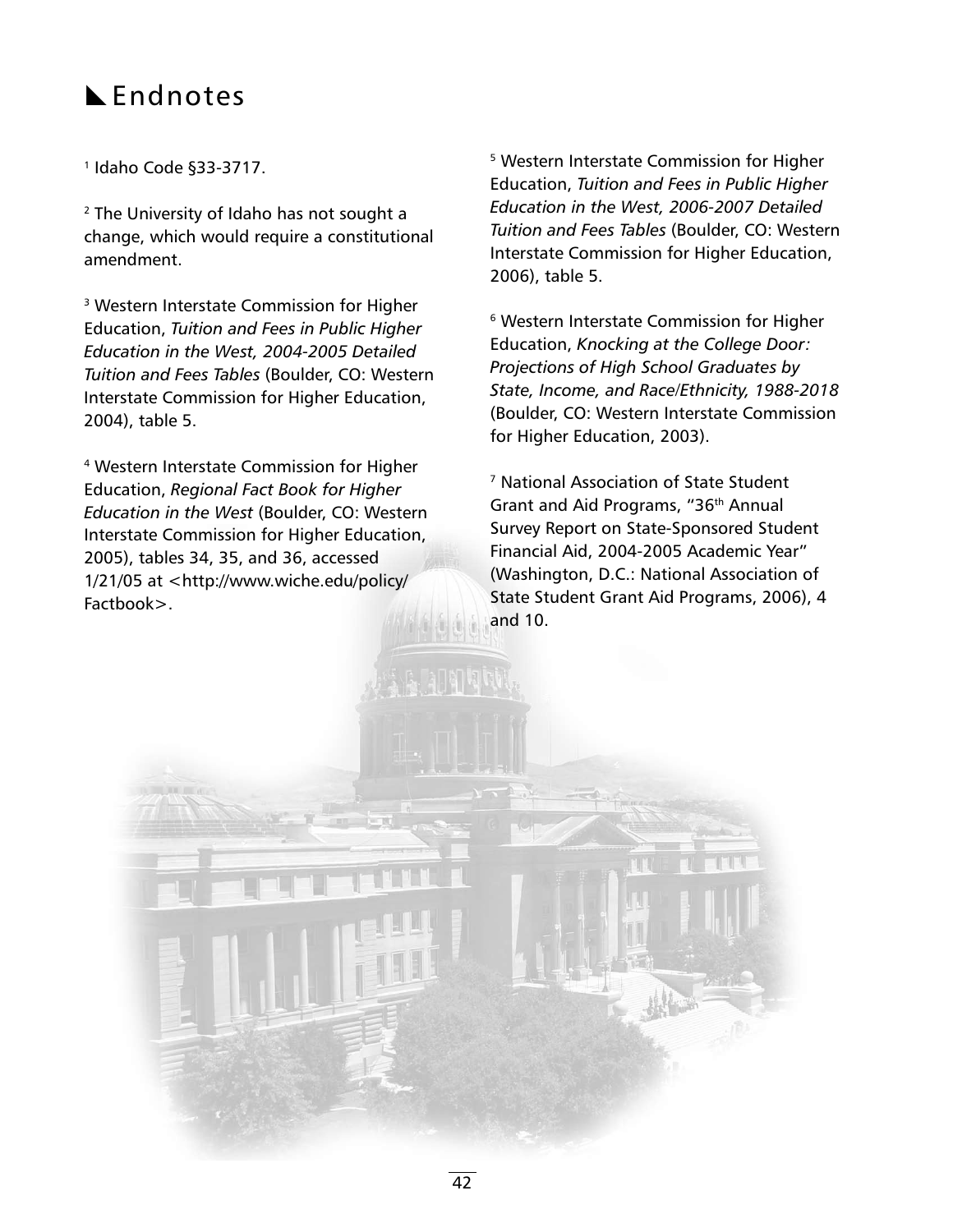# $\blacktriangleright$  Kentucky

*Julie Davis Bell*

## *State Policy Context*

The Commonwealth of Kentucky has a long tradition of major education initiatives at both the K-12 and higher education levels, including landmark K-12 legislation to rewrite the education code (1990); passage of HB 1, the Postsecondary Education Improvement Act (1997); and sweeping statutory changes in the adult education system (2000). Kentucky's public agenda for postsecondary and adult education, clearly states that the commonwealth's economic well-being is inextricably linked to the education and skills of its citizens. As part of the public agenda, research from the Council on Postsecondary Education (CPE) found that in order to get to the national average in educational attainment by 2020, Kentucky would have to double the number of adults with bachelor's degrees – from approximately 400,000 to 800,000. The state's history and tradition of major educational initiatives provided a strong base from which the *Changing Direction* project could build.

Kentucky applied to participate in the *Changing Direction* project in December 2005. The proposed work and goals fit perfectly within the parameters of the *Changing Direction* effort. Kentucky's overall goal was to make policy decisions related to financial aid, state appropriations, and tuition policy more intentional and more connected. In its *Changing Direction* work, Kentucky was interested in linking three ongoing state initiatives, which together could support the ambitious postsecondary education reform goals that began with the passage of the Kentucky Postsecondary Education Improvement Act of 1997. The three initiatives were:

- $\blacktriangleright$  The comprehensive review of the public agenda.
- $\blacktriangleright$  The comprehensive review of the thencurrent funding model and finance policies.
- $\blacktriangleright$  Three policy group initiatives, including work on affordability, workforce, and seamlessness.

The cornerstone of the project was a student record study of college affordability to:

- $\blacktriangleright$  Establish affordability measures for each institution.
- $\blacktriangleright$  Use results to request funds in financial aid to address gaps in aid.
- $\blacktriangleright$  Use results to raise awareness about sticker price versus net price.
- $\blacktriangleright$  Use data to develop maximum parameters for tuition increases at each institution.

Information from the study was to be used to develop a new tuition policy that for the first time would link state levels of support to tuition increases. The policy would also be more systematic about tuition increases and would ensure affordability and access. The principles of the new policy related to:

- Access.
- Adequacy.
- $\blacktriangle$  Aid.
- $\blacktriangle$  Alignment.

Finally, budget recommendations would be calculated based on the new funding model. They would specifically incorporate tuition and fee revenue, connect appropriations with affordability, and support budget recommendations to address retention, affordability, and access.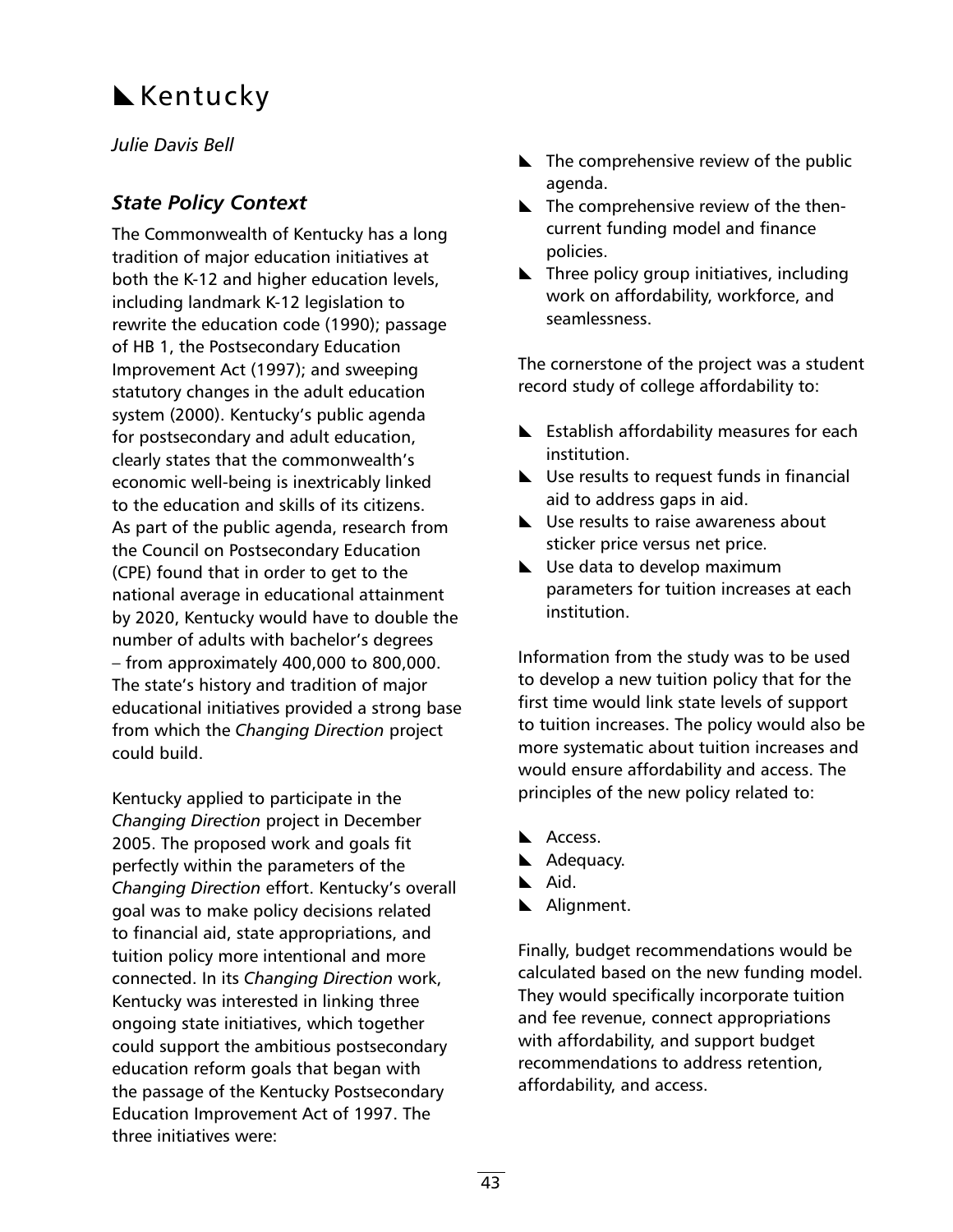### *Tuition*

Prior to 2001 the CPE set resident undergraduate tuition rates for students attending public institutions as a percentage of Kentucky's per-capita personal income (PCPI). These rates were differentiated by sector. For example, the University of Kentucky and University of Louisville tuition was 13.4 percent of PCPI; the comprehensive institutions' tuition was 9.2 percent of PCPI; and tuition for the Kentucky Community and Technical College System (KCTCS) was 5.0 percent of PCPI.

Tuition setting was decentralized in 2001, and the institutions began to set their own tuition rates, based on these council guidelines:

- $\blacktriangleright$  Rates may be differentiated by factors such as residency status, program level, etc.
- $\blacktriangleright$  Tuition rates must be submitted; the council receives a projected tuition plan in advance for each biennium.
- $\blacktriangleright$  Institutional financial aid decisions are made at the institutional level.

Tuition increased an average of \$2,200 from 2000 to 2005 at the four-year universities and by \$1,100 at the community colleges. College Board data show that tuition in Kentucky for the 2006-07 academic year was:

- $\blacktriangleright$  \$3,270 at public two-year institutions (an 11 percent increase from the previous year) – significantly higher than the national average of \$2,272.
- $\blacktriangleright$  \$5,758 at public four-year institutions (a 12 percent increase from the previous year) – almost at the national average of \$5,836.
- $\blacktriangleright$  \$16,966 at private institutions (an 8 percent increase from the previous year) – much lower than the national average of \$22,218.1

The rapid increase was one of the major reasons the council decided a more direct approach was needed to determine the rates for 2006-07.

### *Financial Aid*

State financial aid decisions are coordinated through a separate agency, the Kentucky Higher Education Assistance Authority (KHEAA), and include grants, scholarships, conversion scholarships, loans, and work study. These merit- and need-based programs are funded by lottery proceeds. The council works closely with KHEAA regarding these programs, and some of the provisions are set in statute.

### *Appropriations*

Appropriations decisions are made by the legislature. The council presents a recommendation to the legislature, based on a benchmark model for institutional funding as well as recommendations regarding strategic trust funds targeted at state and institutional goals and other needs related to postsecondary education.

#### *Accountability*

In order to help account for the \$2 billion in total public funds allocated to Kentucky's postsecondary system and track progress on the public agenda, CPE developed a core set of state and institutional key performance indicators to gauge improvements in areas of college preparation, affordability, productivity, learning, and economic and community benefits.

Other visible measures of state performance are the data and grades provided by the *Measuring Up* reports produced by the National Center for Public Policy and Higher Education. In 2006 Kentucky received a C- in preparation; a B- in participation; an F in affordability (along with 42 other states);  $a C+ in completion; and a C+ in benefits.$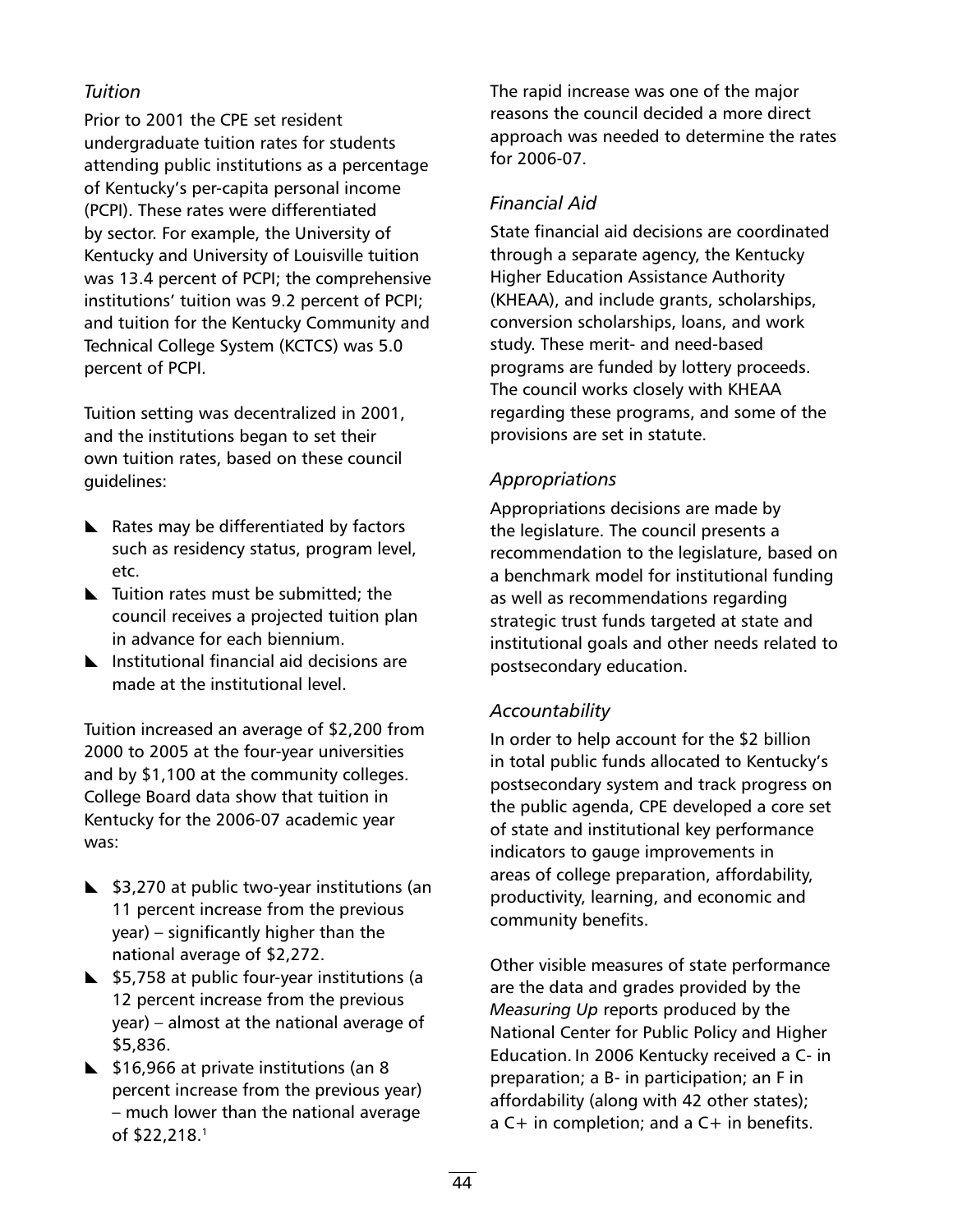Kentucky stood out with eight other states in receiving a "plus" in learning, indicating the state is developing some measurements of student learning.<sup>2</sup>

#### *Governance*

CPE was established in May 1997 by a legislative act that replaced the Council on Higher Education. The council is the statutory coordinating agency for Kentucky's state-supported universities. The 1997 reform legislation gave the Council on Postsecondary Education new membership and stronger coordinating powers. The council consists of 16 members appointed by the governor, including 13 citizen members, one faculty member, and one student member; the state's commissioner of education is a nonvoting ex officio member. Citizen members serve six-year terms; faculty members serve four years; the student serves a one-year term.

Once restructured, CPE had statutory authority to: develop and implement a strategic agenda for postsecondary education; revise and approve missions and plans for the state-supported universities and the Kentucky Community and Technical College System; ensure a system of accountability; protect against unnecessary duplication; establish standards for admission to state-supported institutions; determine tuition rates; approve, modify, or eliminate academic programs; make biennial budget recommendations; approve capital construction projects of over \$400,000; ensure the transfer of credits; and develop a financial-reporting system.

In 2000 CPE was given policy leadership for adult education programs in Kentucky; all adult education programs were moved to CPE, based on a reorganization plan submitted by the governor and approved by the legislature. The programs were previously operated by the Department for Adult Education and Literacy in the Cabinet for Workforce Development.

Also in 2000 CPE was given policy leadership for four trust funds designed to put the state's colleges and universities at the center of Kentucky's efforts to build businesses in the new economy.

The council has an independent board but works jointly with the Kentucky Education Cabinet on key issues. In 2006 the governor's cabinet was reorganized during the regular legislative session. CPE and the K-12 Department of Education are now under the governance of the Education Cabinet, although the governance is mainly advisory. CPE continues to maintain an independent board but is responsive to the legislature and the governor, while working jointly with the new cabinet secretary on issues of mutual interest in education. One positive result from this reorganization was a joint budget recommendation from K-12 and higher education regarding streamlining knowledge management technologies to track students from elementary education through the higher education system. A portion of this request was funded by the legislature.

There are eight institutional governing boards for the state-supported universities and a governing board for the Kentucky Community and Technical College System. The Kentucky Community and Technical College System is composed of 13 community colleges and 15 postsecondary vocational technical schools. Twenty members serve on the University of Kentucky Board of Trustees. Each of the other seven boards governs a single institution.

The KHEAA is the state agency responsible for providing student financial assistance and related services and is governed by a ninemember board of directors.<sup>3</sup>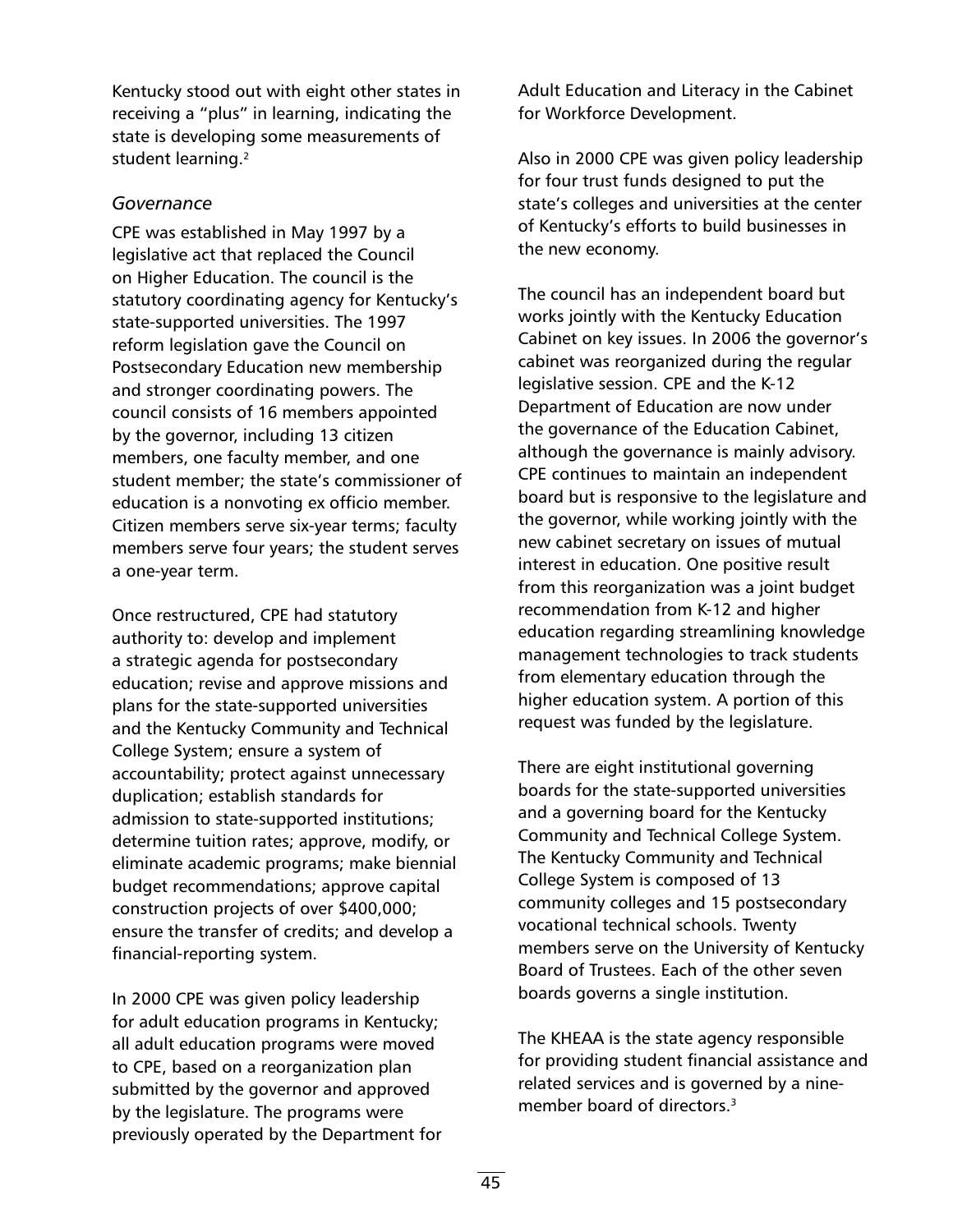### *Politics*

Former Kentucky Governor Ernie Fletcher, who served from 2003 to 2007, is the first Republican to lead the state since the early 1970s. He followed a governor who was extremely active in education issues – a Democrat, former Governor Paul Patton. Fletcher's education agenda for the 2007 Kentucky legislative session included expanded support for math and science education and increased student aid for lower-income students and working adults.

During Kentucky's participation in the project, the Kentucky Legislature consisted of 138 members (100 in the House, 38 in the Senate). Democrats controlled the House 61 to 39; and Republicans controlled the Senate, with 21 Republicans, 16 Democrats, and one Independent.

### *Demographics*

Kentucky has an estimated population of 4,173,405; 91.5 percent of its citizens are White, and 7.8 percent are African American. In per capita income, the state is  $41^{st}$  in the nation.

## *State Actions*

At the center of Kentucky's work on aligning tuition, financial aid, and general fund appropriations was a study on college affordability.

## *Affordability Study*

The affordability study was conducted by JBL Associates and the Educational Policy Institute in 2005. The purpose of the study was to examine on a student-by-student basis the affordability gaps for people at different income levels. The report, completed in September 2005, evaluated student record data related to affordability. Findings were presented to CPE in November 2005 and discussed with legislators and institutions.

The study found that higher education in Kentucky is within a reasonable range of affordability for most full-time students (based on a review of students who completed the Free Application for Federal Student Aid (FAFSA)). The biggest exception is lower-income, independent students (as opposed to dependent students). Independent students are generally over 24 years old, and student aid need is calculated on their income, not the income of their parents. Students in the lowest-income quartiles who attend four-year public or private institutions are at the margins of affordability. But community colleges are well within the affordability range for these students.

In essence, the study found that basic conditions of equity have been met by the current formula – lower-income students pay lower net prices than those with higher incomes. However, African American students face greater financial risk. The study suggested that a standard, measurable definition of affordability be used, and it established a ceiling, defined as the amount a student can earn by working part time at minimum wage – generally \$4,000 annually.

*A summary of the study can be found at: http://cpe.ky.gov/about/cpe/ meetings/20050918.htm*

Other recommendations of the affordability study included:

- $\blacktriangleright$  Development of a systematic policy to connect tuition with financial aid decisions.
- $\blacktriangleright$  The inclusion of older students in the Kentucky Educational Excellence Scholarship Program.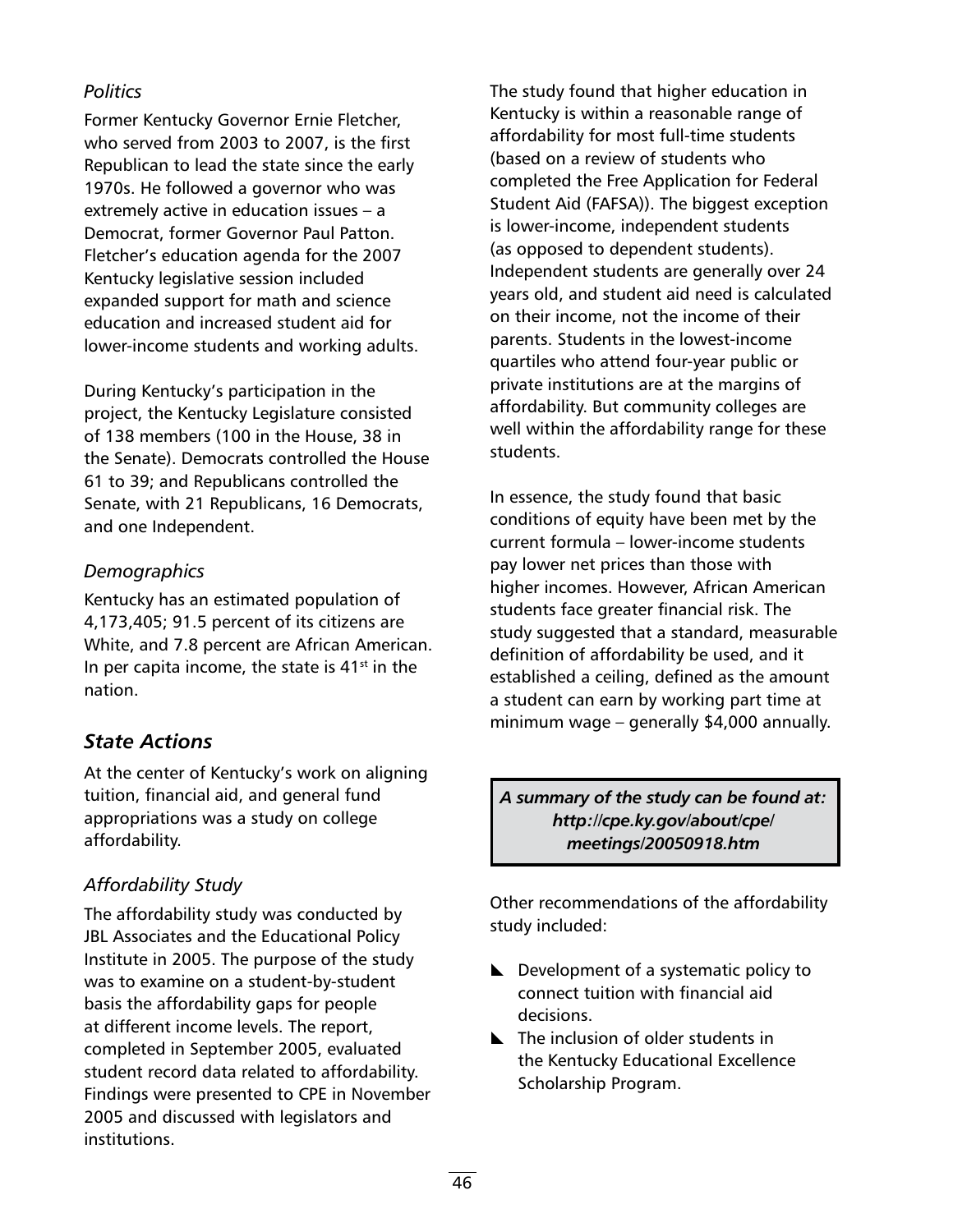- $\blacktriangleright$  Stabilization of the pricing structure, so that students do not face sudden and sharp increases in tuition during their college experience.
- $\blacktriangle$  Consideration of family savings incentives.
- $\blacktriangleright$  Increased student work opportunities.
- $\blacktriangleright$  Provision of financial aid for part-time students.

### *Tuition Policy*

The findings from the affordability study became the fundamental principles for the new tuition policy. These principles were:

- **Access.** College education in Kentucky should be accessible and affordable for all qualified Kentuckians.
- **Adequacy.** Tuition policy decisions should provide total public-funding levels that allow institutions to meet the objectives of the public agenda.
- **Aid.** Tuition and student financial aid policies should be coordinated effectively to ensure sufficient financial aid for students with financial need.
- **Alignment.** Policies determining appropriations, financial aid, and tuition and fees should be aligned with each other.

The new policy was developed with four tiers of maximum increases for undergraduate tuition. The level of state appropriations determined the tier the institution falls into. For the first time, it was decided that if the state appropriation levels were relatively high, then tuition rates would be relatively low. The policy was used for the first time to set rates for 2006-07. The tuition parameters were anchored to median family income.

The manner in which tuition revenue is considered when calculating funding need was also revised to establish a more direct linkage between appropriations and tuition and to more accurately reflect tuition

revenue. The revision was to ensure that there was no financial incentive to increase tuition rates.

The state has made progress toward its degree production goals, experiencing a 12 percent increase in bachelor's degrees awarded (May 2005). The college-going rate for recent high school students now exceeds the national average. In addition, Kentucky's rate for students who progress from earning a general educational development (GED) degree to postsecondary education has increased from 12 to 19 percent since 1998. The state is enrolling more students at all levels of postsecondary adult education.

## *Observations*

The Kentucky *Changing Direction* project had two major outcomes – a new data system and a new state tuition policy. In this sense the state was successful in meeting its primary *Changing Direction* objective – to better link and communicate the connection between state appropriations, tuition increases, and affordability. The fact that the new tuition formula was influenced by a statewide affordability study also meant that it was informed by research and data.

In 2006 CPE developed a data warehouse and reporting system for information collected from and related to higher education access, accountability, and performance. The system is open to specific users from each of the public and independent institutions within the state so that they may run standard and custom reports that link information that crosses institutional and even agency lines to produce a more complete picture. Kentucky used *Changing Direction* funding to supplement this technology project, which was intended to assist and support policy development and implementation via data analyses.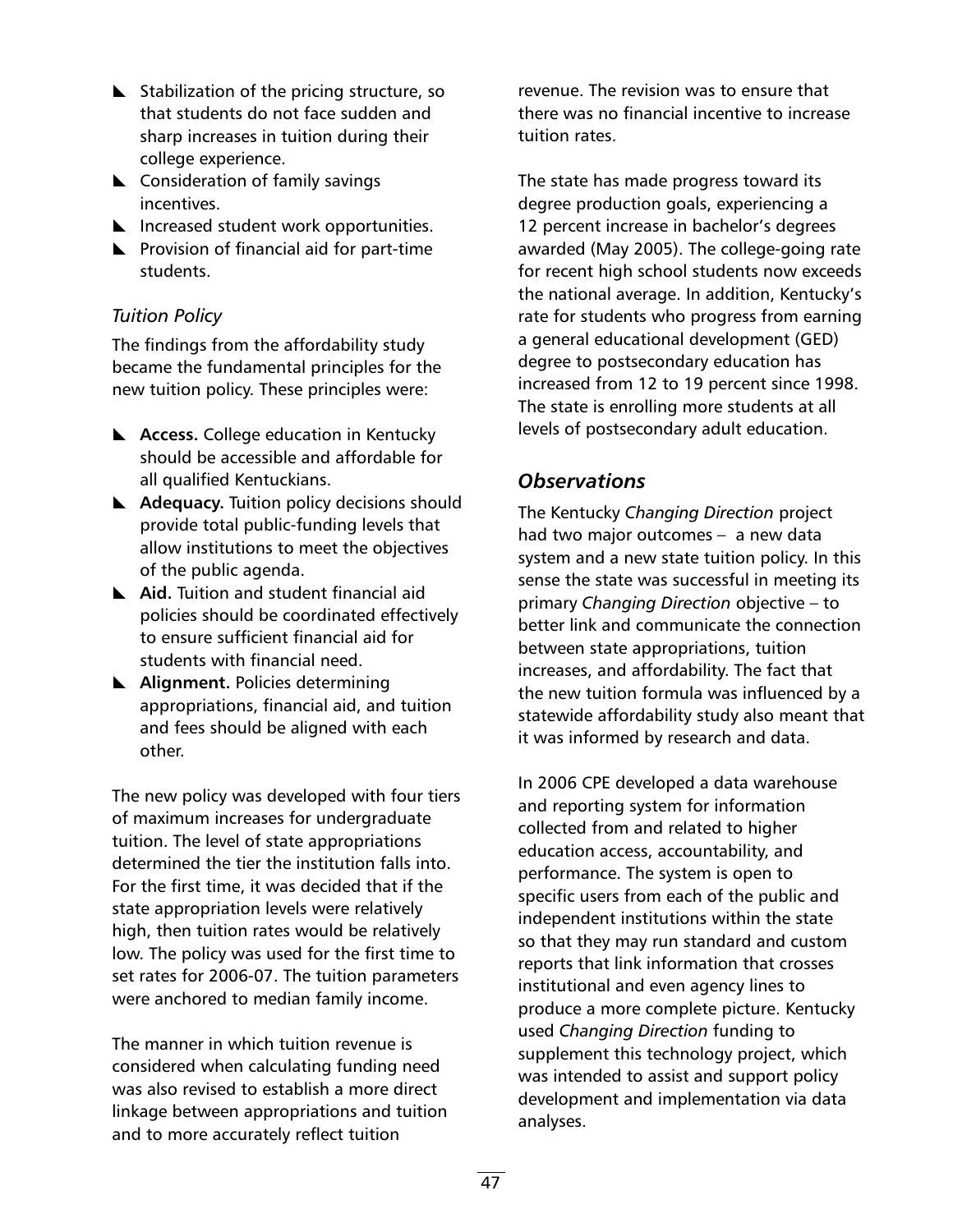In the past financial aid and affordability data have not been available on a unitrecord level because data were collected by different agencies. This project has allowed the state to reevaluate the effectiveness of the council's comprehensive database to ensure that it encompasses all of the foreseeable elements that will be needed for the future assessment of higher education and that it brings all of this data under a single umbrella so that it can be accessed through a single interface. Further, the system is designed to allow users to manipulate data for summary reports. In the past they had to go through council staff to generate such reports, so this makes data much more accessible to many more people.

The state's new tuition formula presented several challenges. At first, there seemed to be broad buy-in of the new state tuition formula, but the consensus was short lived. In the early *Changing Direction* work, the state had involvement and support of the governor and the legislature, which was crucial for allowing CPE to obtain greater authority for tuition setting. All of the state's institutions had indicated support of the new formula.

The tuition formula was based on tiers. Each tier was allowed a maximum tuition, and the tier was defined by the level of funding received from the Kentucky General Assembly. The new tuition model included a flat 9.5 percent increase for the four-year institutions, except for the University of Kentucky and the University of Louisville. Tuition at the University of Louisville could increase by as much as 12 percent, since the university received a lower level of funding compared to the recommendation. Tuition at the University of Kentucky could increase by 9 percent. KCTCS tuition could increase by 9.2 percent.

However, because the formula was based on tiers, a number of institutions had major incentives for lobbying for as much new funding from the legislature as possible. This development caused concern among other institutions, which felt that they had played by the rules. Both institutions and the legislature criticized the model. As a result, a new funding model was developed, and the tuition policy was changed slightly to put less emphasis on the funding model calculations while still keeping the principles intact.

Kentucky modified the tuition policy for 2007-08 so that the appropriation levels are aggregated by sector but still tied to state appropriation levels. It was the intent of the council to develop a new funding approach in consultation with the institutions, the governor, and the legislature and then resume the more specific parameters in tuition policy used to set rates for 2006-07. The council also requested that institutions establish increased commitments to needbased financial aid, and most responded with new programs for 2007-08. In addition, the governor announced a \$25 million proposal for increased need-based aid for 2007-08. The lesson is an important one for states attempting to change business as usual and better link appropriations and tuition policy.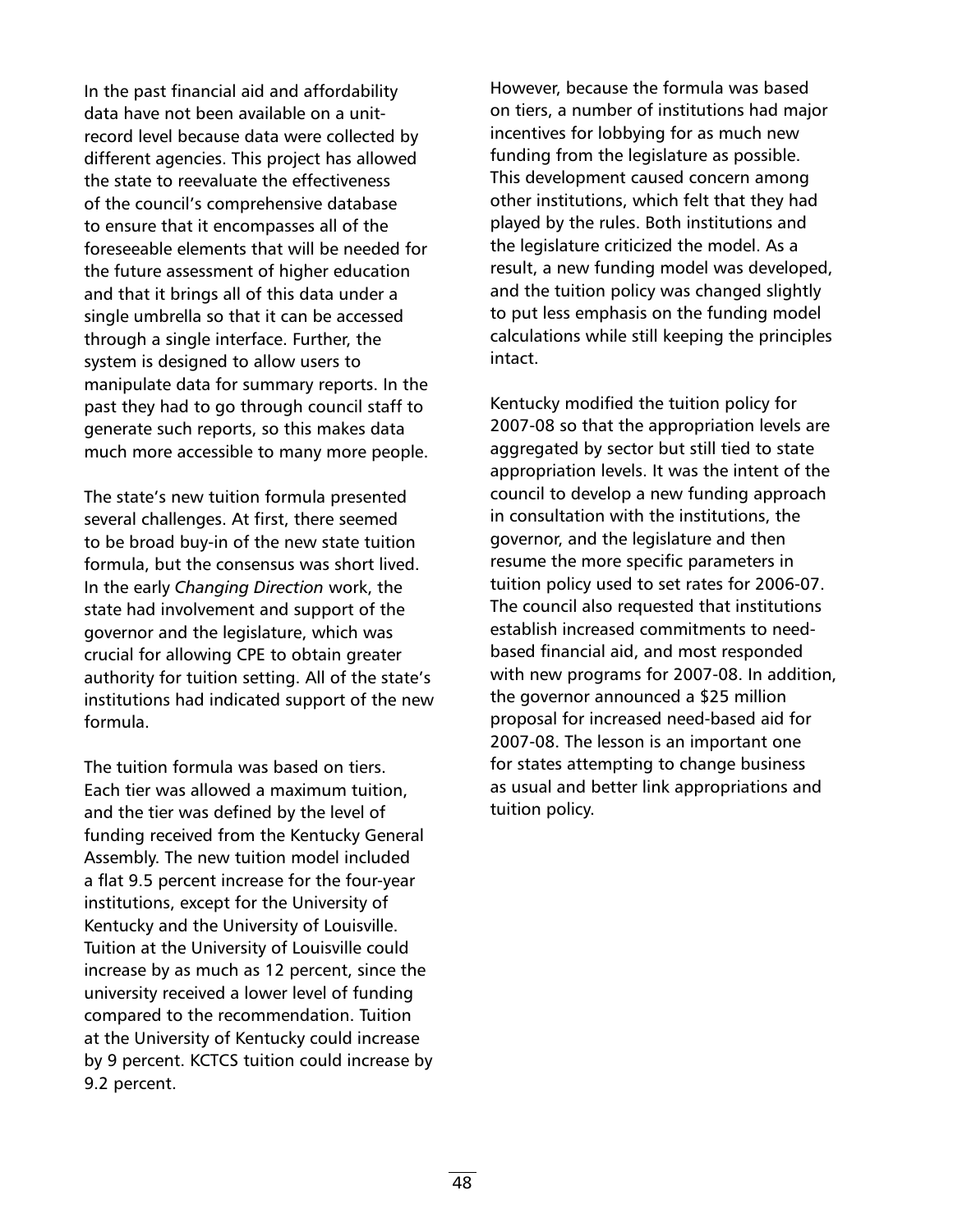# **LEndnotes**

<sup>1</sup> College Board, *Trends in College Pricing*  (New York: College Board, 2006), 22.

2 National Center for Public Policy and Higher Education, *Measuring Up 2006: The State Report Card on Higher Education* (San Jose, CA: National Center for Public Policy and Higher Education, 2006).

<sup>3</sup> Education Commission of the States, State Profiles, "Postsecondary Governance Structures Database, 2006," accessed on 29 January 2007 at <http://mb2.ecs.org/reports/ Report.aspx?id=221>.

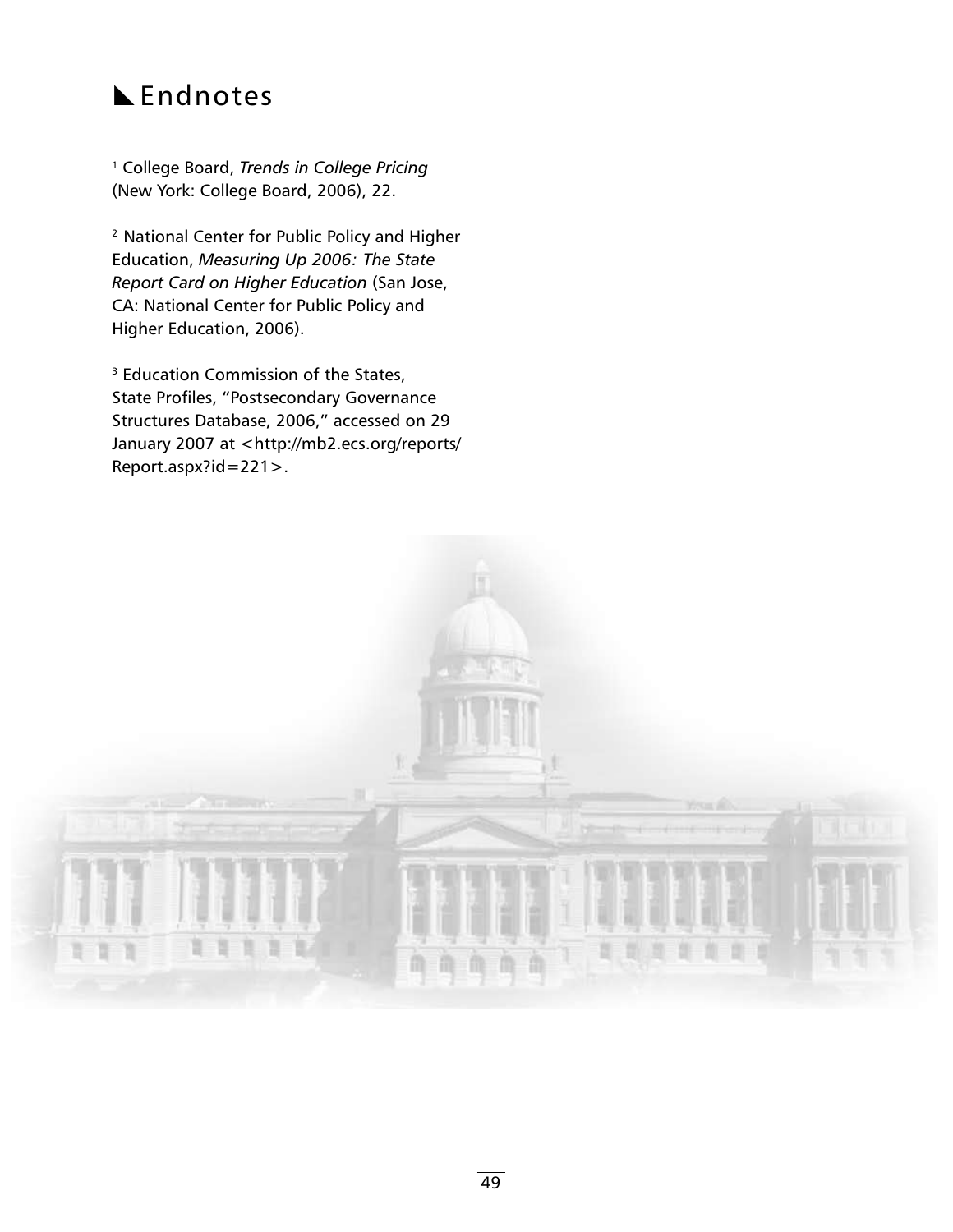# $\blacksquare$ Louisiana

### *Julie Davis Bell*

The request for participation in the *Changing Direction* project was submitted by the Louisiana Board of Regents in January 2004. The proposal was particularly appealing because of the state's desire to use *Changing Direction* to help integrate multiple policies and reforms. A relatively new system of community colleges, a new governor with an interest in adult learning and poverty, and a mandate from the legislature to formulate a comprehensive state tuition and fee policy helped to create an environment in which Louisiana could focus on integrating state higher education funding policies.

The proposal cites the following specific challenges:

- $\blacktriangle$  Lack of a comprehensive financial aid policy.
- $\blacktriangleright$  The need to educate top policymakers about linking financial policies together and developing long-term goals.
- $\blacktriangleright$  The need to help policymakers think more systematically about how higher education funding policies interact, the range of strategies that could be employed, and how financial strategies impact participation, retention, graduation, and success.
- $\blacktriangleright$  Decisions about higher education policy that are dispersed among a variety of actors, including the legislature, governor, board of regents, institutions, and management boards.

There were several factors that made *Changing Direction* particularly timely for the state:

 $\blacktriangleright$  Passage by the legislature of Act 1105, which directed the board of regents and the management boards to study and formulate a comprehensive state tuition and fee policy.

- $\blacktriangle$  A new governor whose public agenda included a focus on poverty, adult literacy, and learning.
- $\blacktriangle$  A relatively new system of community and technical colleges that has been steadily growing in enrollment.
- $\blacktriangleright$  Difficult economic conditions, which helped sharpen the focus on the need to strengthen the education system to better serve state residents.
- $\blacktriangle$  A period of cuts and funding pressures on the state and on higher education, which called attention to the lack of linkages in higher education fiscal policy.

## *State Policy Context*

Louisiana has a large and somewhat cumbersome postsecondary education system. The state-level coordinating and policymaking agency for public higher education is the Louisiana Board of Regents. The board consists of 15 lay members, appointed by the governor with the consent of the Senate, and one student member, elected by the student body presidents. The executive officer of the board is appointed by and serves at the board's pleasure. The 15 lay members represent the general public and serve overlapping six-year terms of office. The student member serves a oneyear term. The board has both constitutional and statutory authority for planning and coordination for all public institutions and responsibility for institutional budget review and for recommending a consolidated budget.

There are four management boards that oversee the day-to-day operations of the various campuses: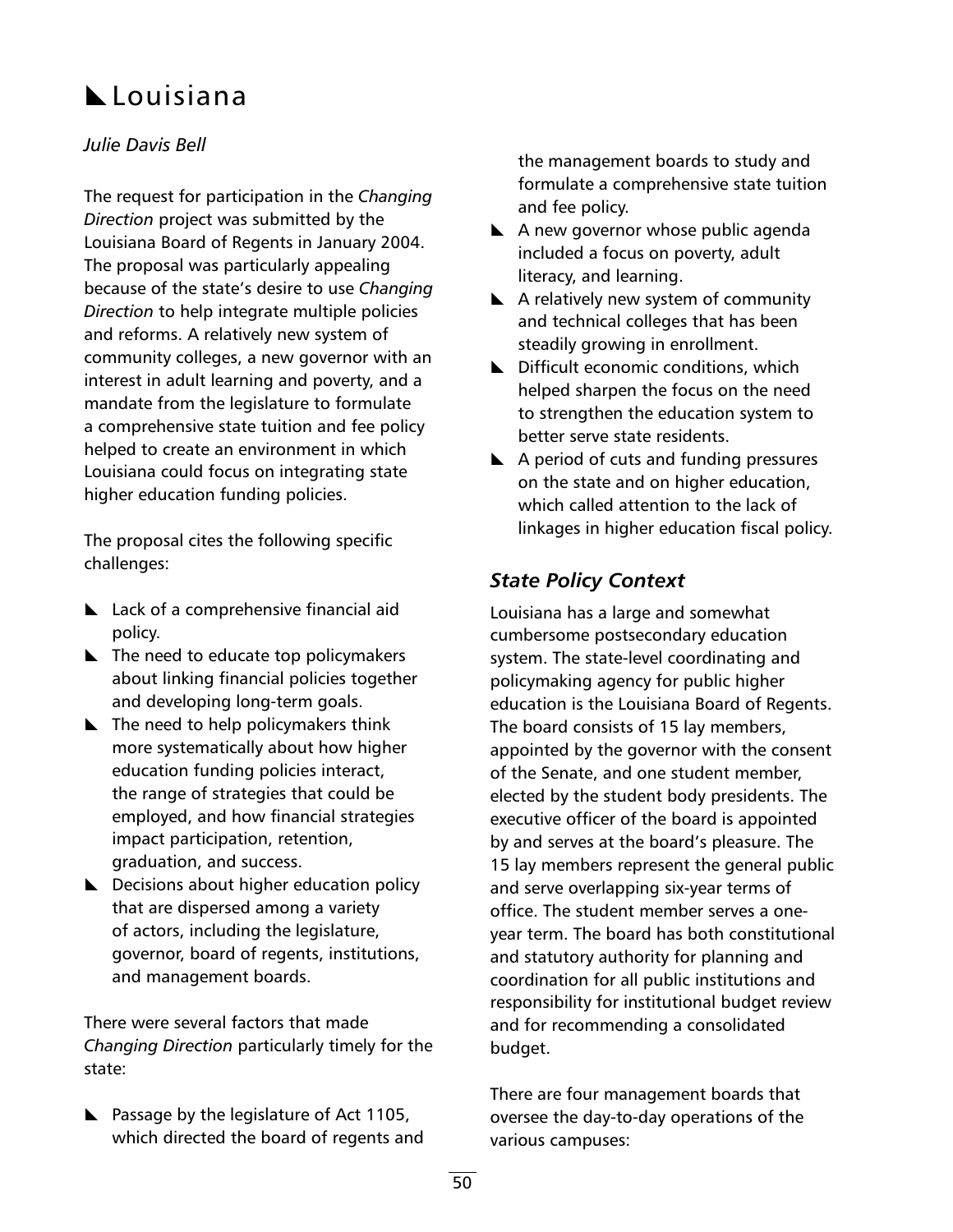- $\blacktriangleright$  The Louisiana State University (LSU) Board of Supervisors.
- $\blacktriangleright$  The Southern University Board of Supervisors.
- $\blacktriangleright$  The University of Louisiana System Board.
- $\blacktriangleright$  The Louisiana Community and Technical College Board.

The LSU System has 10 institutions (including the law and agriculture centers and two health sciences centers), and the University of Louisiana System has eight institutions. The Southern University System has five institutions (Baton Rouge, New Orleans, Shreveport, law, and agriculture), while the relatively new Community and Technical College System has 10 institutions, including the Louisiana Technical College, with 40 campuses.

The responsibility of the board of regents is to plan, coordinate, and take budgetary responsibility for Louisiana's public education community. It is a policymaking and coordinating board only. Its responsibilities were carefully designed so that the board of regents could deal with broad academic and fiscal directions of higher education without having to become enmeshed in the daily mechanics of operating the college campuses.

Of significance is the fairly recent creation of the Community and Technical College System, which has been experiencing strong growth over the last few years – about 10 percent per year. This system has provided new opportunities for access to higher education for a large portion of Louisiana's residents. Prior to the launch of this system, the only option available to residents was the state's four-year system, which meant that many students were placed in institutions that may not have been the best fit for their circumstances or higher education aspirations.

In Louisiana, as in many states, there are numerous policymakers involved in making decisions about tuition, financial aid, and appropriations. Key players are the board of regents, the Louisiana Student Financial Assistance Commission, the governor's office, the legislature, the institutions, and the system management boards. These organizations typically make decisions independently of one another. As Louisiana Commissioner of Higher Education E. Joseph Savoie wrote in the *Changing Direction* proposal, not only do they make decisions independently of one another, but those decisions "are usually driven by factors and circumstances unique to each respective area."

In addition, there are significant legal constraints on those decisions. A 1995 constitutional amendment requires that increases in tuition and fees must be approved in the same way as general tax increases: by a two-thirds vote of both houses of the Louisiana Legislature. The legislature is the major player in determining state appropriations for Louisiana higher education. Although Louisiana has been making fairly significant progress in improving state funding of its higher education system in recent years, it continues to suffer from a long history of chronic underfunding, compared to its national and regional peers.

Until very recently, Louisiana's financial aid commitment had focused largely on its significant and generous meritbased financial aid program, the Tuition Opportunity Program for Students (TOPS). The program is administered by the Student Financial Assistance Commission, but policy decisions are made by the legislature. The state has invested generously in the program – spending is about \$114 million per year. TOPS is politically popular but expensive for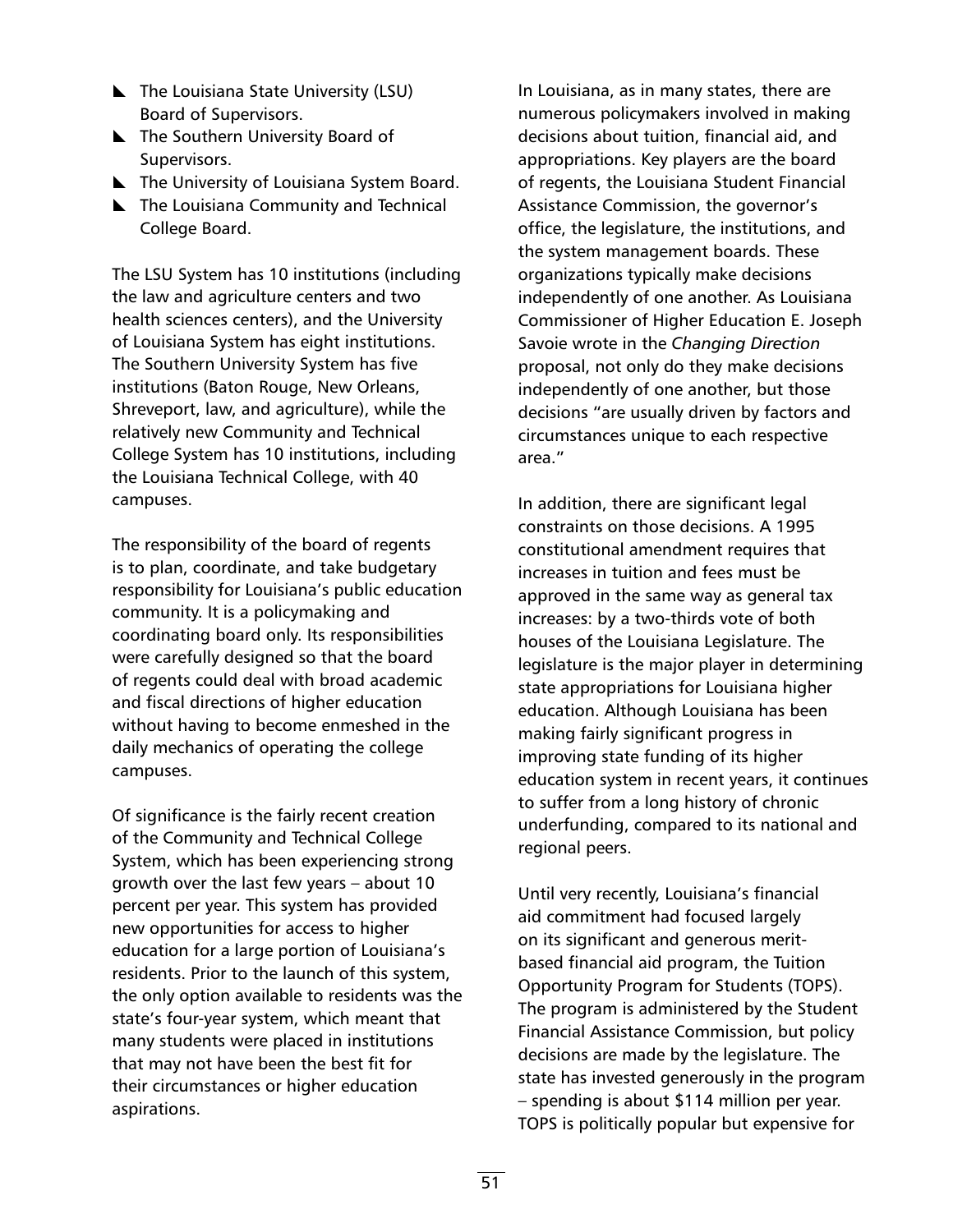the state to administer. For this reason policy decisions about the future of TOPS were at the center of the state's *Changing Direction* strategy and stood as the primary factor in designing a more comprehensive finance strategy.

TOPS is by far the major financial aid program in the state. Traditionally, the state's contribution to need-based programs has been minimal. According to the State Higher Education Executive Officers (SHEEO), the state's overall average grant aid per FTE is 163 percent of the national average – but that includes the generous TOPS merit grant. When looking at need-based aid only, the state's contribution is only 22 percent of the U.S. average. For merit-based aid, the state's support is a whopping 595 percent of the U.S. average.

In fiscal year 2003-04, median tuition and fees for four-year institutions were \$2,928. Median tuition and fees for two-year institutions were \$1,708, and the median tuition and fees at the technical colleges came to \$681.

Louisiana policymakers generally describe the state's higher education climate as characterized by low participation, poor retention, low graduation rates, and a low-performing education system overall. Louisiana generally ranks at the bottom of the states on these indicators. *Measuring Up 2004: The National Report Card on Higher Education,* by the National Center for Public Policy and Higher Education, paints a pessimistic picture for Louisiana higher education, giving the state the following grades:

> Preparation: F Participation: D+ Affordability: F Completion: C Benefits: C <sup>1</sup>

## *State Actions*

Through a series of meetings and discussions – both in the state and with other states – the board has developed an overall plan to review and reform policies in appropriations, tuition, and financial aid, and to seek a strategy that better aligns policymaking in these areas. This plan was presented to a variety of key policymakers to assess their initial reactions and to help refine a more specific strategy. On February 23, 2005, the commissioner presented the plan to the board of regents and the governor. A few days earlier, he had had a similar discussion with key legislative leaders. Responses to the plan – commonly described as "ambitious" – were generally favorable.

The key elements of the plan were a set of goals and strategies for funding, tuition, and financial aid policy, as well as goals for enhancing linkages in these areas. They include the following.

#### **EXECUTE:** Formula funding revisions:

- More precise targeting of each institution's mix of students and programs.
- Financial incentives to encourage improved student access and success and appropriate institutional enrollment profiles (consistent with mission).

#### *Potential strategies:*

- Use cost study analysis to establish core formula-funding values.
- Adjust values to encourage desired enrollment profiles.
- Provide "bonus" values for targeted populations.
- Provide funding of enrollment not in compliance with admissions criteria framework.
- Fund students upon course completion.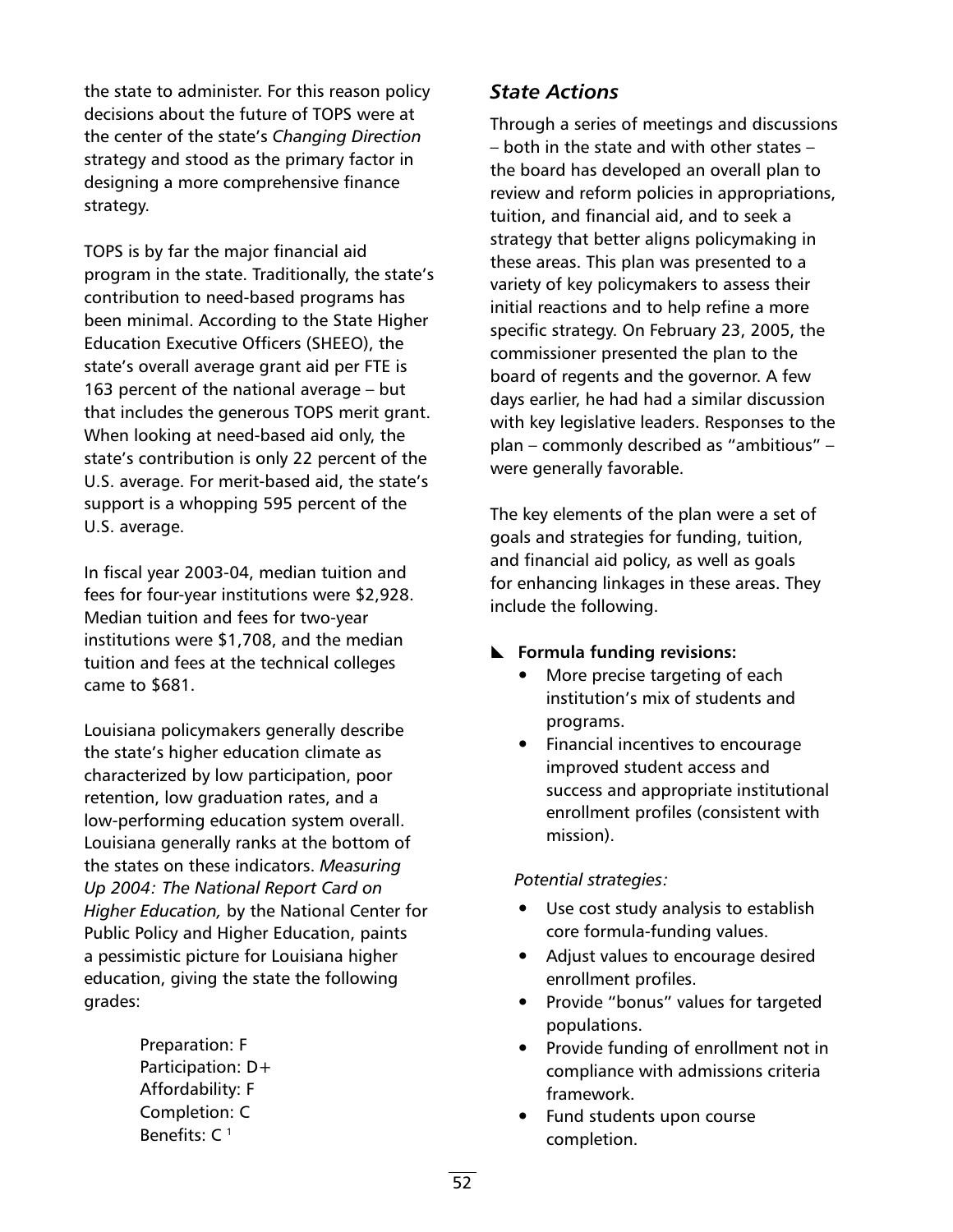#### **L** Tuition policy goals:

- Maintain affordable resident undergraduate tuition.
- Provide consumers (students/families) with predictable levels of tuition costs.
- Provide institutions with adequate tuition revenue.
- $\bullet$  Achieve similar tuition rates for similar types of schools.

#### *Potential strategies:*

- Be limited overall by peer (Southern Regional Education Board and flagship) institutions.
- Utilize a multiyear implementation schedule.
- Allow limited annual increases.
- Authorize tuition increases, dependent upon progress toward/ attainment of desired enrollment profile.
- Require portion of new tuition revenue to be dedicated to needbased financial aid.
- Reassess current policies for nonresident tuition.
- Allow flexibility in setting graduate and professional school tuition rates, based upon factors and conditions associated with the programs.
- Clarify distinctions between tuition and fees.

### **Example 1** Financial aid policy goals:

- Remove financial barriers to access.
- Maximize federal student financial aid.
- Align state and institutional financial aid policies.
- Loosen strict tie between TOPS and tuition levels.

### *Potential strategies*:

• Leverage the federal LEAP (Leveraging Educational Assistance Partnership)

program and maximize Pell grant awards.

- Condition tuition authority on institutional allocations to needbased aid.
- Provide incentives for enhanced institutional allocations to needbased aid.
- Establish endowed scholarship program for needy students.
- Establish financial aid program for adult learners.
- **L** Overall goals for ATFA (appropriations, **tuition, and financial aid):**
	- Provide adequate funding to institutions: the combination of state appropriations and tuition revenues must yield sufficient revenues to fulfill their differing missions.
	- Ensure tuition levels do not result in Louisiana colleges and universities being unaffordable for the citizens of the state.
	- Provide need-based aid opportunities to students, and maximize the use of federal aid programs.
	- Recognize the fiscal realities/ limitations of the state and ensure that available state resources are utilized in the most effective way.

## *Observations*

The state did an excellent job involving an important and diverse group of policymakers in the *Changing Direction* project. Representatives of the Louisiana Board of Regents joined with leaders in the Office of Student Financial Assistance, the legislature, and the student bodies of various institutions to serve as the project "core." These individuals attended the June 2004 technical assistance workshop, held as part of the *Changing Direction* project in Denver, and it was impressive to see all of them still involved in the effort the following February.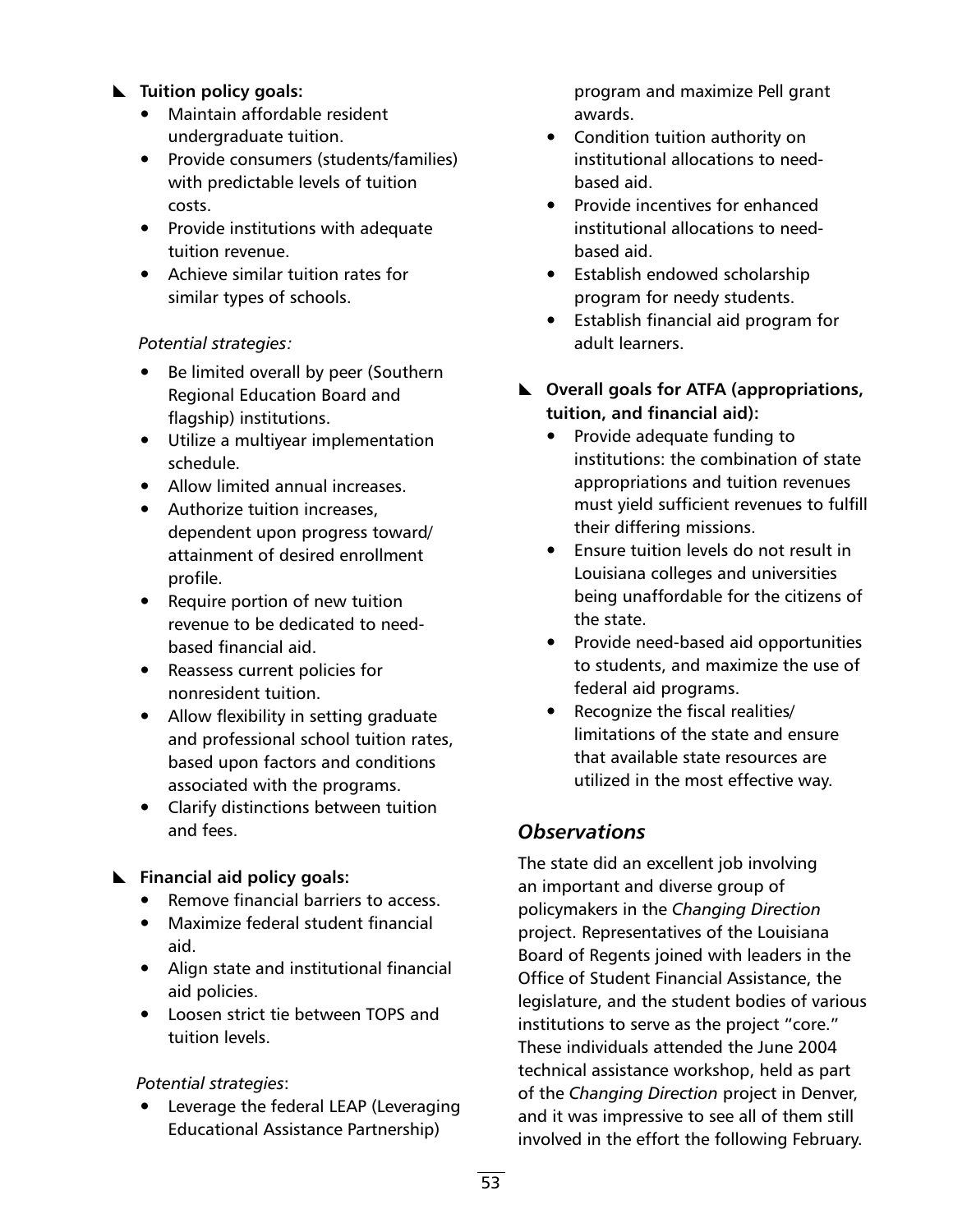Representative Avon Honey, former vice chair of the House Education Committee, attended the Denver meeting and also presented on the Louisiana strategy at the 2004 annual meeting of the National Conference of State Legislatures. Honey, along with the chairs of the education committees of the House and Senate, participated in the February 2005 meeting in Louisiana with the governor. Further, the legislature unanimously passed House Concurrent Resolution 253 in 2004, which was an instrument adopted by the legislature to recognize the *Changing Direction* project, endorse the purposes of the work, and urge the board of regents to use the opportunity and resources available through the project to accomplish various goals and objectives.

The issue of a comprehensive tuition and fee policy was considered a priority objective of their work, and a policy was developed and adopted by the board of regents. The policy was submitted to the legislature for endorsement and implementation authority through HB 619 of the 2005 regular session (it was sponsored by former Speaker of the House Joe Salter). Although the policy was carefully reviewed and favorably considered by the House Education Committee, the legislation did not survive the entire legislative process. Its potential impact on the cost of TOPS became an issue and contributed to the legislature's reluctance to authorize implementation of the policy.

Efforts to pursue the tuition and fee legislation were planned for the next legislative session, but all such plans were disrupted by Hurricanes Katrina and Rita, which struck Louisiana in the summer and fall of 2005. Subsequent to the hurricanes, state budgets were initially cut, in expectation that Louisiana's economy would suffer considerable damage from the impact of the storms. Postsecondary education

efforts became focused on stabilization and recovery.

Due to a variety of factors, the state's economy and fiscal condition have been surprisingly strong and are expected to remain so for at least the next several years. State funding for postsecondary education is now much improved, and the overall objectives are being resurrected and reassessed.

The legislature, by concurrent resolution, requested that the board of regents formulate proposals with respect to need-based student financial assistance. Proposals were developed and pursued in the subsequent legislative session. The governor and the board of regents also took steps to update the state's master plan for postsecondary education and, as part of that effort, were reviewing the funding formula to strengthen its use in support of the goals and objectives of the revised master plan. It is expected that the objective of integrating the financial elements of state funding, tuition, and financial aid in support of state goals and objectives will be pursued through these various efforts.

In 2007 the governor sought and received the most ambitious increase in funding for higher education in recent history. Included in this increase were funds sufficient to bring institutions' funding up to the regional peer average for the first time in history and included \$15 million for the new "GO Grant," a need-based financial aid program that will grow to \$50 million when fully implemented. A comprehensive tuition and fee policy remains an objective and will likely be considered in the 2008 legislative session.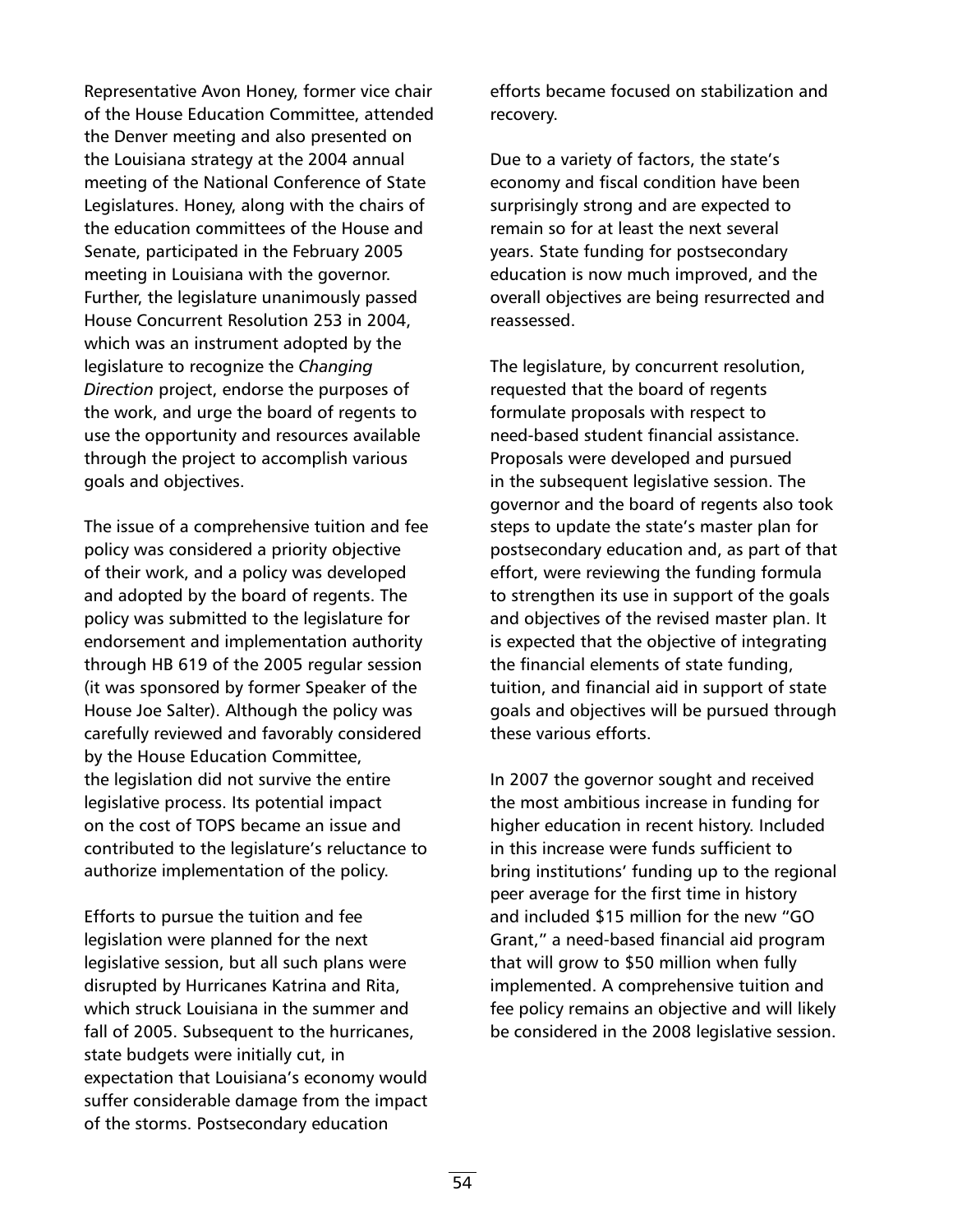# **LEndnotes**

<sup>1</sup> National Center for Public Policy and Higher Education, *Measuring Up 2004: The State Report Card on Higher Education* (San Jose, CA: National Center for Public Policy and Higher Education, 2004).

∎ Ħ n

B

a

m

n

B U D

ü

N

ī

B

Ħ

ń

Ø.

t

b

眉

ı

D

ï

ı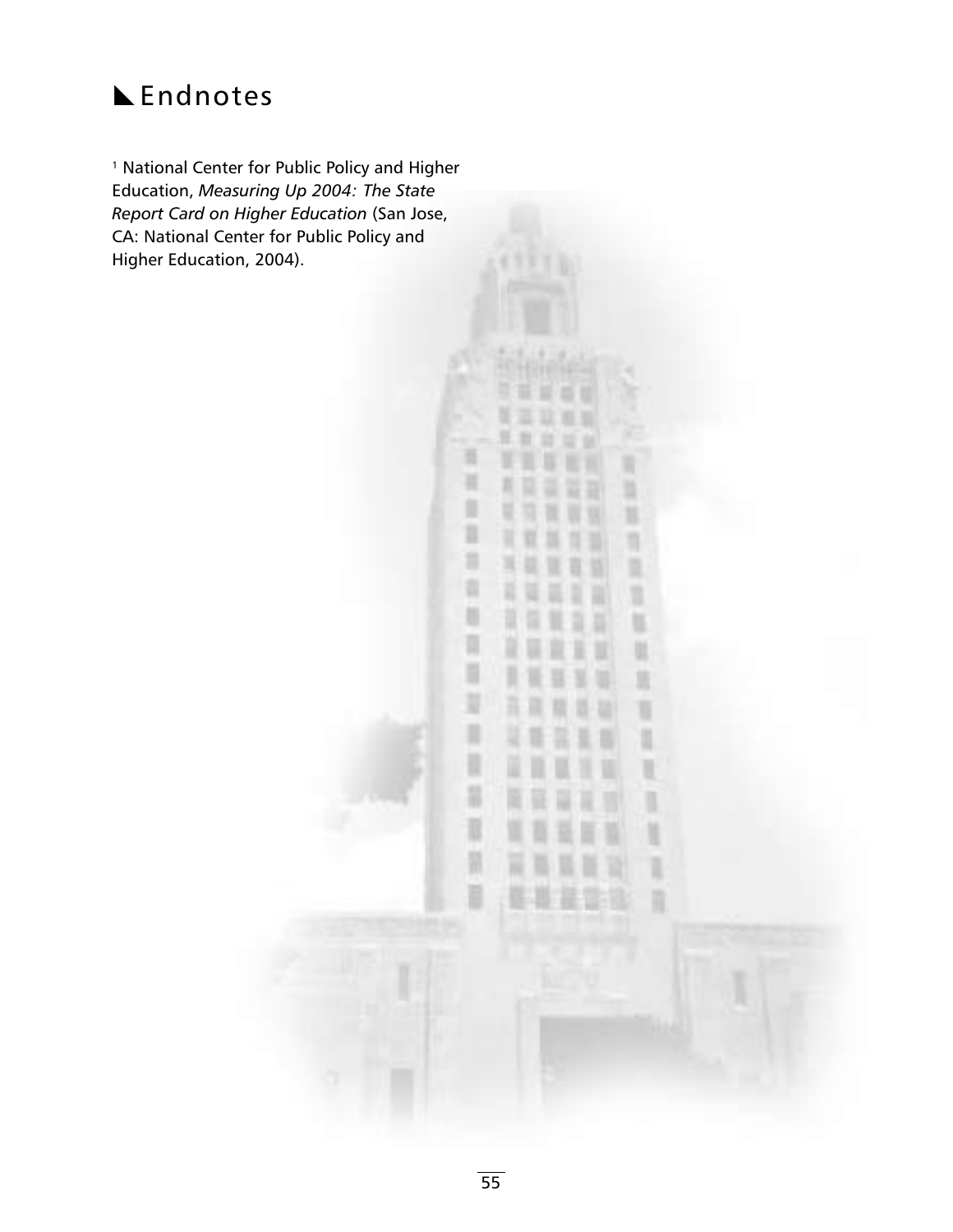## New Mexico

#### *Demarée K. Michelau*

New Mexico applied to participate in the third cohort of technical assistance states of the *Changing Direction* project in December 2004. Initially led by Letitia Chambers, the executive director of the New Mexico Commission on Higher Education (now called the New Mexico Higher Education Department), the project was coordinated by Anne Uhring, director of outreach and the state's P-12 liaison. New Mexico's primary goal in participating in *Changing Direction*  was to conduct meetings and activities that would support Governor Bill Richardson's initiative to improve student success by shaping regulations and guidelines. State leaders also intended to develop legislation for the 2006 session to further enhance the initiative.

## *State Policy Context*

In October 2004 (just prior to New Mexico's participation in the project), the commission released a study conducted by Chambers, Arthur M. Hauptman, David Longanecker (WICHE's president), and Paul Landrum titled *Improving Student Success in Postsecondary Education in New Mexico*. This report proposed higher education reforms designed to improve student success in the state, including: the creation and expansion of efforts to help ensure a smooth and effective transition from high school to college; reform of the state's student financial aid programs to include an increase in lottery scholarship and need-based aid; and the introduction of a performancefunding component, aimed at encouraging institutions to enroll, retain, and graduate students from traditionally underserved populations. Chambers had hoped to use the *Changing Direction* project as a platform for scussion to move this agenda forward.

At the time of New Mexico's application to the *Changing Direction* project, the governing boards of the state's higher education institutions set tuition policy, while the legislature, a bicameral body composed of 42 members of the Senate and 70 members of the House of Representatives, established financial aid policy. The New Mexico Commission on Higher Education allocated financial aid to institutions, developed regulations, and in general oversaw higher education in the state.

Historically, New Mexico had kept tuition artificially low in order to keep college affordable. This created challenges for institutions because they were unable to increase tuition when necessary. Further, the state did not have a sufficient needbased financial aid program, partly because of the low-tuition model. This affected the state's performance on the National Center for Public Policy and Higher Education's *Measuring Up 2004: The National Report Card on Higher Education*. <sup>1</sup> Designed to provide policymakers and the public with information to assess and improve postsecondary education in each state, the report card evaluates states in six categories: preparation, participation, affordability, completion, learning, and benefits. Despite charging low tuition, New Mexico received steadily declining scores in affordability since the first report in 2000, earning an F in 2004 due to the lack of need-based financial aid (see Figure 1). (It should be noted that all states received an F on this measure in 2004.)

Shortly after New Mexico joined the *Changing Direction* project, its policy context shifted dramatically. In part as a result of a higher education taskforce led by Chambers, the governor recommended the creation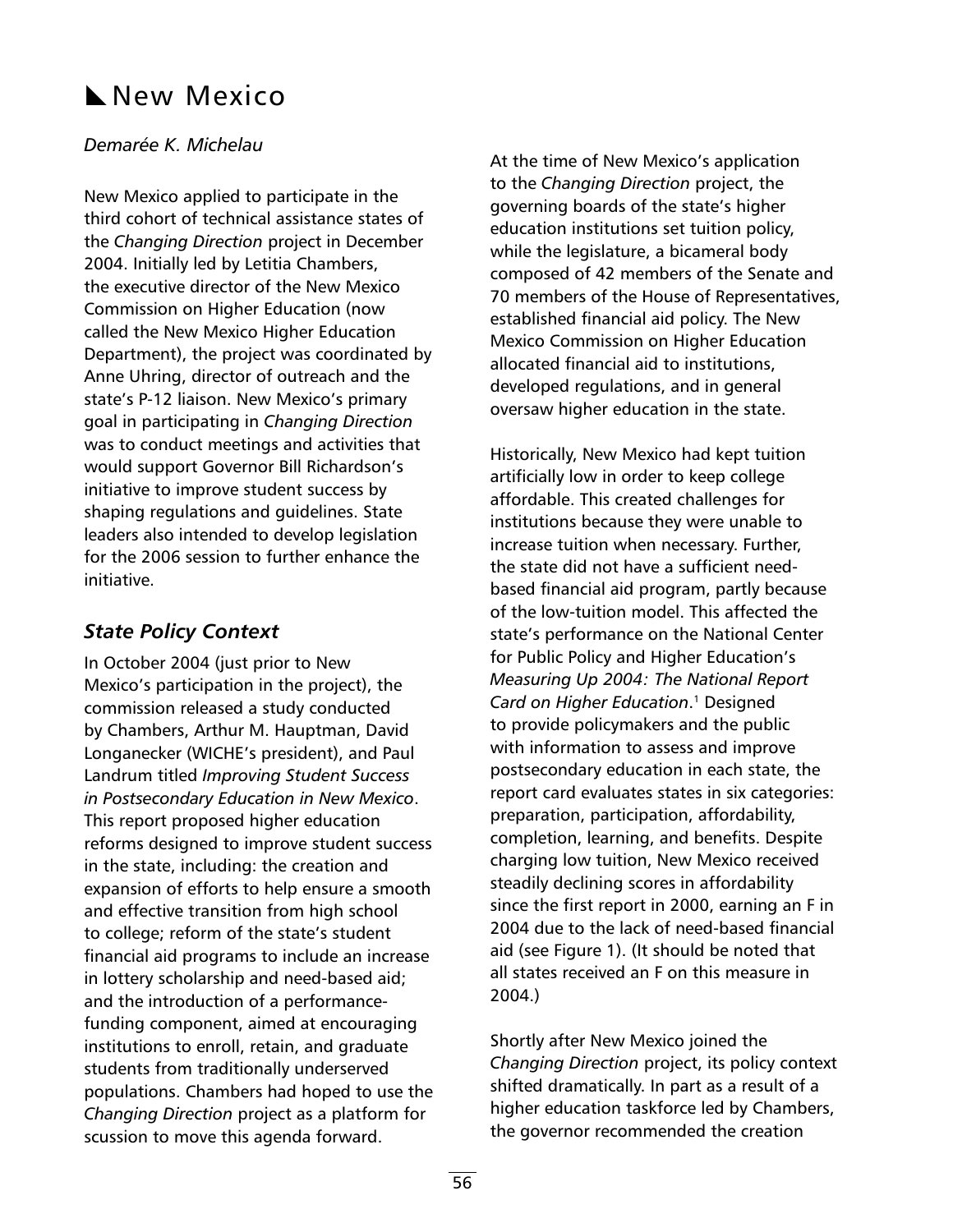| Figure 1. New Mexico's Performance in<br><b>Measuring Up</b> |      |                      |      |  |  |
|--------------------------------------------------------------|------|----------------------|------|--|--|
|                                                              | 2000 | 2002                 | 2004 |  |  |
| Preparation                                                  | n -  | - ח                  |      |  |  |
| Participation                                                | R -  | А                    | д.   |  |  |
| Affordability                                                | R    | $\mathsf{\subset}\,$ | F    |  |  |
| Completion                                                   |      | D                    |      |  |  |
| <b>Benefits</b>                                              |      |                      | ⊂+   |  |  |

of the New Mexico Department of Higher Education, a cabinet-level department that replaced the Commission on Higher Education and created the position of secretary of higher education, to be appointed by the governor and confirmed by the Senate. In March 2005 Chambers stepped down from the position of executive director, and in April of that year, Governor Bill Richardson signed the bill that formally made these changes and named Katherine Cantrell, who had previously served as the commission's deputy director for finance and administration, as acting secretary. These significant governance changes not only affected higher education leadership but also fundamentally changed how higher education operated in the state.

In August 2005 Governor Richardson named Beverlee McClure as the state's first secretary of higher education. The governor had high expectations for this new appointment. In a press release dated August 11, 2005, he stated, "I expect Dr. McClure to drive a statewide agenda for higher education – one that ties together a common commitment among all of our colleges and universities to ensure that all students graduate. Most importantly, I want New Mexicans prepared for the workforce, and I want our institutions of higher education to work with me to create a high-wage economy that moves New Mexico forward."2 McClure also had a very ambitious agenda: her goals focused on addressing statewide issues of

access, student success, and institutional accountability.

All of these changes brought about significant shifts in the oversight body's purpose, direction, organizational structure, and staff (few staff from the Commission on Higher Education remained to serve in the new department), and this had an impact on the state's work with *Changing Direction*. Anne Uhring, the *Changing Direction* state coordinator, left her position and was replaced by Josephine DeLeon, who had been appointed the Higher Education Department's deputy secretary of academic affairs, planning, and research in October 2005. In addition, the primary goal of New Mexico's *Changing Direction* project was not the new department's top priority. However, the new department did work to continue the efforts related to financial aid and improving student access.

The financial aid division within the New Mexico Higher Education Department provides approximately \$60 million dollars in financial aid to students annually. Their programs include a number of scholarships, grants, work study, loans-for-service, and loan-repayment programs. Most notable is the state's merit-based Legislative Lottery Scholarship (formerly known as the Lottery Success Scholarship), which awards eligible students the amount of tuition for up to eight consecutive semesters. To be eligible, students must have graduated (or received a GED) from a New Mexico high school; be residents of the state; be enrolled full time and complete 12 credit hours; and earn a 2.5 grade point average at an eligible New Mexico public college or university in the first regular semester following their high school graduation.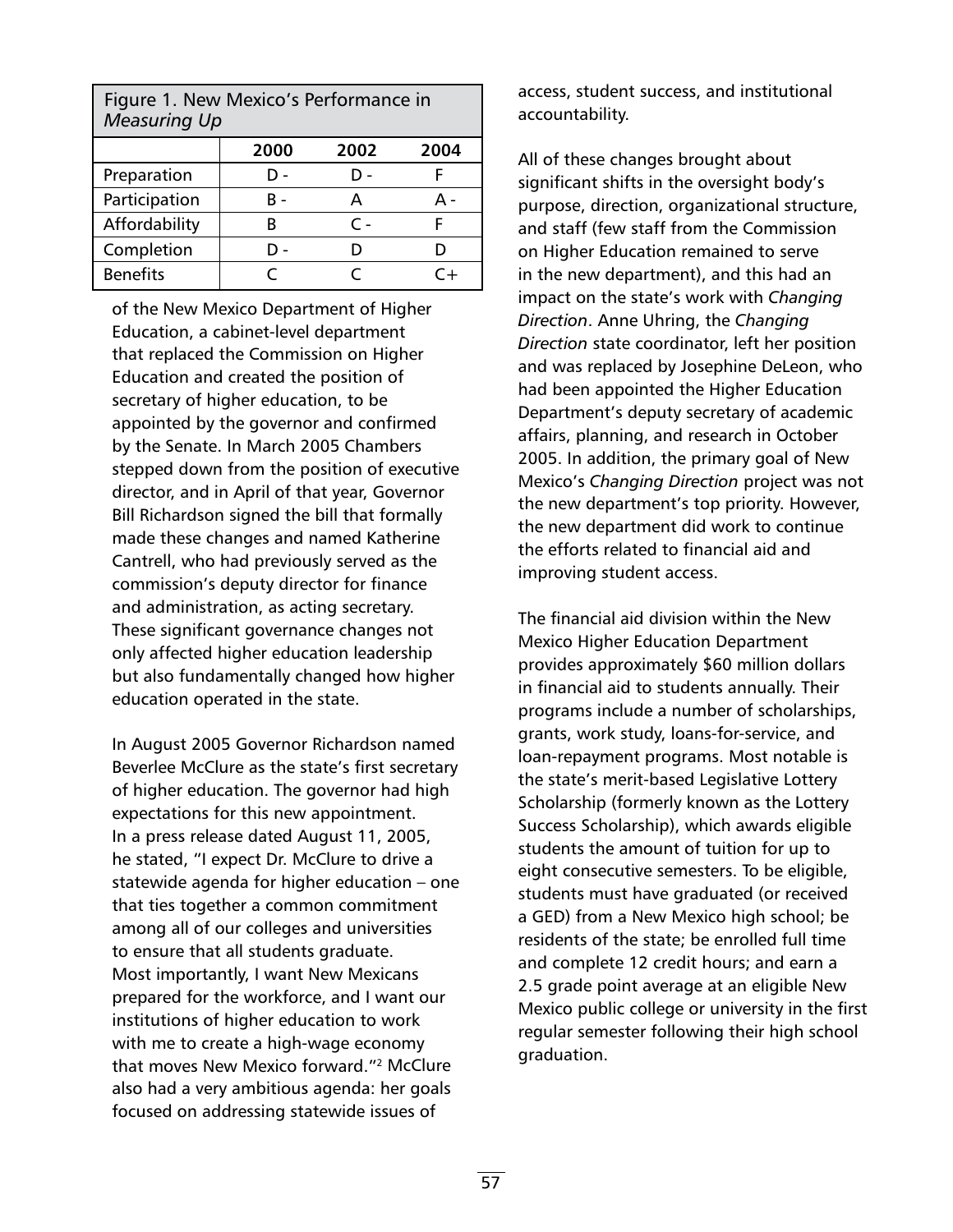## *State Actions*

Year one of New Mexico's project was marked by significant governance shifts that created a situation in which the *Changing Direction* project was low on the state's list of priorities. Further, the state's goals tended to shift throughout the project. While the state had planned to focus on the Student Success Initiative in year one, the new secretary, Beverlee McClure, took the Higher Education Department – and the state's *Changing Direction* work – in many new directions. New Mexico's goals in year two included:

- $\blacktriangleright$  Holding a public hearing to change the administrative code to coincide with legislative changes.
- $\blacktriangleright$  Implementing a loan-for-service committee to establish policy and procedures for loan-for-service grants.
- $\blacktriangleright$  Planning and holding the Governor's Higher Education Summit, with a strand on financing and financial aid.

Despite the shifting goals, the New Mexico Higher Education Department continued to work on issues that were consistent with the *Changing Direction* agenda. For instance, in year one, they participated in the project's technical assistance workshop, held in June 2005 in Santa Fe. The workshop, which the state hosted, focused generally on integrating higher education appropriations, tuition, and financial aid policy. The state also informed students regarding scholarship and grant eligibility requirements. In year two, the state engaged in several more activities. As a result of its work in the *Changing Direction* project, New Mexico:

 $\blacktriangleright$  Developed three task forces – the Alignment Task Force, the Articulation Task Force, and the Formula Task Force – to deal with issues central to the goal of enabling individuals from low-income and minority backgrounds to attend college.

- $\blacktriangleright$  Wrote and published college affordability grant guidelines.
- $\blacktriangleright$  Developed policy and guidelines for the loan-for-service grants.
- $\blacktriangle$  Convened meetings with college registrars to discuss the "residency for tuition purposes" administrative code (NMAC 5.7.18). Ultimately, the code was repealed and replaced with an updated version.
- $\blacktriangleright$  Created new rules for the Public Service Law Loan Repayment Program's administrative code (NMAC 5.7.31).
- $\blacktriangleright$  Drafted new rules for the Nurse Educator Loan-for-Service Program's administrative code (NMAC 5.7.32).

Further, in the 2006 legislative session, New Mexico funded the College Affordability Grant. Unlike the Lottery Success Scholarship, the College Affordability Grant is a needbased award and is available to students who do not attend college immediately after high school. In order to be eligible for the award (up to \$1,000 annually for up to eight consecutive semesters), students must be undergraduates and New Mexico residents; attend a public state college or university; demonstrate financial need, as determined by the Free Application for Student Financial Aid (FAFSA); not receive any other state grants or scholarships; and enroll at least half time (six credit hours).

The *Changing Direction* project was a cosponsor, along with the Higher Education Department, of Governor Richardson's Summit on Higher Education in Albuquerque on October 16, 2006. The summit addressed issues related to educational programs, facilities, student services, financial aid, institutional finance, workforce development, and government relations. Over 500 individuals from all over the state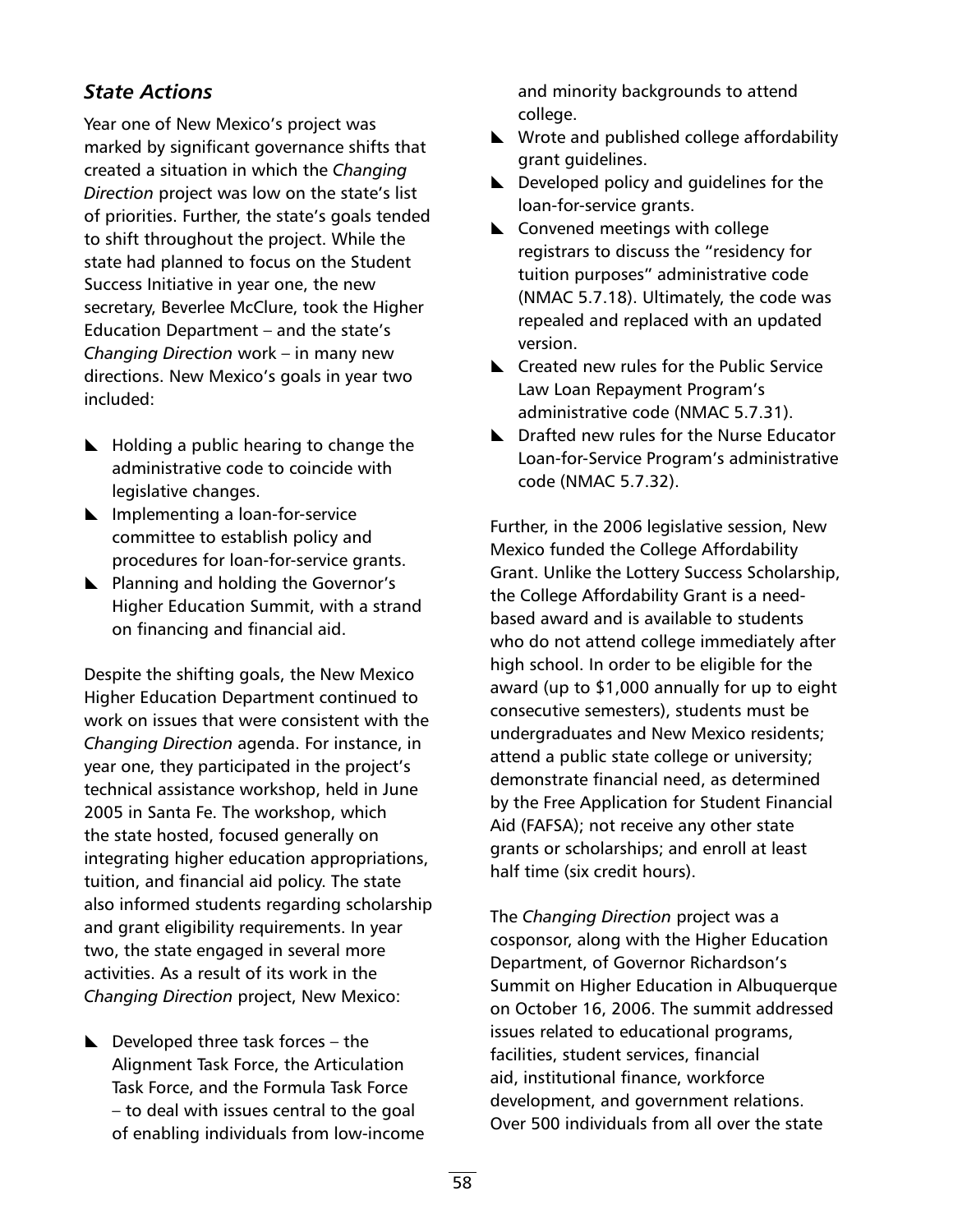attended (regents, institutional presidents, faculty, staff, legislators, students, and individuals from the private sector). The summit, which featured several national speakers who addressed local and national higher education issues, began an important discussion about higher education that has continued. It was so successful that the governor hosted another summit in December 2007, with about 750 people in attendance.

### *Observations*

New Mexico experienced significant policy turmoil when Governor Bill Richardson and the New Mexico Legislature changed the purpose and function of the New Mexico Commission on Higher Education by transforming it into a cabinet-level department and renaming it the New Mexico Higher Education Department. Despite this significant governance change, the state experienced some success, for several reasons.

First, the shift in governance elevated the importance of higher education in the state, and by creating a cabinet-level position for the new secretary, the governor had more direct influence on higher education policy in New Mexico. With support from the project, state leaders consistently reached out to students about financial aid initiatives; created an essential need-based financial aid program; and held the governor's higher education summit, which began important state-level discussions about higher education financial aid and financing.

Second, although New Mexico's specific *Changing Direction* goals shifted over time, the state stayed true to the project's longterm agenda. When Beverlee McClure was appointed as the state's first secretary of higher education, she embarked on an

ambitious agenda, of which *Changing Direction* was only a part. In fact, McClure was not even informed about the project until she attended a meeting of the WICHE Commission (as a New Mexico commissioner). After that, and late in the project, McClure and her colleague's revised their workplan and developed activities around *Changing Direction* that were consistent with her department's and the state's goals. Since many of the accomplishments that the state made might have happened without the influence of *Changing Direction*, staff at the new department could have abandoned the project, but to their credit, they chose to move forward with it instead. As a result, they made some important progress toward their objectives, even at a time when the state's specific goals were changing. Fortunately, *Changing Direction* was able to be a part of their success.

Third, New Mexico benefitted from the widespread involvement of higher education department staff, regents, institutional presidents, faculty, staff, legislators, students, and individuals from the private sector at the summit. This was critical to its success. Hosting 500 people at a meeting, as the governor did at the 2006 summit, might be unmanageable for some states, but in New Mexico it was important to include as many different stakeholders as possible to move the policy agenda forward. As McClure noted in her final evaluation report to *Changing Direction* staff, "The more involvement you have, the easier it is to move policy efforts forward." State leaders were very effective in securing broad buyin, as demonstrated by the large numbers of participants at the 2006 and 2007 higher education summits.

New Mexico faced daunting challenges while participating in the *Changing Direction*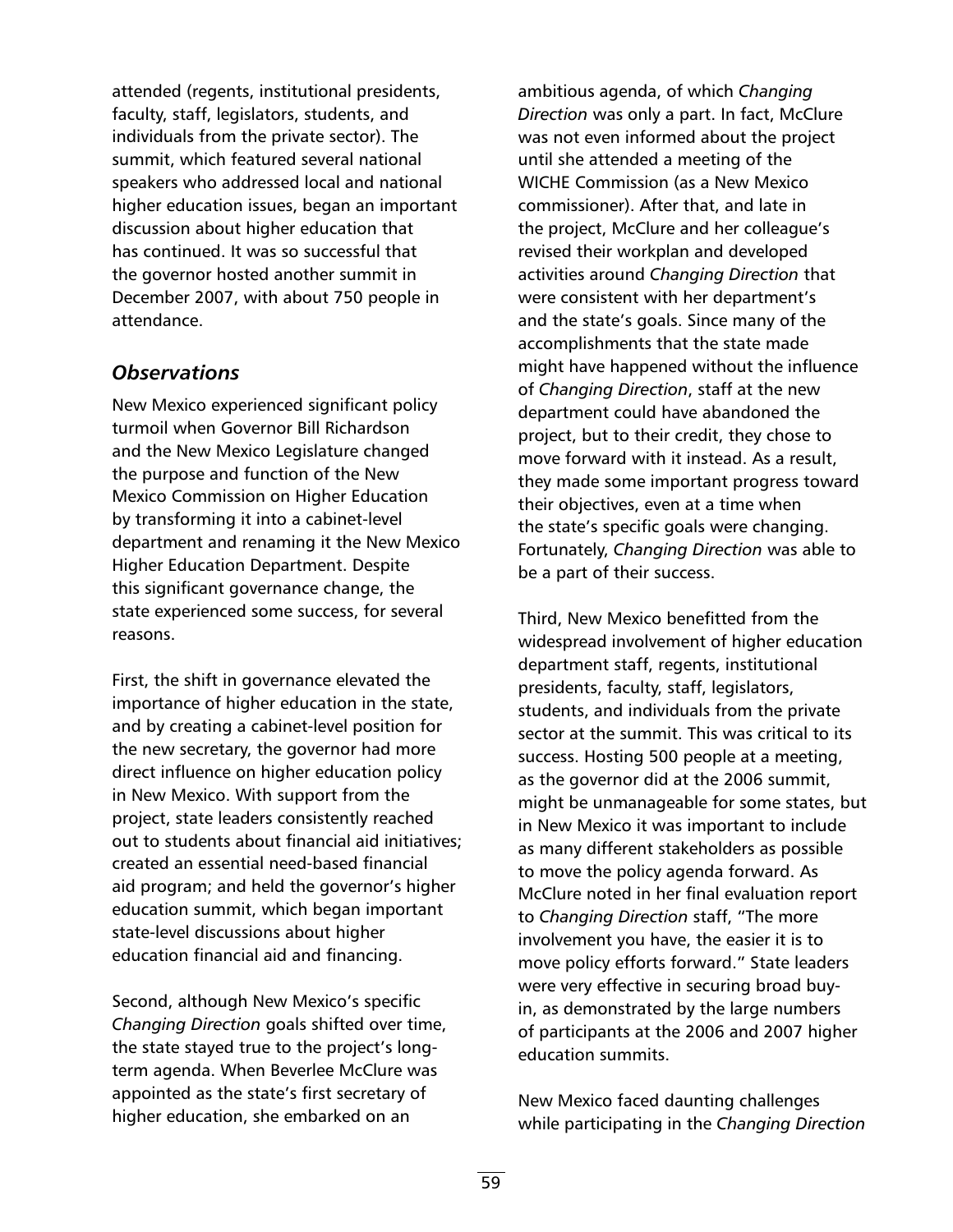project, yet the state still accomplished many things. Due to the unexpected and monumental governance changes, the goals that the state identified in the beginning of the project shifted, but to a certain extent, this allowed New Mexico to succeed. With some flexibility and understanding from the WICHE staff and some patience on the part of the project leaders, New Mexico was able to take some action and begin some important conversations about how to integrate higher education appropriations, tuition, and financial aid policy.

# **L** Endnotes

<sup>1</sup> National Center for Public Policy and Higher Education, *Measuring Up 2004: The State Report Card on Higher Education* (San Jose, CA: National Center for Public Policy and Higher Education, 2004).

2 New Mexico Higher Education Department Press Release, "Governor Bill Richardson appoints Dr. Beverlee McClure As New Mexico's First Secretary of Higher Education," accessed on 29 January 2007 at <http://hed.state.nm.us/cms/kunde/rts/ hedstatenmus/docs/36972938-06-19-2006-1 4-25-38.pdf>.

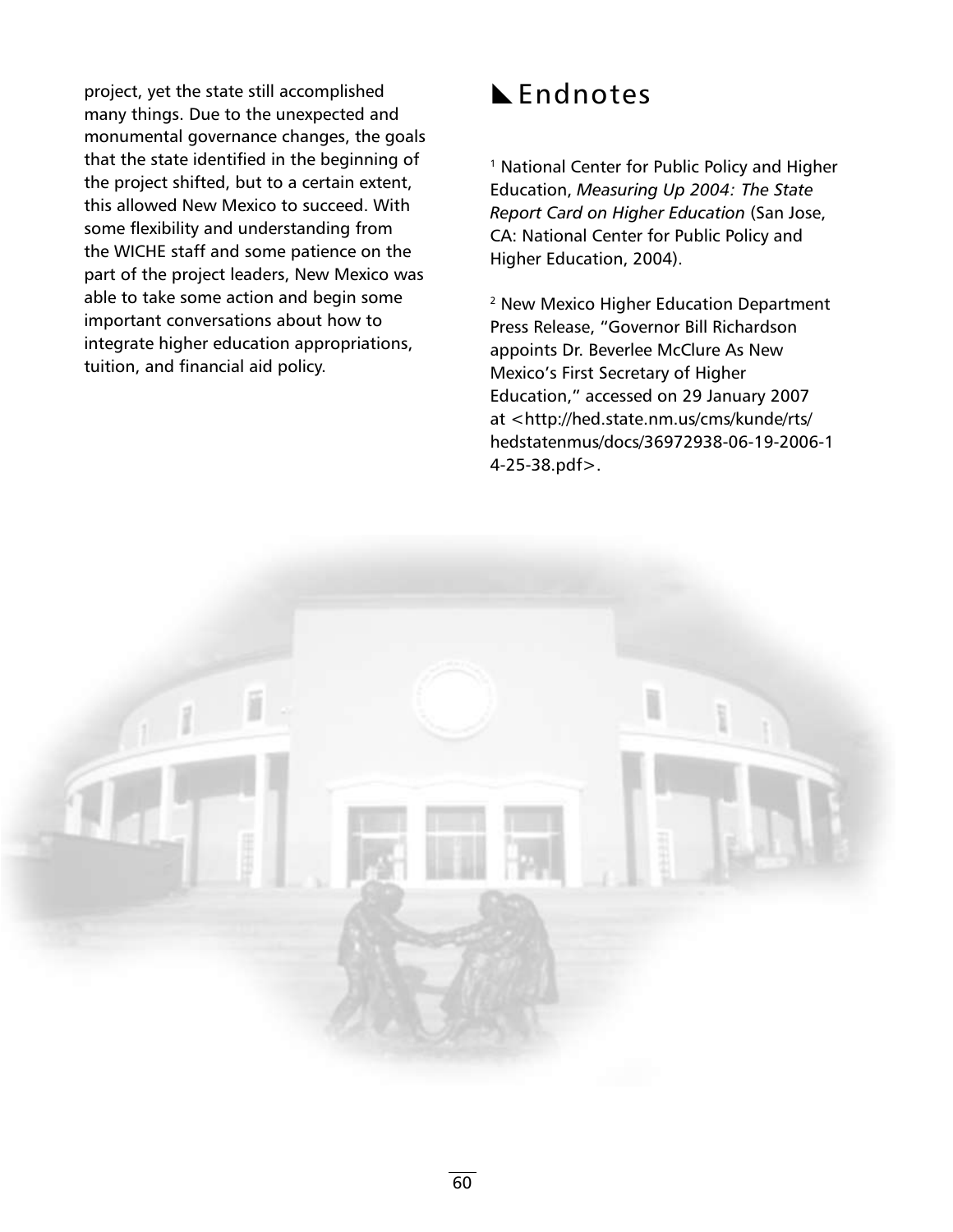# $\blacksquare$  Oklahoma

*Paul E. Lingenfelter David L. Wright*

The *Changing Direction* project in Oklahoma was housed in the Oklahoma State Regents for Higher Education (OSRHE) office under the leadership of Chancellor Paul Risser and the immediate direction of Associate Vice Chancellor and Special Assistant to the Chancellor Dolores Mize. During the first year of the project, OSRHE planned to conduct a series of meetings and associated activities to pursue adequate funding for institutions and students of the state system of higher education, while identifying systemwide efficiencies and strategic priorities to maximize higher education's resources.

## *State Policy Context*

The Oklahoma State System of Higher Education encompasses 25 institutions, including two comprehensive graduate universities, eight regional universities, three special-purpose institutions, and 12 community colleges.

The Oklahoma State Regents for Higher Education (the board of regents) was established in the Oklahoma constitution of 1941 as "a coordinating board of control for all state institutions." The board is responsible for prescribing institutional standards; determining functions and courses of study in institutions; granting degrees; recommending to the state legislature budget allocations to each institution; and recommending fees for all institutions, although the legislature prescribes limits for institutional fees.

Three constitutional governing boards and 12 statutory governing boards oversee the operations of individual institutions or

multicampus systems. These boards employ personnel (including campus presidents); contract for services; acquire and hold title to property; and govern all the ordinary functions of institutional operations, within the programmatic parameters established by the board of regents. In an unusual but commendable requirement, state law requires governing board members to participate in periodic seminars and educational programs related to their responsibilities.

Historically in Oklahoma, decisions about tuition and financial aid have been made by the legislature, influenced by the recommendations of the board of regents. As in most such situations, policy initiatives can come from the board, the governor, or the legislature itself, and successful initiatives quickly acquire shared ownership.

From the perspective of the *Changing Direction* project, the most significant recent initiative in Oklahoma has been a 1999 initiative called Brain Gain 2010. In recognition of the fact that Oklahoma's population lagged behind the national average in higher education attainment and in income per capita, this initiative called for 28 percent of Oklahoma's adult population to hold a bachelor's degree and 7 percent to hold an associate's degree by 2010, double the 1996 rate in both cases. The board of regents recognized that achieving the goals of Brain Gain 2010 would require:

- $\blacktriangleright$  Higher levels of participation in higher education by traditional and adult students.
- $\blacktriangleright$  Higher levels of student preparation.
- $\blacktriangleright$  Higher levels of student retention and success in higher education.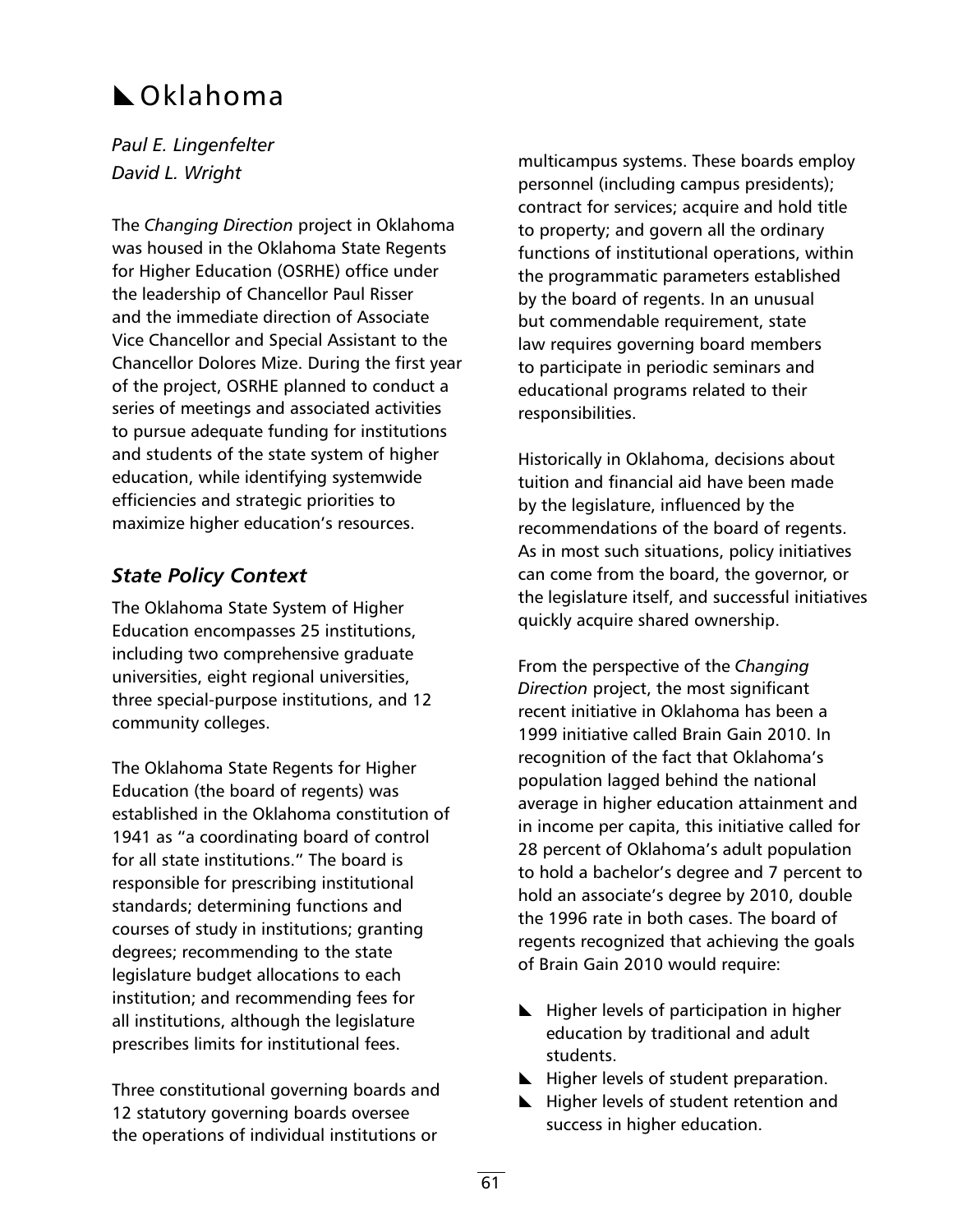$\blacktriangleright$  Improvement in the retention of educated residents by increasing quality employment opportunities in the state.

The regents also recognized that early outreach to underrepresented groups of students, especially low-income and minority students, would be required to build confidence in the feasibility of higher education and motivate students to improve academic preparation. A statewide marketing campaign was created to increase awareness of higher education and raise student aspirations. In addition, Educational Planning and Assessment System (EPAS) exams, a series of college readiness assessments developed by ACT, were made available to K-12 schools throughout the state. Lastly, the Oklahoma Higher Learning Access Program (OHLAP), now called Oklahoma's Promise, was implemented to provide early assurance of college affordability and encourage lowincome students to take a rigorous collegepreparatory curriculum.

The OHLAP tuition grant program enables students who meet the income criterion in the eighth, ninth, or  $10<sup>th</sup>$  grade to qualify for a grant equaling tuition at any public institution to which they are admitted, provided they take a rigorous collegepreparatory curriculum in high school, maintain a 2.5 GPA, and have no criminal record. (An equivalent grant can be applied to tuition costs at a private institution in Oklahoma.) Initially, the OHLAP program was available only to students with a family income below \$30,000; the program's growing popularity led to its expansion to students with a family income under \$50,000.

Although enrollment increases in Oklahoma higher education have been modest to date, the state, like most others, has experienced

budget shortfalls, which have constrained appropriations and increased economic pressure on public higher education. According to the annual State Higher Education Finance (SHEF) study, conducted by the State Higher Education Executive Officers, from fiscal year 2002 to fiscal year 2004:1

- $\blacktriangleright$  Annual full-time equivalent (FTE) enrollment in Oklahoma public institutions grew 3.8 percent.
- $\blacktriangleright$  State and local government support per FTE fell 9.9 percent, from \$5,410 to \$4,872 (or 15.6 percent, adjusted for inflation).<sup>2</sup>
- Net tuition revenue per FTE nearly doubled, growing 99.2 percent, from \$1,090 to \$2,171 (or 86.8 percent, adjusted for inflation).
- $\blacktriangleright$  Total educational revenues per FTE saw a net increase of 8.4 percent, from \$6,500 to \$7,043 (or 1.6 percent, adjusted for inflation).

Historically, the state's investment in student financial aid has been relatively low, but the effects of this have been offset somewhat by low public college tuition. Even with recent tuition increases, public college tuition in Oklahoma trails the national average in every sector. In 2004-2005 Oklahoma's resident undergraduate tuition was at 72 percent of the national average for public flagship universities, 67 percent of the average for state colleges and universities, and 88 percent of the average for community colleges.<sup>3</sup>

Concomitantly, Oklahoma expends about half the U.S. average (49 percent) in needbased state grant aid per undergraduate student.4 Increases in the number of students eligible for OHLAP grants will add further resource requirements for the state financial aid program. OHLAP funding grew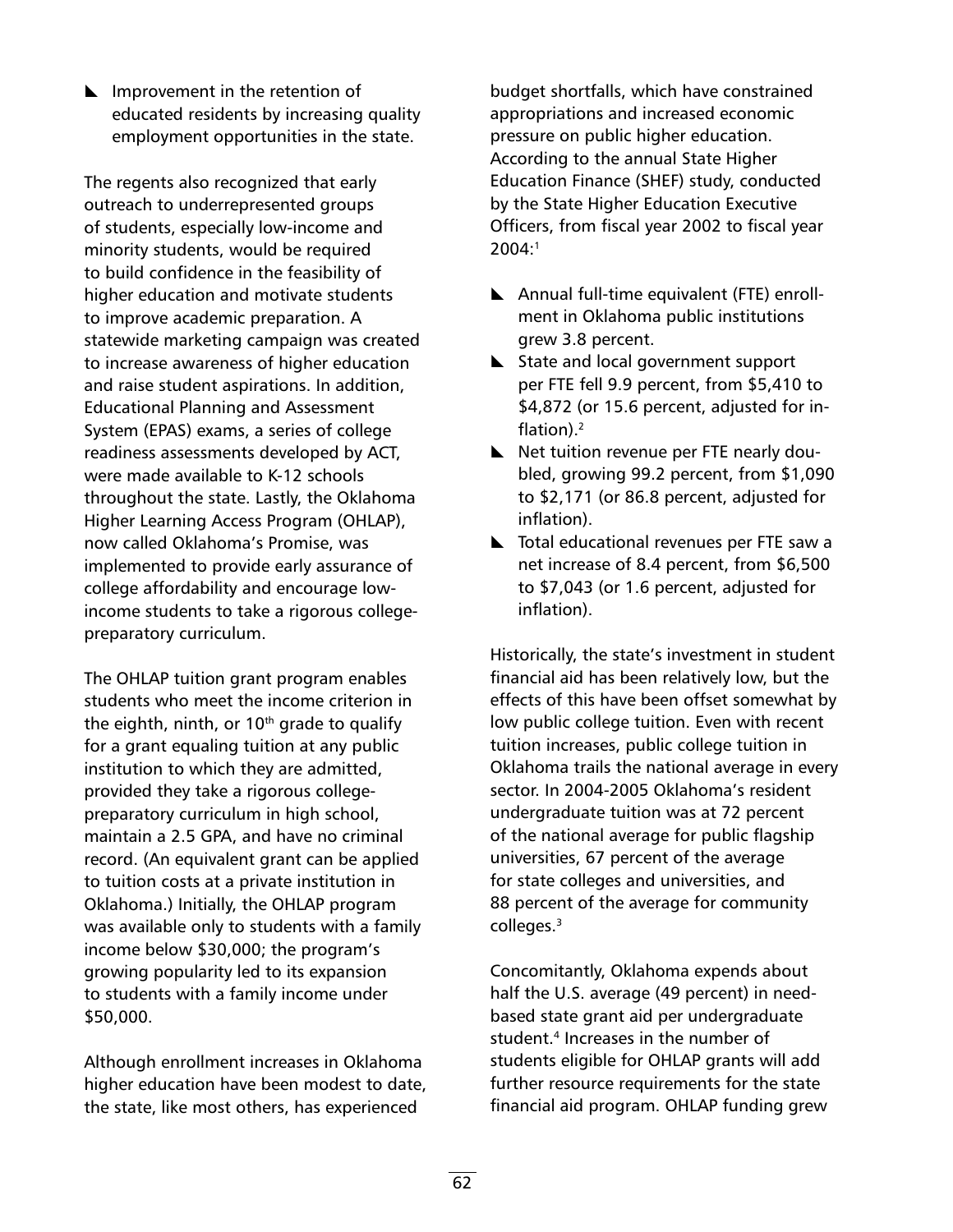from \$2.9 million in FY 2002 to \$10.3 million in FY 2004; additional growth to \$47 million is projected through FY 2008.

Scarce funding, coupled with the governor's endorsement of a statewide economic development initiative, enabled the state regents to use *Changing Direction* as a catalyst to focus attention on higher education as the key to the future economic competitiveness of the state and its citizens. The three components of *Changing Direction* – state appropriations, tuition policy, and financial assistance – all play important roles in realizing the objectives of Brain Gain 2010.

Throughout the project year, the regents sought to increase state funding for higher education's general operating expenses; provide 21<sup>st</sup> century learning spaces through a capital bond issue; secure a dedicated funding stream for the need-based OHLAP grant program; enhance the amount and delivery of institutional student financial aid; reinforce the notion that all institutions should contribute to and be accountable for the goals of Brain Gain 2010; and rally state support for higher education as a concept and as a system.

## *State Actions*

Oklahoma's K-12 outreach program and its OHLAP student aid are strong initiatives, helping the state make progress toward its Brain Gain goals. But it is increasingly clear that both additional state support and improvements in institutional performance will be required for success. As part of the *Changing Direction* project, Oklahoma retained the enrollment management firm Noel-Levitz to examine state and institutional scholarship and financial aid programs and make statewide recommendations to increase the number of degrees produced by state system institutions, the number of college graduates from lower- to middleincome cohorts, and the number of recruited and retained students.

The Noel-Levitz project had four principal components: an organizational meeting, including focus group discussions with regents' staff and campus leaders; the compilation and analysis of statewide financial aid data; the analysis of current institutional enrollment management practices; and a two-day statewide workshop on best practices in marketing, recruitment, retention, and the strategic use of financial aid.

The Noel-Levitz analysis quickly concluded that significant improvements in student recruitment and retention would be required to reach the goals of Brain Gain 2010. It also suggested that substantial gains in the enrollment of adult students (those not enrolling immediately after high school) would be needed.

The consulting team observed numerous ways that recruitment and retention could be improved: its report contained 26 recommendations for institutions and for the state. The full recommendations are included in Appendix B. Most significantly, the consultants urged institutions to:

- $\blacktriangleright$  Make certain that every institution has at least one person designated as having primary responsibility for enrollment management.
- $\blacktriangleright$  Develop an annual enrollment management plan that encompasses marketing, recruitment, and retention.
- $\blacktriangle$  Appoint a retention leader to coordinate efforts across departments and divisions.
- $\blacktriangleright$  Provide faculty and staff with professional development opportunities so they can assist students to maximize success in the classroom.
- $\blacktriangleright$  Eliminate the use of institutional financial aid forms.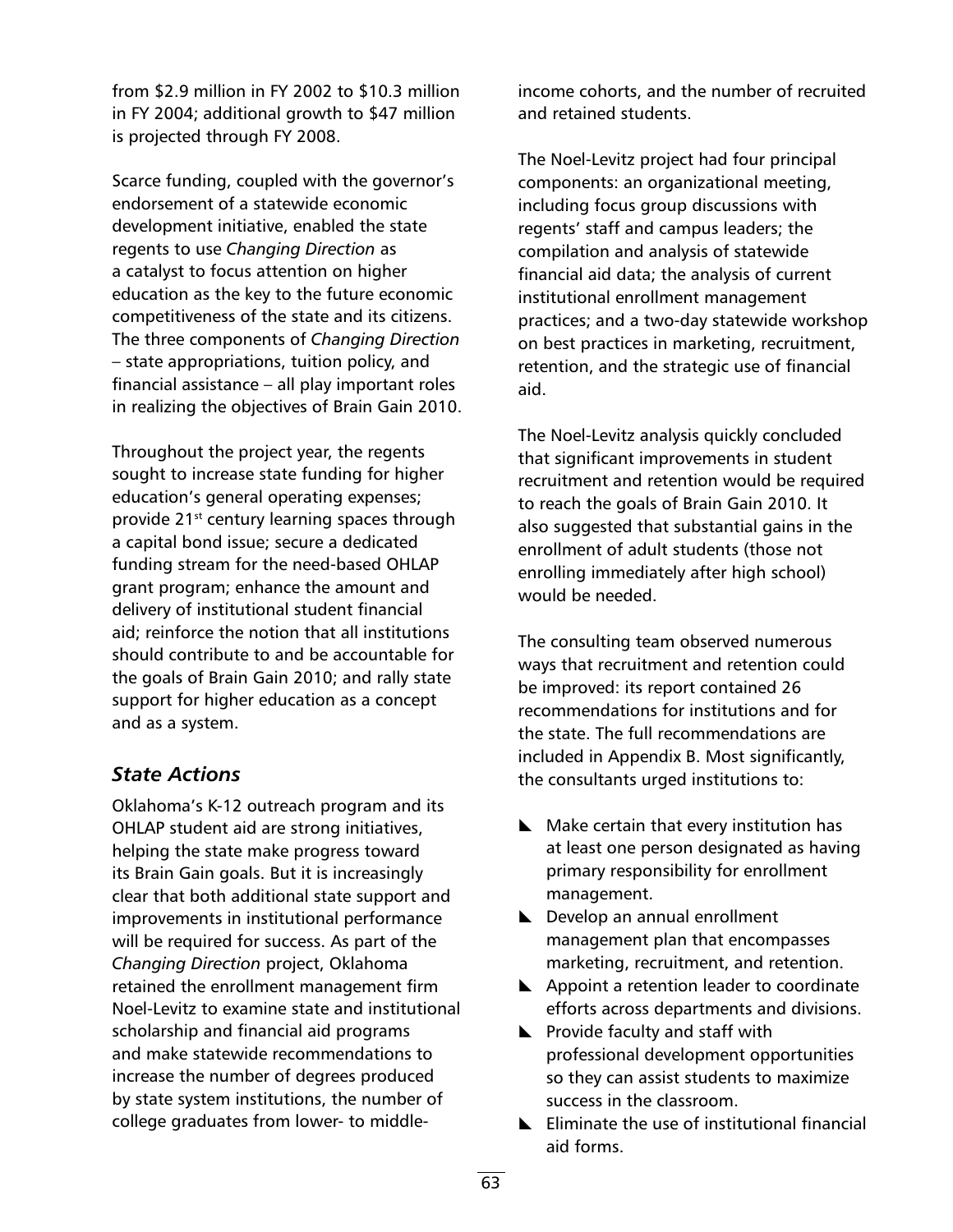The consultants also urged the state to:

- $\blacktriangleright$  Form a statewide enrollment management council to devise strategies to connect enrollment management practices on the campuses with Brain Gain 2010 goals.
- $\blacktriangleright$  Create a statewide student data-tracking system.
- $\blacktriangleright$  Implement a statewide estimating process for early financial aid.

In addition to these efforts to strengthen institutional and state system performance, the regents and institutions have worked to achieve more substantial appropriations for higher education. Major initiatives have included a \$500 million capital-bonding initiative, securing a designated source of funding for OHLAP scholarships, and increased support for enrollment growth and operations.

These efforts have been tied together within a strong accountability framework to coordinate institutional efforts and to communicate system effectiveness to the legislature and the public. Oklahoma's accountability program focuses on improving student learning and performance at both the precollegiate and collegiate level and leveraging the statewide Economic Development Generating Excellence (EDGE) initiative to emphasize future workforce needs. Concurrently, a multifaceted media strategy brings higher education's agenda and accomplishments to the general public, not just to policymakers.

## *Observations*

The *Changing Direction* initiative came at a fortuitous time for Oklahoma. Scarce resources, tuition increases, and the emerging centrality of financial aid as a state policy issue contributed to the likelihood that the idea of integrating policies and practices

for appropriations, tuition, and financial aid would gain traction with legislative and institutional leaders.

The accomplishments in Oklahoma include a focus on more strategic enrollment management and financial aid packaging; the building of an understanding of the interrelationships between appropriations, tuition, and financial aid among all stakeholders; and having college presidents justify tuition increases and institutional budgets to the state regents in order to be fiscally accountable for their funding requests. Specifically, the accomplishments included:

- **E** Brain Gain 2010. This initiative seems to be producing results: average graduation rates have improved for all institutional tiers; more associate's and bachelor's degrees are being awarded annually; and most importantly, from 2000 to 2002, Oklahoma increased the share of adults (age 25 and older) holding a bachelor's degree from 20.2 percent to 20.7 percent (the state moved from  $47<sup>th</sup>$  to  $43<sup>rd</sup>$  in the nation on this ranking). For the past two years, the state regents have allocated \$2.25 million to reward campuses, based on three standard and two institutionspecific Brain Gain 2010 performance measures. Finally, the regents have awarded \$800,000 in competitive grants to support institutional intervention strategies to improve Brain Gain performance.
- **Appropriations**. According to the annual Grapevine survey, state tax appropriations for general operating expenses of higher education in Oklahoma were up nearly 10 percent in FY 2006 over the previous year, after remaining relatively flat the previous five years.<sup>5</sup> Further, the legislature funded a \$500 million capital bond issue for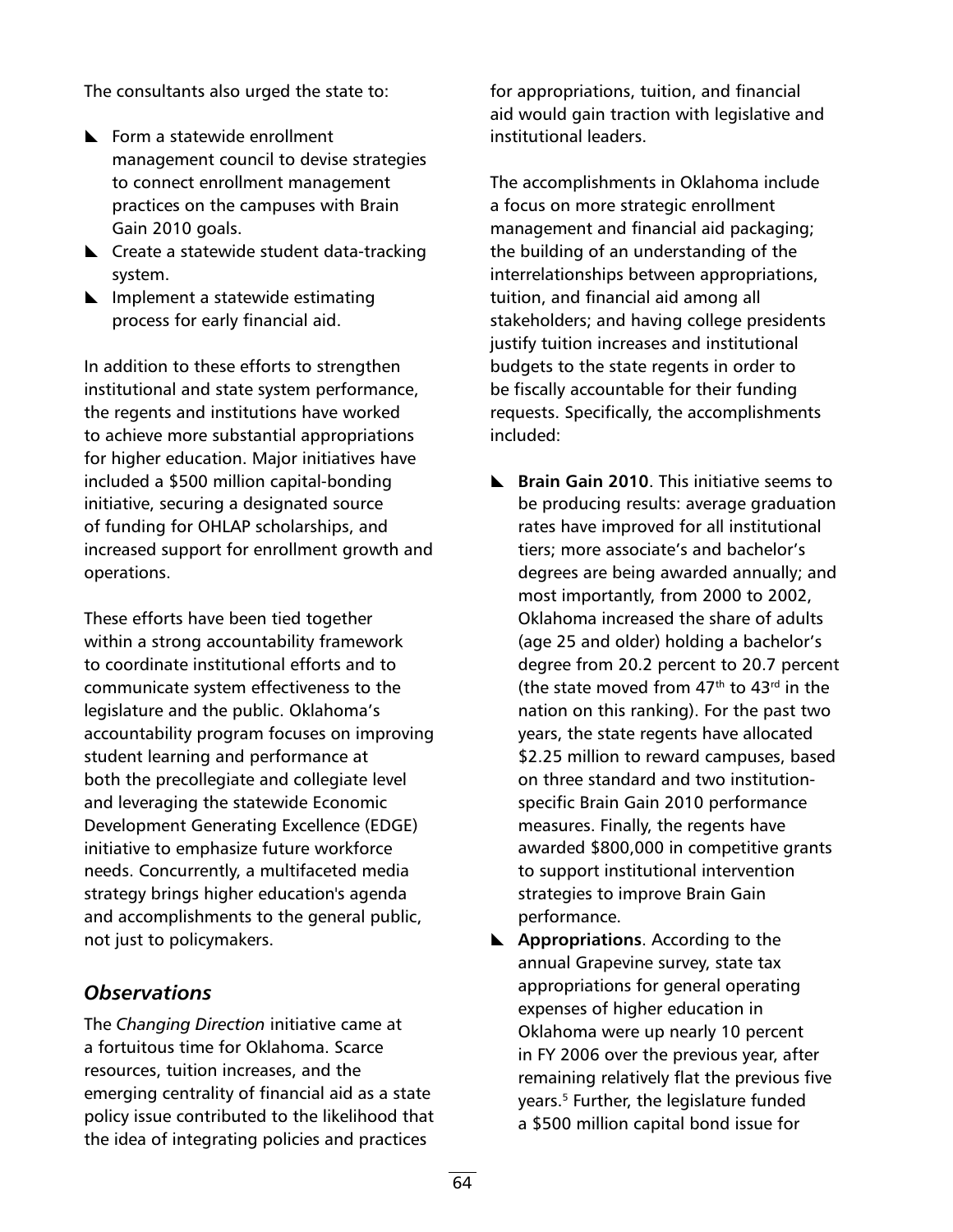higher education, only the third higher education bonding issue in Oklahoma's history and the first since 1992.

- **L** Tuition. Recent increases have enabled the historically low-tuition state to offset the impact of inflation and modest enrollment growth on overall operating revenues. Public four-year tuition charges have increased modestly, compared to the national average (with gains of 4 to 5 percent over the last decade). Yet Oklahoma's public four-year institutions still charge only about three-fourths of the national average for public flagship universities and two-thirds of the national average for comprehensive institutions.<sup>6</sup> A slightly increased reliance on tuition as a revenue stream – tuition revenues were 31 percent of total educational revenues in fiscal 2004, up from 24 percent from a decade prior – insulates public institutions somewhat from fluctuations in state appropriations.
- **EXECUTE:** Financial aid and enrollment **management**. Oklahoma balances this more aggressive tuition strategy with OHLAP, which aids Oklahoma's neediest students by assuring them of full tuition coverage if they take the college preparatory curriculum and achieve average grades. Greater participation by low-income students, who have been underrepresented in higher education in the past, will be necessary if Oklahoma is to achieve its Brain Gain 2010 goals. The future of OHLAP is more secure with the 2005 passage of the Indian Gaming Compact, which allows for a portion of gaming revenue to be allocated for educational purposes, with a percentage set aside for OHLAP. Finally, a statewide enrollment managers' council and a related annual conference represent ongoing outgrowths of the Noel-Levitz study.

Historically, Oklahoma's public colleges and universities have enjoyed an autonomy that has given the pursuit of institutional goals precedence over system and state goals. Recently, with leadership from Chancellor Paul Risser and his predecessor, Hans Brisch, the state regents have made progress in fashioning and communicating a common agenda for public higher education and in negotiating roles, responsibilities, and accountability for the accomplishment of shared goals relative to higher education. Clearly, higher education policy leaders in Oklahoma are doing several things right: Brain Gain 2010, OHLAP, EPAS, the statewide marketing campaign, accountability efforts, and the EDGE initiative. Within this active environment, the state regents used *Changing Direction* not to generate activity but to integrate it, as well as to serve as a catalyst for conversation and a framework for developing a common language.

While Oklahoma seems clearly headed in the right direction, several challenges remain if the state is to retain the momentum of current activities: sustaining institutional enthusiasm for and commitment to the goals of Brain Gain 2010; seeing that state goals pervade all levels of institutional culture, particularly those goals around adult participation in higher education; ensuring that OHLAP funding continues to supplement, not supplant, operating revenues; and educating and maintaining the focus of new legislative and institutional leaders over the long haul.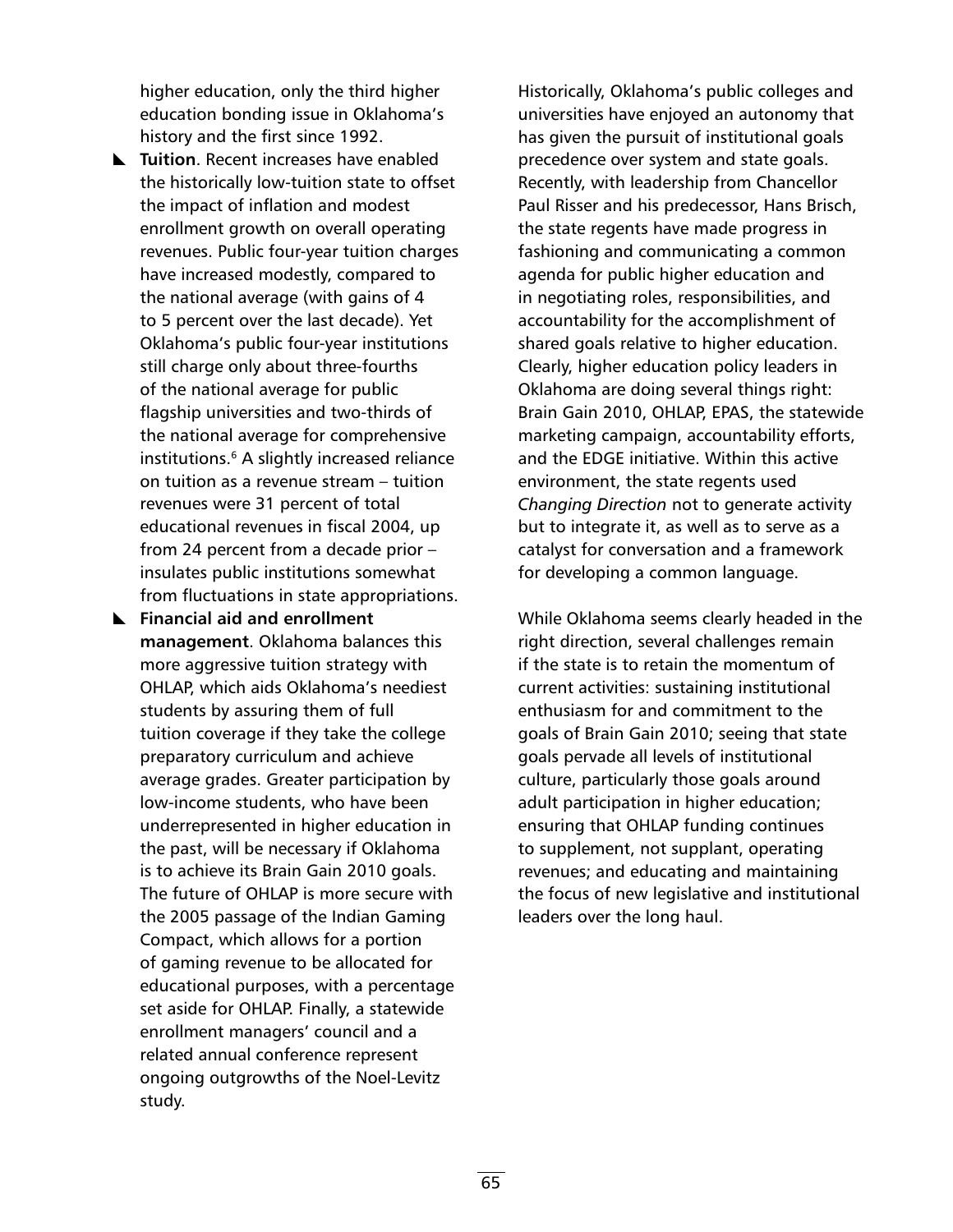## **L** Endnotes

<sup>1</sup> State Higher Education Executive Officers, "State Higher Education Finance, FY 2004" (Boulder, CO: State Higher Education Executive Officers, 2005). Data available under the finance tab of "How Is Your State Doing?" at the National Center for Higher Education Management Systems' Center for State Higher Education Policymaking and Analysis, www.higheredinfo.org.

<sup>2</sup> Constant 2004 dollars, adjusted by the SHEEO Higher Education Cost Adjustment (HECA).

<sup>3</sup> Washington Higher Education Coordinating Board, "2004-05 Tuition and Fee Rates: A National Comparison" (Olympia, WA: Washington Higher Education Coordinating Board, 2005), accessed on 1 February 2007 at <www.hecb.wa.gov/research/issues/ tuition.asp>.

<sup>4</sup> National Association of State Student Grant and Aid Programs, "35th Annual Survey Report on State-Sponsored Student Financial Aid: 2003-04 Academic Year" (Washington, D.C.: National Association of State Student Grant and Aid Programs, 2005).

<sup>5</sup> Center for the Study of Education Policy, "Grapevine: An Annual Compilation of Data On State Tax Appropriations for the General Operation of Higher Education" (Normal, IL: Illinois State University, 2005), accessed on 1 February 2007 at <www.coe.ilstu.edu/ grapevine>.

<sup>6</sup> Washington Higher Education Coordinating Board, "2004-05 Tuition and Fee Rates."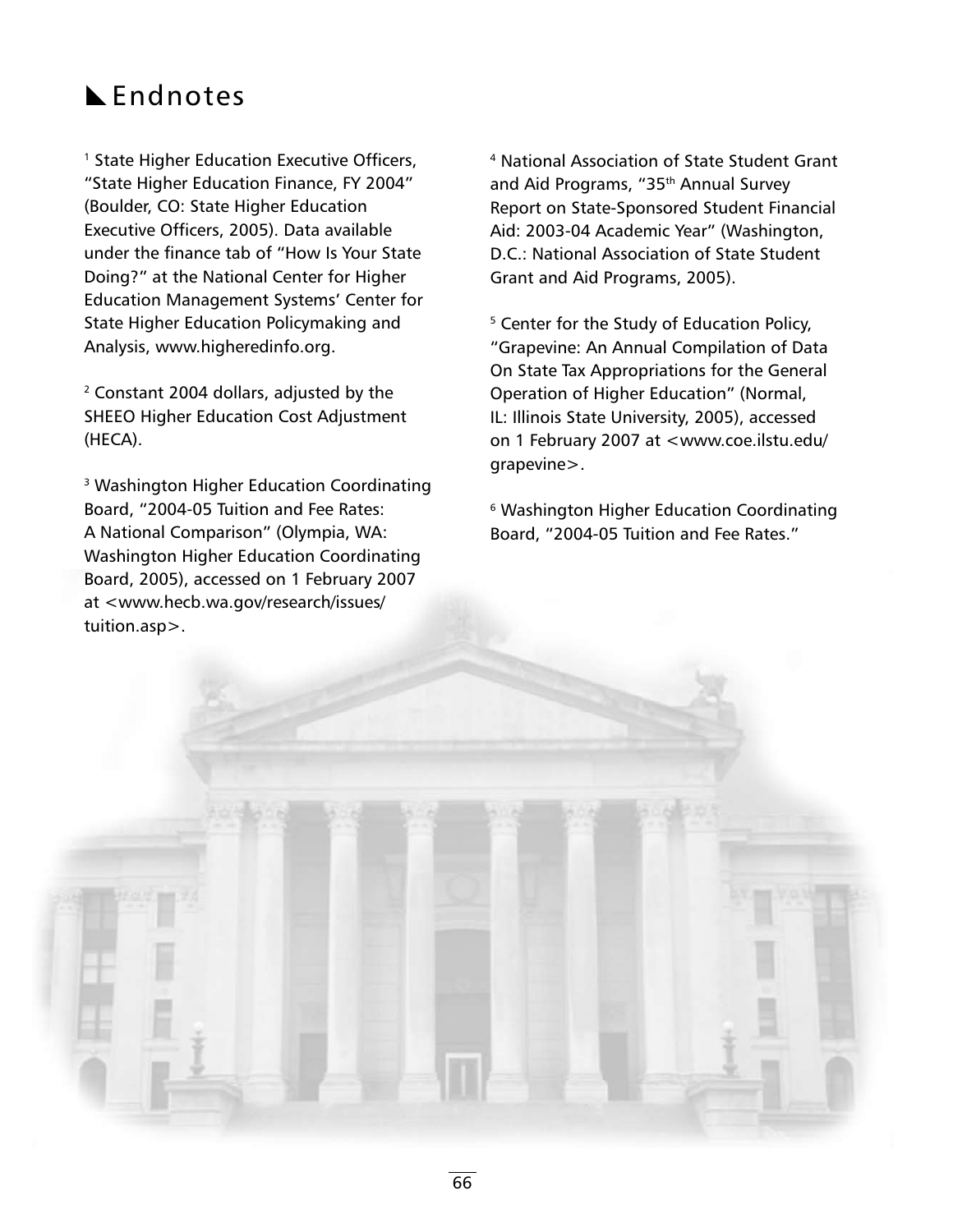# [**Tennessee**

### *Demarée K. Michelau*

In Tennessee the *Changing Direction* project was housed in the Tennessee Higher Education Commission (THEC). As a technical assistance state, Tennessee set out to couple master planning and finance policy into an integrated and coherent framework that would promote the goals of a public agenda for higher education. Specifically, the state's goals were to:

- $\blacktriangle$  Conduct a series of meetings and associated activities to raise the awareness of policymakers regarding the importance of linking appropriations and fee determinations with student aid levels.
- $\blacktriangleright$  Develop a new statewide master plan.
- $\blacktriangleright$  Restructure its long-standing funding formula so that it would be more responsive to statewide policies and goals.

This case study is an exploration of Tennessee's progress in accomplishing its ambitious and meaningful agenda.

## *State Policy Context*

Tennessee's *Changing Direction* effort was one of the most ambitious of those undertaken by the 14 technical assistance states. While most states tended to align one or two aspects of their appropriations, tuition, and financial aid policy, Tennessee was in a unique position to tackle the integration in a truly comprehensive way. To better understand how many of the decisions were made with respect to the project, it is important to have a basic understanding of the state's policy context.

#### *Legislative Environment*

The General Assembly of the State of Tennessee meets for 90 session days over a two-year period. Generally, legislative sessions last from mid-January through late April or May of each year. The General Assembly has 33 senators and 99 representatives, and members are not subject to term limits. The 104th General Assembly Senate was composed of 17 Republicans and 16 Democrats, elected to four-year terms. The Senate has an Education Committee. The House also has an Education Committee, with subcommittees on K-12 and higher education.

#### *Higher Education Governance*

Created in 1967 by the Tennessee General Assembly (TCA 49-7-202), the Tennessee Higher Education Commission is the coordinating body for the state's 51 public colleges, universities, and technology centers. Governed by the Tennessee Board of Regents and the University of Tennessee Board of Trustees, these institutions serve approximately 225,000 degree-seeking students. In addition, 36 independent nonprofit institutions educate approximately 67,000 students. The Tennessee Student Assistance Corporation (TSAC), the state's designated federal guaranty agency, administers federal and state aid programs and assists in the development of financial aid policy. During the project, Richard Rhoda served as executive director of THEC and as interim executive director of TSAC.

The overall mission of Tennessee's system of higher education is to:

 $\blacktriangleright$  Elevate the overall educational attainment of citizens in the state through increased accessibility to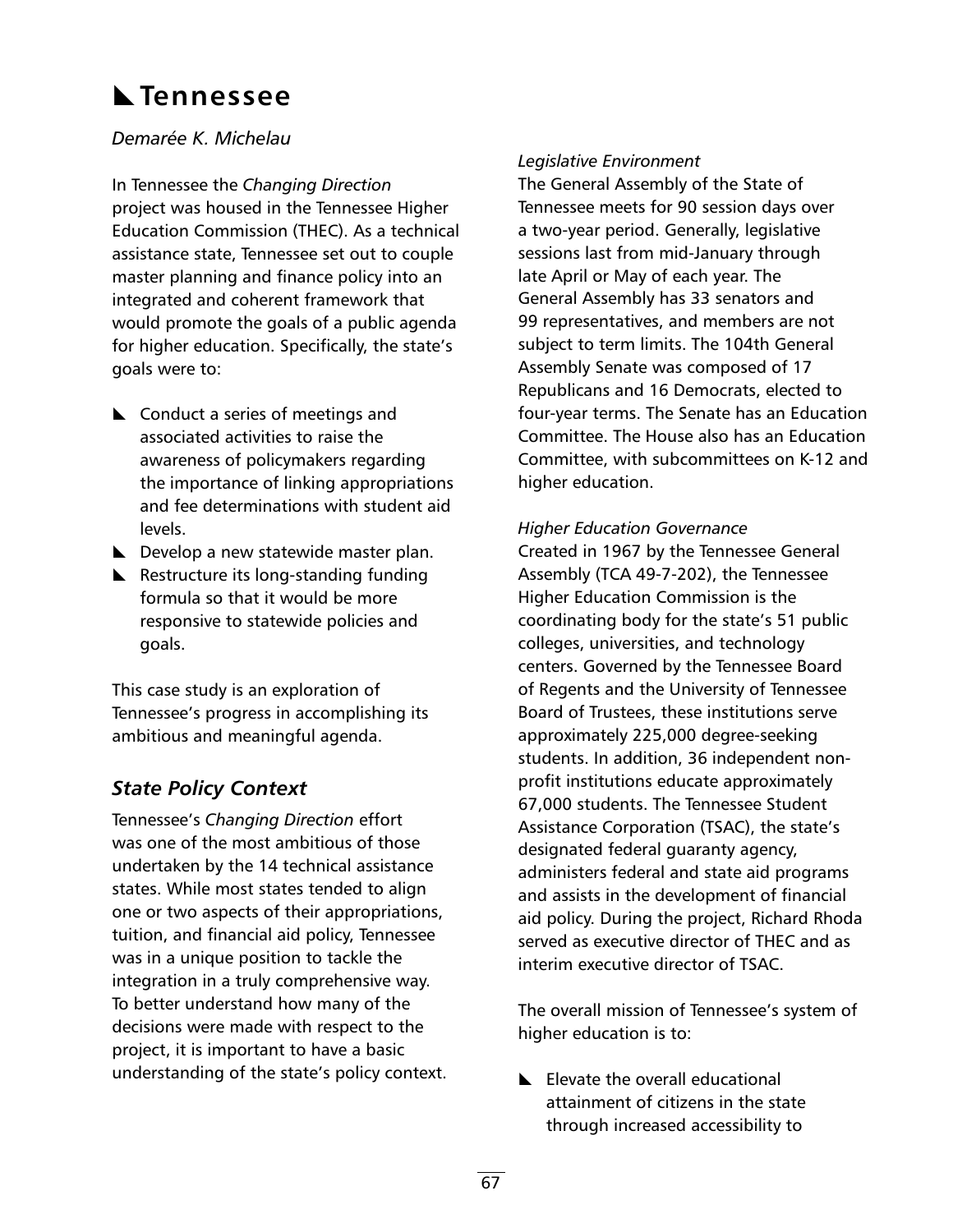mission-focused institutions that deliver educational services on campus, as well as through a planned network of offcampus instruction.

 $\blacktriangleright$  Prepare citizens responsibly for success in the new century by providing highquality teaching and research in an environment that serves the needs of its consumers.

In many ways, Tennessee was an ideal context for the *Changing Direction* project. Financial aid and financing decisions are made by different entities, yet there was a need for them to work together in formulating the state's master plan. THEC develops appropriations recommendation requests for higher education, while TSAC operates several financial aid programs, but the systems have final authority to set tuition and fee levels.

Every year in the fall, THEC provides a funding recommendation to the governor, who then develops a budget recommendation, which the governor passes on to the legislature, which in turn determines funding levels for higher education. The legislature has been unable to fully meet the funding requests, and as a result higher education in Tennessee has moved from relying primarily on state appropriations to relying equally on appropriations and student fees.

## *State Actions*

At the beginning of the project, much of what drove Tennessee's decision to revisit these policies was *Measuring Up 2004: The National Report Card on Higher Education*, a report by the National Center for Public Policy and Higher Education.<sup>1</sup> Designed to provide policymakers and the public with information to assess and improve postsecondary education in each state, the

report card evaluates states in six categories: preparation, participation, affordability, completion, learning, and benefits. See Figure 1 for Tennessee's performance on the higher education report card.

| Figure 1. Tennessee's Performance on<br><b>Measuring Up</b> |                |      |                |  |  |
|-------------------------------------------------------------|----------------|------|----------------|--|--|
|                                                             | 2000           | 2002 | 2004           |  |  |
| Preparation                                                 | $\mathsf{C}$ - | n -  | r -            |  |  |
| Participation                                               | D -            | D+   | $\mathsf{C}$ - |  |  |
| Affordability                                               | $\subset$      | - ח  | F              |  |  |
| Completion                                                  | C              | $C+$ | $C +$          |  |  |
| <b>Benefits</b>                                             | D+             | D+   |                |  |  |

To improve its performance on the report card and to streamline financing policy and master planning in the state, THEC focused its efforts in three primary areas:

- $\blacktriangleright$  The development of a master plan for 2005-2010.
- $\blacktriangleright$  The development of new standards for the 2005-2010 cycle of performance funding.
- $\blacktriangleright$  The development of a revised funding model for Tennessee higher education.

The state not only attempted to complete these three major tasks but to accomplish them simultaneously – a challenging and ambitious process. To meet the state's goals, THEC formed three taskforces – the Master Plan Taskforce, the Performance Funding Taskforce, and the Funding Formula Taskforce (better known as the Formula Review Committee) – and convened them beginning in March 2004.

*Development of a Master Plan (2005-2010)*  THEC is bound by various statutory requirements, one of which is to create a master plan for the development of public higher education in Tennessee. Public Chapter 882, passed by the General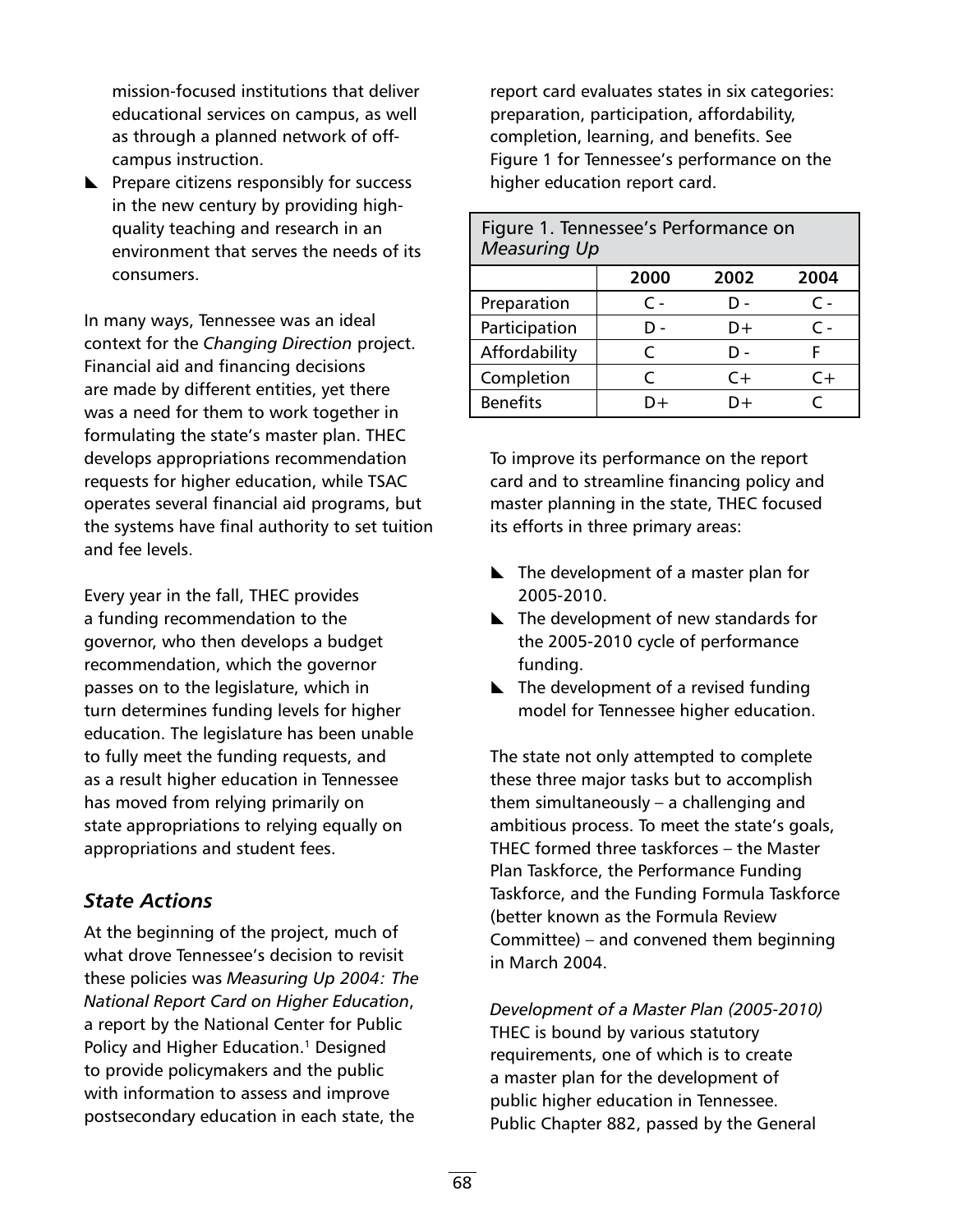Assembly in 2004, directed THEC to develop a statewide master plan that requires cooperation between higher education, K-12, and business and community leaders. Within the legislation were master plan goals such as increasing educational attainment; creating linkages with economic and community development; improving linkages to K-12 education; and broadening research and development to areas central to the public agenda.

THEC formed the Master Plan Taskforce (see Appendix C for the group's composition) to answer the following questions:

- 1. What are the central public purposes of Tennessee higher education? Are these purposes clearly articulated?
- 2. How well do the state's fiscal appropriations practices align with the goals of the public agenda?
- 3. How well does the state perform on P-16 policy issues? How can the broad-based goals of P-16 educational reform be supported through the public agenda?
- 4. How can the state maximize institutional resources to ensure affordable access to postsecondary education?
- 5. To what extent do the state's tuition and financial aid policies contribute to the goals of the public agenda?
- 6. Does higher education have adequate physical and instructional capacity to accommodate projected enrollment increases associated with the Tennessee HOPE Scholarship Program?
- 7. To what extent should institutional missions be augmented to support the goals of the public agenda?
- 8. How can the state enhance institutional collaboration with K-12 schools, business, and industry?

THEC staff was asked to do a number of things during the process of creating a new master plan, one of which was to listen to P-16 councils in the state. They discovered there was a great need for partnerships – with K-12, business, and public and private education. In May 2004 the Master Plan Task Force – composed of representatives from THEC, the University of Tennessee, the Tennessee Board of Regents, the Tennessee Independent Colleges and Universities, the governor's office/cabinet, the State Board of Education, the State Department of Education, Tennessee Tomorrow, and the legislative branch – directed THEC staff to prepare a draft document that outlined areas of emphasis for the master plan and the public agenda for higher education in Tennessee. The primary goal of this meeting was to have some agreement on the master plan's broad areas of emphasis. That way, the state could link fiscal policy to the larger priorities, such as P-16 alignment.

Through a series of comprehensive discussions that were linked to the development of performance-funding standards, a review of the funding formula, and attention to financial aid policy, Tennessee created a new master plan.

Tennessee employed several effective strategies for informing interested stakeholders and the public about the progress of the master plan. THEC continuously posted updated versions of the document on the web. Further, the state garnered support from a wide variety of key state stakeholders and utilized several national experts, which helped lead to the plan's adoption. As stated in the 2005-2010 Master Plan for Tennessee Higher Education, "Funds provided via the Lumina sponsored *Changing Direction* project have aligned Tennessee with a widely acclaimed national policy initiative to consider a holistic funding policy that integrates state appropriations, need- and merit-based financial aid,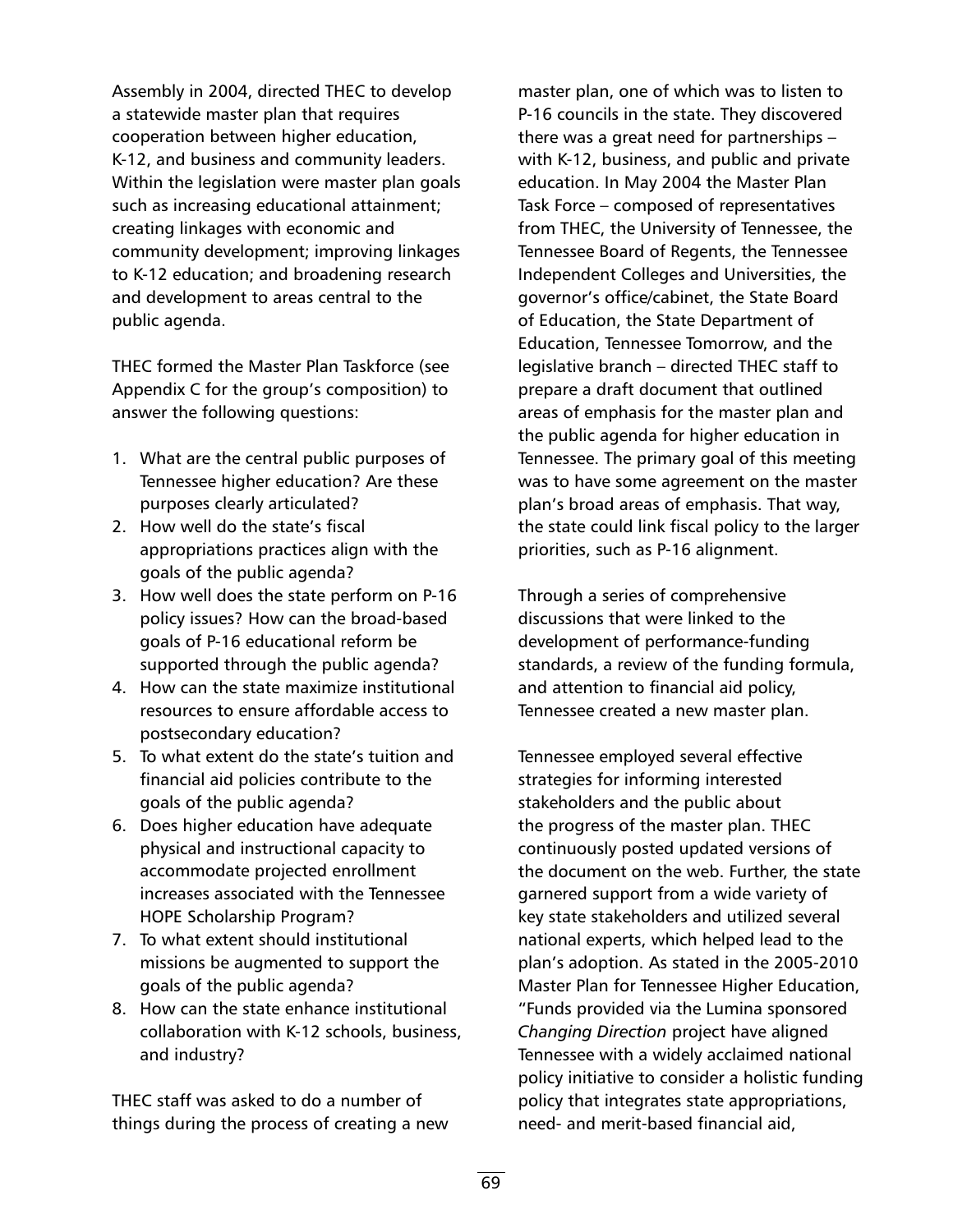and student fees. The creation of such partnerships with nationally recognized policy organizations has broadened the vision of policymakers in Tennessee and enhanced the development of the Master Plan."

#### *Development of Performance Funding Standards (2005-2010)*

The Performance Funding Taskforce was charged with the development of new standards for the 2005-10 cycle of performance funding (see Appendix D for the group's composition). The taskforce worked to ensure that the standards were aligned with the areas of emphasis identified by the Master Plan Taskforce. An important aspect of this group's work was the realization that they needed to include external measures and indicators of student success, such as the National Survey of Student Engagement (NSSE) and the Delaware cost study, as well as to strengthen the programmatic emphasis on student retention and persistence.

*Development of a Revised Funding Model* Appropriations recommendations and budgets for both THEC and TSAC were historically based on the educational needs of the state and were generated from an enrollment-driven funding formula that emphasized promoting access to postsecondary education. Due to fiscal constraints and political realities, the funding formula had not been fully funded since the mid-1980s.

Guiding legislation passed in 2004 (TCA 49-7-202) required THEC to "review and revise the current formulae and provide the Senate and House education committees with a report on progress made during each session of the 104<sup>th</sup> General Assembly. The formulae [was to] be utilized to determine the higher education appropriations recommendation no later than the

2006-2007 fiscal year." As a result the Formula Review Committee was formed to develop recommendations for a revised and updated funding model for Tennessee higher education (see Appendix E for the group's composition).

The Formula Review Committee discussed and recommended a short list of guiding principles that were used in the construction of new formula models. Further, in an effort to create aligned state higher education policy, the committee attempted to incorporate the major themes from the 2005-2010 master plan into the calculations and incentives within the funding formula.

The state held a joint meeting of the THEC Master Plan Committee and Formula Review Committee on October 15, 2004, to discuss the development of the 2005-2010 THEC master plan and a new funding formula for Tennessee higher education. The overarching goal was to align master planning with formula and performance funding.

Members of both committees met in the morning to discuss the development of the statewide master plan with consultants Dennis Jones, president of the National Center for Higher Education Management Systems (NCHEMS), and David L. Wright, senior research analyst at the State Higher Education Executive Officers (SHEEO). Wright provided a national perspective on key issues facing higher education, while Jones focused on issues specific to Tennessee and on the development of a funding formula that would support the goals of the master plan.

On September 7, 2005, THEC approved and adopted a new funding formula. The new model was simpler, and it directly linked to elements in the 2005-10 master plan. It was used by THEC staff for the development of the FY 2006-07 fiscal recommendations for higher education.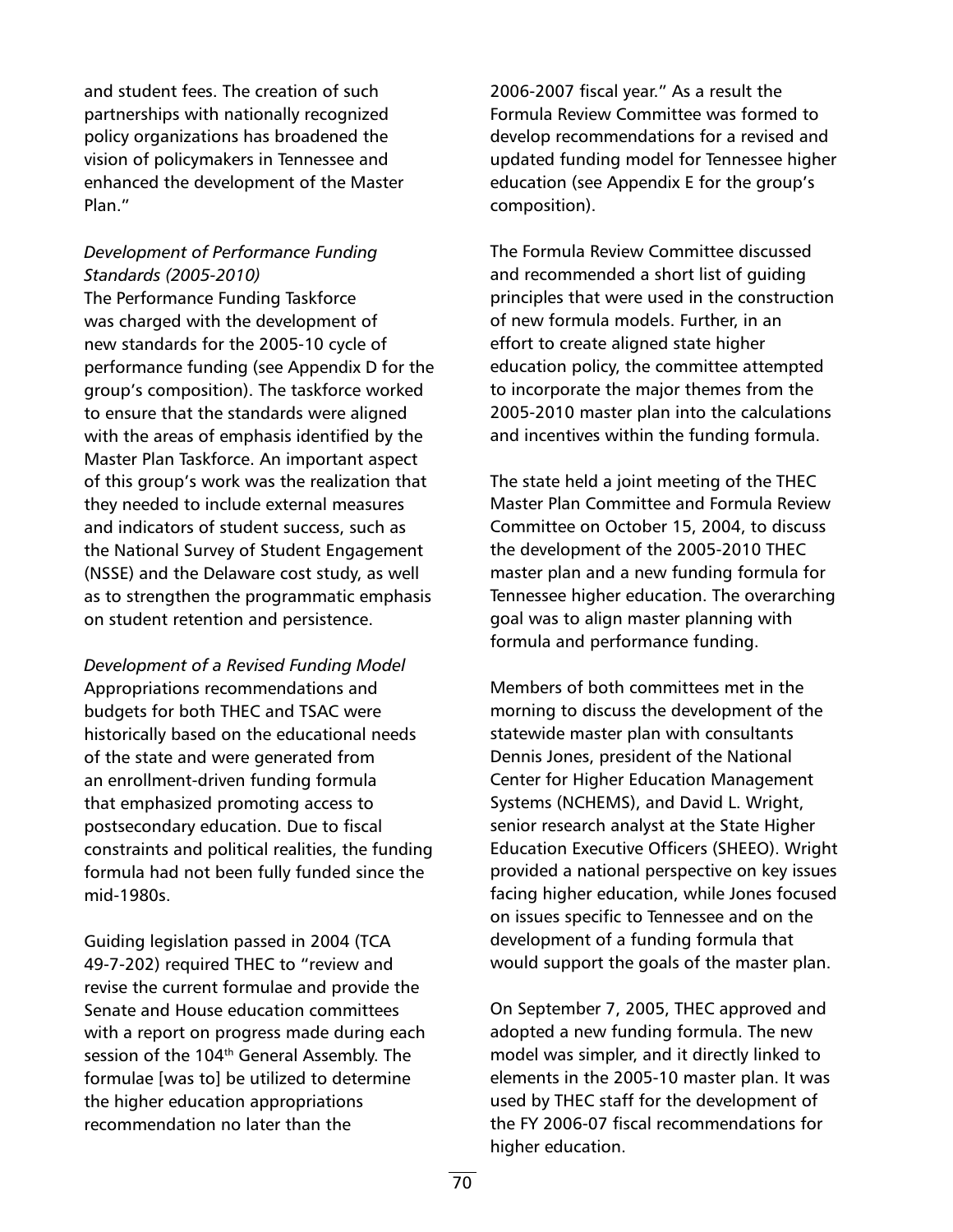#### *Financial Aid*

During the joint meetings of the THEC Master Plan Committee and Formula Review Committee, Brian Noland, THEC's former associate executive director for policy, planning, and research (now the SHEEO of West Virginia), raised the issue of financial aid by pointing out that *Measuring Up 2004: The National Report Card on Higher Education* gave Tennessee an F in affordability. The common sentiment was that although all states received that grade, there was indeed a gap in Tennessee's needbased aid.

While the project leaders and others were focused on THEC's ambitious agenda, financial aid was undergoing significant changes. The state introduced the Tennessee Education Lottery Scholarship (TELS) program. Administered by TSAC, TELS provides financial assistance to college students from funds raised through the Tennessee lottery. In an effort to improve academic achievement in high school, promote access to higher education, reduce the effects of "brain drain," and enhance economic development, Tennessee opted to create a merit aid program, similar to programs common in other Southern states. Tennessee's program includes five types of awards:

- **EXECUTE:** Tennessee Hope Scholarship. The primary award is the Tennessee HOPE Scholarship, which is offered to qualifying high school seniors, GED applicants, and home-schooled students entering an approved Tennessee college or university. The HOPE Scholarship provides \$4,000 per year for approved four-year institutions or \$2,000 per year for approved two-year institutions.
- **E** General Assembly Merit Scholarship. The General Assembly Merit Scholarship provides an additional \$1,000 per year to HOPE Scholars who meet higher academic requirements.
- **Need-Based Supplemental Award.** The Need-Based Supplemental Award provides an additional \$1,500 per year to HOPE Scholars who meet an income requirement.
- **EXECUTE:** Tennessee Hope Access Grant. Students who do not meet the academic requirements of the HOPE Scholarship and whose family has an adjusted gross income less than or equal to \$36,000 may be eligible for the Tennessee HOPE Access Grant, which has its own academic and income requirements. The grant is \$2,750 for approved fouryear institutions or \$1,750 per year for approved two-year institutions. It is nonrenewable, but students can apply for a HOPE Scholarship after they attempt 24 college credit hours and earn a 2.75 college GPA.
- [ **Wilder-Naifeh Technical Skills Grant.**  The Wilder-Naifeh Technical Skills Grant provides up to \$2,000 per year to students pursuing a certificate or a diploma at a Tennessee Technology Center. There is no GPA or ACT requirement.

There are four innovative characteristics of Tennessee's merit aid program that distinguish it from other programs:

- **EXA** Flexible eligibility criteria. Students can become eligible by earning a minimum high school grade point average *or* a minimum score on a standardized test.
- **Liberal eligibility criteria**. Students can become eligible by earning a 3.0 grade point average on a 4.0 scale in high school *or* by scoring a 21 on the ACT examination (980 on the SAT).
- **Need-based supplemental award.** The student's family must have an annual adjusted gross income of \$36,000 or less to receive a \$1,500 supplemental award.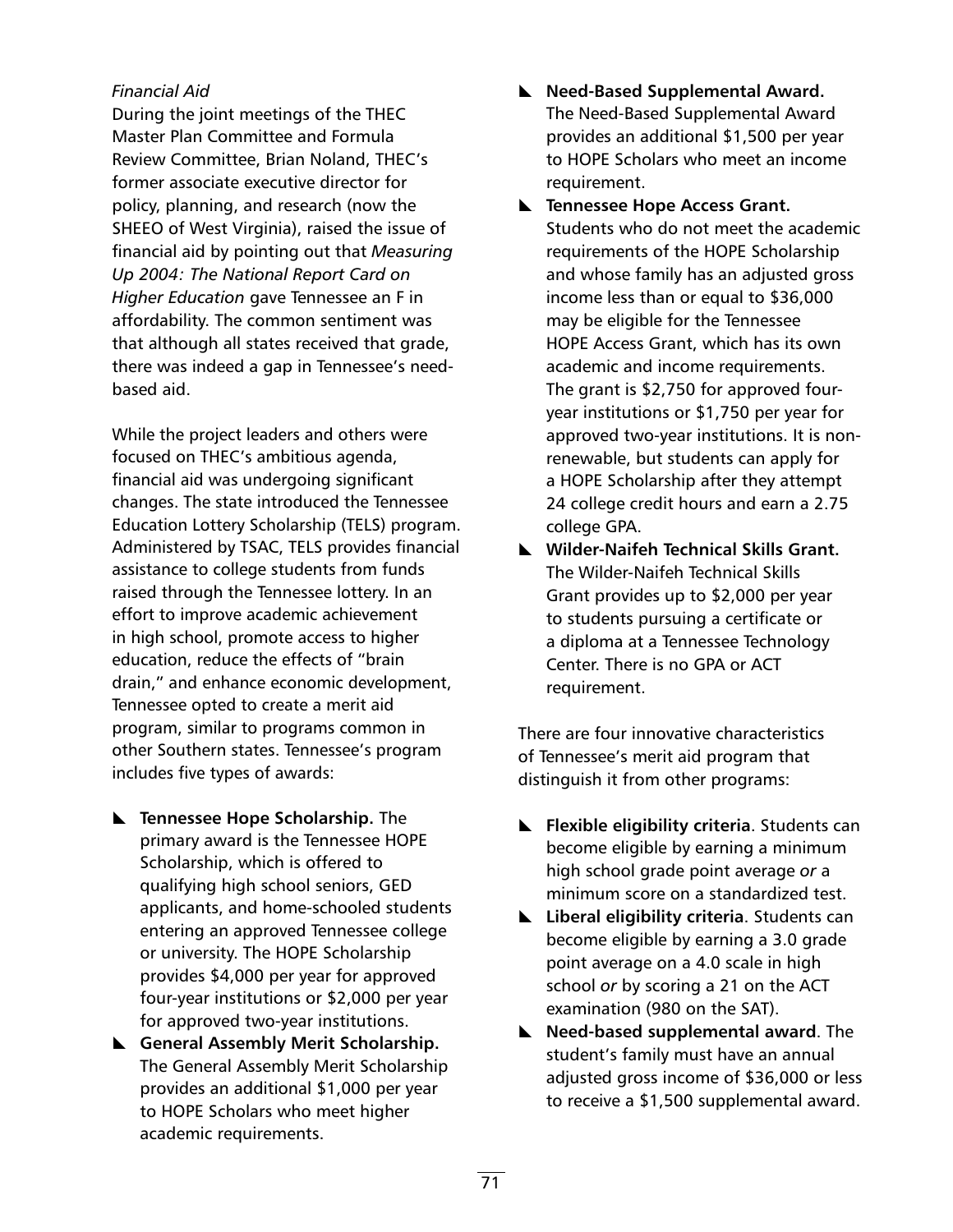**E** Merit-based supplemental award. The student must earn a 3.75 high school grade point average *and* a 29 on the ACT (1280 on the SAT) to receive a \$1,000 supplemental award.

An issue that emerged during the development of the Tennessee Hope Scholarship was whether to require all students to complete the Free Application for Federal Student Aid (FAFSA) in order to be eligible. While there was some political pressure against this requirement, it eventually became a key component of the program, making more Tennessee students eligible to receive federal aid.

## *Observations*

Tennessee began its *Changing Direction* work with a very ambitious agenda, which included simultaneous action in three major areas: the development of a master plan for 2005-2010; the development of new standards for the 2005-2010 cycle of performance funding; and the development of a revised funding model for Tennessee higher education. The state did a great deal in a very short amount of time, accomplishing its goals because of some key strategies and circumstances. Specifically, Tennessee:

- **E** Maintained consistent project and **state leadership.** One of the keys to Tennessee's success was consistent project and state leadership (the states that experienced the most success in the project all had this). The leadership of Brian Noland and Richard Rhoda facilitated important communication among stakeholders and ensured that a constant and accurate message was conveyed from start to finish.
- **E** Involved a diverse group of key state **policymakers.** Along with its own

staffers, THEC included representatives from the governing boards and the governor's policy office, legislative staff, and representatives from institutions on all THEC committees engaged in work related to the *Changing Direction* project. The SHEEO and state coordinator realized that shifts in policy goals and revisions to the funding formula were major changes that required continual communication, cooperation, and articulation of state goals and strategies, if those goals were to be achieved. THEC was successful at engaging state policy leaders by seeking their input and participation on the committees. By seeking them out for participation in the process, THEC offered them a stake in the outcome. Further, state leaders kept the process transparent and open. For instance, by strategically using the web and other methods, THEC kept key decision makers and others informed about what they were trying to accomplish, and this contributed to their success.

- **EX** Capitalized on the momentum created **in the beginning of the project and maintained constant progress,** At the beginning of the project, Tennessee was on the brink of having to rethink some major state policies. The state leadership capitalized on the momentum created by this need and by the energy that the project helped create and carried it through to the end. This was key to the accomplishing such a comprehensive agenda.
- **EXECUTE:** Thought comprehensively and **ambitiously about state goals.**  From the inception of the project to its completion, state leaders thought comprehensively and ambitiously, yet realistically, about state goals and acted accordingly. By creating three task forces to work on various issues simultaneously and by holding frequent meetings and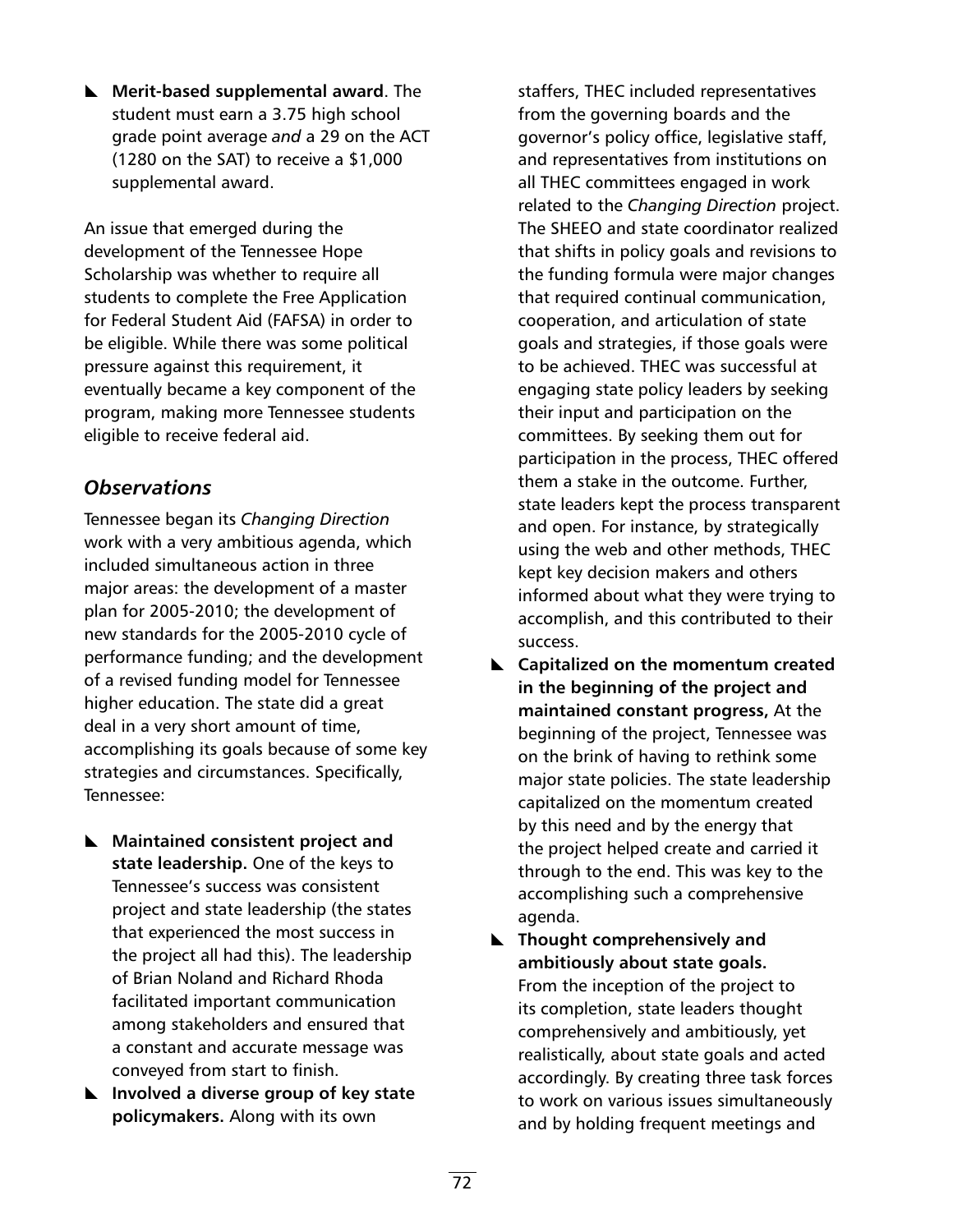building consensus in the state, they demonstrated their commitment to the work and ultimately accomplished what they set out to do in an aligned and strategic manner.

**E** Strategically used national experts. Project leaders strategically used national experts to inform key decision makers about relevant policy issues, and this was critical to the state's success. The newly adopted master plan document acknowledges the importance of the contributions of these experts: "Organizations such as SREB [Southern Regional Education Board], NCHEMS, SHEEO, WICHE, and others have provided guidance on policy and planning mechanisms to improve educational attainment and performance."

With a comprehensive plan and a clear, transparent means of accomplishing its goals, Tennessee experienced tremendous success in the *Changing Direction* project. Policymakers at all levels exemplified integrated decision making on higher education appropriations, tuition, and financial aid policy in the state. Tennessee will likely feel the positive outcomes of this process far into the future.

# **K** Endnotes

<sup>1</sup> National Center for Public Policy and Higher Education, *Measuring Up 2004: The State Report Card on Higher Education* (San Jose, CA: National Center for Public Policy and Higher Education, 2004).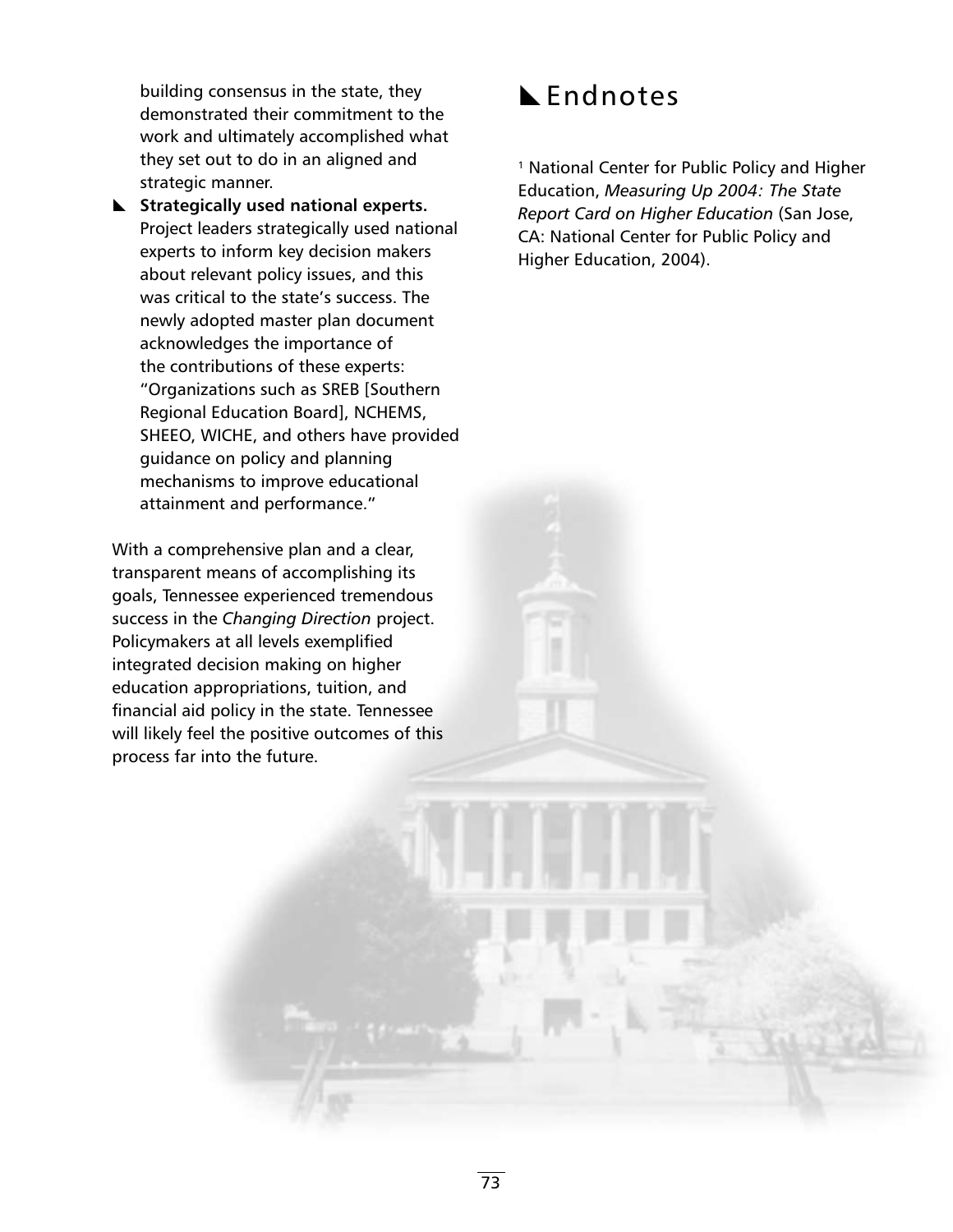# Nushington

### *Demarée K. Michelau*

WICHE and its project partners selected Washington to be a *Changing Direction*  technical assistance state during the third call for participation. Their work was housed in the Washington Higher Education Coordinating Board (HECB), led by its former executive director, James E. Sulton. This case study report describes Washington's activities and early success, as well as the challenges the state faced during the second year of the *Changing Direction* technical assistance period.

## *State Policy Context*

HECB is a 10-member citizen board that administers the state's student financial aid programs and provides planning, coordination, monitoring, and policy analysis for higher education in Washington. Created by the state legislature in 1985, the board was formally established in January 1986 as the successor to the Council of Postsecondary Education (Wash. Rev. Code §28B.76). By state law, HECB is charged with representing the "broad public interest above the interests of the individual colleges and universities." Appointed by the governor and confirmed by the Senate, board members serve four-year terms, and the board selects from its membership a chair and a vice chair, who each serve a one-year term. HECB's major functions include:

- $\blacktriangleright$  Developing a strategic master plan for higher education and monitoring progress in meeting the plan's goals and strategies.
- $\blacktriangleright$  Developing and recommending policies to enhance the availability, quality, efficiency, and accountability of public higher education in Washington.
- $\blacktriangleright$  Serving as an advocate for students and the overall higher education system.
- $\blacktriangle$  Creating a seamless system of public education.
- $\blacktriangle$  Administering student financial aid programs.
- $\blacktriangleright$  Helping families save for college.

Within the state of Washington, there are six public four-year colleges and universities, 34 public community and technical colleges, and more than 300 independent colleges, universities, and career schools. The state's two research universities – University of Washington and Washington State University – offer baccalaureate through professional degree programs. The comprehensive universities and college – Central Washington University, Eastern Washington University, Evergreen State College, and Western Washington University – offer baccalaureate and master's level programs.

The leadership of HECB was stable throughout Washington's participation in the *Changing Direction* project, with James E. Sulton as executive director. In January 2007, after Washington was no longer involved in the project, Ann Daley, former director of *Washington Learns*, an 18-month-long study focused on education needs in the state, was named as Sulton's replacement.

The Washington State Legislature is a bicameral body, with 49 members in the Senate and 98 members in the House of Representatives. Each district is served by one senator and two House members. The legislature convenes in regular session the second Monday in January. In odd-numbered years (the budget year), it meets for 105 days (January through mid-April), and in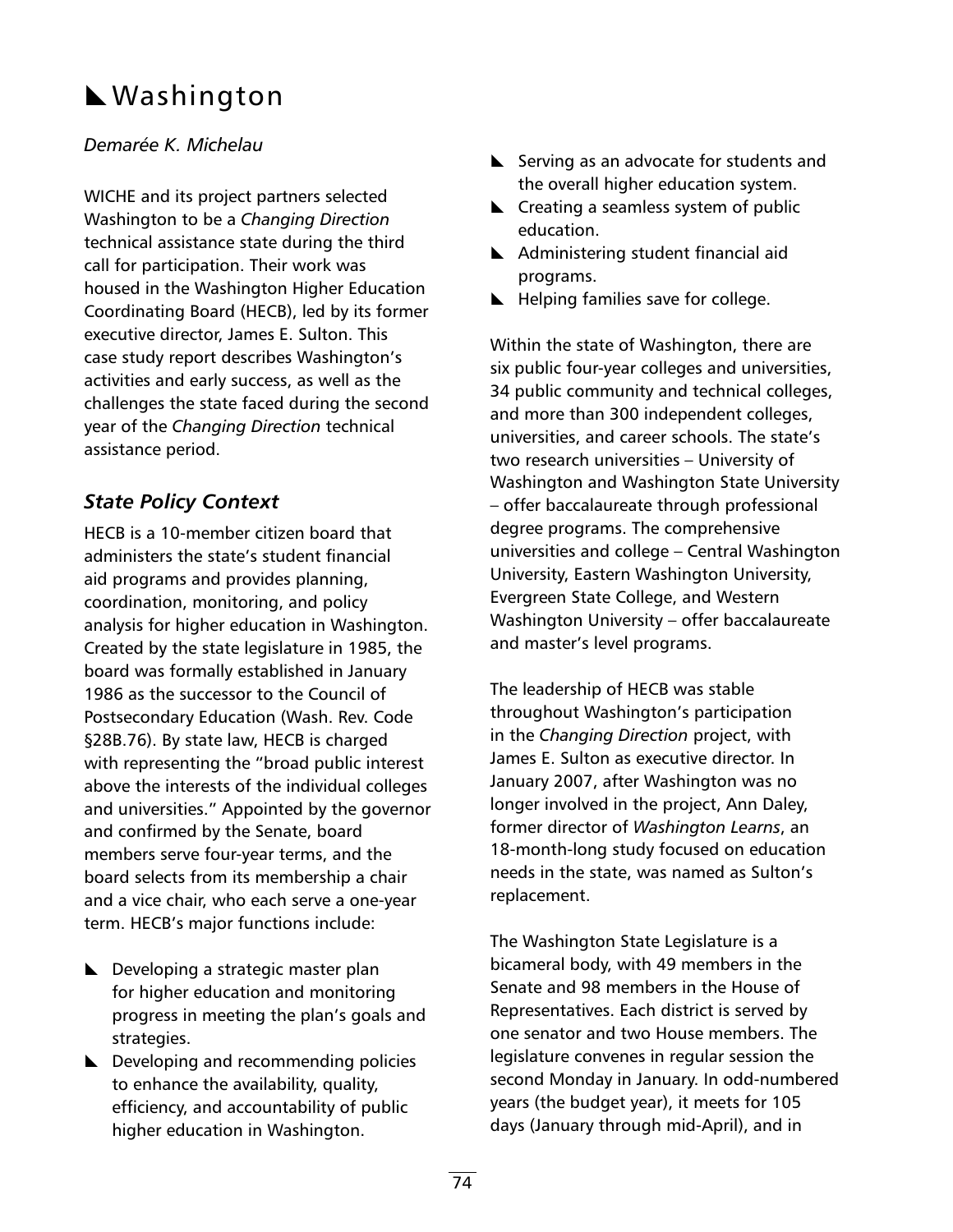even-numbered years, it meets for 60 days (January through mid-March). Members of the Senate are elected to four-year terms, and House members are elected to two-year terms.

The state's higher education institutions are responsible for setting graduate-level tuition rates, but the state legislature is responsible for setting undergraduate tuition and funding financial aid (nearly 100 percent of which goes to undergraduates). Statute dictates that HECB make recommendations on base-per-funding levels and tuition to the governor and the legislature. The average tuition rates from 2002-06 are shown in Table 1.1

| Table 1. Resident Undergraduate<br>Tuition and Fees at Washington's Public<br>Institutions, State Averages: 2006-07,<br>2005-06, 2001-02, 1996-97 |             |                         |                                 |             |
|---------------------------------------------------------------------------------------------------------------------------------------------------|-------------|-------------------------|---------------------------------|-------------|
|                                                                                                                                                   | 2006-<br>07 | 2005-<br>06             | $2001 -$<br>02                  | 1996-<br>97 |
| Washington<br><b>State University</b><br>and University<br>of Washington                                                                          |             | \$5,884 \$5,506 \$3,941 |                                 | \$3,136     |
| Regional<br>Universities<br>and Evergreen<br><b>State College</b>                                                                                 |             |                         | \$4,430 \$4,166 \$3,059 \$2,437 |             |
| Two-Year<br>Institutions                                                                                                                          |             |                         | \$2,814 \$2,583 \$1,846 \$1,412 |             |
| Source: Western Interstate Commission for Higher<br>Education, 2006.                                                                              |             |                         |                                 |             |

When Washington began its *Changing Direction* work, the state did not have a long-term state tuition policy for resident undergraduate tuition. As a result, tuition increases have generally followed a cyclical pattern: increasing moderately when state revenue is high, and increasing sharply when state revenue is low.

HECB is responsible for administering the various state financial aid programs, as well as coordinating those programs with the federal financial aid effort. Along with some other, smaller aid programs, the state administers six primary forms of financial aid.

- **L** State Need Grant. The State Need Grant (SNG) program is designed to help the state's lowest-income undergraduate students pursue degrees, refine skills, and retrain for new careers. For a student to be eligible, his or her family income cannot exceed 65 percent of the state's median family income. Students can use the grants at public two- and four-year colleges and universities and many accredited independent colleges, universities, and career schools in Washington. Students with family incomes equal to or less than 50 percent of the state median are eligible for up to 100 percent of the maximum grant. Students with family incomes between 51 and 65 percent of the state median are eligible for up to 75 percent of the maximum grant. In fiscal year 2006, the program used about \$153 million in state money and \$2 million in federal money to help approximately 65,000 students go to college. The average family income for dependent students was about \$24,200 in 2004-05. For self-supporting students, it was about \$12,500.
- **E** State Work Study. Through part-time work, undergraduate and graduate students from low- and middle-income families are able to earn money for college while gaining experience in jobs related to their career goals. Students can attend public two- and four-year colleges and universities and many accredited independent four-year colleges and universities. In fiscal year 2007, the program was projected to use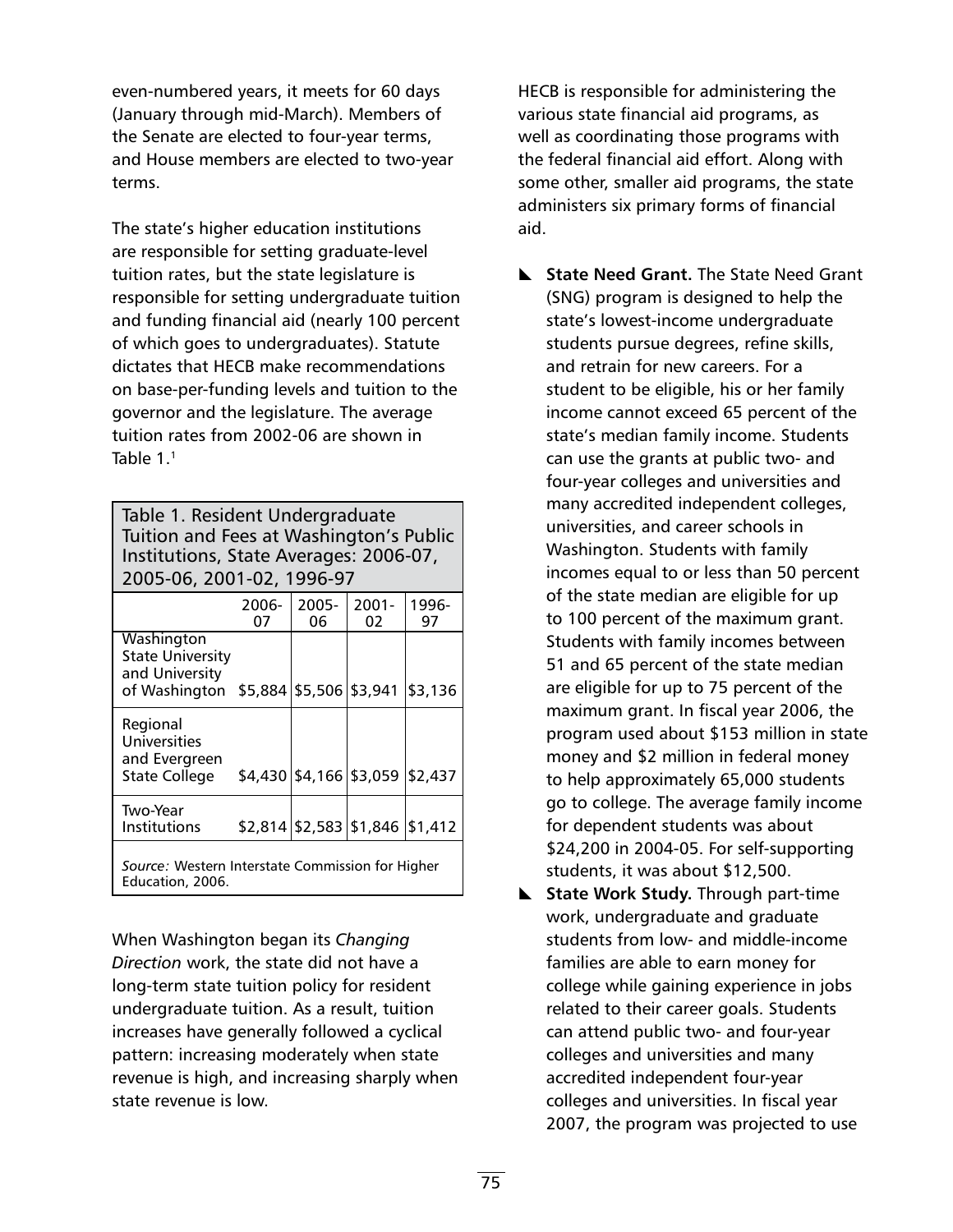about \$19.4 million in state money to help about 9,900 students go to college. Typical awards ranged from \$2,000 to \$5,000 per year. The average family income for dependent students receiving work study was about \$41,600 in 2005- 06. For self-supporting students, it was about \$12,200.

- **Educational Opportunity Grant.** The Educational Opportunity Grant program provides \$2,500 grants to encourage financially needy students to complete a bachelor's degree. Students must be Washington residents, have already earned an associate of arts or sciences degree or junior class standing, and be "placebound." To be considered placebound, students must be unable to continue their education without the assistance of this grant because of family or work commitments, health concerns, financial need, or other, similar factors. Students can use the grants at certain colleges and universities in Washington. In fiscal year 2006, the program used about \$2.9 million in state money to help an estimated 1,300 students. The average family income for students who received the grant for the first time in 2004-05 was about \$25,000.
- **L** Washington Scholars. The Washington Scholars program recognizes the accomplishments of three high school seniors from each of the state's 49 legislative districts. Students receive state scholarships for up to four years of public resident undergraduate tuition and fees. The scholarships can be used at any Washington public or independent college or university. High school principals nominate the top 1 percent of their school's graduating senior class on the basis of academic achievement, leadership, and community service. A committee, composed of high school principals and college admissions

staff, selects the top four students in each legislative district, naming three as scholars and one as a scholar alternate. In fiscal year 2007, the program was projected to use \$2.3 million to help about 420 students.

**K** Washington Award for Vocational **Excellence (WAVE).** The Washington Award for Vocational Excellence honors three vocational students from each of the state's 49 legislative districts for outstanding achievement in vocational-technical education. Recipients receive grants for up to two years of undergraduate resident tuition. Students can use the grants at public two-year and four-year colleges and universities and at accredited independent colleges, universities, and career schools in Washington. High schools, skills centers, and community and technical colleges nominate students based on occupational proficiency, leadership, community activities, and work experience. A committee, representing business, labor, education, the legislature, and citizens, makes the final selection. In fiscal year 2007, the program used \$847,000 to help about 295 students.<sup>2</sup>

Another financial aid program, the Washington Promise Scholarship, was established in 1999 by the governor and legislature as a provision in the 1999-2001 state operating budget. The legislature enacted it into permanent statute in 2002 (HB 2807), and scholarships were first awarded to eligible students who graduated from high school in spring 1999. Designed to reward academic merit and help make college more affordable for students from low- and middle-income families, it was the state's first large financial aid program targeted to academically meritorious high school graduates. And although the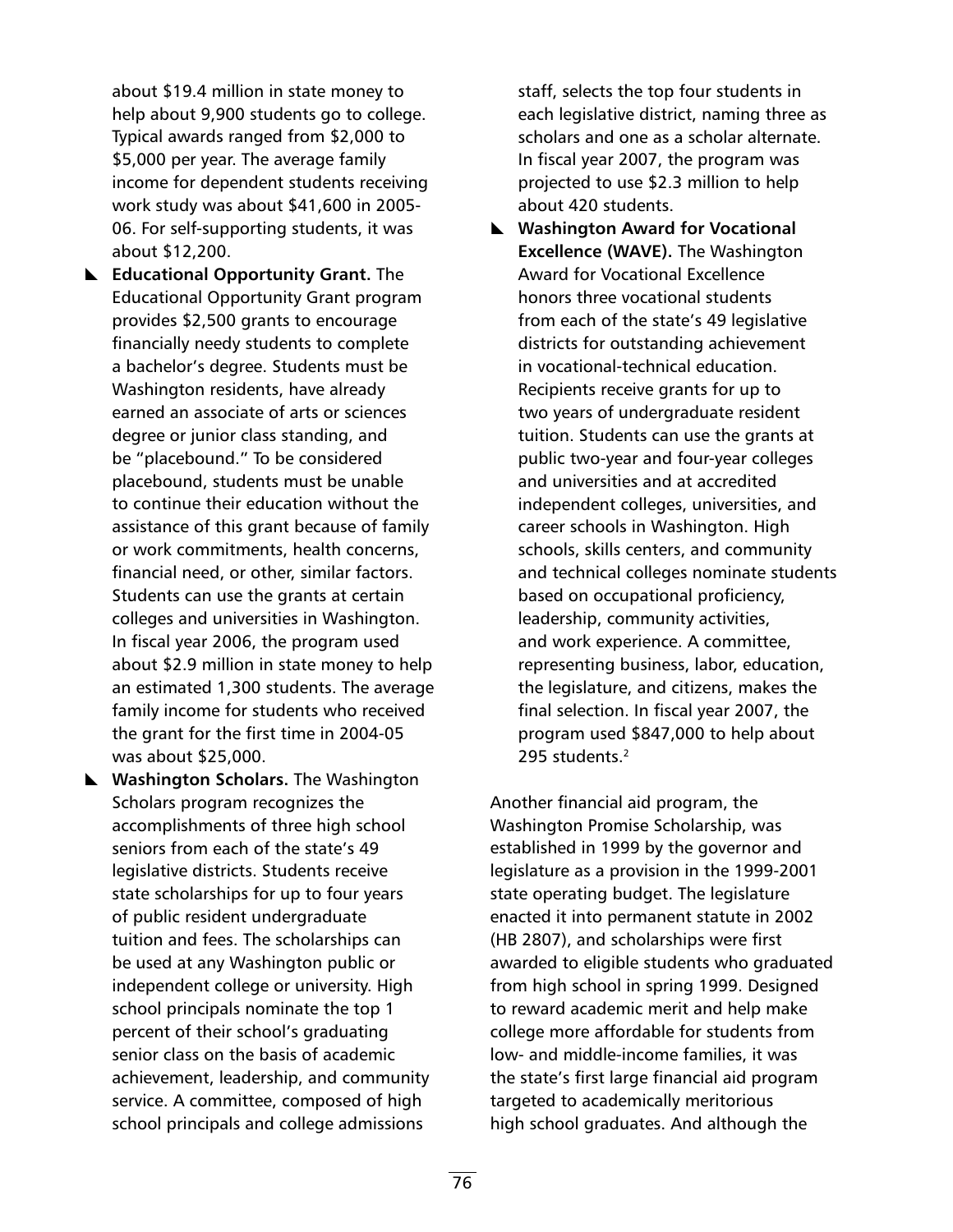program had an income limit, it did not require documentation of financial need under federal rules. The Washington Promise Scholarship ended in June 2006 when the legislature did not appropriate funding for the program.<sup>3</sup>

Just prior to Washington's selection as a *Changing Direction* technical assistance state, HECB adopted the Washington Master Plan for Higher Education, which identified numerous strategies and implementation steps around tuition and financial aid. By building on the master plan, Washington was in a prime position for participation in the *Changing Direction* project. Sulton and his staff laid out four project goals that were consistent with the master plan (see Table 2).

## *State Actions*

In the early stages of the project, HECB made significant progress toward achieving its goals. State leaders initiated their project by participating in the *Changing Direction*  technical assistance workshop that was held in June 2005 in Santa Fe, New Mexico. Washington's team of eight individuals was diverse and included two key state legislators (the chairwomen of the higher education state legislative committees), the governor's policy advisor on higher education, a legislative staffer, and HECB staff members.

About halfway through Washington's efforts, however, Governor Chris Gregoire unveiled *Washington Learns*, an 18-month review of Washington's entire education system, its structure, and funding. The governor intended for the recommendations developed by *Washington Learns* to fundamentally change educational expectations, delivery, and results. This broad-based effort caused HECB to put some activities on hold at the risk of conducting extensive work that might ultimately go in a different direction as a result of the study.

Table 2. *Changing Direction* Project Goals and Their Relation to the Strategic Master Plan Initiative

| <b>Strategic</b><br><b>Master Plan</b><br><b>Initiative</b>            | <b>Changing Direction Goal</b>                                                                                                                                                                                                                                                                                                                                                                                                                                                                                                                                               |
|------------------------------------------------------------------------|------------------------------------------------------------------------------------------------------------------------------------------------------------------------------------------------------------------------------------------------------------------------------------------------------------------------------------------------------------------------------------------------------------------------------------------------------------------------------------------------------------------------------------------------------------------------------|
| Allocating<br>Student<br><b>Enrollments</b>                            | Coordinate data to inform<br>discussion of proposed higher<br>education policy initiatives and<br>obtain general acceptance of<br>this tool for use in analyzing<br>the impacts and costs of<br>proposed higher education policy<br>alternatives.                                                                                                                                                                                                                                                                                                                            |
| Keeping<br><b>College Tuition</b><br>Affordable and<br>Predictable     | Adopt a long-term tuition policy<br>during the 2006 legislative<br>session.                                                                                                                                                                                                                                                                                                                                                                                                                                                                                                  |
| Promoting<br>Opportunity<br>Through Student<br>Financial<br>Assistance | Generate ongoing support of<br>the linkage between financial<br>aid funding and undergraduate<br>tuition rates set by the legislature;<br>develop a statutory record of<br>the linkage of these policies that<br>will institutionalize the current<br>practices; and determine whether<br>a financial aid program for<br>low-income, full-time workers<br>contributes to the state's goals<br>of increasing opportunities<br>for students to earn degrees<br>and responding to the state's<br>economic needs.                                                                |
| <b>Funding for</b><br>Student<br>Success                               | Foster legislative consideration<br>of whether the state should<br>enter into performance contracts<br>with some or all of the colleges<br>and universities; adopt budget<br>provisos that would define<br>legislative expectations for a<br>college or university in terms<br>of degrees and performance<br>targets rather than enrollment<br>levels; fund enrollments that<br>reflect students who successfully<br>complete courses; and change<br>the criteria for selecting high-<br>demand programs for funding<br>from delivering enrollments to<br>producing results. |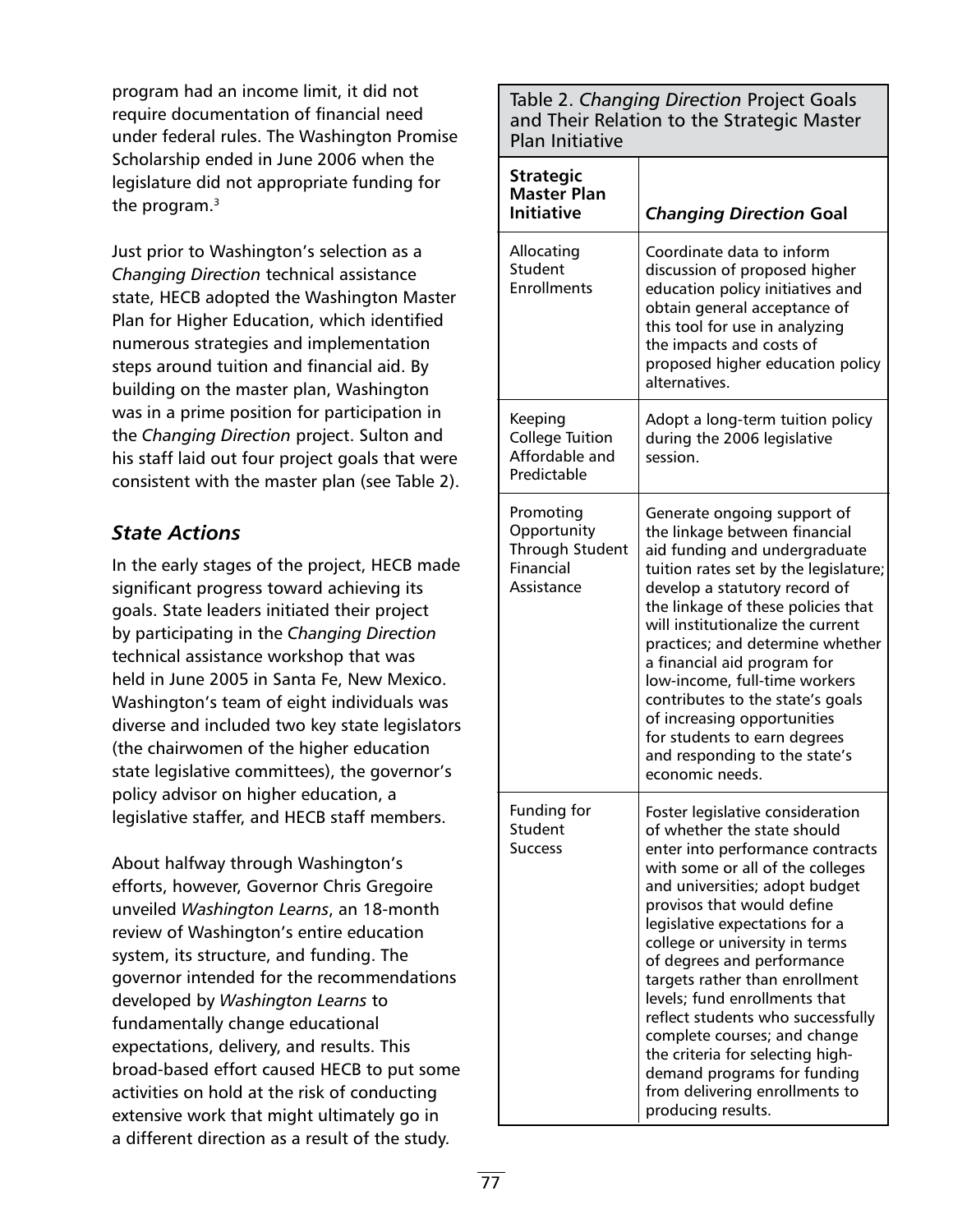Yet the state was able to accomplish some of its *Changing Direction* goals, albeit on a limited basis.

The first area targeted was *allocating student enrollments*. HECB hoped to negotiate a data-sharing agreement with colleges and universities that would reduce differences in interpretation and allow for more statewide consistency in information. An agreement on this was signed in 2005; the agreement provided access to a database containing information that HECB staff can use to conduct regular analysis and respond to ad hoc requests related to enrollment, persistence, and completions in a more efficient, accurate, and complete way than had been previously possible. Second, HECB wanted to maintain its enrollment simulation model by annually updating the data. It accomplished this and made the model available to legislative staff who had been trained in accessing and interpreting it.

Another targeted area was to *promote opportunity through student financial assistance*. The state laid out three goals in this category:

- $\blacktriangleright$  To use performance measure data and funding models to communicate the outcomes of the state's financial aid programs to state budget writers.
- $\blacktriangleright$  To seek permanent legislation describing the state's intention to link funding policy for the SNG, Washington Scholars, and WAVE programs to tuition rates.
- $\blacktriangleright$  To develop and test a pilot program for financial aid for low-income, full-time workers.

The funding model for SNG was expanded to include State Work Study, Washington Scholars, WAVE, and the Promise Scholarship programs, and all were utilized during the 2005 legislative session. The state did not

pass legislation to link funding for financial aid programs to tuition, but the legislature authorized HECB to pilot a financial aid program for low-income, full-time workers, using a portion of the SNG funds.

Finally, in the area of *funding for student success*, HECB identified four independent strategies that eventually were addressed by the *Washington Learns* study. For example, HECB intended to examine the use of performance contracts between the state and institutions. *Washington Learns*  addressed the link between accountability and funding; therefore, HECB did not go forward in that area.

Since the state leaders were somewhat limited in their ability to reach their *Changing Direction* goals, they felt that the best course of action was to end their participation in the project. WICHE staff agreed that Washington did the best it could under the circumstances and continues to be hopeful that the integration of higher education appropriations, tuition, and financial aid policy can be considered in the context of *Washington Learns.*

### *Observations*

At the outset of the project, Washington seemed primed for substantial progress in *Changing Direction*. HECB was led by an enthusiastic, reflective executive director with realistic yet ambitious goals for aligning higher education appropriations, tuition, and financial aid policy. He had the support of a talented staff and the involvement of key stakeholders, including legislative representatives crucial to success. Yet due to a changing political environment and emerging state priorities that were not perfectly aligned with *Changing Direction*, the state was unable to accomplish many of the goals it set forth in the manner that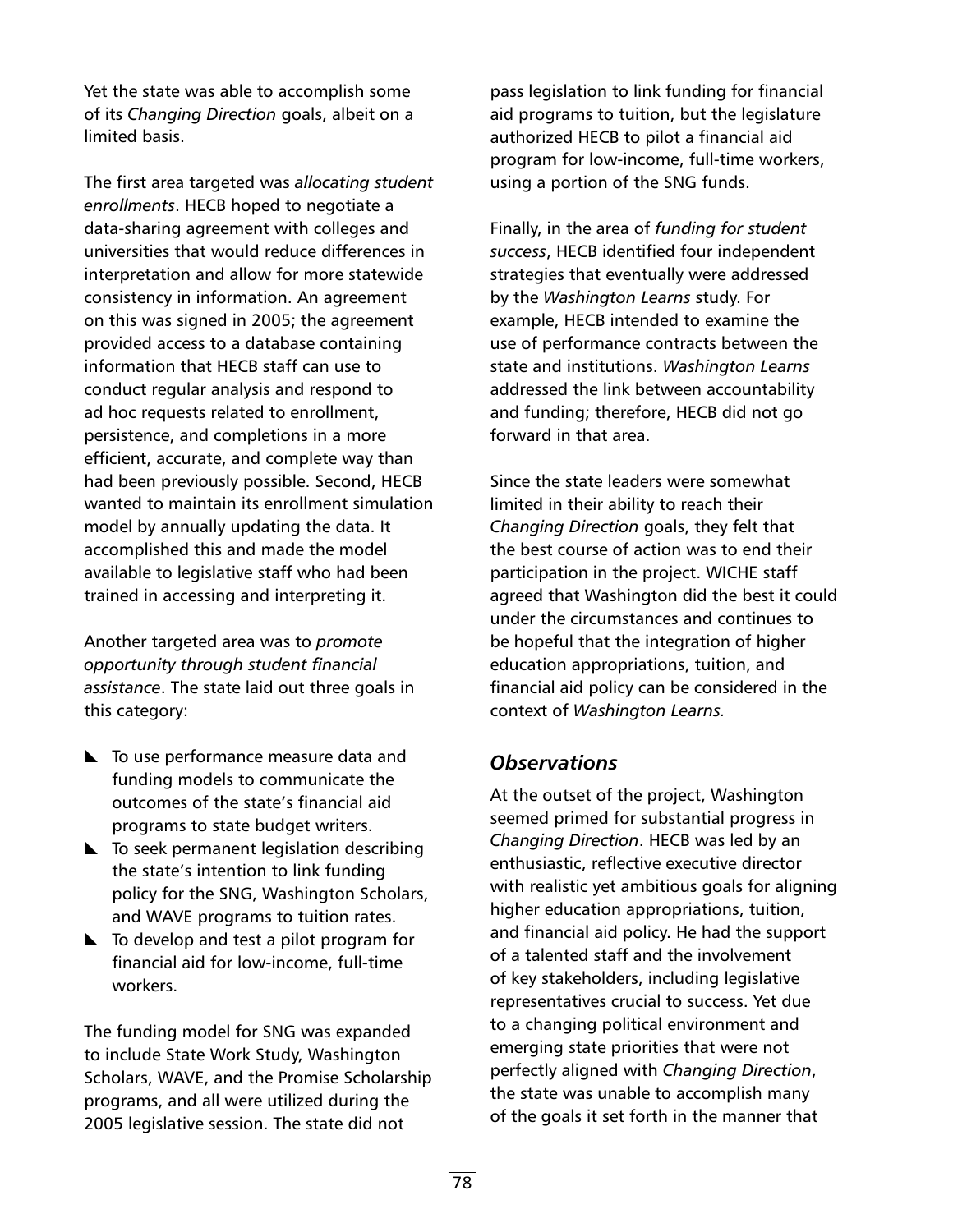the project coordinators envisioned. An important lesson that can be learned from Washington is that even when the stars seem aligned, there are unanticipated events and developments that can emerge and that are beyond anyone's control. The best response in these situations is to recognize the challenges and respond in a way that will be best for the state over the long term. The project leaders in Washington made the right decision to end their participation in the project so as to not conflict with the new state priorities.

## **K** Endnotes

<sup>1</sup> Western Interstate Commission for Higher Education, *Tuition and Fees in Public Higher Education in the West, 2005-2006 Detailed Tuition and Fees Tables* (Boulder, CO: Western Interstate Commission for Higher Education, 2004).

2 Washington Higher Education Coordinating Board, "Financial Aid" web page, accessed on 15 February 2007 at <www.hecb.wa.gov/ financialaid/index.asp>.

<sup>3</sup> Washington Higher Education Coordinating Board (HECB), "Washington Promise Scholarship Program Evaluation, December 2002," (Olympia, WA: HECB, 2002), accessed on 15 February 2007 at <www.hecb.wa.gov/ Docs/reports/WaPromiseEval12-002.pdf>.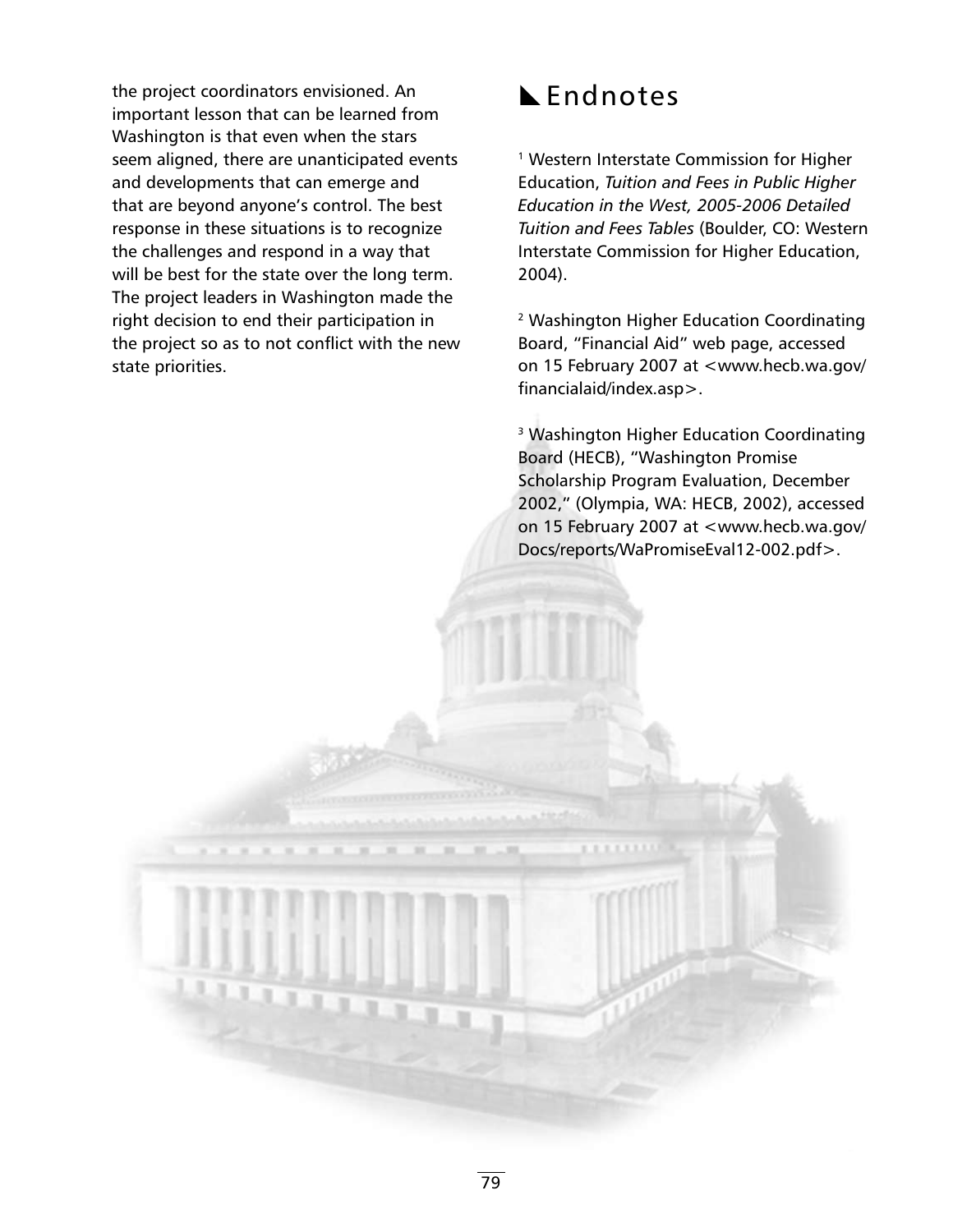## **References**

Baldassare, Mark and Ellen Hanak. "CA 2025: It's Your Choice." San Francisco, CA: Public Policy Institute of California, 2005.

Center for the Study of Education Policy. "Grapevine: An Annual Compilation of Data on State Tax Appropriations for the General Operation of Higher Education." Normal, IL: Illinois State University, 2005.

College Board. *Trends in College Pricing*. New York: College Board, 2006.

Education Commission of the States, State Profiles. "Postsecondary Governance Structures Database, 2006." Accessed on 29 January 2007 at <http://mb2.ecs.org/reports/ Report.aspx?id=221>.

Hawaii Board of Regents and Office of the President. *University of Hawaii System Strategic Plan: Entering the University's Second Century, 2002-2010*. Honolulu: University of Hawaii Board of Regents, 2002.

Hayward, Gerald C., Dennis P. Jones, Aims C. McGuinness, Jr., and Allene Timar. "Ensuring Access with Quality to California's Community Colleges." San Jose, CA: The National Center for Public Policy and Higher Education, 2004.

Institute for Higher Education Policy and Latina/o Policy Research Initiative. "Investing in Arizona's Future: College Access, Affordability, and the Impact of Investment in Need-Based Financial Aid." Phoenix, AZ: Arizona Commission for Postsecondary Education, 2005.

Jones, Dennis and Paul Lingenfelter, "The Relative Effectiveness of California's System of Higher Education," presentation to the Conference on Policy Challenges Facing California Higher Education on October 17, 2006.

National Association of State Student Grant and Aid Programs. "35<sup>th</sup> Annual Survey Report on State-Sponsored Student Financial Aid: 2003-04 Academic Year." Washington, D.C.: National Association of State Student Grant and Aid Programs, 2005.

National Association of State Student Grant and Aid Programs. "36th Annual Survey Report on State-Sponsored Student Financial Aid: 2004-05 Academic Year." Washington, D.C.: National Association of State Student Grant and Aid Programs, 2006.

National Center for Public Policy and Higher Education. *Measuring Up 2004: The State Report Card on Higher Education*. San Jose, CA: National Center for Public Policy and Higher Education, 2004.

National Center for Public Policy and Higher Education. *Measuring Up 2006: The State Report Card on Higher Education*. San Jose, CA: National Center for Public Policy and Higher Education, 2006.

New Mexico Higher Education Department Press Release. "Governor Bill Richardson appoints Dr. Beverlee McClure As New Mexico's First Secretary of Higher Education," accessed on 29 January 2007 at <http://hed.state.nm.us/cms/kunde/rts/ hedstatenmus/docs/36972938-06-19-2006- 14-25-38.pdf>.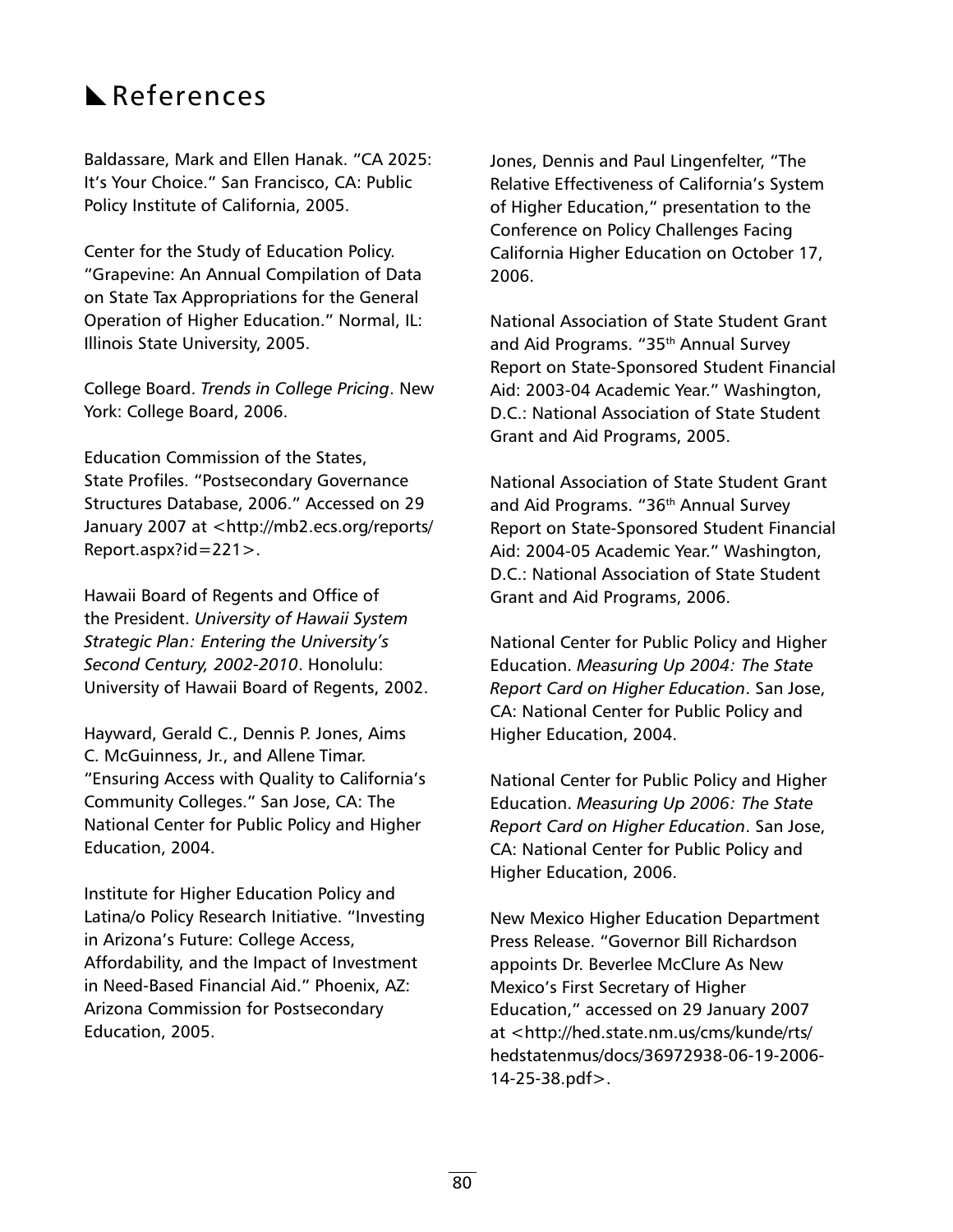Organisation for Economic Co-operation and Development, "Education at a Glance 2003: OECD Indicators," (Paris: Organisation for Economic Co-operation and Development, 2003).

Shulock, Nancy and Colleen Moore. "Rules of the Game: How State Policy Creates Barriers to Degree Completion and Impedes Student Success in the California Community Colleges." Sacramento: Institute for Higher Education Leadership & Policy, 2007.

State Higher Education Executive Officers. "State Higher Education Finance, FY 2004." Boulder, CO: State Higher Education Executive Officers, 2005.

University of Hawaii System. *Annual Report to the 2003 Legislature on Tuition Waivers at the University of Hawaii*.

University of Hawaii System. *Annual Report to the 2004 Legislature on the Tuition Waiver Program 2002-2003*.

University of Hawaii System. *Annual Report to the 2005 Legislature on the Tuition Waiver Program 2003-2004*.

University of Hawaii System. *Annual Report to the 2006 Legislature on the Tuition Waiver Program 2004-2005*.

University of Hawaii System. *Annual Report to the 2007 Legislature on the Tuition Waiver Program 2005-2006*.

Washington Higher Education Coordinating Board. "2004-05 Tuition and Fee Rates: A National Comparison." Olympia, WA: Washington Higher Education Coordinating Board, 2005.

Washington Higher Education Coordinating Board. "Financial Aid" web page. Accessed on 15 February 2007 at <http://www.hecb. wa.gov/financialaid/index.asp>.

Washington Higher Education Coordinating Board. "Washington Promise Scholarship Program Evaluation, December 2002." Accessed on 15 February 2007 at <http://www.hecb.wa.gov/Docs/reports/ WaPromiseEval12-002.pdf>.

Western Interstate Commission for Higher Education. *Regional Fact Book for Higher Education in the West*. Boulder, CO: Western Interstate Commission for Higher Education, 2005. Accessed on 21 January 2005 at <http://www.wiche.edu/policy/Factbook>.

Western Interstate Commission for Higher Education. *Tuition and Fees in Public Higher Education in the West, 2004-2005 Detailed Tuition and Fees Tables*. Boulder, CO: Western Interstate Commission for Higher Education, 2004.

Western Interstate Commission for Higher Education. *Tuition and Fees in Public Higher Education in the West, 2005-2006 Detailed Tuition and Fees Tables*. Boulder, CO: Western Interstate Commission for Higher Education, 2005.

Western Interstate Commission for Higher Education. *Tuition and Fees in Public Higher Education in the West, 2006-2007 Detailed Tuition and Fees Tables*. Boulder, CO: Western Interstate Commission for Higher Education, 2006.

Western Interstate Commission for Higher Education. *Knocking at the College Door: Projections of High School Graduates by State, Income, and Race/Ethnicity, 1998- 2018.* Boulder, CO: Western Interstate Commission for Higher Education, 2003.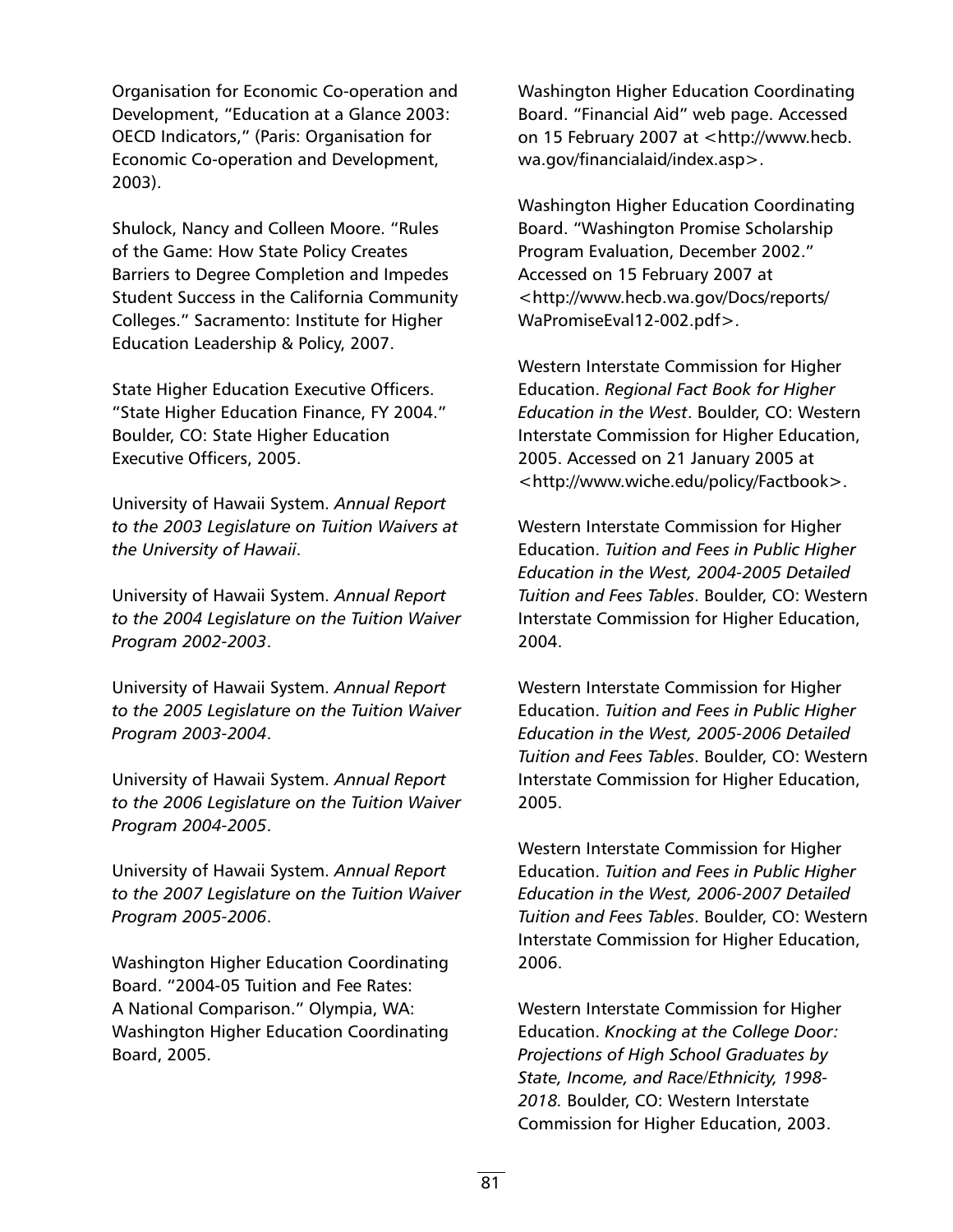## **About the Authors**

*Julie Davis Bell* is the education group director for the National Conference of State Legislatures (NCSL). She has been with NCSL for 13 years and has directed the Education Program for 11 years. She also serves as the program policy specialist for higher education issues. Bell received her Ph.D. in political science from the University of California at Davis in 1986. Prior to joining NCSL, she was a policy associate with the Center for Policy Research in Denver and taught political science courses at the University of Colorado.

*Cheryl D. Blanco* is the executive director of the Pathways to College Network and vice president of National College Access Programs at The Education Resources Institute (TERI). Prior to assuming this position, Blanco was vice president for lifelong learning policy and research at the Council for Adult and Experiential Learning (CAEL). She also served as the senior program director for policy analysis and research at the Western Interstate Commission for Higher Education (WICHE), where she monitored historical and emerging social, economic, and political trends that impact higher education; directed the work of several policy projects; and produced a variety of publications to improve policymaking in higher education. She was appointed by former Secretary of Education Richard Riley to the Advisory Council on Education Statistics for the National Center for Education Statistics. Before joining the WICHE staff, Blanco was the educational policy director at the Florida Postsecondary Education Planning Commission. She has held positions at Arecibo Technological University College, University of Puerto Rico, including assistant to the vice president for academic affairs,

director of the division of continuing education, coordinator for professional development, and tenured associate professor in the English Department. She received her Ph.D. in higher education from Florida State University.

*Sharmila Basu Conger* joined the staff of the State Higher Education Executive Officers (SHEEO) in 2005 as a policy analyst. She is responsible for supporting the P-16 Professional Development Collaborative, which provides in-service professional training to K-12 educators, and for participating in SHEEO policy studies and initiatives involving student access and success, accountability, knowledge resources, and teacher quality. Immediately prior to joining SHEEO, she completed a three-year internship in technology and communications policy with WCET at WICHE, where she examined venues for accreditation of web-based courses and investigated barriers to adoption of online education. Conger has a Ph.D. in human genetics from the University of Michigan in Ann Arbor and a B.A. in biology from Cornell University in Ithaca, NY.

*Paul E. Lingenfelter's* work as president of the State Higher Education Executive Officers (SHEEO) has focused on successful participation in higher education, accountability, and finance. Under his leadership, SHEEO organized and staffed the National Commission on Accountability in Higher Education, which in 2005 issued its report *Accountability for Better Results: A National Imperative for Higher Education*. He previously served as vice president of the John D. and Catherine T. MacArthur Foundation, where he established and led the MacArthur Foundation Program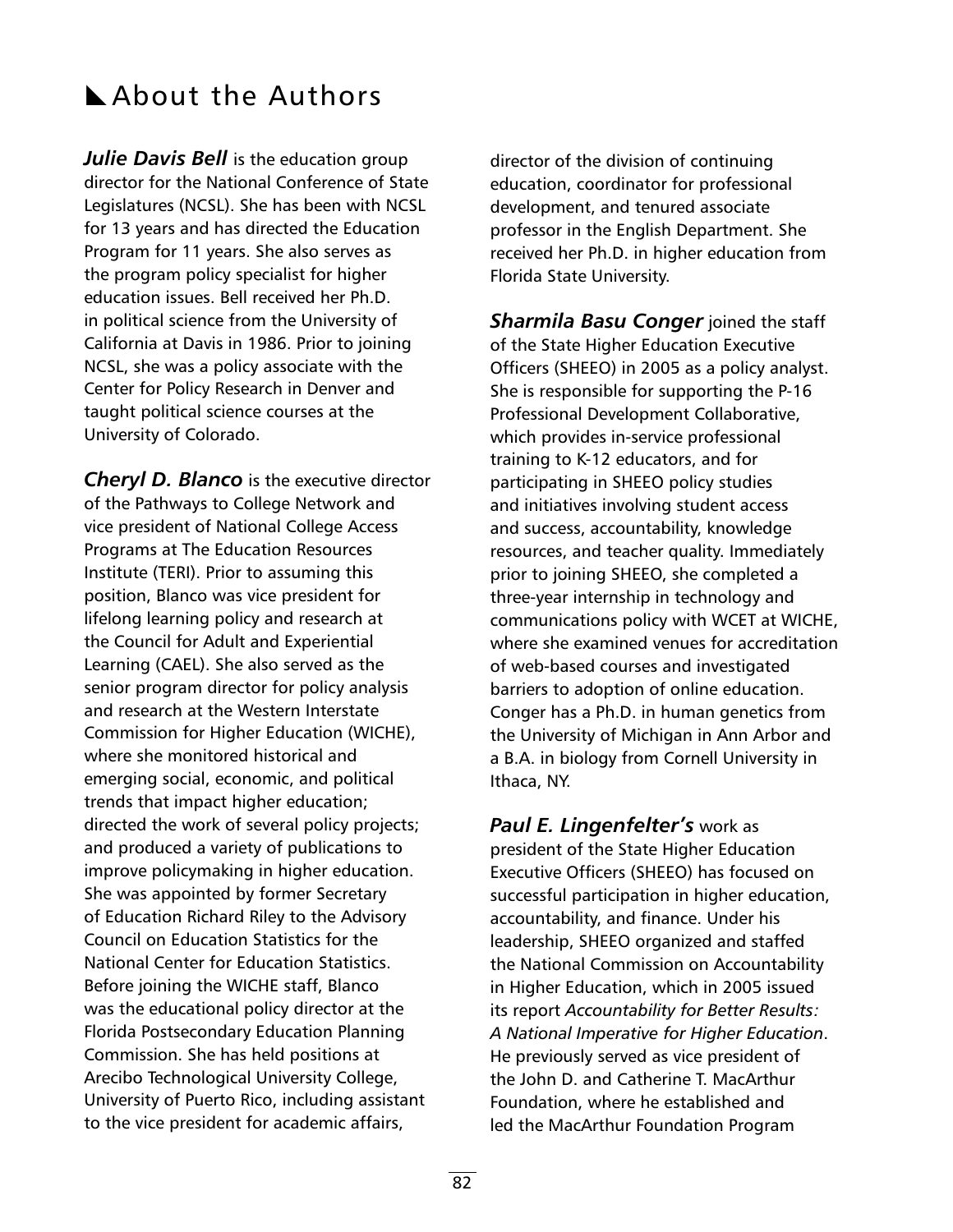on Human and Community Development. Earlier, Lingenfelter served as deputy director for fiscal affairs for the Illinois Board of Higher Education. Lingenfelter's educational background includes an A.B. from Wheaton College in literature, an M.A. from Michigan State University, and a Ph.D. from the University of Michigan in higher education.

*Demarée K. Michelau* is a senior policy analyst and director of special projects at WICHE. The author of numerous education reports and magazine articles, she has experience in higher education policy on issues such as college affordability and access, K-16 reform, postsecondary remedial education, dual/concurrent enrollment, and affirmative action. Previously, she worked for the National Conference of State Legislatures as a policy specialist. Michelau received her bachelor's degree in public law from Northern Illinois University and her master's degree in political science from the University of Colorado at Boulder. She currently is a Ph.D. candidate in political science at the University of Colorado at Boulder.

*David L. Wright's* professional life has centered on turning data into useful information for policy decision making at the institutional, state, and national levels. In 2006 he took on a state leadership role with the Tennessee Higher Education Commission, where he serves as associate executive director for policy, planning, and research. Wright's return to his native South was preceded by work as a senior researcher for the national association of State Higher Education Executive Officers, where he led the State Higher Education Finance Project, an annual examination of state tax-effort and higher education funding trends. A doctoral candidate at Florida State University, he is a past president of the Florida Association for Institutional Research and an alumnus of the Associates Program of the National Center for Public Policy in Higher Education.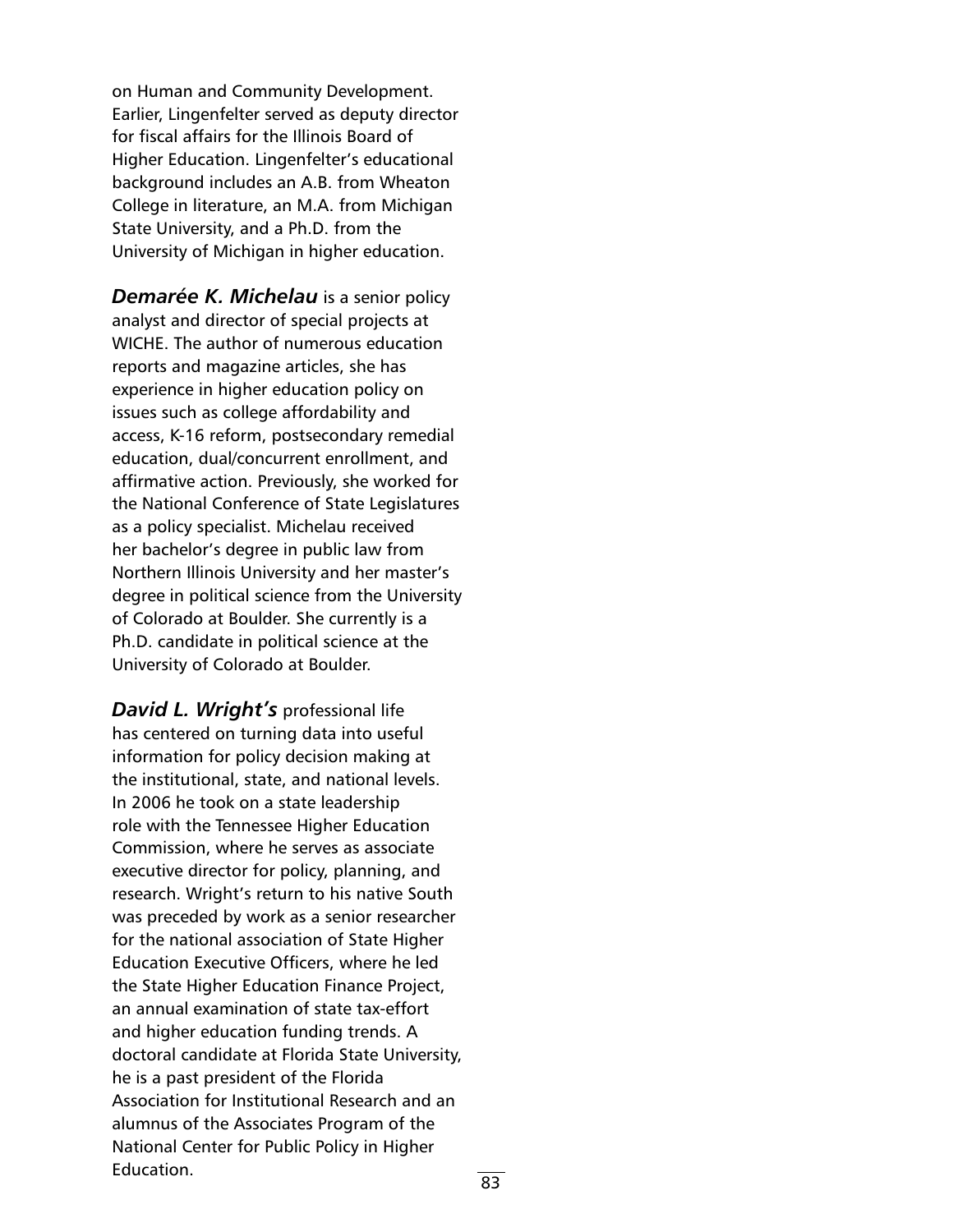# **Appendix A**

## *Changing Direction: Hawaii Roundtable Participants (September 29, 2004)*

- **EX Byron Bender, Regent, University of** Hawaii
- Sam Callejo, Vice President for Administration, University of Hawaii System
- **Melanie Chinen, Deputy Policy Advisor,** Governor's Office
- Doris Ching, Vice President for Student Affairs, University of Hawaii System
- **EXA** Shirley Daniel, Professor, College of Business Administration
- Peter Englert, Chancellor, University of Hawaii at Manoa
- **L** Jim Gaines, Interim Vice President for Research, University of Hawaii System
- **Lynn Hodgson, Member, All Campus** Council of Faculty Senate Chairs
- David Iha, Executive Administrator and Secretary of the Hawaii Board of Regents
- $\blacktriangleright$  Kathy Jaycox, Interim Executive Director, Hawaii P-20 Initiative
- Linda Johnsrud, Interim Associate Vice President for Planning and Policy, University of Hawaii System
- Georgina Kawamura, Director of Finance, State Department of Budget and Finance
- N Walter Kirimitsu, Vice President for Legal Affairs and University General Counsel, University of Hawaii System
- $\blacktriangleright$  Kitty Lagareta, Regent, University of Hawaii
- David McClain, Interim President, University of Hawaii
- Angela Meixell, Chancellor, Windward Community College
- Neal Miyahira, Administrator, Budget, Program Planning and Management Division, State Department of Budget and Finance
- J. N. Musto, Executive Director, University of Hawaii Professional Assembly
- **L** Glenn Nakamura, Acting Director, University Budget Office
- Kevin Nakata, Hawaii Government Employees Association
- Mike Rota, Associate Vice President for Academic Affairs, University of Hawaii System
- Rodney Sakaguchi, Vice Chancellor for Administration, Finance and Operations, University of Hawaii Manoa
- Norman Sakamoto, Senator, State of Hawaii
- Al Spencer, Member, All Campus Council of Faculty Senate Chairs
- Mark Takai, Representative, State of Hawaii
- **L** Carolyn Tanaka, Associate Vice President for External Affairs and University Relations, University of Hawaii System
- **■** Jane Tatibouet, Regent, University of Hawaii
- **Mary Tiles, President, University of Hawaii** Professional Assembly
- Rose Tseng, Chancellor, University of Hawaii at Hilo
- Mike Unebasami, Associate Vice President for Administration and Community College Operations
- **L** Donna Vuchinich, President, University of Hawaii Foundation
- **■** Jan Yokota, Director of Capital Improvements, University of Hawaii System
- Mike Yoshimura, Director of Budget and Planning, Office of the Vice President for Administration
- Ed Yuen, Director, Human Resources, University of Hawaii System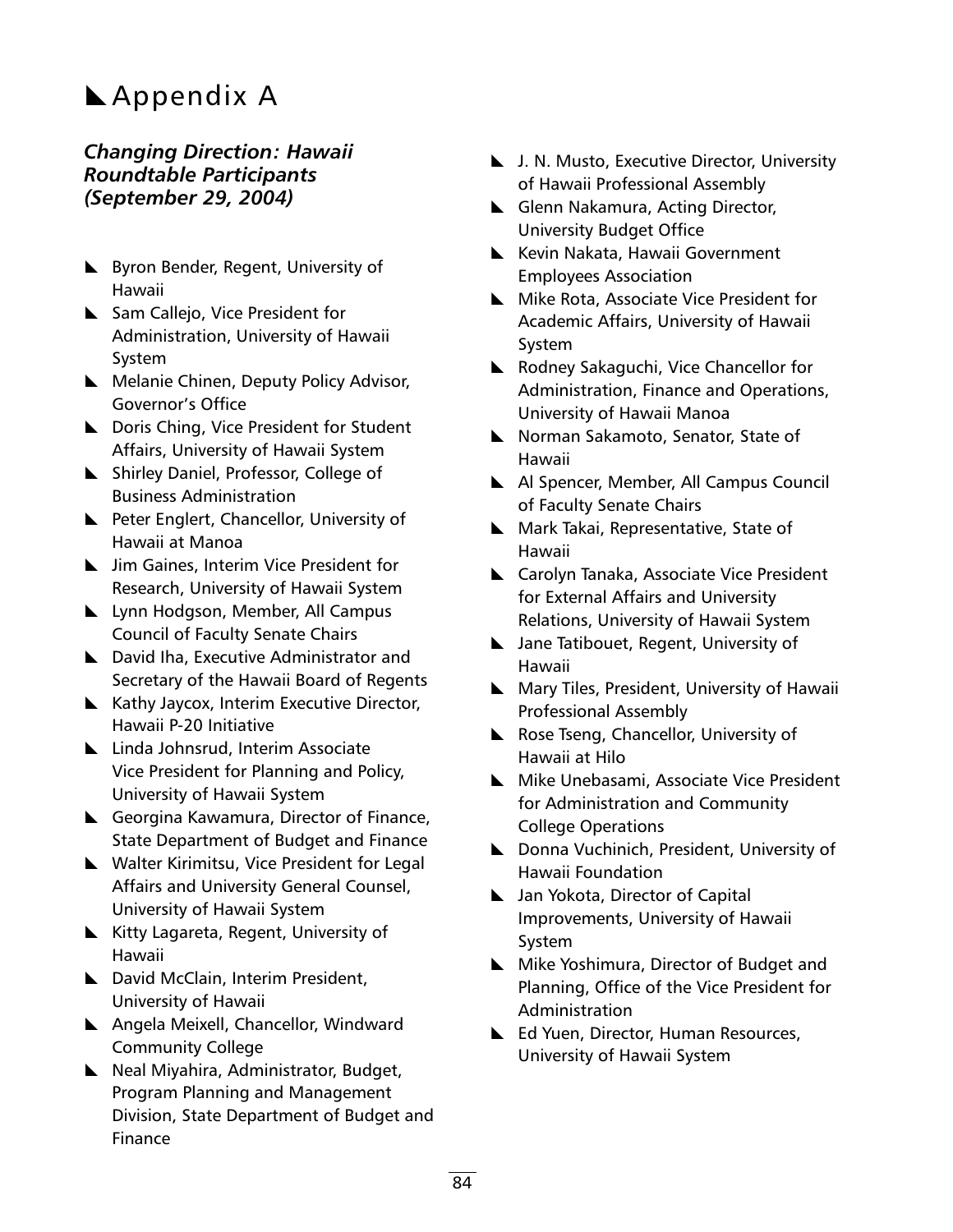# **Appendix B**

### *Summary of Recommendations from the Noel-Levitz Analysis of Scholarship and Financial Aid Programs for the Oklahoma State Regents for Higher Education*

#### **Institutional Recommendations**

- 1. Make certain that every institution has at least one person designated as having primary responsibility for enrollment management.
- 2. Require institutions to develop an annual enrollment management plan that encompasses marketing, recruitment, and retention.
- 3. Make certain that (where appropriate) institutions are focused on transfer and nontraditional students in their enrollment plans.
- 4. Strengthen management practices related to prospective students and those making inquiries as a means of reaching out to additional students.
- 5. Improve the use of data and information to support marketing and recruitment planning and decision making.
- 6. Add selected pieces to the standard arsenal of admissions publications.
- 7. Increase the use of systematic telecounseling as a means of increased contact with prospective students.
- 8. Increase the use of e-mail to communicate with prospective students.
- 9. Ensure that each campus appoints a retention leader to coordinate efforts across departments and divisions.
- 10. Develop a plan for data collection and distribution in order to target resources needed to implement the retention portion of the enrollment management plans.
- 11. Provide faculty and staff with professional development opportunities that will help them assist students to succeed in the classroom.
- 12. Ensure that each college and university has a written quality service plan, with corresponding training that supports the goals of the service mission.
- 13. Implement retention strategies that are likely to have a greater return on investment.
- 14. Eliminate the use of institutional financial aid forms.
- 15. Accelerate the delivery of upper-class financial aid awards.
- 16. Coordinate OHLAP awards with other programs to preclude unintended stacking.
- 17. Build on the momentum created by the statewide workshop to encourage campuses to increase the use of differential packaging in awarding institutional tuition waivers and other discretionary aid.

#### **Statewide Recommendations**

- 1. Form a statewide enrollment management council to devise strategies to connect enrollment management practices on the campuses with Brain Gain 2010 goals.
- 2. Implement a process to establish three- to five-year enrollment goals for each campus that are consistent with institutional missions. Once these are in place, aggregate them to create an enrollment forecast or vision for the state of Oklahoma. Then negotiate institutional goals as necessary to achieve the desired enrollment and degree production on a statewide basis.
- 3. Establish a stable formula for allocating Brain Gain performance funding in a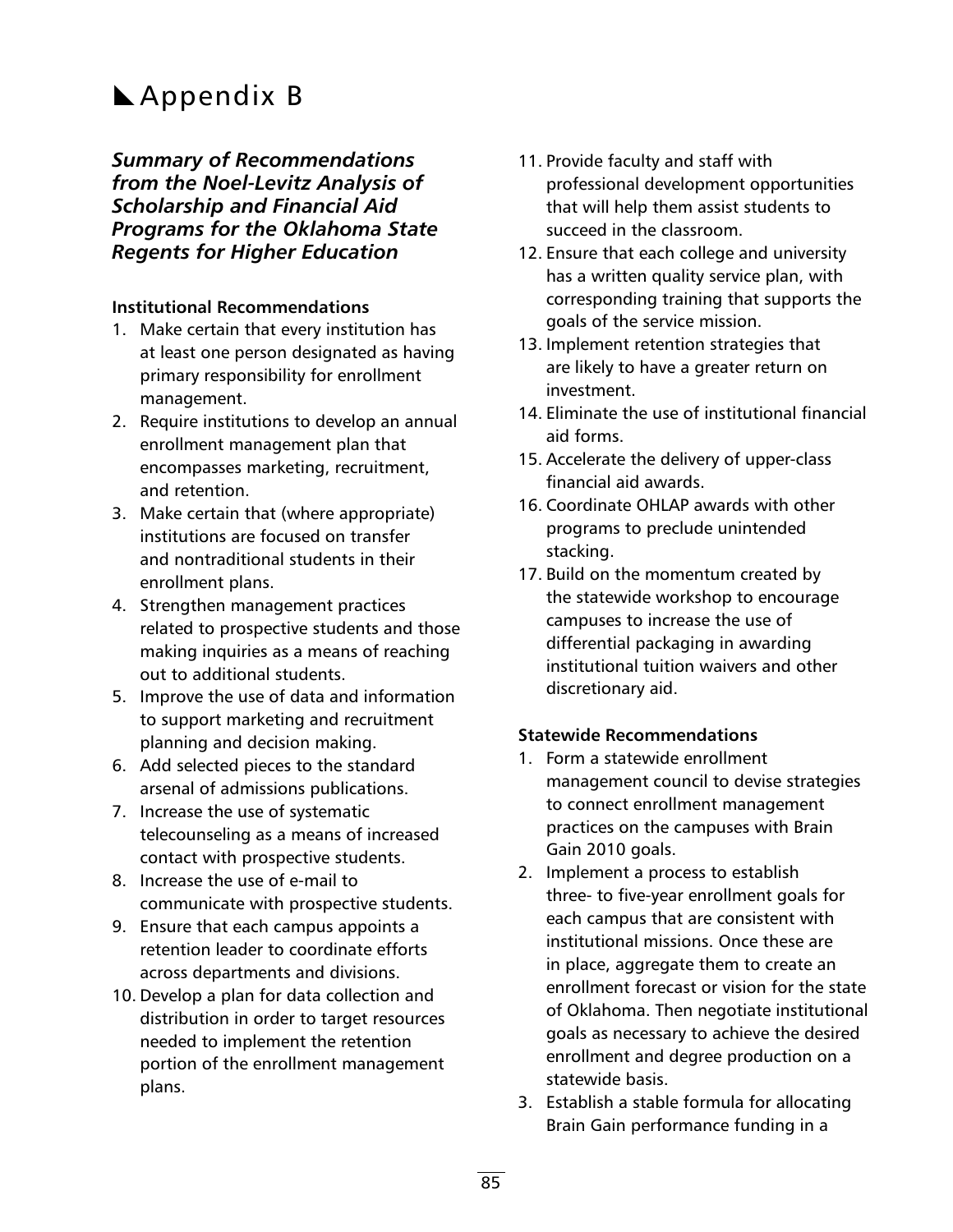way that relates to enrollment outcomes and rewards institutional improvement and the achievement of agreed-upon multiyear enrollment goals.

- 4. Convert the Oklahoma Tuition Aid Grant Program from a centrally awarded state grant program to a campus-based state program.
- 5. Install a system to provide a preliminary certification to students who have met or are on track to meet OHLAP qualifying criteria following the seventh semester of high school.
- 6. Require OHLAP-eligible students to file a Free Application for Federal Student Aid (FAFSA) and enforce a \$75,000 family income cap for full eligibility at the time of attendance.
- 7. Require institutions to submit recordlevel financial aid data to OSRHE instead of the current practice of submitting aggregated aid expenditures by category.
- 8. Create a statewide student data-tracking system.
- 9. Implement an early, statewide estimating process for financial aid.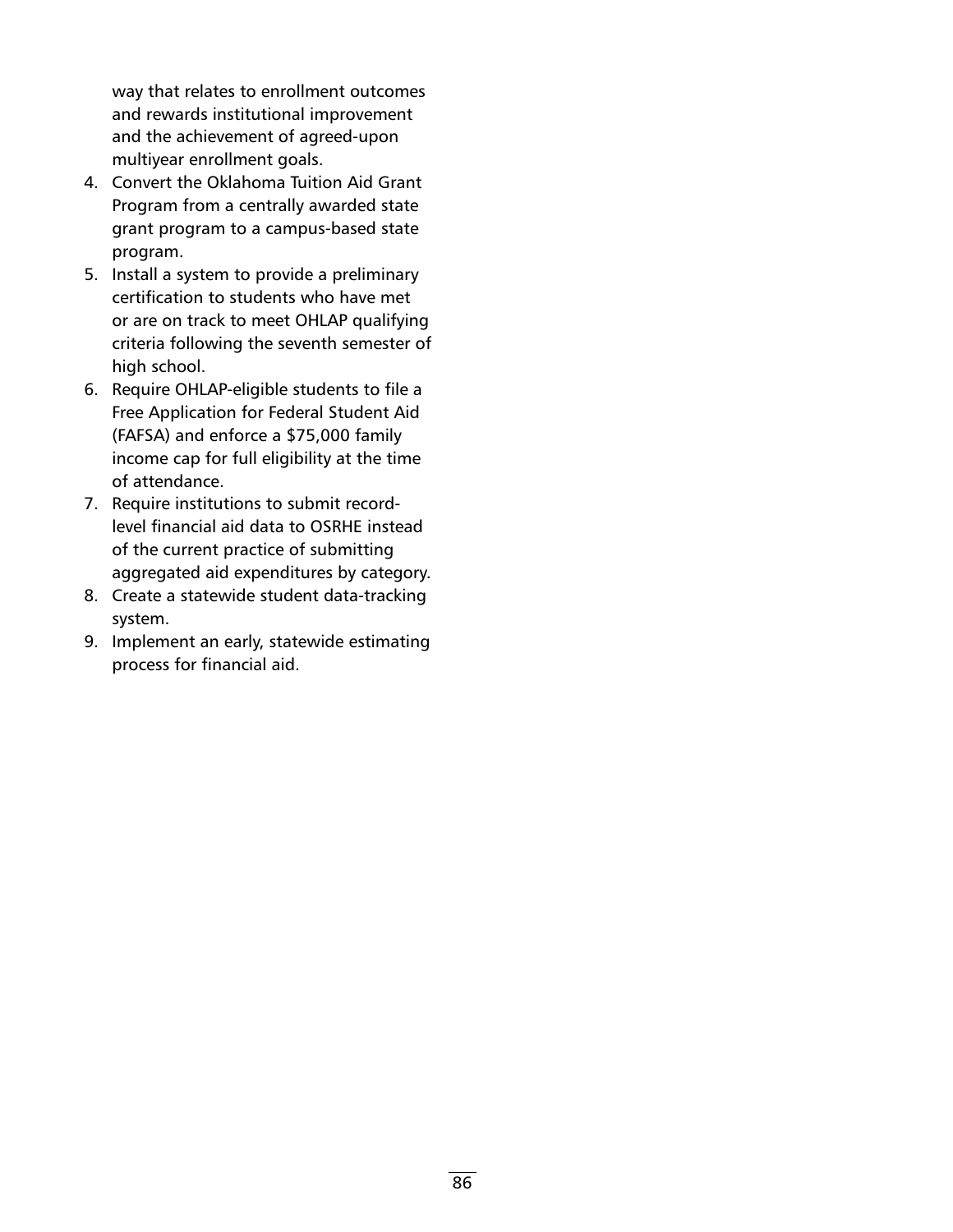# **Appendix C**

## *Tennessee Higher Education Commission Master Plan Taskforce*

*2005-2010 Planning Cycle*

#### **Tennessee Higher Education Commission**

- Richard Rhoda, Executive Director
- **L** Jim Powell, Chair
- **L** Debby Koch, Secretary
- **L** John Morgan, State Comptroller

#### **University of Tennessee**

- b John Peterson, President
- Don Stansberry, Vice Chair
- Bob Levy, Senior Vice President for Academic Affairs

#### **Tennessee Board of Regents**

- $\blacktriangle$  Charles Manning, Chancellor
- Stanley Rogers, Vice Chair
- **E** Paula Short, Vice Chancellor for Academic **Affairs**
- **L** Linda Doran, Associate Vice Chancellor for Academic Affairs

#### **Tennessee Independent Colleges and Universities**

Claude Pressnell, President

#### **Governor's Office/Cabinet**

- **Matt Kisber, Commissioner of Economic** and Community Development
- **L** Drew Kim, Policy Advisor

#### **State Board of Education**

Gary Nixon, Executive Director

#### **State Department of Education**

**L** Lana Seivers, Commission of Education

#### **Tennessee Tomorrow**

George Yowell, President

#### **Legislative Branch**

- $\blacktriangleright$  Representative Leslie Winningham
- Senator Randy McNally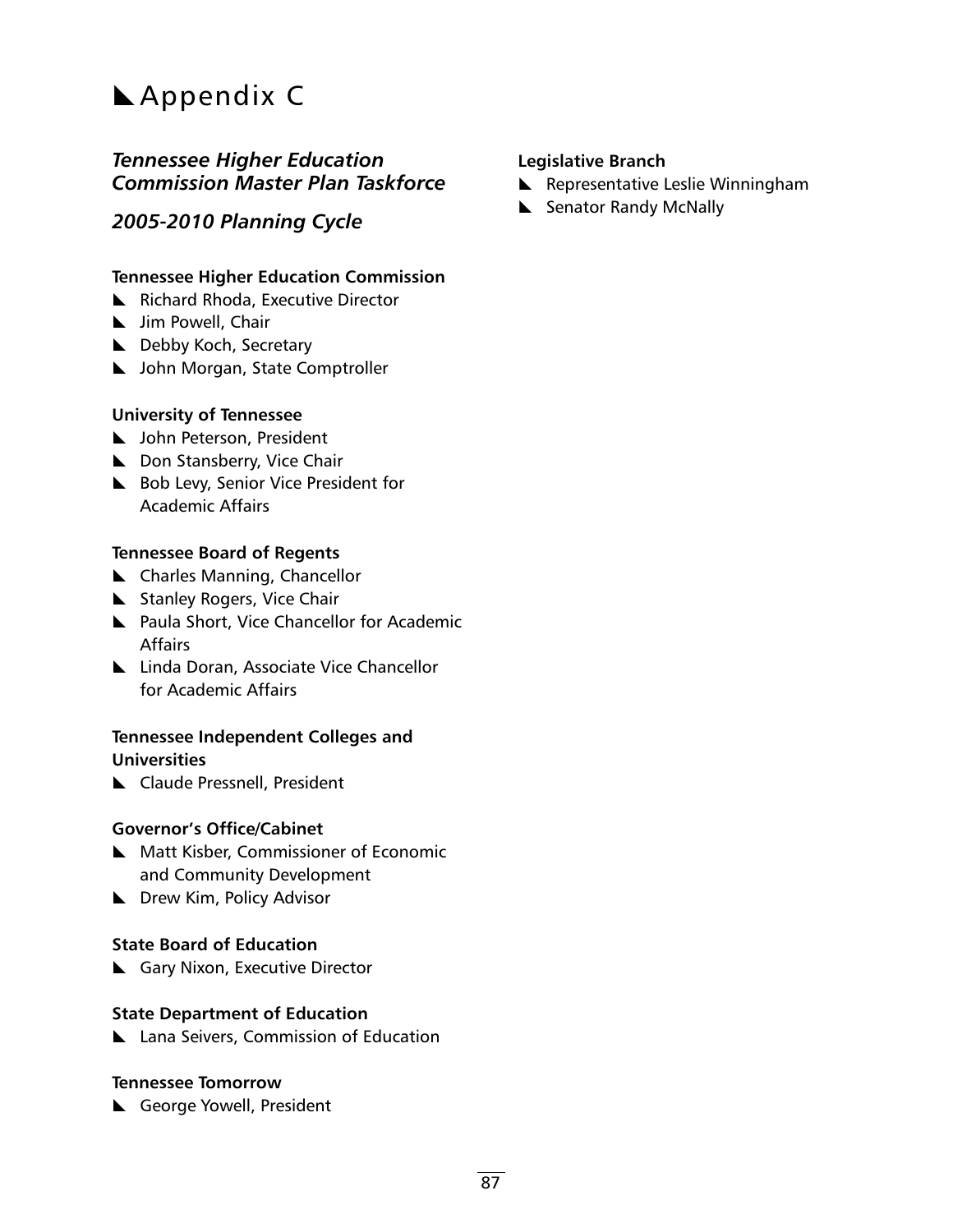## **Appendix D**

## *Tennessee Higher Education Commission Performance Funding Taskforce*

### *2005-2010 Performance-Funding Cycle*

- Augustus Bankhead, Vice President for Academic Affairs, Tennessee State **University**
- **Linda Bradley, Associate Executive** Director for Academic Affairs, Tennessee Higher Education Commission
- D. Peter Brown, Vice President, Dyersburg Community College
- **Linda Doran, Associate Vice Chancellor** for Academic Affairs, Tennessee Board of **Regents**
- Richard Gruetzemacher, Director of Planning, Evaluation, and Institutional Research, University of Tennessee, Chattanooga
- Sherry Hoppe, President, Austin Peay State University
- E Betty Dandridge Johnson, Director of Policy, Planning, and Research, Tennessee Higher Education Commission
- Robert A. Levy, Interim Vice President for Academic Affairs, University of Tennessee
- $\blacktriangleright$  Susan D. Martin, Associate Vice Chancellor for Academic Affairs, University of Tennessee
- Leo McGee, Associate Vice President for Academic Affairs, Tennessee Technological University
- Erik Ness, Associate Director of Policy, Planning, and Research, Tennessee Higher Education Commission
- **E** Brian Noland, Associate Executive Director for Policy, Planning, and Research, Tennessee Higher Education Commission
- **L** Dan Poje, Director of Academic Programs and Assessment, University of Memphis
- **L** Victoria Seng, Assistant Vice Chancellor for Academic Affairs and Dean of Graduate Studies, University of Tennessee, Martin
- **E** Paula Short, Vice Chancellor for Academic Affairs, Tennessee Board of Regents
- **L** Arthur L. Walker, Jr., President, Motlow State Community College
- Ellen Weed, Vice President for Academic Affairs, Nashville State Technical Community College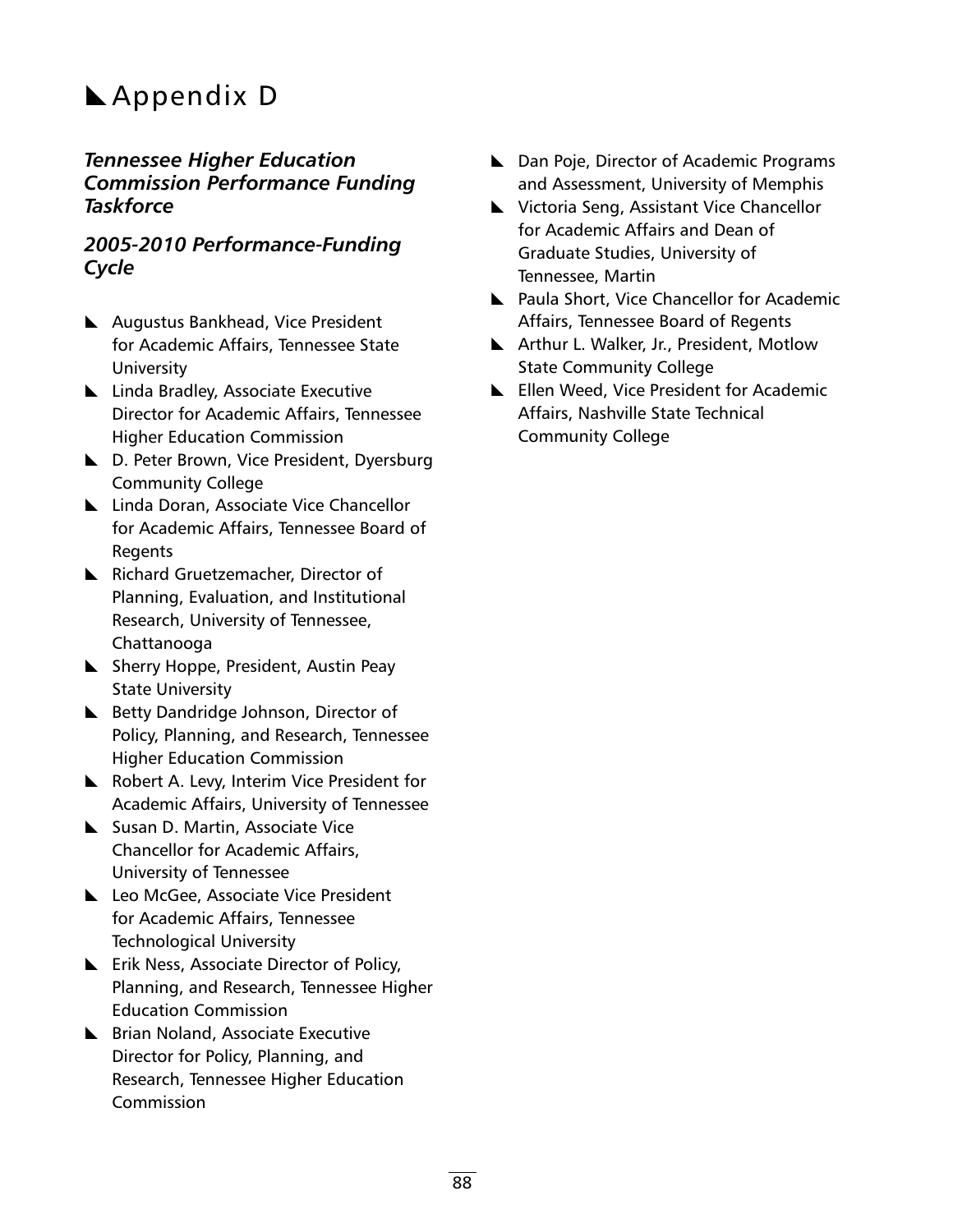# **Appendix E**

### *Tennessee Higher Education Commission Funding Formula Taskforce (Formula Review Committee)*

## *2005-2010 Planning Cycle*

- Peter Abernathy, Department of Finance and Administration
- Bob Adams, Tennessee Board of Regents
- Sylvia Davis, University of Tennessee System
- **L** Russ Deaton, Tennessee Higher Education Commission
- Ethel Detch, Tennessee Comptroller of the **Treasury**
- **E** Ray Hamilton, University of Tennessee System
- **L** Connie Hardin, Legislative Budget Office
- **L** O.W. Higley, Tennessee Higher Education **Commission**
- Al Hooten, University of Tennessee System
- **L** Joe Johnson, Formula Review Advisors
- $\blacktriangleright$  Bob Levy, University of Tennessee System
- Roy Nicks, Formula Review Advisors
- **EXTERN** Brian Noland, Tennessee Higher Education Commission
- **L** Dennis Raffield, Tennessee Higher Education Commission
- **E** Richard Rhoda, Tennessee Higher Education Commission
- Ron Simmons, Tennessee Board of Regents
- Dale Sims, Treasury Department
- Gene Smith, Formula Review Advisors
- **■** Claire Stinson, Northeast State Technical Community College
- Dave Thurman, Legislative Budget Office
- **L** Jim Vaden, Tennessee Higher Education **Commission**
- Keith Williams, Tennessee Board of Regents